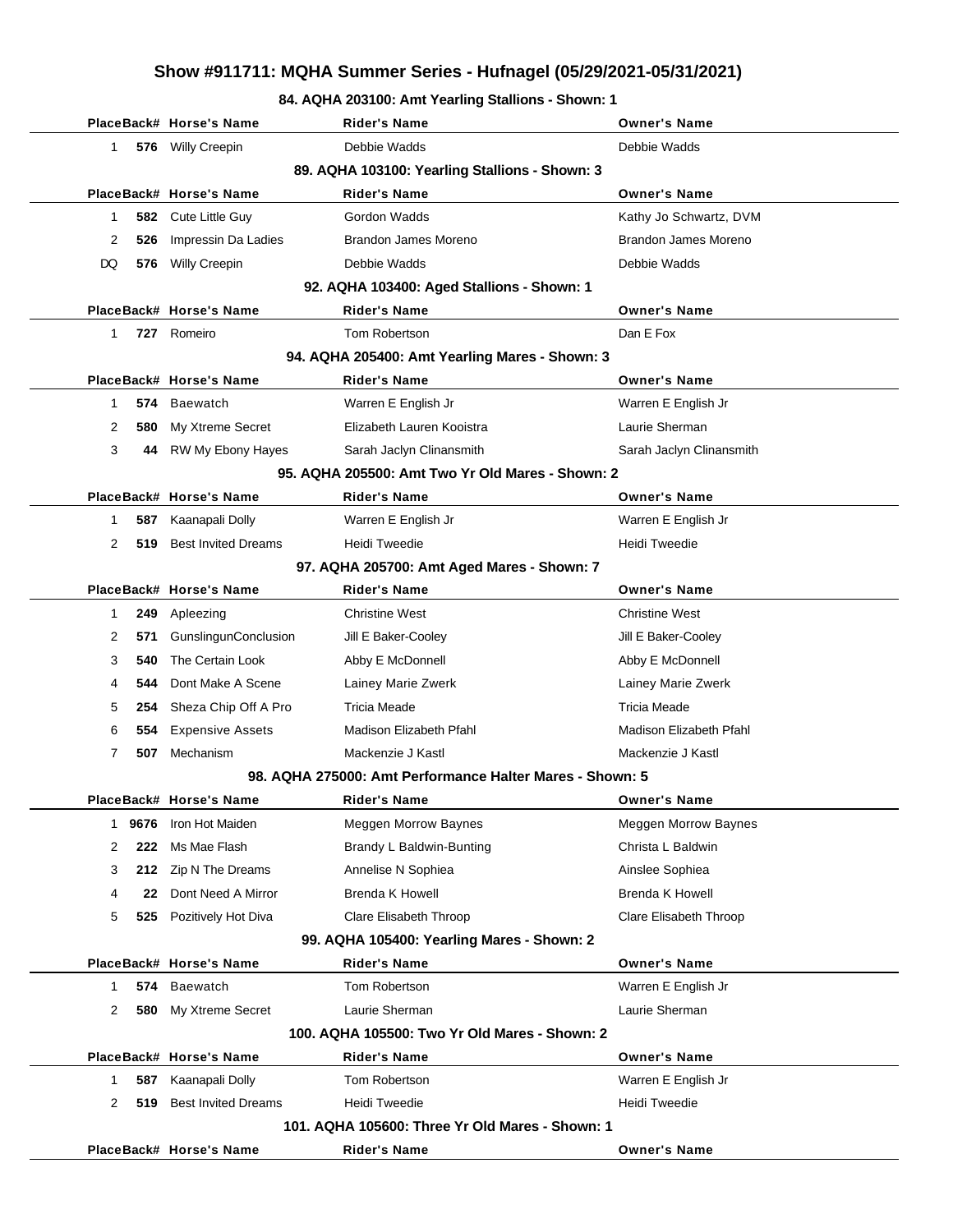| 1                       |        | 591 Intrigueing             | Tom Robertson                                               | Carli Kerns                 |
|-------------------------|--------|-----------------------------|-------------------------------------------------------------|-----------------------------|
|                         |        |                             | 102. AQHA 105700: Aged Mares - Shown: 5                     |                             |
| PlaceBack# Horse's Name |        |                             | <b>Rider's Name</b>                                         | <b>Owner's Name</b>         |
| 1                       | 249    | Apleezing                   | Tom Robertson                                               | <b>Christine West</b>       |
| 2                       | 571    | GunslingunConclusion        | Jill E Baker-Cooley                                         | Jill E Baker-Cooley         |
| 3                       | 540    | The Certain Look            | Abby E McDonnell                                            | Abby E McDonnell            |
| 4                       | 507    | Mechanism                   | Mackenzie J Kastl                                           | Mackenzie J Kastl           |
| 5                       | 250    | <b>RD Fancy Tradition</b>   | Alisa B Forton                                              | Alisa B Forton/Debra        |
|                         |        |                             | 103. AQHA 175000: Performance Halter Mares - Shown: 7       |                             |
|                         |        | PlaceBack# Horse's Name     | <b>Rider's Name</b>                                         | <b>Owner's Name</b>         |
| 1.                      | 9676   | Iron Hot Maiden             | Michael Huntoon                                             | <b>Meggen Morrow Baynes</b> |
| 2                       | 222    | Ms Mae Flash                | Brandy L Baldwin-Bunting                                    | Christa L Baldwin           |
| 3                       | 505    | Best Of My Luv              | <b>Emily Weaver</b>                                         | Lori Weaver                 |
| 4                       | 22     | Dont Need A Mirror          | <b>Brenda K Howell</b>                                      | <b>Brenda K Howell</b>      |
| 5                       | 1433   | A Sleepy Margarita          | <b>Addison Marie Baynes</b>                                 | <b>Meggan Morrow Baynes</b> |
| 6                       |        | 212 Zip N The Dreams        | Annelise N Sophiea                                          | Ainslee Sophiea             |
| 7                       |        | 525 Pozitively Hot Diva     | Clare Elisabeth Throop                                      |                             |
|                         |        |                             | 106. AQHA 405600: Youth Three Yr Old Mares - Shown: 2       | Clare Elisabeth Throop      |
|                         |        | PlaceBack# Horse's Name     | <b>Rider's Name</b>                                         | <b>Owner's Name</b>         |
|                         |        |                             | Carli Kerns                                                 | Carli Kerns                 |
| 1                       | 591    | Intrigueing                 |                                                             |                             |
| 2                       |        | 573 King Jacks Starlight    | <b>Taylor Whitkopf</b>                                      | Stephanie Ashby             |
|                         |        |                             | 107. AQHA 405700: Youth Aged Mares - Shown: 5               |                             |
|                         |        | PlaceBack# Horse's Name     | <b>Rider's Name</b>                                         | <b>Owner's Name</b>         |
| 1                       | 249    | Apleezing                   | <b>Katherine West</b>                                       | <b>Christine West</b>       |
|                         | 2 1433 | A Sleepy Margarita          | <b>Addison Marie Baynes</b>                                 | Meggan Morrow Baynes        |
| 3                       | 250    | <b>RD Fancy Tradition</b>   | Adam Wilcoxen                                               | Alisa B Forton/Debra        |
| 4                       | 188    | Dollasigns                  | Selena Mertz                                                | Selena Mertz                |
| 5                       | 125    | Dressed Hot Batt Man        | Darlene Wilcoxen                                            | Alisa B Forton              |
|                         |        |                             | 108. AQHA 475000: Youth Performance Halter Mares - Shown: 6 |                             |
|                         |        | PlaceBack# Horse's Name     | <b>Rider's Name</b>                                         | <b>Owner's Name</b>         |
| 1                       | 9676   | Iron Hot Maiden             | <b>Addison Marie Baynes</b>                                 | <b>Meggen Morrow Baynes</b> |
| 2                       | 506    | Bling On The Nite           | Ava Holman                                                  | Ava Holman                  |
| 3                       | 505    | Best Of My Luv              | <b>Emily Weaver</b>                                         | Lori Weaver                 |
| 4                       | 550    | <b>WSR Shes AGolddigger</b> | <b>Emelia Perez</b>                                         | <b>Emelia Perez</b>         |
| 5                       | 206    | Prepare To B Shocked        | Myah Jane Chaput                                            | Stacy E Chaput              |
| 6                       | 690    | The Only Leadin Lady        | Eleanor Ott                                                 | <b>Todd Yoder</b>           |
|                         |        |                             | 110. AQHA 207500: Amt Two Yr Old Geldings - Shown: 2        |                             |
|                         |        | PlaceBack# Horse's Name     | <b>Rider's Name</b>                                         | <b>Owner's Name</b>         |
| 1                       | 596    | Stormy Krommer              | Warren E English Jr                                         | Warren E English Jr         |
| 2                       |        | 520 My Version Of Magik     | Mark A Tweedie                                              | Heidi Tweedie               |
|                         |        |                             | 111. AQHA 207600: Amt Three Yr Old Geldings - Shown: 2      |                             |
|                         |        | PlaceBack# Horse's Name     | <b>Rider's Name</b>                                         | <b>Owner's Name</b>         |
| 1                       | 7      | He Is The Exception         | Laura Renee Perniciaro                                      | Christopher J Perniciaro    |
| 2                       |        | 252 Made Of Candy           | Stephen Erdman                                              | Stephen Erdman              |
|                         |        |                             | 112. AQHA 207700: Amt Aged Geldings - Shown: 15             |                             |
|                         |        | PlaceBack# Horse's Name     | <b>Rider's Name</b>                                         | <b>Owner's Name</b>         |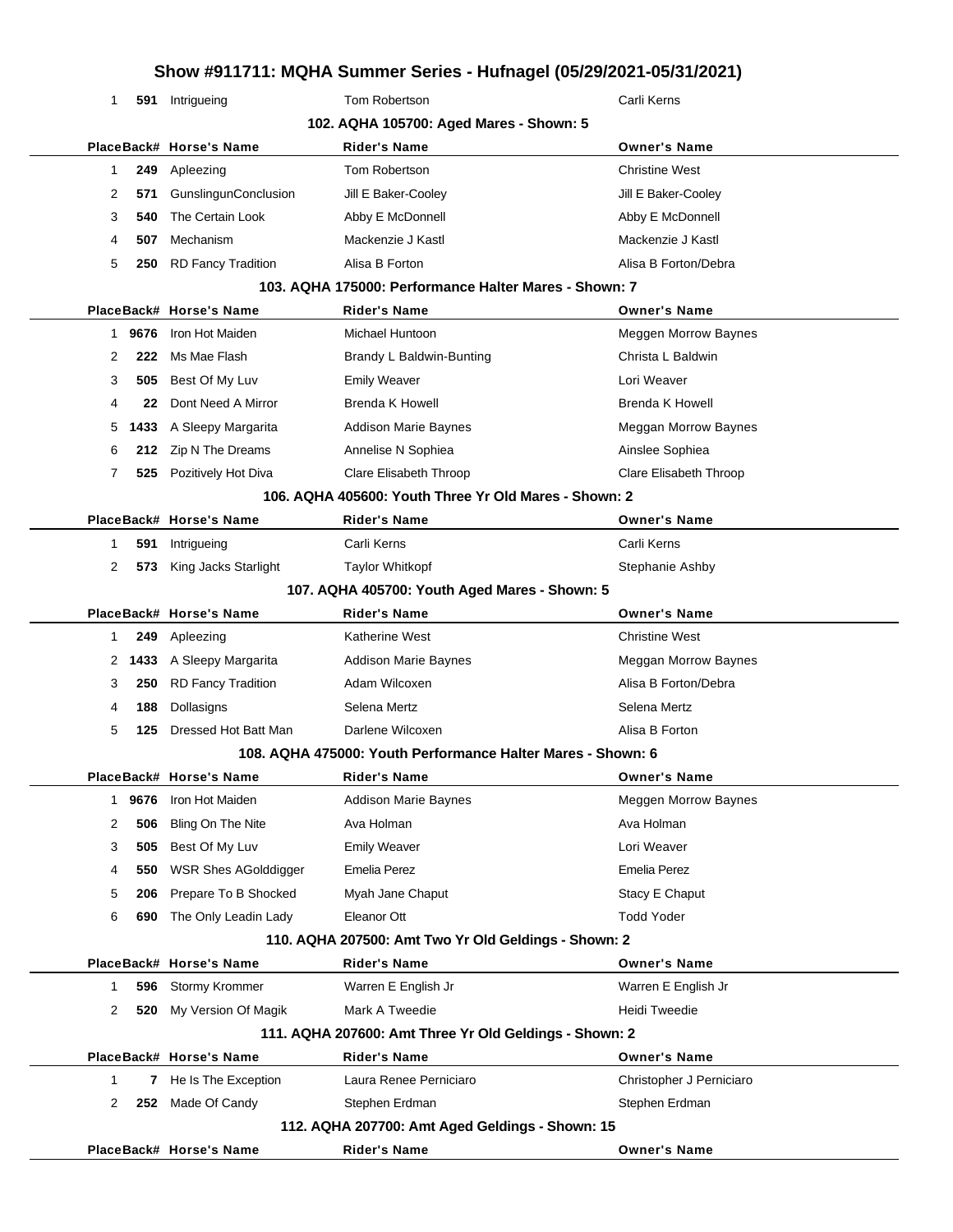|                                                | 509<br>1             | <b>Elusive Pick</b>         | <b>Beverly Sue Koke</b>                                       | Beverly Sue Koke         |
|------------------------------------------------|----------------------|-----------------------------|---------------------------------------------------------------|--------------------------|
|                                                | 2<br>159             | Mister Over Easy            | <b>Christine West</b>                                         | <b>Christine West</b>    |
|                                                | 3<br>589             | TheEminentDiversion         | Jill E Baker-Cooley                                           | Jill E Baker-Cooley      |
|                                                | 4<br>542             | Chipped With Iron           | Rebecca Burtka                                                | Rebecca Burtka           |
|                                                | 5<br>130             | <b>SST Starstruck</b>       | Katie Rae Krueger                                             | Katie Rae Krueger        |
|                                                | 6<br>804             | Follow Ur Intuition         | Stefanie A Freeland                                           | Stefanie Freeland        |
|                                                | 7<br>123             | Rock Legend                 | Cynthia R Pyle                                                | Cynthia Pyle             |
|                                                | 8<br>508             | Good Eye Will Be            | Jennifer Ackroyd-Fabris                                       | Jennifer Ackroyd-Fabris  |
|                                                | 9<br>316             | <b>Remington Steal</b>      | Debbie Wadds                                                  | Debbie Wadds             |
|                                                |                      |                             | 113. AQHA 277000: Amt Performance Halter Geldings - Shown: 11 |                          |
|                                                |                      | PlaceBack# Horse's Name     | <b>Rider's Name</b>                                           | <b>Owner's Name</b>      |
|                                                | 150<br>1             | Macs Kool Legacy            | Susan M Frank                                                 | Susan M Frank            |
|                                                | 2<br>50              | Buzzzzn Bout Me             | Ken A Mumy                                                    | Ken Mumy                 |
|                                                | 3<br>180             | Cowboysainteasytoluv        | <b>Kelsey Rudy</b>                                            | Roxann Guthrie           |
|                                                | 383<br>4             | The Red Foxx                | Adam Johnson                                                  | Adam Johnson             |
|                                                | 5<br>350             | Daydream In The Sky         | Adrienne Peterson                                             | Adrienne Peterson        |
|                                                | 6<br>527             | What An Assett              | Jodi Surbrook                                                 | Mark And Jodi Surbrook   |
|                                                | $\overline{7}$<br>70 | True Blue I Will Be         | Kay Stanek                                                    | Kay Stanek               |
|                                                | 8<br>66              | I O You One                 | Lisa A Ondersma-Lowetz                                        | Lisa A Ondersma          |
|                                                | 9<br>122             | <b>Invitations Are Good</b> | Lily Ellen Atkinson                                           | Lily Ellen Atkinson      |
|                                                |                      |                             | 115. AQHA 107500: Two Yr Old Geldings - Shown: 2              |                          |
|                                                |                      | PlaceBack# Horse's Name     | <b>Rider's Name</b>                                           | <b>Owner's Name</b>      |
|                                                | 1<br>596             | Stormy Krommer              | Tom Robertson                                                 | Warren E English Jr      |
|                                                | 2<br>520             | My Version Of Magik         | Mark A Tweedie                                                | Heidi Tweedie            |
|                                                |                      |                             | 116. AQHA 107600: Three Yr Old Geldings - Shown: 1            |                          |
|                                                |                      | PlaceBack# Horse's Name     | <b>Rider's Name</b>                                           | <b>Owner's Name</b>      |
|                                                | 1                    | 7 He Is The Exception       | Tom Robertson                                                 | Christopher J Perniciaro |
|                                                |                      |                             | 117. AQHA 107700: Aged Geldings - Shown: 4                    |                          |
| PlaceBack# Horse's Name<br><b>Rider's Name</b> |                      |                             | <b>Owner's Name</b>                                           |                          |
|                                                | 1                    | <b>509</b> Elusive Pick     | Beverly Sue Koke                                              | <b>Beverly Sue Koke</b>  |
|                                                | 2<br>159             | Mister Over Easy            | Tom Robertson                                                 | <b>Christine West</b>    |
|                                                | 3<br>583             | Mr Cool Intention           | Marylou J Crall                                               | Marylou J Crall          |
|                                                | 4<br>561             | Shaikn Not Stird            | Tessa M Dalton                                                | Lydia Sage Czubak        |
|                                                |                      |                             | 118. AQHA 177000: Performance Halter Geldings - Shown: 9      |                          |
|                                                |                      | PlaceBack# Horse's Name     | <b>Rider's Name</b>                                           | <b>Owner's Name</b>      |
|                                                | 1<br>157             | Why Dont U Kiss This        | Gordon Wadds                                                  | MI Independent L/MI      |
|                                                | 2<br>150             | Macs Kool Legacy            | Michael Huntoon                                               | Susan M Frank            |
|                                                | 3<br>50              | Buzzzzn Bout Me             | Michelle McCarthy Warda                                       | Ken Mumy                 |
|                                                | 4<br>383             | The Red Foxx                | Christopher R Dalton                                          | Adam Johnson             |
|                                                | 5<br>350             | Daydream In The Sky         | Adrienne Peterson                                             | Adrienne Peterson        |
|                                                | 6<br>527             | What An Assett              | Jodi Surbrook                                                 | Mark And Jodi Surbrook   |
|                                                | 7<br>263             | <b>Finely Asleep</b>        | Morgan Jennings                                               | Morgan McCarthy Warda    |
|                                                | 8<br>541             | Details In The Sky          | Pam Specht                                                    | Rena Kay Johnson         |
|                                                | 9<br>517             | Rolling In Hot              | Mackenzie Jae Westbrook                                       | Matthew J Westbrook      |
|                                                |                      |                             | 121. AQHA 407600: Youth Three Yr Old Geldings - Shown: 1      |                          |
|                                                |                      | PlaceBack# Horse's Name     | Rider's Name                                                  | <b>Owner's Name</b>      |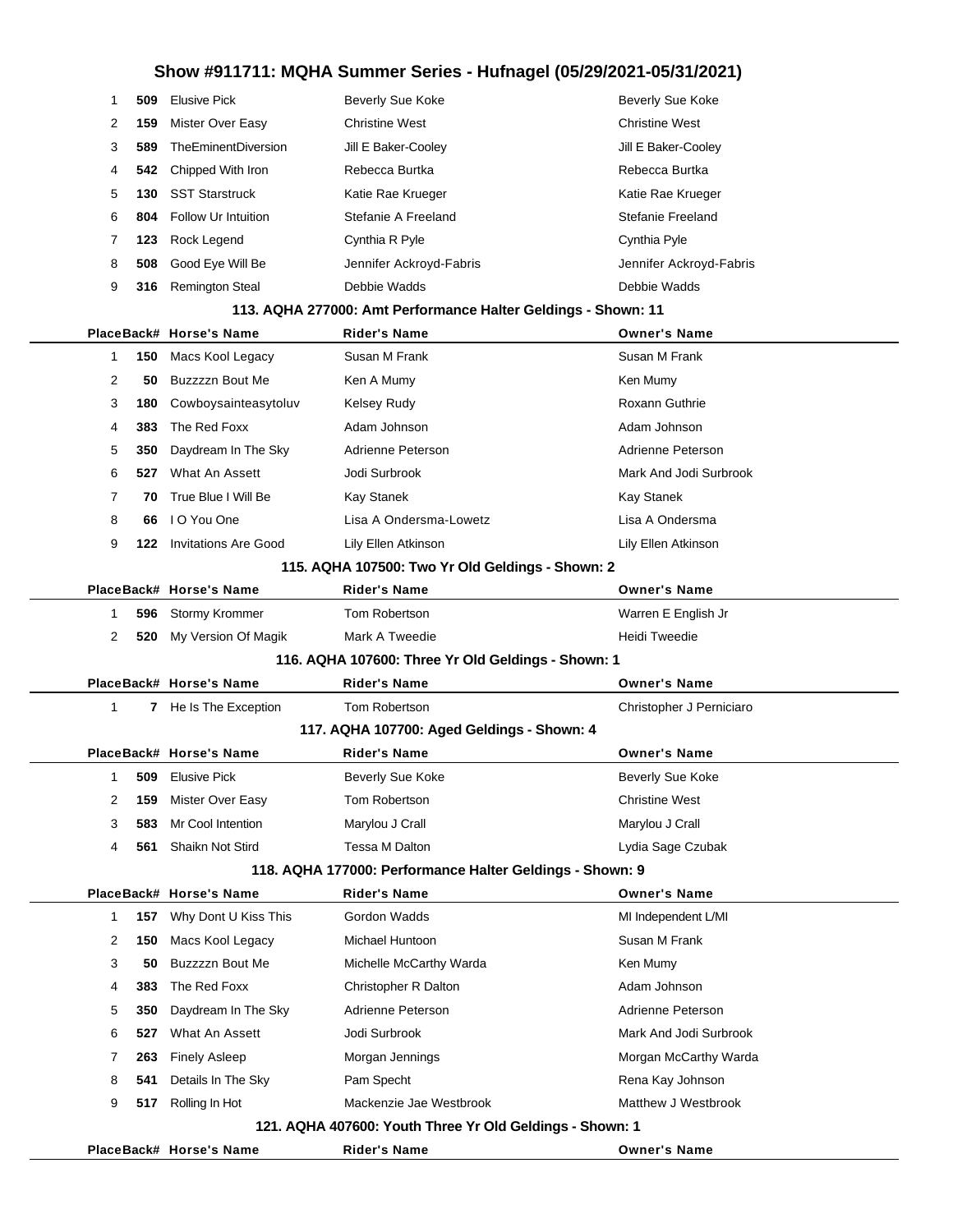1 701 Mahoganee Trace Toteff Trace Tote Tote Tom Robertson

|   | 122. AQHA 407700: Youth Aged Geldings - Shown: 14 |                          |                                                                |                          |  |
|---|---------------------------------------------------|--------------------------|----------------------------------------------------------------|--------------------------|--|
|   |                                                   | PlaceBack# Horse's Name  | Rider's Name                                                   | <b>Owner's Name</b>      |  |
| 1 | 159                                               | Mister Over Easy         | Elizabeth West                                                 | <b>Christine West</b>    |  |
| 2 | 561                                               | Shaikn Not Stird         | Lydia Sage Czubak                                              | Lydia Sage Czubak        |  |
| 3 | 124                                               | <b>Madd Money</b>        | Lauren E Lauver                                                | Lauren Lauver            |  |
| 4 | 321                                               | Cash Only                | Ella Spies                                                     | Ella Spies               |  |
| 5 | 133                                               | <b>Missin Sleep</b>      | Audrey L Barnes                                                | Audrey L Barnes          |  |
| 6 | 630                                               | Im Pink Floyd            | Kate Davis                                                     | <b>Kate Davis</b>        |  |
| 7 | 555                                               | Gotta Golden Bar         | Alyssa G Bayerski                                              | Patti Bayerski           |  |
| 8 | 200                                               | <b>Ez Rockin Career</b>  | <b>Rylee Sue Harding</b>                                       | <b>Rylee Sue Harding</b> |  |
| 9 | 386                                               | No Time To Party         | <b>Rylee Elizabeth Nichols</b>                                 | Kelly E Dykstra-Nichols  |  |
|   |                                                   |                          | 123. AQHA 477000: Youth Performance Halter Geldings - Shown: 8 |                          |  |
|   |                                                   | PlaceBack# Horse's Name  | <b>Rider's Name</b>                                            | <b>Owner's Name</b>      |  |
| 1 | 157                                               | Why Dont U Kiss This     | Katherine Tietz                                                | MI Independent L/MI      |  |
| 2 | 560                                               | Zippin Past The Best     | Carli Kerns                                                    | Carli Kerns              |  |
| 3 | 235                                               | Gota B A Hit             | <b>Grace Gasper</b>                                            | <b>Tammy Gasper</b>      |  |
| 4 | 259                                               | Chevrolatte              | Elizabeth West                                                 | <b>Christine West</b>    |  |
| 5 | 517                                               | Rolling In Hot           | Mackenzie Jae Westbrook                                        | Matthew J Westbrook      |  |
| 6 | 111                                               | Dang Near Dun            | Claire Kelp                                                    | Claire Kelp              |  |
| 7 | 13                                                | Made With Real Cocoa     | Brylynn E Balon                                                | Brylynne E Balon         |  |
| 8 | 107                                               | Regal N Grand            | <b>Taylin Collins</b>                                          | <b>Taylin Collins</b>    |  |
|   |                                                   |                          | 124. MQHA 900: Small Fry Halter - Shown: 13                    |                          |  |
|   |                                                   | PlaceBack# Horse's Name  | <b>Rider's Name</b>                                            | <b>Owner's Name</b>      |  |
| 1 | 310                                               | Ima Lopin With Class     | Quinn Bogue                                                    | <b>Bogue Family</b>      |  |
| 2 | 592                                               | <b>KM Movin The Best</b> | Addaley Hudson                                                 | Allison Hudson           |  |
| 3 | 22                                                | Dont Need A Mirror       | <b>Brylee Lynn Bunting</b>                                     | <b>Brenda K Howell</b>   |  |
| 4 | 52                                                | The Social Network       | Xandrea Sandusky                                               | <b>Brandy M Pavlik</b>   |  |
| 5 | 508                                               | Good Eye Will Be         | Landon Fabris                                                  | Jennifer Ackroyd-Fabris  |  |
| 6 | 321                                               | Cash Only                | <b>Rylee Spies</b>                                             | Ella Spies               |  |
| 7 | 1031                                              | <b>Fabulous Assets</b>   | Marley Ann Smith                                               | Coleen Bull              |  |
| 8 | 345                                               | Lukes Last Shine         | Sophia Dong                                                    | <b>Katherine Tietz</b>   |  |
| 9 | 250                                               | RD Fancy Tradition       | Adam Wilcoxen                                                  | Alisa B Forton/Debra     |  |
|   |                                                   |                          | 125. MQHA 901: Small Fry Showmanship - Shown: 12               |                          |  |
|   |                                                   | PlaceBack# Horse's Name  | <b>Rider's Name</b>                                            | <b>Owner's Name</b>      |  |
| 1 | 22                                                | Dont Need A Mirror       | <b>Brylee Lynn Bunting</b>                                     | <b>Brenda K Howell</b>   |  |
| 2 | 1031                                              | <b>Fabulous Assets</b>   | Marley Ann Smith                                               | Coleen Bull              |  |
| 3 | 592                                               | <b>KM Movin The Best</b> | Addaley Hudson                                                 | Allison Hudson           |  |
| 4 | 310                                               | Ima Lopin With Class     | Quinn Bogue                                                    | <b>Bogue Family</b>      |  |
| 5 | 226                                               | <b>Art Trouble</b>       | Karly Lewis                                                    | Michele Lewis            |  |
| 6 | 345                                               | Lukes Last Shine         | Sophia Dong                                                    | <b>Katherine Tietz</b>   |  |
| 7 | 243                                               | Lady Jag Bar None        | Jocelynn Schoenlein                                            | Alisa Forton             |  |
| 8 | 321                                               | Cash Only                | <b>Rylee Spies</b>                                             | Ella Spies               |  |
| 9 | 242                                               | U No It Gets Better      | Isabella Sophiea                                               | Annelise N Sophiea       |  |
|   |                                                   |                          | 126. AQHA 212001: RK Amt Showmanship at Halter - Shown: 13     |                          |  |
|   |                                                   | PlaceBack# Horse's Name  | <b>Rider's Name</b>                                            | <b>Owner's Name</b>      |  |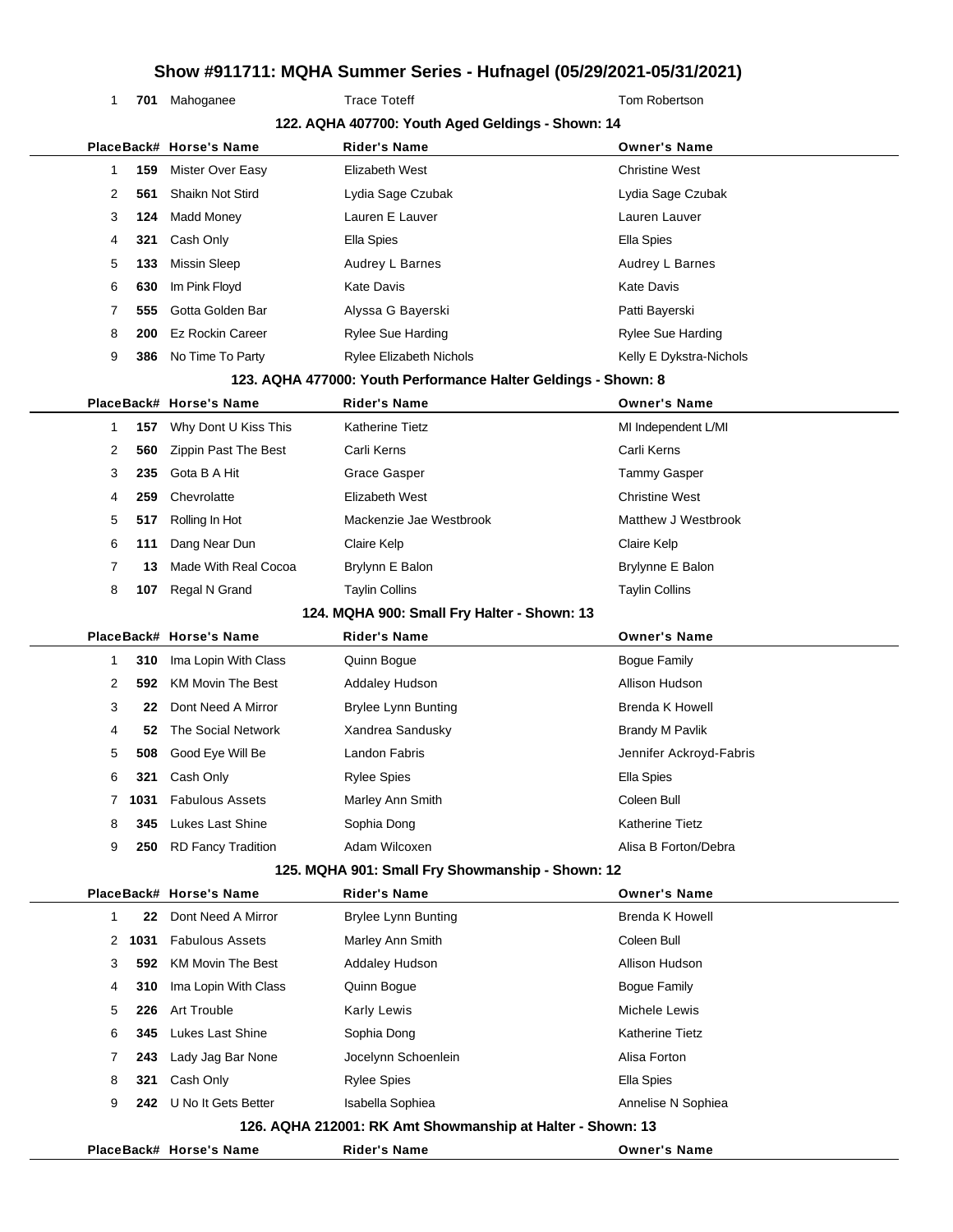| 1 | 523 | My Vintage Mercedes        | Delaney Bakker                                                 | Cynthia Bakker          |
|---|-----|----------------------------|----------------------------------------------------------------|-------------------------|
| 2 | 804 | <b>Follow Ur Intuition</b> | Stefanie A Freeland                                            | Stefanie Freeland       |
| 3 | 593 | Indeed Shez Lazy           | Lauryn Leuenberger                                             | Lauryn Leuenberger      |
| 4 | 25  | Johnny Diesel              | Morgan L Letzkus                                               | James Letzkus           |
| 5 | 597 | Vf Both Sides Zipped       | Jessica R Bills                                                | Jessica R Bills         |
| 6 | 575 | Al Let You Know            | Amanda M Cook                                                  | Amanda M Cook           |
| 7 | 579 | <b>Lilly Larue</b>         | Andrea St John                                                 | Greg Holstege           |
| 8 | 525 | Pozitively Hot Diva        | Clare Elisabeth Throop                                         | Clare Elisabeth Throop  |
| 9 | 702 | Talkin About My Ty         | Mikayla Mae Tew                                                | Janine Ann Caldwell     |
|   |     |                            | 127. AQHA 212002: L1 Amt Showmanship at Halter - Shown: 37     |                         |
|   |     | PlaceBack# Horse's Name    | <b>Rider's Name</b>                                            | <b>Owner's Name</b>     |
| 1 | 523 | My Vintage Mercedes        | Delaney Bakker                                                 | Cynthia Bakker          |
| 2 | 548 | Good Rich N Roan           | Kayla J Daniels                                                | Kayla J Daniels         |
| 3 | 66  | I O You One                | Lisa A Ondersma-Lowetz                                         | Lisa A Ondersma         |
| 4 | 546 | To Good To Be Red          | Stephanie Mae Cesarz                                           | Stephanie Cesarz        |
| 5 | 504 | UF Parked At The Bar       | Stephanie Rae Morgan                                           | Stephanie Rae Morgan    |
| 6 | 52  | The Social Network         | <b>Brandy M Pavlik</b>                                         | <b>Brandy M Pavlik</b>  |
| 7 | 277 | Iron Can Dance             | Kailene Bader-Van Dyke                                         | Merri Van Dyke          |
| 8 | 542 | Chipped With Iron          | Rebecca Burtka                                                 | Rebecca Burtka          |
| 9 | 116 | Talk About Good Luck       | Amanda Hampel                                                  | Amanda Hampel           |
|   |     |                            | 128. AQHA 212000: Amt Showmanship at Halter - Shown: 27        |                         |
|   |     | PlaceBack# Horse's Name    | <b>Rider's Name</b>                                            | <b>Owner's Name</b>     |
| 1 | 548 | Good Rich N Roan           | Kayla J Daniels                                                | Kayla J Daniels         |
| 2 | 504 | UF Parked At The Bar       | Stephanie Rae Morgan                                           | Stephanie Rae Morgan    |
| 3 | 554 | <b>Expensive Assets</b>    | Madison Elizabeth Pfahl                                        | Madison Elizabeth Pfahl |
| 4 | 222 | Ms Mae Flash               | Brandy L Baldwin-Bunting                                       | Christa L Baldwin       |
| 5 | 180 | Cowboysainteasytoluv       | Kelsey Rudy                                                    | Roxann Guthrie          |
| 6 | 263 | <b>Finely Asleep</b>       | Morgan Jennings                                                | Morgan McCarthy Warda   |
| 7 | 544 | Dont Make A Scene          | Lainey Marie Zwerk                                             | Lainey Marie Zwerk      |
| 8 | 66  | I O You One                | Lisa A Ondersma-Lowetz                                         | Lisa A Ondersma         |
| 9 | 545 | <b>Impulsive Deck</b>      | Fawn Healy                                                     | Fawn Healy              |
|   |     |                            | 129. AQHA 212800: Amt Select Showmanship at Halter - Shown: 13 |                         |
|   |     | PlaceBack# Horse's Name    | <b>Rider's Name</b>                                            | <b>Owner's Name</b>     |
| 1 | 123 | Rock Legend                | Cynthia R Pyle                                                 | Cynthia Pyle            |
| 2 | 254 | Sheza Chip Off A Pro       | <b>Tricia Meade</b>                                            | <b>Tricia Meade</b>     |
| 3 | 527 | What An Assett             | Jodi Surbrook                                                  | Mark And Jodi Surbrook  |
| 4 | 22  | Dont Need A Mirror         | Brenda K Howell                                                | Brenda K Howell         |
| 5 | 150 | Macs Kool Legacy           | Susan M Frank                                                  | Susan M Frank           |
| 6 | 804 | Follow Ur Intuition        | Stefanie A Freeland                                            | Stefanie Freeland       |
| 7 | 311 | STELLAS GOTR GROOVE        | Kerry Daudlin                                                  | Kerry Daudlin           |
| 8 | 119 | Baylite Jac                | Jeanne Hugo                                                    | Jeanne Hugo             |
| 9 |     | 167 Hunt In My Saddle      | Charlotte L Ruth-Kasper                                        | Abigail R Kasper        |
|   |     |                            | 130. AQHA 412001: RK Youth Showmanship at Halter - Shown: 18   |                         |
|   |     | PlaceBack# Horse's Name    | <b>Rider's Name</b>                                            | <b>Owner's Name</b>     |
| 1 | 555 | Gotta Golden Bar           | Alyssa G Bayerski                                              | Patti Bayerski          |
| 2 |     | 334 Hot Look N Dream       | Olivia Hill                                                    | Olivia Hill             |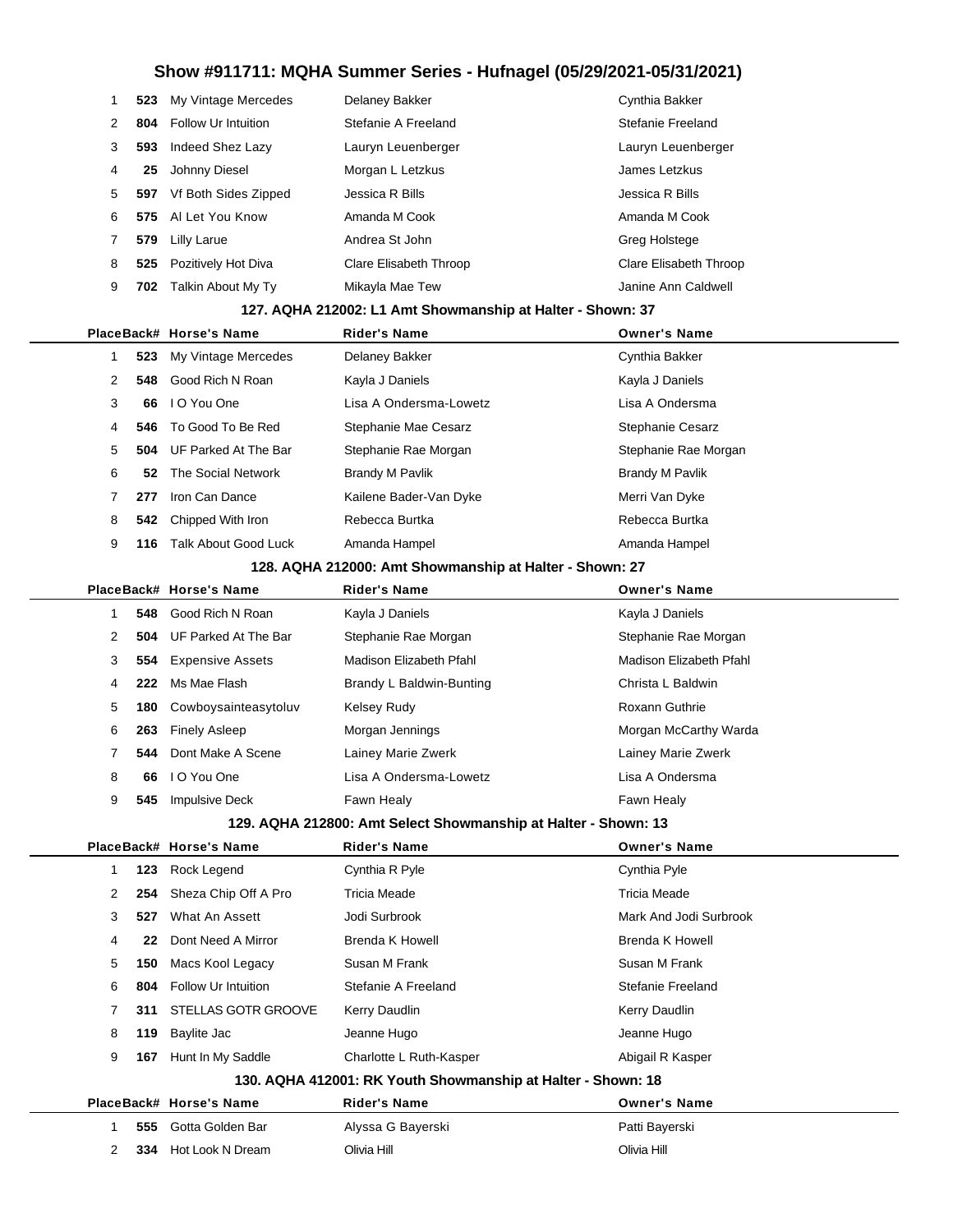| 3            | 630  | Im Pink Floyd                                                | <b>Kate Davis</b>                                               | <b>Kate Davis</b>        |
|--------------|------|--------------------------------------------------------------|-----------------------------------------------------------------|--------------------------|
| 4            | 537  | One Black Krymsun                                            | Carlene Armstrong                                               | <b>Carlene Armstrong</b> |
| 5            | 321  | Cash Only                                                    | Ella Spies                                                      | Ella Spies               |
| 6            | 690  | The Only Leadin Lady                                         | Eleanor Ott                                                     | <b>Todd Yoder</b>        |
| 7            | 111  | Dang Near Dun                                                | Claire Kelp                                                     | Claire Kelp              |
| 8            | 506  | Bling On The Nite                                            | Ava Holman                                                      | Ava Holman               |
| 9            | 164  | <b>Red Deeified</b>                                          | Karina R Bader-Van Dyke                                         | Kailene Bader Van Dyke   |
|              |      |                                                              | 131. AQHA 412702: L1 Youth Showmanship (13 & Under) - Shown: 12 |                          |
|              |      | PlaceBack# Horse's Name                                      | <b>Rider's Name</b>                                             | <b>Owner's Name</b>      |
| 1            | 107  | Regal N Grand                                                | <b>Taylin Collins</b>                                           | <b>Taylin Collins</b>    |
| 2            | 206  | Prepare To B Shocked                                         | Myah Jane Chaput                                                | Stacy E Chaput           |
| 3            | 1433 | A Sleepy Margarita                                           | Addison Marie Baynes                                            | Meggan Morrow Baynes     |
| 4            | 321  | Cash Only                                                    | Ella Spies                                                      | Ella Spies               |
| 5            | 690  | The Only Leadin Lady                                         | Eleanor Ott                                                     | <b>Todd Yoder</b>        |
| 6            | 222  | Ms Mae Flash                                                 | <b>Braelyn R Bunting</b>                                        | Christa L Baldwin        |
| 7            | 512  | A Diggin Hot Time                                            | Liv Jillian Winter                                              | <b>Courtney Winter</b>   |
| 8            | 99   | This Jet Is Hot                                              | Elizabeth Laney                                                 | Andrea Laney             |
| 9            | 529  | <b>Gotta Minute</b>                                          | Emily J Sell                                                    | Emily J Sell             |
|              |      | 132. AQHA 412802: L1 Youth Showmanship (14 - 18) - Shown: 19 |                                                                 |                          |
|              |      | PlaceBack# Horse's Name                                      | <b>Rider's Name</b>                                             | <b>Owner's Name</b>      |
| $\mathbf{1}$ | 13   | Made With Real Cocoa                                         | Brylynn E Balon                                                 | Brylynne E Balon         |
| 2            | 550  | <b>WSR Shes AGolddigger</b>                                  | Emelia Perez                                                    | Emelia Perez             |
| 3            | 630  | Im Pink Floyd                                                | <b>Kate Davis</b>                                               | <b>Kate Davis</b>        |
| 4            | 555  | Gotta Golden Bar                                             | Alyssa G Bayerski                                               | Patti Bayerski           |
| 5            | 111  | Dang Near Dun                                                | Claire Kelp                                                     | Claire Kelp              |
| 6            | 17   | Crimson Martini                                              | Rylee Jeanne Zobl                                               | Joleen O'Boyle Zobl      |
| 7            | 216  | Larrys Back In Black                                         | <b>Katie Tenerowicz</b>                                         | <b>Keith Tenerowicz</b>  |
| 8            | 549  | Partners In Kryme                                            | Makenna Noon                                                    | Makenna Noon             |

#### **133. AQHA 412000: Youth Showmanship at Halter - Shown: 25**

**506** Bling On The Nite **Ava Holman** Ava Holman Ava Holman Ava Holman

|   |     | PlaceBack# Horse's Name  | <b>Rider's Name</b>   | <b>Owner's Name</b>   |
|---|-----|--------------------------|-----------------------|-----------------------|
|   |     | 235 Gota B A Hit         | Grace Gasper          | Tammy Gasper          |
| 2 |     | 24 Gonna Get Ya Good     | Rilynn K Lindsay      | Rilynn Lindsay        |
| 3 | 555 | Gotta Golden Bar         | Alyssa G Bayerski     | Patti Bayerski        |
| 4 | 107 | Regal N Grand            | <b>Taylin Collins</b> | <b>Taylin Collins</b> |
| 5 | 505 | Best Of My Luv           | <b>Emily Weaver</b>   | Lori Weaver           |
| 6 |     | 284 Good Luck Charley    | Lauren Deeds          | <b>Gretchen Deeds</b> |
|   | 560 | Zippin Past The Best     | Carli Kerns           | Carli Kerns           |
| 8 |     | 206 Prepare To B Shocked | Myah Jane Chaput      | Stacy E Chaput        |
| 9 | 133 | Missin Sleep             | Audrey L Barnes       | Audrey L Barnes       |
|   |     | $\sim$ $\sim$ $\sim$     | $\overline{a}$        |                       |

#### **135. AQHA 150000: Working Hunter - Shown: 4**

|  |  |     | PlaceBack# Horse's Name | <b>Rider's Name</b>   | <b>Owner's Name</b>  |
|--|--|-----|-------------------------|-----------------------|----------------------|
|  |  | 220 | The Iron Dancer         | Jacqueline R Horlings | Josephine O Horlings |
|  |  | 529 | Gotta Minute            | Emily J Sell          | Emily J Sell         |
|  |  |     | 534 Cash For Artifacts  | Alexis Gorant         | Alexis Gorant        |
|  |  |     | 532 Al Be Tall And Tan  | Olivia Baugh          | Olivia Baugh         |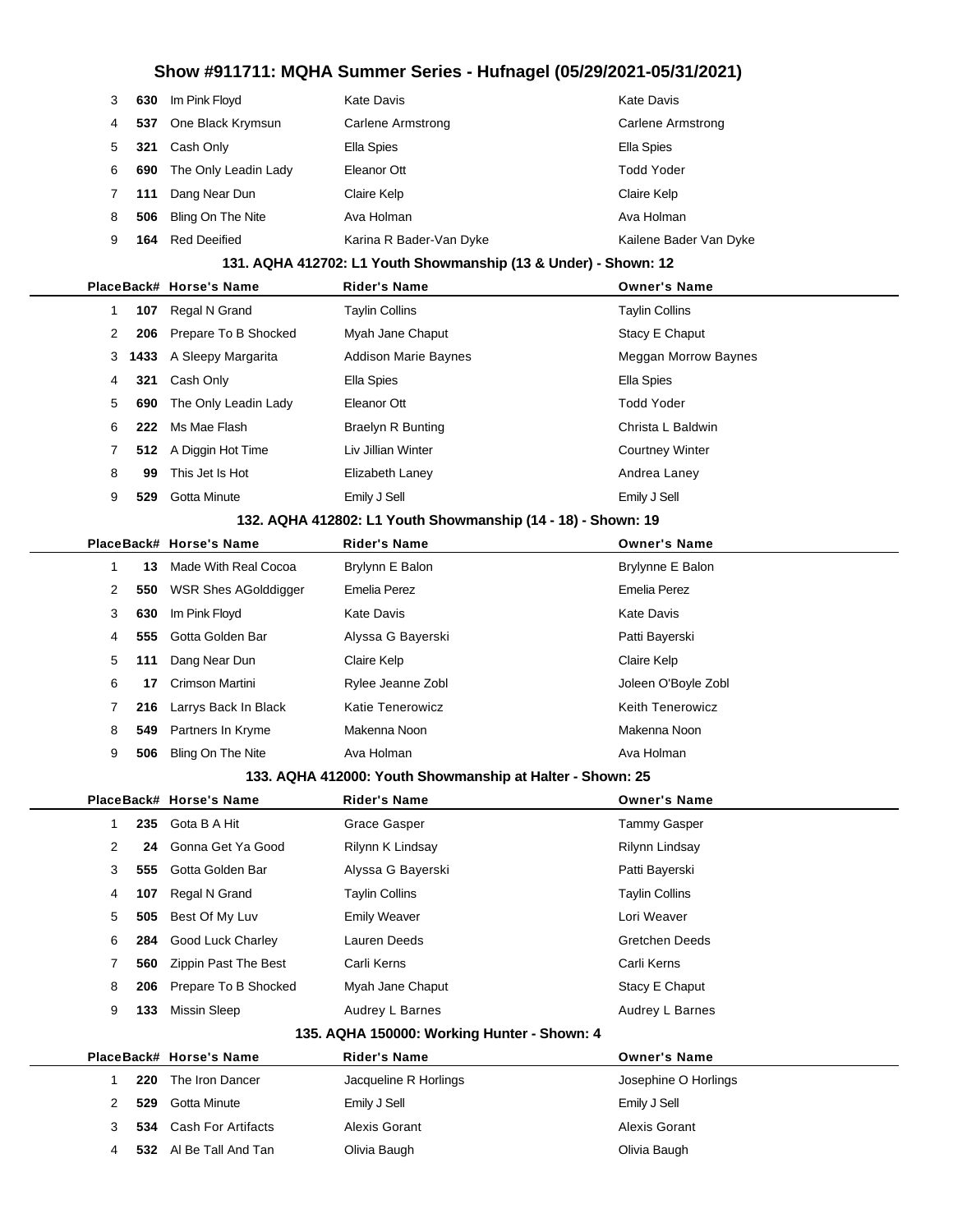### **138. AQHA 450001: RK Youth Working Hunter - Shown: 2**

|              |     | PlaceBack# Horse's Name   | Rider's Name                                                 | <b>Owner's Name</b>     |
|--------------|-----|---------------------------|--------------------------------------------------------------|-------------------------|
| 1            | 529 | Gotta Minute              | Emily J Sell                                                 | Emily J Sell            |
| 2            |     | 532 Al Be Tall And Tan    | Olivia Baugh                                                 | Olivia Baugh            |
|              |     |                           | 139. AQHA 450000: Youth Working Hunter - Shown: 4            |                         |
|              |     | PlaceBack# Horse's Name   | Rider's Name                                                 | <b>Owner's Name</b>     |
| $\mathbf{1}$ | 220 | The Iron Dancer           | Jacqueline R Horlings                                        | Josephine O Horlings    |
| 2            | 529 | Gotta Minute              | Emily J Sell                                                 | Emily J Sell            |
| 3            | 534 | <b>Cash For Artifacts</b> | Alexis Gorant                                                | Alexis Gorant           |
| 4            |     | 532 Al Be Tall And Tan    | Olivia Baugh                                                 | Olivia Baugh            |
|              |     |                           | 142. AQHA 453001: RK Youth Equitation Over Fences - Shown: 2 |                         |
|              |     | PlaceBack# Horse's Name   | <b>Rider's Name</b>                                          | <b>Owner's Name</b>     |
| 1            | 529 | Gotta Minute              | Emily J Sell                                                 | Emily J Sell            |
| 2            |     | 532 Al Be Tall And Tan    | Olivia Baugh                                                 | Olivia Baugh            |
|              |     |                           | 143. AQHA 453000: Youth Equitation Over Fences - Shown: 4    |                         |
|              |     | PlaceBack# Horse's Name   | <b>Rider's Name</b>                                          | <b>Owner's Name</b>     |
| 1            | 220 | The Iron Dancer           | Jacqueline R Horlings                                        | Josephine O Horlings    |
| 2            | 534 | <b>Cash For Artifacts</b> | Alexis Gorant                                                | Alexis Gorant           |
| 3            |     | 532 Al Be Tall And Tan    | Olivia Baugh                                                 | Olivia Baugh            |
| 4            |     | 529 Gotta Minute          | Emily J Sell                                                 | Emily J Sell            |
|              |     |                           | 144. AQHA 151000: Hunter Hack - Shown: 4                     |                         |
|              |     | PlaceBack# Horse's Name   | Rider's Name                                                 | <b>Owner's Name</b>     |
| 1            | 220 | The Iron Dancer           | Jacqueline R Horlings                                        | Josephine O Horlings    |
| 2            | 534 | <b>Cash For Artifacts</b> | Alexis Gorant                                                | <b>Alexis Gorant</b>    |
| 3            | 532 | Al Be Tall And Tan        | Olivia Baugh                                                 | Olivia Baugh            |
| 4            | 529 | Gotta Minute              | Emily J Sell                                                 | Emily J Sell            |
|              |     |                           | 147. AQHA 451001: RK Youth Hunter Hack - Shown: 2            |                         |
|              |     | PlaceBack# Horse's Name   | Rider's Name                                                 | <b>Owner's Name</b>     |
| 1            |     | 532 Al Be Tall And Tan    | Olivia Baugh                                                 | Olivia Baugh            |
| 2            | 529 | Gotta Minute              | Emily J Sell                                                 | Emily J Sell            |
|              |     |                           | <u> 148. AQHA 451000: Youth Hunter Hack - Shown: 4</u>       |                         |
|              |     | PlaceBack# Horse's Name   | Rider's Name                                                 | <b>Owner's Name</b>     |
| 1            | 529 | Gotta Minute              | Emily J Sell                                                 | Emily J Sell            |
| 2            | 534 | <b>Cash For Artifacts</b> | <b>Alexis Gorant</b>                                         | Alexis Gorant           |
| 3            | 532 | AI Be Tall And Tan        | Olivia Baugh                                                 | Olivia Baugh            |
| DQ           | 220 | The Iron Dancer           | Jacqueline R Horlings                                        | Josephine O Horlings    |
|              |     |                           | 152. AQHA 144100: Junior Hunter Under Saddle - Shown: 7      |                         |
|              |     | PlaceBack# Horse's Name   | <b>Rider's Name</b>                                          | <b>Owner's Name</b>     |
| 1            | 43  | When Fortune Smiles       | Nicole Brown Veldhoff                                        | Marla Foerster          |
| 2            | 504 | UF Parked At The Bar      | Stephanie Rae Morgan                                         | Stephanie Rae Morgan    |
| 3            | 705 | The Boy next Door         | Amber Hanson Pickard                                         | <b>Bridgette Tucker</b> |
| 4            | 903 | Fun To Be Best            | Christa L Baldwin                                            | Stacy E Chaput          |
| 5            | 364 | Shes A Southern Bell      | Minae Kroeze                                                 | Karina R Bader-VanDyke  |
| 6            | 133 | <b>Missin Sleep</b>       | Michelle McCarthy Warda                                      | Audrey L Barnes         |
| 7            | 704 | <b>Hott Toddy</b>         | Joe Goodenow                                                 | Heidi A Marhofer        |
|              |     |                           | 153. AQHA 244001: RK Amt Hunter Under Saddle - Shown: 12     |                         |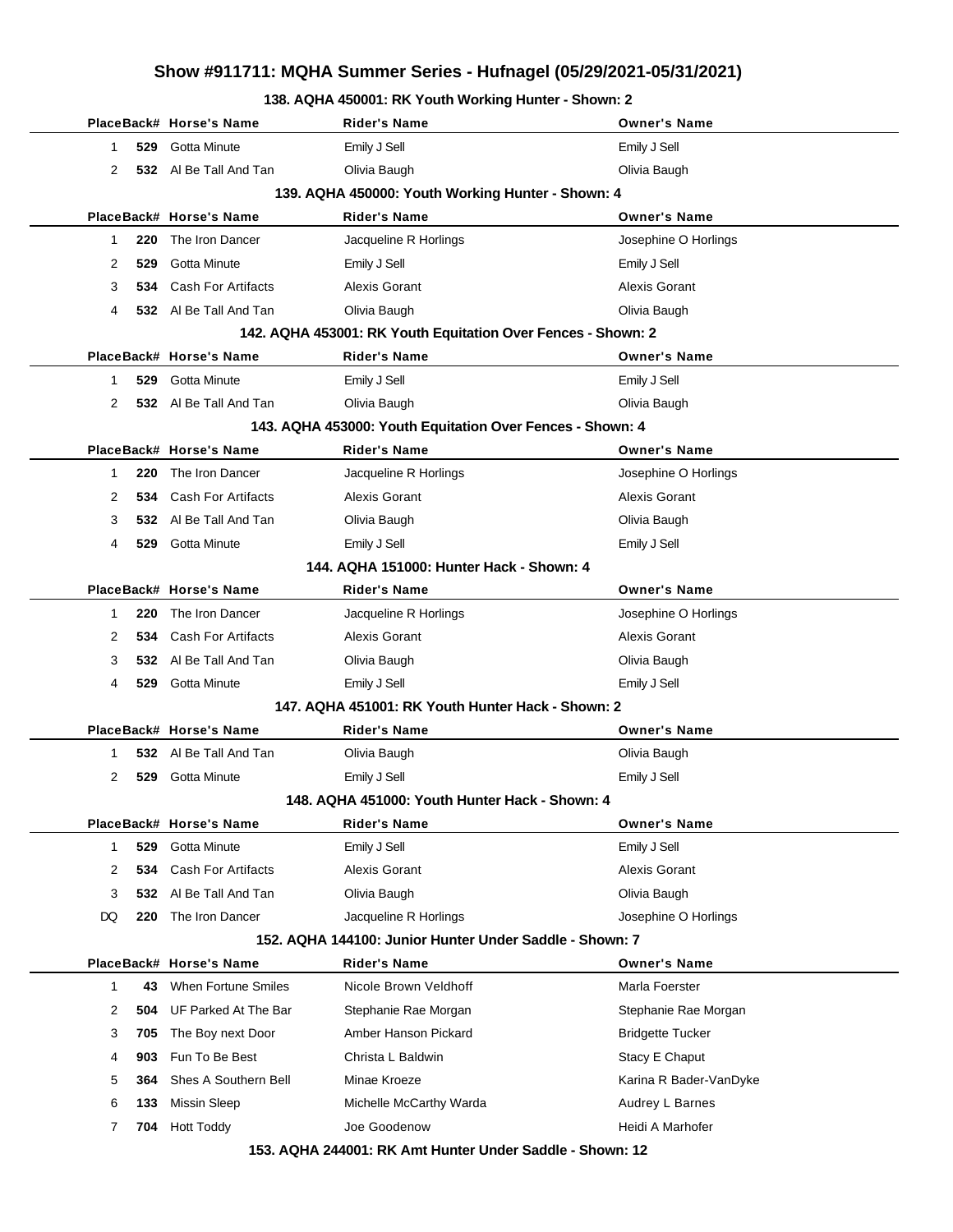|  |              |     | PlaceBack# Horse's Name     | <b>Rider's Name</b>                                          | <b>Owner's Name</b>    |
|--|--------------|-----|-----------------------------|--------------------------------------------------------------|------------------------|
|  | 1            | 523 | My Vintage Mercedes         | Delaney Bakker                                               | Cynthia Bakker         |
|  | 2            | 25  | Johnny Diesel               | Morgan L Letzkus                                             | James Letzkus          |
|  | 3            | 254 | Sheza Chip Off A Pro        | Tricia Meade                                                 | <b>Tricia Meade</b>    |
|  | 4            | 65  | Got Good                    | Leslie A Howard                                              | Leslie A Howard        |
|  | 5            | 575 | Al Let You Know             | Amanda M Cook                                                | Amanda M Cook          |
|  | 6            | 593 | Indeed Shez Lazy            | Lauryn Leuenberger                                           | Lauryn Leuenberger     |
|  | 7            | 597 | Vf Both Sides Zipped        | Jessica R Bills                                              | Jessica R Bills        |
|  | 8            | 579 | <b>Lilly Larue</b>          | Andrea St John                                               | Greg Holstege          |
|  | 9            | 197 | WF Dynamic Invite           | Marjorie Taylor                                              | Marjorie Taylor        |
|  |              |     |                             | 154. AQHA 244002: L1 Amt Hunter Under Saddle - Shown: 30     |                        |
|  |              |     | PlaceBack# Horse's Name     | <b>Rider's Name</b>                                          | <b>Owner's Name</b>    |
|  | 1            | 546 | To Good To Be Red           | Stephanie Mae Cesarz                                         | Stephanie Cesarz       |
|  | 2            | 66  | I O You One                 | Lisa A Ondersma-Lowetz                                       | Lisa A Ondersma        |
|  | 3            | 116 | <b>Talk About Good Luck</b> | Amanda Hampel                                                | Amanda Hampel          |
|  | 4            | 395 | <b>Kruzin For Cowgirls</b>  | Laura Stillman                                               | Laura Stillman         |
|  | 5            | 556 | Full Of Blessings           | Kimberly L Whaley                                            | Kimberly L Whaley      |
|  | 6            | 575 | Al Let You Know             | Amanda M Cook                                                | Amanda M Cook          |
|  | 7            | 523 | My Vintage Mercedes         | Delaney Bakker                                               | Cynthia Bakker         |
|  | 8            | 507 | Mechanism                   | Mackenzie J Kastl                                            | Mackenzie J Kastl      |
|  | 9            | 25  | Johnny Diesel               | Morgan L Letzkus                                             | James Letzkus          |
|  |              |     |                             | 155. AQHA 244000: Amt Hunter Under Saddle - Shown: 18        |                        |
|  |              |     | PlaceBack# Horse's Name     | <b>Rider's Name</b>                                          | <b>Owner's Name</b>    |
|  | $\mathbf{1}$ | 504 | UF Parked At The Bar        | Stephanie Rae Morgan                                         | Stephanie Rae Morgan   |
|  | 2            | 122 | <b>Invitations Are Good</b> | Lily Ellen Atkinson                                          | Lily Ellen Atkinson    |
|  | 3            | 594 | Lotsa Hot Potential         | Abigail R Kasper                                             | Abigail R Kasper       |
|  | 4            | 903 | Fun To Be Best              | Stacy E Chaput                                               | Stacy E Chaput         |
|  | 5            | 43  | <b>When Fortune Smiles</b>  | Marla Lynn Foerster                                          | Marla Foerster         |
|  | 6            | 66  | I O You One                 | Lisa A Ondersma-Lowetz                                       | Lisa A Ondersma        |
|  | 7            | 263 | <b>Finely Asleep</b>        | Morgan Jennings                                              | Morgan McCarthy Warda  |
|  | 8            | 350 | Daydream In The Sky         | Adrienne Peterson                                            | Adrienne Peterson      |
|  | 9            | 221 | <b>Willy Willy Sleepy</b>   | Michele Lewis                                                | Michele Lewis          |
|  |              |     |                             | 156. AQHA 244800: Amt Select Hunter Under Saddle - Shown: 12 |                        |
|  |              |     | PlaceBack# Horse's Name     | <b>Rider's Name</b>                                          | <b>Owner's Name</b>    |
|  | $\mathbf{1}$ | 123 | Rock Legend                 | Cynthia R Pyle                                               | Cynthia Pyle           |
|  | 2            | 22  | Dont Need A Mirror          | Brenda K Howell                                              | <b>Brenda K Howell</b> |
|  | 3            | 70  | True Blue I Will Be         | Kay Stanek                                                   | Kay Stanek             |
|  | 4            | 556 | Full Of Blessings           | Kimberly L Whaley                                            | Kimberly L Whaley      |
|  | 5            | 311 | STELLAS GOTR GROOVE         | Kerry Daudlin                                                | Kerry Daudlin          |
|  | 6            | 211 | Hes Hott                    | Diana Midgley                                                | Diana Midgley          |
|  | 7            | 167 | Hunt In My Saddle           | Charlotte L Ruth-Kasper                                      | Abigail R Kasper       |
|  | 8            | 804 | Follow Ur Intuition         | Stefanie A Freeland                                          | Stefanie Freeland      |
|  | 9            | 516 | JZ Limited Liability        | Debbie Barber                                                | Debbie Barber          |
|  |              |     |                             | 157. AQHA 144004: L1 Hunter Under Saddle - Shown: 15         |                        |
|  |              |     | PlaceBack# Horse's Name     | <b>Rider's Name</b>                                          | <b>Owner's Name</b>    |
|  | $\mathbf{1}$ | 537 | One Black Krymsun           | Nicole Brown Veldhoff                                        | Carlene Armstrong      |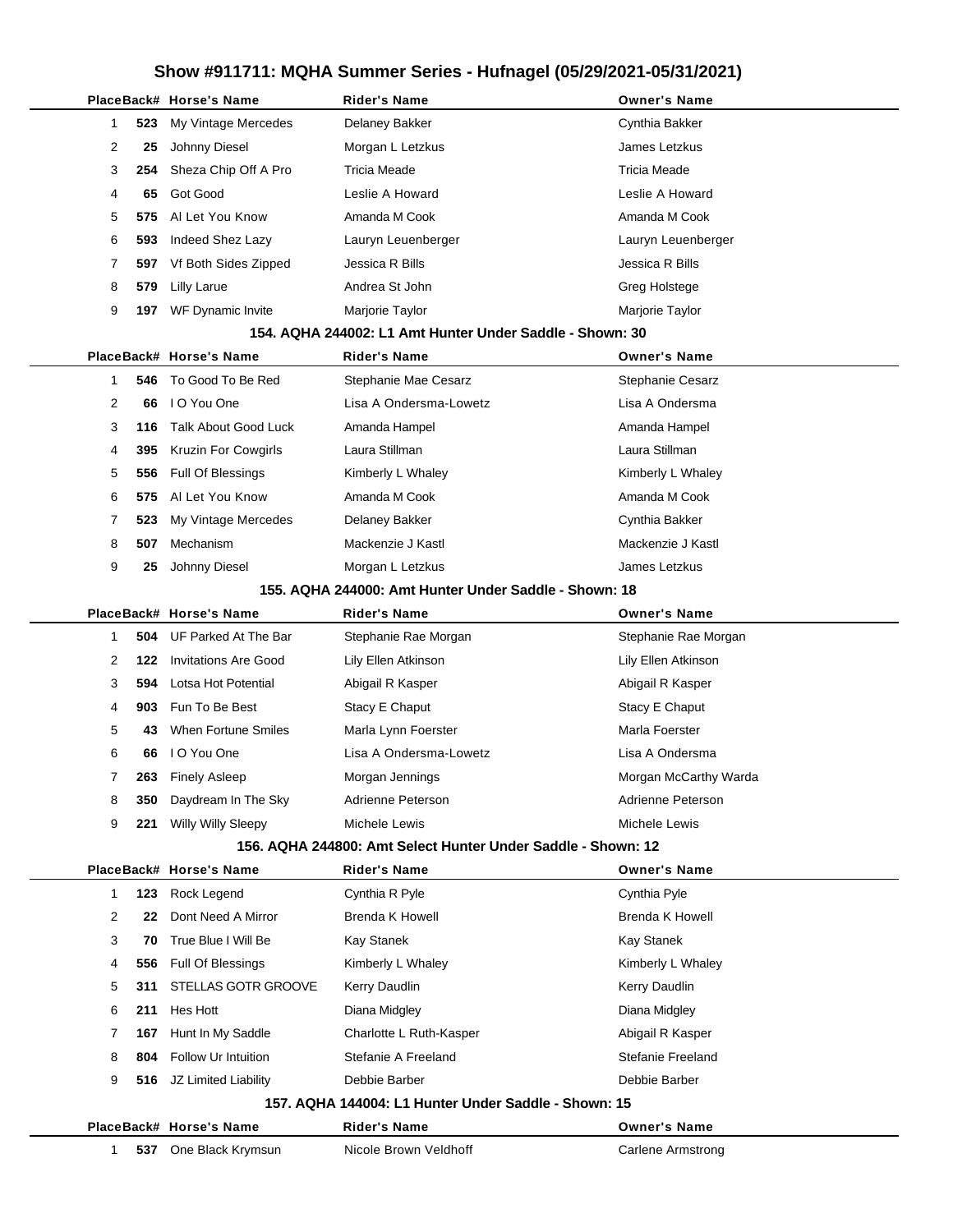| 2 |     | 543 Boys Its Over            | Amber Hanson Pickard   | Lauren Deeds              |
|---|-----|------------------------------|------------------------|---------------------------|
| 3 |     | <b>370</b> Al Have Potential | Morgan Elizabeth Glann | Morgan Elizabeth Glann    |
| 4 |     | 309 U Can Call Me Al         | Minae Kroeze           | Kailene Bader-VanDyke     |
| 5 | 43. | When Fortune Smiles          | Marla Lynn Foerster    | Marla Foerster            |
| 6 |     | 553 Surely Good N Hot        | Amanda K Sullivan      | Kathleen McCullough & Tim |
|   |     | 508 Good Eye Will Be         | Stephanie I Bean       | Jennifer Ackroyd-Fabris   |
| 8 | 594 | Lotsa Hot Potential          | Abigail R Kasper       | Abigail R Kasper          |
| 9 | 704 | <b>Hott Toddy</b>            | Joe Goodenow           | Heidi A Marhofer          |
|   |     |                              |                        |                           |

#### **158. AQHA 444001: RK Youth Hunter Under Saddle - Shown: 19**

|    |     | PlaceBack# Horse's Name     | <b>Rider's Name</b>     | <b>Owner's Name</b>     |
|----|-----|-----------------------------|-------------------------|-------------------------|
|    | 537 | One Black Krymsun           | Carlene Armstrong       | Carlene Armstrong       |
| 2  | 630 | Im Pink Floyd               | Kate Davis              | Kate Davis              |
| 3  | 532 | Al Be Tall And Tan          | Olivia Baugh            | Olivia Baugh            |
| 4  | 521 | Sumore Shock                | Isabel M Craig          | Jennifer Craig          |
| 5  | 216 | Larrys Back In Black        | <b>Katie Tenerowicz</b> | <b>Keith Tenerowicz</b> |
| 6  | 111 | Dang Near Dun               | Claire Kelp             | Claire Kelp             |
|    | 13  | Made With Real Cocoa        | Brylynn E Balon         | Brylynne E Balon        |
| 8  | 550 | <b>WSR Shes AGolddigger</b> | Emelia Perez            | Emelia Perez            |
| 9  | 99  | This Jet Is Hot             | Elizabeth Laney         | Andrea Laney            |
| DQ | 19  | The Krymsunator             | Miss Kasey Ann Kernen   | Miss Kasey Ann Kernen   |
|    |     |                             |                         |                         |

#### **159. AQHA 444702: L1 Youth Hunter Under Saddle (13 & Under) - Shown: 11**

|                      |     | PlaceBack# Horse's Name  | <b>Rider's Name</b>   | <b>Owner's Name</b>    |
|----------------------|-----|--------------------------|-----------------------|------------------------|
|                      |     | 543 Boys Its Over        | Lauren Deeds          | Lauren Deeds           |
| $\mathbf{2}^{\circ}$ | 321 | Cash Only                | Ella Spies            | Ella Spies             |
| 3                    |     | 512 A Diggin Hot Time    | Liv Jillian Winter    | <b>Courtney Winter</b> |
| 4                    | 521 | Sumore Shock             | <b>Isabel M Craig</b> | Jennifer Craig         |
| 5                    | 529 | <b>Gotta Minute</b>      | Emily J Sell          | Emily J Sell           |
| 6                    | 107 | Regal N Grand            | <b>Taylin Collins</b> | <b>Taylin Collins</b>  |
| 7                    |     | 206 Prepare To B Shocked | Myah Jane Chaput      | Stacy E Chaput         |
| 8                    | 690 | The Only Leadin Lady     | Eleanor Ott           | <b>Todd Yoder</b>      |
| 9                    | 99  | This Jet Is Hot          | Elizabeth Laney       | Andrea Laney           |
|                      |     |                          |                       |                        |

### **160. AQHA 444802: L1 Youth Hunter Under Saddle (14-18) - Shown: 18**

|   |     | PlaceBack# Horse's Name | <b>Rider's Name</b>                                     | <b>Owner's Name</b>  |
|---|-----|-------------------------|---------------------------------------------------------|----------------------|
| 0 | 45  | Hez A Player            | Dana Lee Olund                                          | Todd D Yoder         |
|   | 537 | One Black Krymsun       | Carlene Armstrong                                       | Carlene Armstrong    |
| 2 | 549 | Partners In Kryme       | Makenna Noon                                            | Makenna Noon         |
| 3 | 517 | Rolling In Hot          | Mackenzie Jae Westbrook                                 | Matthew J Westbrook  |
| 4 | 200 | <b>Ez Rockin Career</b> | Rylee Sue Harding                                       | Rylee Sue Harding    |
| 5 | 505 | Best Of My Luv          | <b>Emily Weaver</b>                                     | Lori Weaver          |
| 6 | 532 | AI Be Tall And Tan      | Olivia Baugh                                            | Olivia Baugh         |
|   | 220 | The Iron Dancer         | Jacqueline R Horlings                                   | Josephine O Horlings |
| 8 | 630 | Im Pink Floyd           | <b>Kate Davis</b>                                       | <b>Kate Davis</b>    |
| 9 | 111 | Dang Near Dun           | Claire Kelp                                             | Claire Kelp          |
|   |     |                         | 161. AQHA 444000: Youth Hunter Under Saddle - Shown: 20 |                      |
|   |     | PlaceBack# Horse's Name | <b>Rider's Name</b>                                     | <b>Owner's Name</b>  |
|   | 537 | One Black Krymsun       | Carlene Armstrong                                       | Carlene Armstrong    |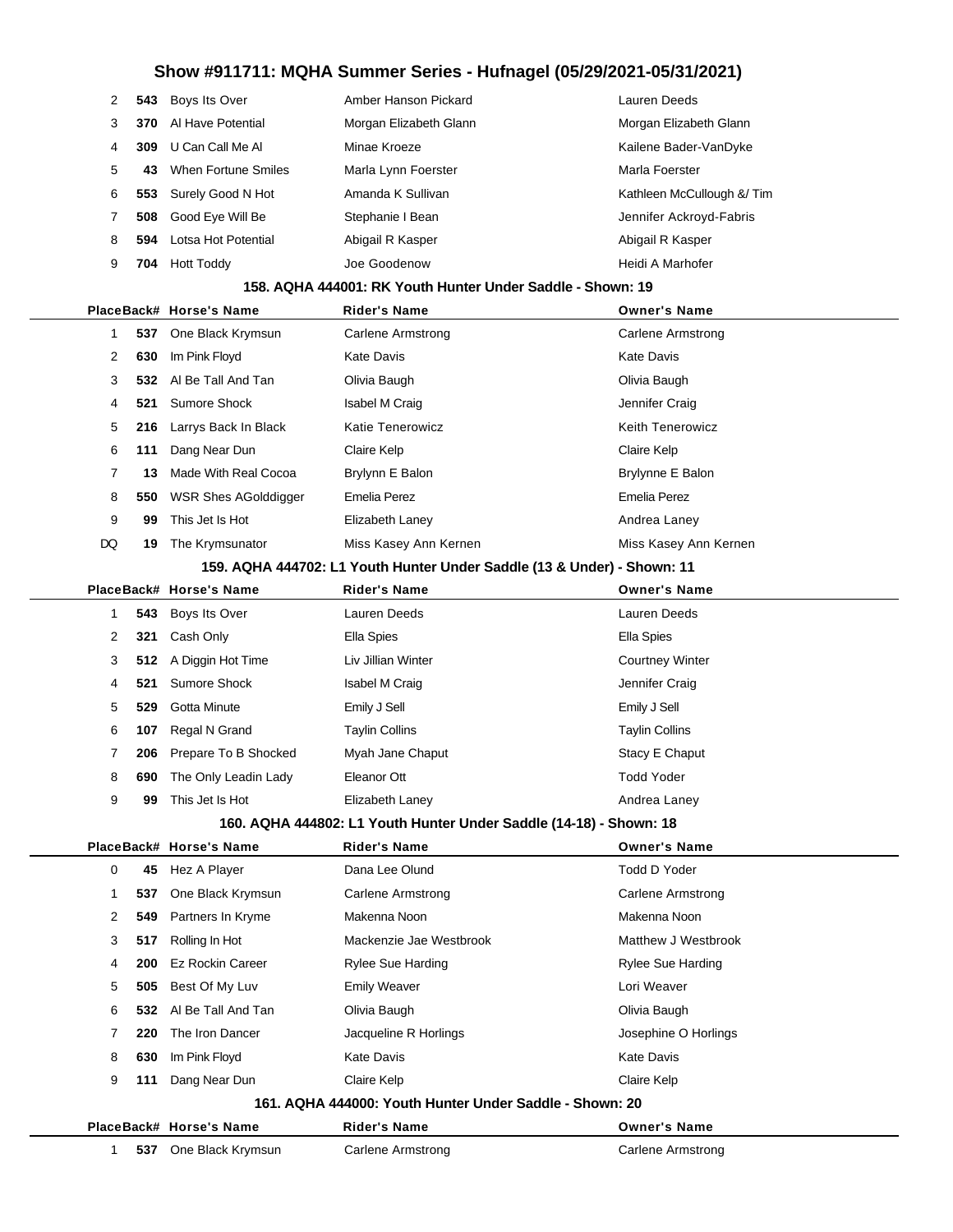| 2 | 517 | Rolling In Hot        | Mackenzie Jae Westbrook  | Matthew J Westbrook      |
|---|-----|-----------------------|--------------------------|--------------------------|
| 3 |     | 549 Partners In Kryme | Makenna Noon             | Makenna Noon             |
|   | 334 | Hot Look N Dream      | Olivia Hill              | Olivia Hill              |
| 5 | 370 | Al Have Potential     | Morgan Elizabeth Glann   | Morgan Elizabeth Glann   |
| 6 |     | 512 A Diggin Hot Time | Liv Jillian Winter       | <b>Courtney Winter</b>   |
|   | 200 | Ez Rockin Career      | <b>Rylee Sue Harding</b> | <b>Rylee Sue Harding</b> |
| 8 | 17  | Crimson Martini       | Rylee Jeanne Zobl        | Joleen O'Boyle Zobl      |
| 9 | 560 | Zippin Past The Best  | Carli Kerns              | Carli Kerns              |
|   |     |                       |                          |                          |

#### **162. AQHA 144200: Senior Hunter Under Saddle - Shown: 18**

|   |        | PlaceBack# Horse's Name                                   | Rider's Name                                              | <b>Owner's Name</b>    |
|---|--------|-----------------------------------------------------------|-----------------------------------------------------------|------------------------|
| 1 | 263    | <b>Finely Asleep</b>                                      | Morgan Jennings                                           | Morgan McCarthy Warda  |
| 2 | 50     | Buzzzzn Bout Me                                           | Michelle McCarthy Warda                                   | Ken Mumy               |
| 3 | 517    | Rolling In Hot                                            | Mackenzie Jae Westbrook                                   | Matthew J Westbrook    |
| 4 | 123    | Rock Legend                                               | Cynthia R Pyle                                            | Cynthia Pyle           |
| 5 | 579    | <b>Lilly Larue</b>                                        | Minae Kroeze                                              | Greg Holstege          |
| 6 | 594    | Lotsa Hot Potential                                       | Abigail R Kasper                                          | Abigail R Kasper       |
| 7 | 505    | Best Of My Luv                                            | <b>Emily Weaver</b>                                       | Lori Weaver            |
| 8 | 541    | Details In The Sky                                        | Pam Specht                                                | Rena Kay Johnson       |
| 9 | 46     | <b>Hot Cinch</b>                                          | Raegan Schnell                                            | Raegan Schnell         |
|   |        |                                                           | 163. MQHA 905: Small Fry HUS - Shown: 5                   |                        |
|   |        | PlaceBack# Horse's Name                                   | <b>Rider's Name</b>                                       | <b>Owner's Name</b>    |
|   | 1 1031 | <b>Fabulous Assets</b>                                    | Marley Ann Smith                                          | Coleen Bull            |
| 2 | 22     | Dont Need A Mirror                                        | <b>Brylee Lynn Bunting</b>                                | <b>Brenda K Howell</b> |
| 3 | 52     | The Social Network                                        | Xandrea Sandusky                                          | <b>Brandy M Pavlik</b> |
| 4 | 310    | Ima Lopin With Class                                      | Quinn Bogue                                               | <b>Bogue Family</b>    |
| 5 | 345    | <b>Lukes Last Shine</b>                                   | Sophia Dong                                               | <b>Katherine Tietz</b> |
|   |        |                                                           | 164. MQHA 906: Small Fry Equitation - Shown: 5            |                        |
|   |        | PlaceBack# Horse's Name                                   | <b>Rider's Name</b>                                       | <b>Owner's Name</b>    |
|   | 1 1031 | <b>Fabulous Assets</b>                                    | Marley Ann Smith                                          | Coleen Bull            |
| 2 | 52     | The Social Network                                        | Xandrea Sandusky                                          | <b>Brandy M Pavlik</b> |
| 3 | 22     | Dont Need A Mirror                                        | <b>Brylee Lynn Bunting</b>                                | <b>Brenda K Howell</b> |
| 4 | 310    | Ima Lopin With Class                                      | Quinn Bogue                                               | <b>Bogue Family</b>    |
| 5 | 345    | Lukes Last Shine                                          | Sophia Dong                                               | <b>Katherine Tietz</b> |
|   |        | 165. AQHA 252001: RK Amt Hunt Seat Equitation - Shown: 13 |                                                           |                        |
|   |        | PlaceBack# Horse's Name                                   | <b>Rider's Name</b>                                       | <b>Owner's Name</b>    |
| 1 | 523    | My Vintage Mercedes                                       | Delaney Bakker                                            | Cynthia Bakker         |
| 2 | 593    | Indeed Shez Lazy                                          | Lauryn Leuenberger                                        | Lauryn Leuenberger     |
| 3 | 395    | <b>Kruzin For Cowgirls</b>                                | Laura Stillman                                            | Laura Stillman         |
| 4 | 252    | Made Of Candy                                             | Stephen Erdman                                            | Stephen Erdman         |
| 5 | 542    | Chipped With Iron                                         | Rebecca Burtka                                            | Rebecca Burtka         |
| 6 | 525    | Pozitively Hot Diva                                       | Clare Elisabeth Throop                                    | Clare Elisabeth Throop |
| 7 | 148    | Heres Your Captive                                        | Margaret Larobardiere                                     | Lauren Barnes          |
| 8 | 266    | You Said Invitation                                       | Tammy J Raya                                              | Tammy J Raya           |
| 9 | 65     | Got Good                                                  | Leslie A Howard                                           | Leslie A Howard        |
|   |        |                                                           | 166. AQHA 252002: L1 Amt Hunt Seat Equitation - Shown: 19 |                        |
|   |        | PlaceBack# Horse's Name                                   | <b>Rider's Name</b>                                       | <b>Owner's Name</b>    |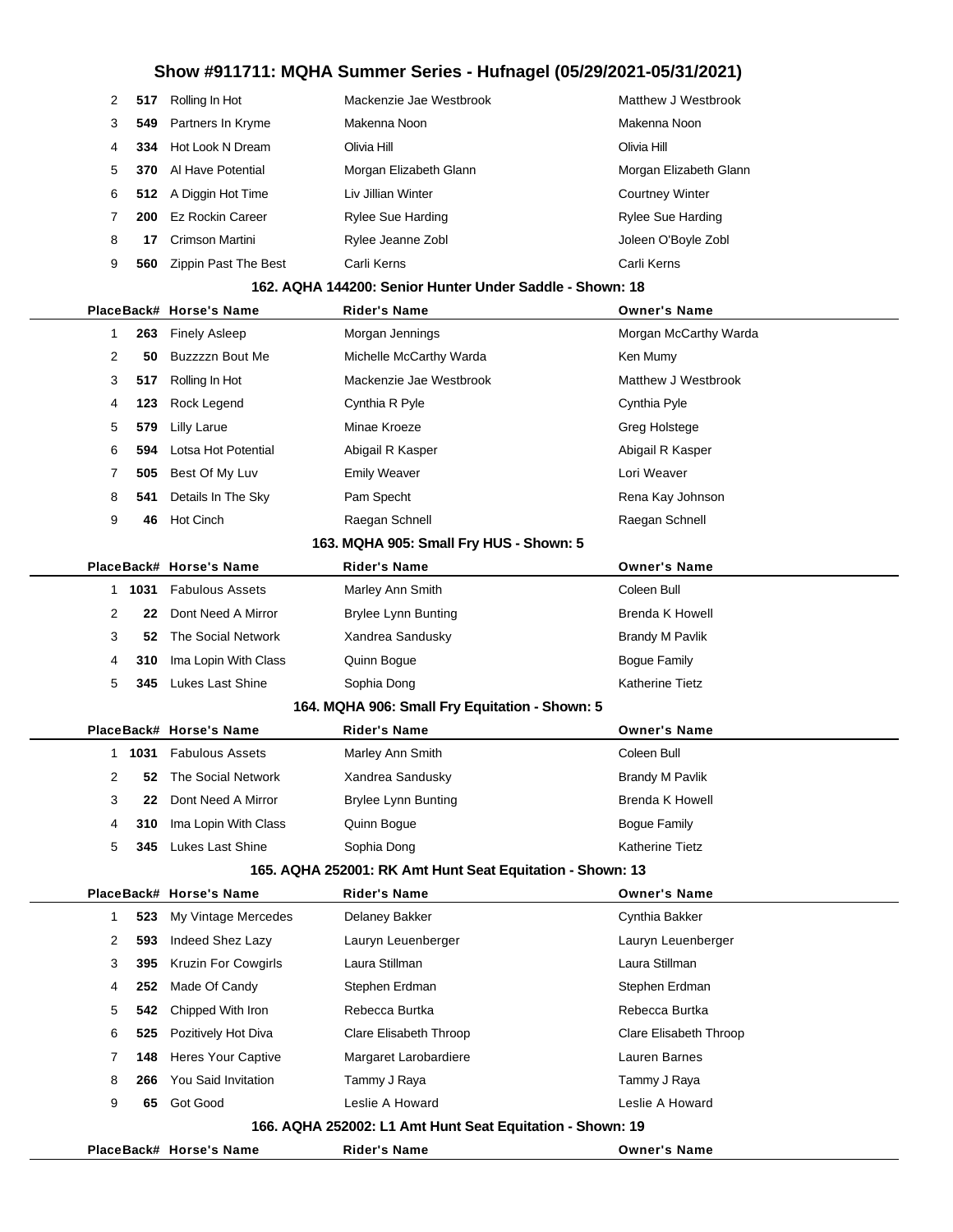|   | 523                                                    | My Vintage Mercedes        | Delaney Bakker          | Cynthia Bakker         |  |  |  |  |
|---|--------------------------------------------------------|----------------------------|-------------------------|------------------------|--|--|--|--|
| 2 | 66                                                     | I O You One                | Lisa A Ondersma-Lowetz  | Lisa A Ondersma        |  |  |  |  |
| 3 | 395                                                    | <b>Kruzin For Cowgirls</b> | Laura Stillman          | Laura Stillman         |  |  |  |  |
| 4 | 52                                                     | The Social Network         | <b>Brandy M Pavlik</b>  | <b>Brandy M Pavlik</b> |  |  |  |  |
| 5 | 360                                                    | Invy Pit Crew              | Holly M Gordon          | Holly M Gordon         |  |  |  |  |
| 6 | 544                                                    | Dont Make A Scene          | Lainey Marie Zwerk      | Lainey Marie Zwerk     |  |  |  |  |
|   | 167                                                    | Hunt In My Saddle          | Charlotte L Ruth-Kasper | Abigail R Kasper       |  |  |  |  |
| 8 | 516                                                    | JZ Limited Liability       | Debbie Barber           | Debbie Barber          |  |  |  |  |
| 9 | 804                                                    | <b>Follow Ur Intuition</b> | Stefanie A Freeland     | Stefanie Freeland      |  |  |  |  |
|   | 167. AQHA 252000: Amt Hunt Seat Equitation - Shown: 16 |                            |                         |                        |  |  |  |  |

|   |      | PlaceBack# Horse's Name         | <b>Rider's Name</b>      | <b>Owner's Name</b>         |
|---|------|---------------------------------|--------------------------|-----------------------------|
|   | 9676 | Iron Hot Maiden                 | Meggen Morrow Baynes     | <b>Meggen Morrow Baynes</b> |
| 2 | 222  | Ms Mae Flash                    | Brandy L Baldwin-Bunting | Christa L Baldwin           |
| 3 | 122  | Invitations Are Good            | Lily Ellen Atkinson      | Lily Ellen Atkinson         |
| 4 | 263  | <b>Finely Asleep</b>            | Morgan Jennings          | Morgan McCarthy Warda       |
| 5 |      | 512 A Diggin Hot Time           | <b>Courtney Winter</b>   | <b>Courtney Winter</b>      |
| 6 |      | <b>504</b> UF Parked At The Bar | Stephanie Rae Morgan     | Stephanie Rae Morgan        |
|   | 511  | <b>Blazing Potential</b>        | Katie Elizabeth Main     | Katie Elizabeth Main        |
| 8 | 277  | Iron Can Dance                  | Kailene Bader-Van Dyke   | Merri Van Dyke              |
| 9 | 14   | Uf A Boy Named Sue              | Ashton A Ulrich          | Ashton A Ulrich             |
|   |      |                                 |                          |                             |

#### **168. AQHA 252800: Amt Select Hunt Seat Equitation - Shown: 9**

|   |     | PlaceBack# Horse's Name    | <b>Rider's Name</b>                                                                                                                                                     | <b>Owner's Name</b>    |
|---|-----|----------------------------|-------------------------------------------------------------------------------------------------------------------------------------------------------------------------|------------------------|
|   | 123 | Rock Legend                | Cynthia R Pyle                                                                                                                                                          | Cynthia Pyle           |
| 2 | 311 | <b>STELLAS GOTR GROOVE</b> | Kerry Daudlin                                                                                                                                                           | Kerry Daudlin          |
| 3 | 516 | JZ Limited Liability       | Debbie Barber                                                                                                                                                           | Debbie Barber          |
| 4 | 119 | Baylite Jac                | Jeanne Hugo                                                                                                                                                             | Jeanne Hugo            |
| 5 | 22  | Dont Need A Mirror         | <b>Brenda K Howell</b>                                                                                                                                                  | <b>Brenda K Howell</b> |
| 6 | 211 | Hes Hott                   | Diana Midgley                                                                                                                                                           | Diana Midgley          |
|   | 254 | Sheza Chip Off A Pro       | Tricia Meade                                                                                                                                                            | Tricia Meade           |
| 8 | 804 | Follow Ur Intuition        | Stefanie A Freeland                                                                                                                                                     | Stefanie Freeland      |
| 9 | 150 | Macs Kool Legacy           | Susan M Frank                                                                                                                                                           | Susan M Frank          |
|   |     |                            | $100 - 10111 - 150001 - 517$ $V_{\text{sub}}$ $V_{\text{sub}}$ $V_{\text{sub}}$ $\Omega_{\text{sub}}$ $\Omega_{\text{sub}}$ $\Omega_{\text{sub}}$ $\Omega_{\text{sub}}$ |                        |

### **169. AQHA 452001: RK Youth Hunt Seat Equitation - Shown: 20**

|   |        | PlaceBack# Horse's Name | <b>Rider's Name</b>                                                     | <b>Owner's Name</b>     |
|---|--------|-------------------------|-------------------------------------------------------------------------|-------------------------|
|   |        | 532 AI Be Tall And Tan  | Olivia Baugh                                                            | Olivia Baugh            |
| 2 | 630    | Im Pink Floyd           | Kate Davis                                                              | <b>Kate Davis</b>       |
| 3 | 334    | Hot Look N Dream        | Olivia Hill                                                             | Olivia Hill             |
| 4 | 537    | One Black Krymsun       | Carlene Armstrong                                                       | Carlene Armstrong       |
| 5 | 690    | The Only Leadin Lady    | Eleanor Ott                                                             | <b>Todd Yoder</b>       |
| 6 | 539    | Fancy Enough To Win     | Maya Edwards                                                            | <b>Madison Mulder</b>   |
|   | 216    | Larrys Back In Black    | Katie Tenerowicz                                                        | <b>Keith Tenerowicz</b> |
| 8 | 321    | Cash Only               | Ella Spies                                                              | Ella Spies              |
| 9 | 386    | No Time To Party        | <b>Rylee Elizabeth Nichols</b>                                          | Kelly E Dykstra-Nichols |
|   |        |                         | 170. AQHA 452702: L1 Youth Hunt Seat Equitation (13 & Under) - Shown: 9 |                         |
|   |        | PlaceBack# Horse's Name | <b>Rider's Name</b>                                                     | <b>Owner's Name</b>     |
|   |        | 512 A Diggin Hot Time   | Liv Jillian Winter                                                      | <b>Courtney Winter</b>  |
|   | 2 1433 | A Sleepy Margarita      | <b>Addison Marie Baynes</b>                                             | Meggan Morrow Baynes    |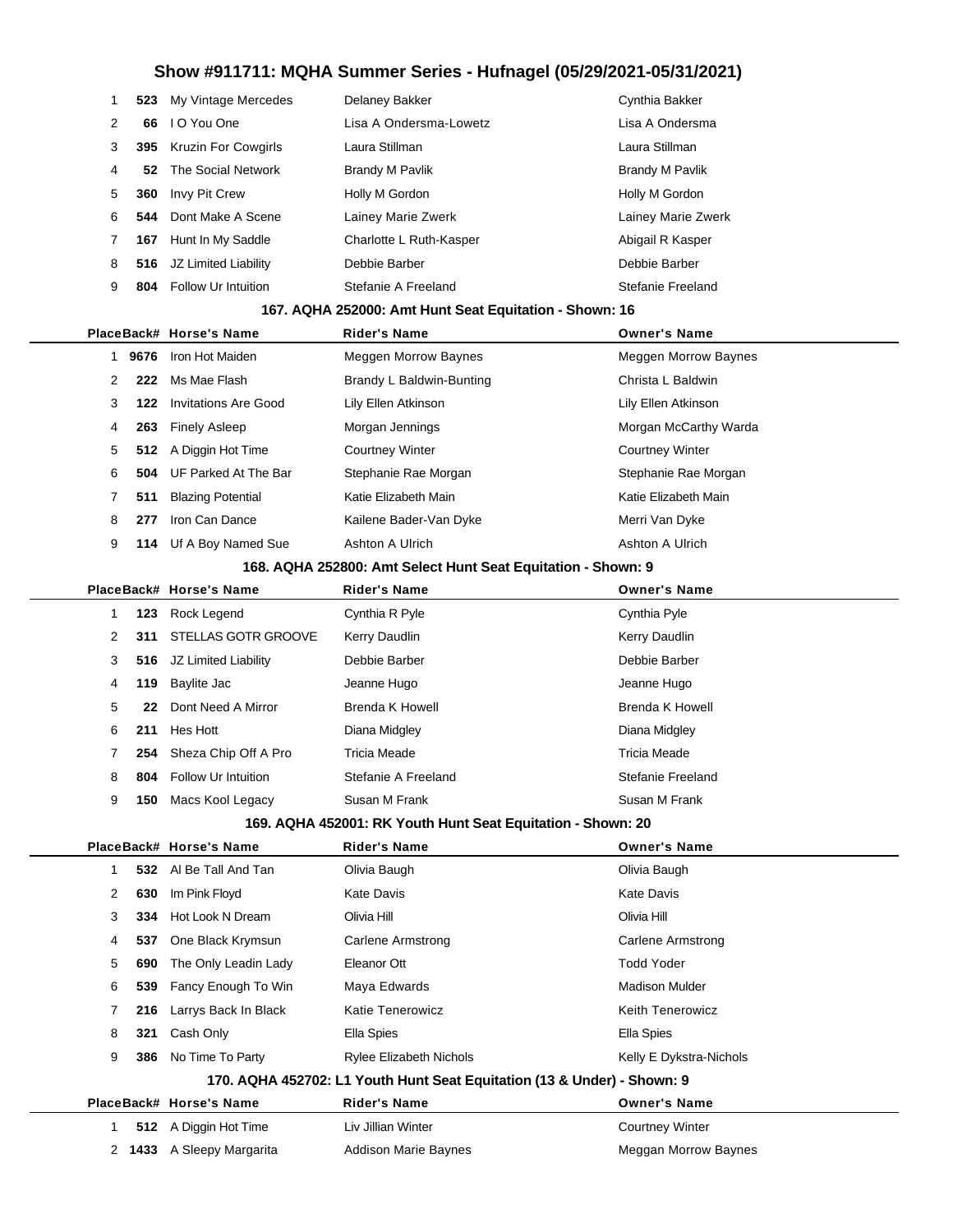| 3  | 690 | The Only Leadin Lady     | Eleanor Ott           | <b>Todd Yoder</b>     |
|----|-----|--------------------------|-----------------------|-----------------------|
| 4  | 529 | Gotta Minute             | Emily J Sell          | Emily J Sell          |
| 5  | 107 | Regal N Grand            | <b>Taylin Collins</b> | <b>Taylin Collins</b> |
| 6. | 521 | Sumore Shock             | <b>Isabel M Craig</b> | Jennifer Craig        |
|    |     | 206 Prepare To B Shocked | Myah Jane Chaput      | Stacy E Chaput        |
| 8  | 99  | This Jet Is Hot          | Elizabeth Laney       | Andrea Laney          |
| 9  | 321 | Cash Only                | Ella Spies            | Ella Spies            |
|    |     |                          |                       |                       |

#### **171. AQHA 452802: L1 Youth Hunt Seat Equitation (14-18) - Shown: 19**

|              |     | PlaceBack# Horse's Name | <b>Rider's Name</b>      | <b>Owner's Name</b>      |
|--------------|-----|-------------------------|--------------------------|--------------------------|
|              | 532 | AI Be Tall And Tan      | Olivia Baugh             | Olivia Baugh             |
| $\mathbf{2}$ | 630 | Im Pink Floyd           | Kate Davis               | <b>Kate Davis</b>        |
| 3            | 549 | Partners In Kryme       | Makenna Noon             | Makenna Noon             |
| 4            | 505 | Best Of My Luv          | <b>Emily Weaver</b>      | Lori Weaver              |
| 5            | 220 | The Iron Dancer         | Jacqueline R Horlings    | Josephine O Horlings     |
| 6            | 539 | Fancy Enough To Win     | Maya Edwards             | Madison Mulder           |
|              | 200 | Ez Rockin Career        | <b>Rylee Sue Harding</b> | <b>Rylee Sue Harding</b> |
| 8            | 17  | Crimson Martini         | Rylee Jeanne Zobl        | Joleen O'Boyle Zobl      |
| 9            | 13  | Made With Real Cocoa    | Brylynn E Balon          | Brylynne E Balon         |
|              |     |                         |                          |                          |

#### **172. AQHA 452000: Youth Hunt Seat Equitation - Shown: 21**

|   |      | PlaceBack# Horse's Name | <b>Rider's Name</b>         | <b>Owner's Name</b>         |
|---|------|-------------------------|-----------------------------|-----------------------------|
|   | 235  | Gota B A Hit            | Grace Gasper                | Tammy Gasper                |
| 2 | 24   | Gonna Get Ya Good       | Rilynn K Lindsay            | Rilynn Lindsay              |
| 3 | 259  | Chevrolatte             | Elizabeth West              | <b>Christine West</b>       |
| 4 |      | 534 Cash For Artifacts  | Alexis Gorant               | Alexis Gorant               |
| 5 | 284  | Good Luck Charley       | Lauren Deeds                | <b>Gretchen Deeds</b>       |
| 6 | 133  | Missin Sleep            | Audrey L Barnes             | Audrey L Barnes             |
| 7 |      | 512 A Diggin Hot Time   | Liv Jillian Winter          | <b>Courtney Winter</b>      |
| 8 | 1433 | A Sleepy Margarita      | <b>Addison Marie Baynes</b> | <b>Meggan Morrow Baynes</b> |
| 9 | 99   | This Jet Is Hot         | Lillian Laney               | Andrea Laney                |
|   |      |                         |                             |                             |

#### **173. AQHA 138004: L1 Trail - Shown: 9**

**505** Best Of My Luv **Austin Lester Louri Weaver** Lori Weaver

**263** Finely Asleep Morgan Jennings Morgan McCarthy Warda

|    |     | PlaceBack# Horse's Name         | <b>Rider's Name</b>                 | <b>Owner's Name</b>   |
|----|-----|---------------------------------|-------------------------------------|-----------------------|
|    |     | <b>504</b> UF Parked At The Bar | Colton E Smith                      | Stephanie Rae Morgan  |
| 2  | 536 | Ima Savvy Investment            | Adam Winter                         | Peggy Derby           |
| 3  | 252 | Made Of Candy                   | Christopher R Dalton                | Stephen Erdman        |
| 4  | 538 | There Must B A Catch            | Adam Winter                         | Sheyenne Nelson       |
| 5  | 530 | <b>Reckless Asset</b>           | Adam Winter                         | Spenser Rae VanLente  |
| 6  | 544 | Dont Make A Scene               | Tiffany Nicole Hooper               | Lainey Marie Zwerk    |
| 7  | 395 | <b>Kruzin For Cowgirls</b>      | Christopher R Dalton                | Laura Stillman        |
| 8  | 263 | <b>Finely Asleep</b>            | Morgan Jennings                     | Morgan McCarthy Warda |
| DQ | 191 | Ella Be Kruzin                  | Minae Kroeze                        | Merri VanDyke         |
|    |     |                                 | 174. AQHA 138000: Trail - Shown: 15 |                       |
|    |     | PlaceBack# Horse's Name         | <b>Rider's Name</b>                 | <b>Owner's Name</b>   |
|    | 122 | <b>Invitations Are Good</b>     | Lily Ellen Atkinson                 | Lily Ellen Atkinson   |
| 2  | 581 | A Certain Revolution            | Colton E Smith                      | Kyra N Koester        |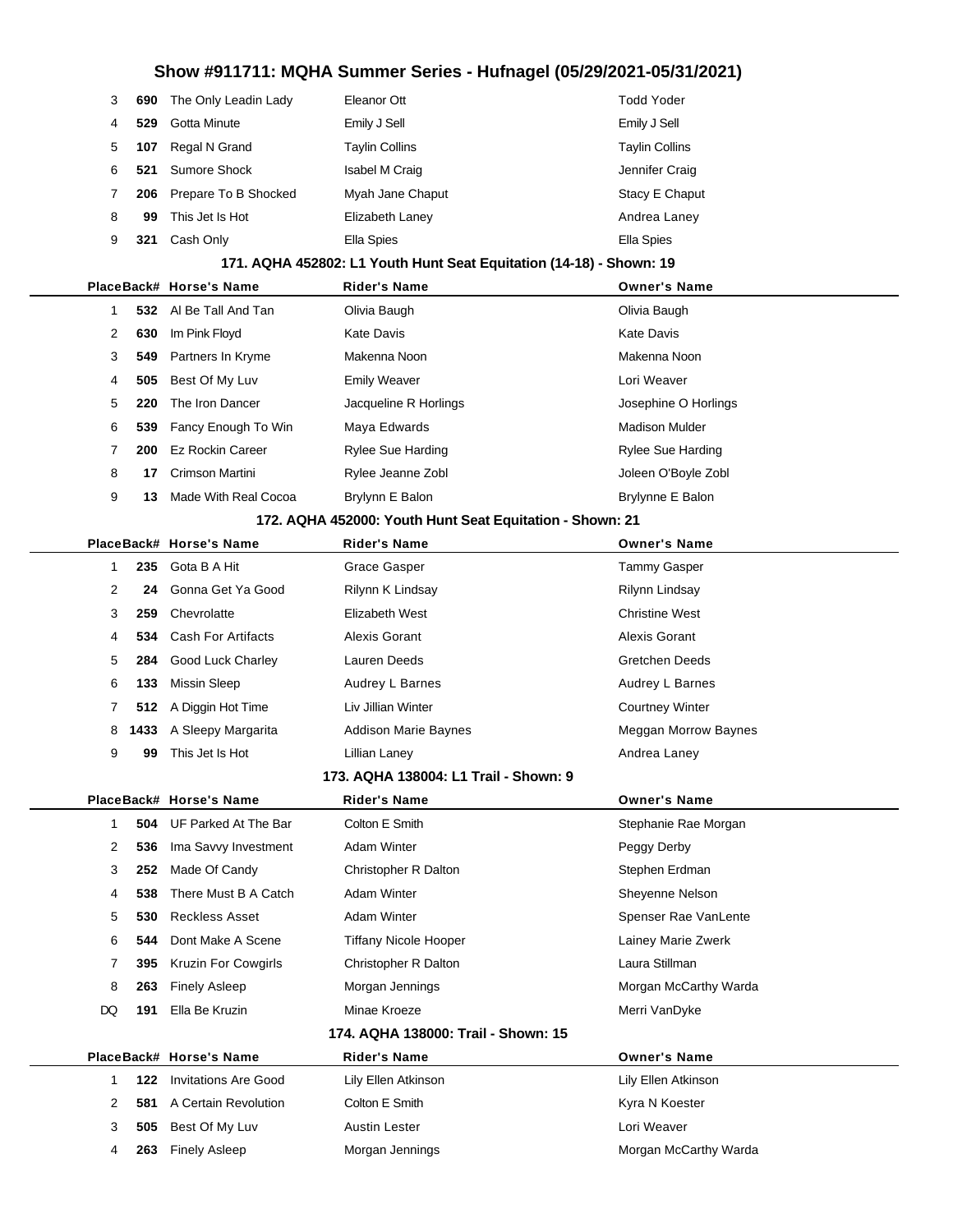| 5  | 531 | Lope Lazy Lope              | Elizabeth Lauren Kooistra                     | <b>Bob Sherman</b>       |
|----|-----|-----------------------------|-----------------------------------------------|--------------------------|
| 6  | 517 | Rolling In Hot              | <b>Austin Lester</b>                          | Matthew J Westbrook      |
| 7  | 191 | Ella Be Kruzin              | Minae Kroeze                                  | Merri VanDyke            |
| 8  | 538 | There Must B A Catch        | Adam Winter                                   | Sheyenne Nelson          |
| 9  | 335 | One Kool Fool               | Linda K Moody                                 | Brenda Schrader          |
|    |     |                             | 175. AQHA 238001: RK Amt Trail - Shown: 5     |                          |
|    |     | PlaceBack# Horse's Name     | <b>Rider's Name</b>                           | Owner's Name             |
| 1  | 530 | <b>Reckless Asset</b>       | Spenser Rae VanLente                          | Spenser Rae VanLente     |
| 2  | 3   | Pistol Packn Charly         | Mary Beth Hegedus                             | Mary Beth Hegedus        |
| 3  | 744 | Hes A Famous Kisser         | Jacquelyn Oliver                              | Pamela S Hooper          |
| 4  | 523 | My Vintage Mercedes         | Delaney Bakker                                | Cynthia Bakker           |
| 5  | 544 | Dont Make A Scene           | Lainey Marie Zwerk                            | Lainey Marie Zwerk       |
|    |     |                             | 176. AQHA 238800: Amt Select Trail - Shown: 6 |                          |
|    |     | PlaceBack# Horse's Name     | Rider's Name                                  | Owner's Name             |
| 1  | 123 | Rock Legend                 | Cynthia R Pyle                                | Cynthia Pyle             |
| 2  | 22  | Dont Need A Mirror          | Brenda K Howell                               | Brenda K Howell          |
| 3  | 254 | Sheza Chip Off A Pro        | <b>Tricia Meade</b>                           | <b>Tricia Meade</b>      |
| 4  | 335 | One Kool Fool               | <b>Brenda Schrader</b>                        | <b>Brenda Schrader</b>   |
| 5  | 3   | Pistol Packn Charly         | Mary Beth Hegedus                             | Mary Beth Hegedus        |
| 6  |     | 232 A Hot Purchase          | Allyson Thompson                              | Allyson Thompson         |
|    |     |                             | 177. AQHA 238000: Amt Trail - Shown: 6        |                          |
|    |     | PlaceBack# Horse's Name     | Rider's Name                                  | Owner's Name             |
| 1  | 222 | Ms Mae Flash                | Brandy L Baldwin-Bunting                      | Christa L Baldwin        |
| 2  | 531 | Lope Lazy Lope              | Elizabeth Lauren Kooistra                     | <b>Bob Sherman</b>       |
| 3  | 536 | Ima Savvy Investment        | Sheyenne Nelson                               | Peggy Derby              |
| 4  | 122 | <b>Invitations Are Good</b> | Lily Ellen Atkinson                           | Lily Ellen Atkinson      |
| 5  |     | 512 A Diggin Hot Time       | <b>Courtney Winter</b>                        | <b>Courtney Winter</b>   |
| DQ | 180 | Cowboysainteasytoluv        | <b>Kelsey Rudy</b>                            | Roxann Guthrie           |
|    |     |                             | 178. MQHA 904: Small Fry Trail - Shown: 7     |                          |
|    |     | PlaceBack# Horse's Name     | Rider's Name                                  | Owner's Name             |
| 1  | 222 | Ms Mae Flash                | <b>Brylee Lynn Bunting</b>                    | Christa L Baldwin        |
| 2  | 22  | Dont Need A Mirror          | <b>Brylee Lynn Bunting</b>                    | Brenda K Howell          |
| 3  | 226 | Art Trouble                 | <b>Karly Lewis</b>                            | Michele Lewis            |
| 4  | 310 | Ima Lopin With Class        | Quinn Bogue                                   | <b>Bogue Family</b>      |
| 5  | 250 | <b>RD Fancy Tradition</b>   | Adam Wilcoxen                                 | Alisa B Forton/Debra     |
| 6  | 243 | Lady Jag Bar None           | Jocelynn Schoenlein                           | Alisa Forton             |
| 7  | 345 | Lukes Last Shine            | Sophia Dong                                   | <b>Katherine Tietz</b>   |
|    |     |                             | 179. AQHA 438001: RK Youth Trail - Shown: 6   |                          |
|    |     | PlaceBack# Horse's Name     | <b>Rider's Name</b>                           | <b>Owner's Name</b>      |
| 1  | 107 | Regal N Grand               | <b>Taylin Collins</b>                         | <b>Taylin Collins</b>    |
| 2  | 111 | Dang Near Dun               | Claire Kelp                                   | Claire Kelp              |
| 3  | 321 | Cash Only                   | Ella Spies                                    | Ella Spies               |
| 4  | 539 | Fancy Enough To Win         | Maya Edwards                                  | <b>Madison Mulder</b>    |
| 5  | 19  | The Krymsunator             | Miss Kasey Ann Kernen                         | Miss Kasey Ann Kernen    |
| 6  | 537 | One Black Krymsun           | Carlene Armstrong                             | <b>Carlene Armstrong</b> |
|    |     |                             | 180. AQHA 438000: Youth Trail - Shown: 10     |                          |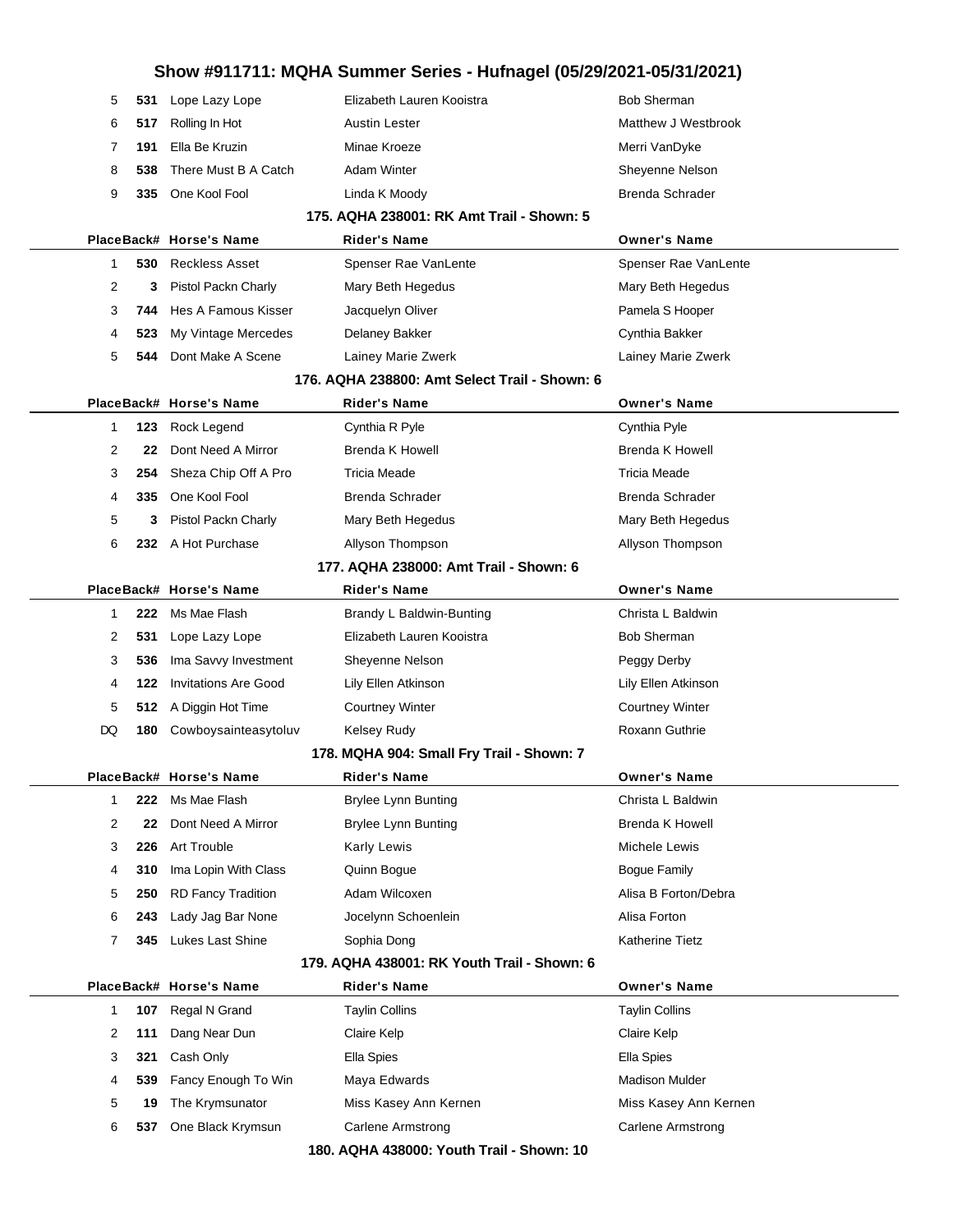|  |                     | PlaceBack# Horse's Name   | <b>Rider's Name</b>                                  | <b>Owner's Name</b>         |
|--|---------------------|---------------------------|------------------------------------------------------|-----------------------------|
|  | 1<br>517            | Rolling In Hot            | Mackenzie Jae Westbrook                              | Matthew J Westbrook         |
|  | 2<br>259            | Chevrolatte               | Elizabeth West                                       | <b>Christine West</b>       |
|  | 3<br>505            | Best Of My Luv            | <b>Emily Weaver</b>                                  | Lori Weaver                 |
|  | 235<br>4            | Gota B A Hit              | Grace Gasper                                         | Tammy Gasper                |
|  | 5<br>1433           | A Sleepy Margarita        | Addison Marie Baynes                                 | Meggan Morrow Baynes        |
|  | 6<br>24             | Gonna Get Ya Good         | Rilynn K Lindsay                                     | Rilynn Lindsay              |
|  | 107<br>7            | Regal N Grand             | <b>Taylin Collins</b>                                | <b>Taylin Collins</b>       |
|  | 8<br>560            | Zippin Past The Best      | Carli Kerns                                          | Carli Kerns                 |
|  | 9<br>321            | Cash Only                 | Ella Spies                                           | Ella Spies                  |
|  |                     |                           | 181. AQHA 136004: L1 Western Riding - Shown: 5       |                             |
|  |                     | PlaceBack# Horse's Name   | Rider's Name                                         | <b>Owner's Name</b>         |
|  | 1<br>527            | What An Assett            | <b>Adam Winter</b>                                   | Mark And Jodi Surbrook      |
|  | 124<br>2            | Madd Money                | Christopher R Dalton                                 | Lauren Lauver               |
|  | 3<br>123            | Rock Legend               | Cynthia R Pyle                                       | Cynthia Pyle                |
|  | 232<br>4            | A Hot Purchase            | Allyson Thompson                                     | Allyson Thompson            |
|  | DQ<br>544           | Dont Make A Scene         | Lainey Marie Zwerk                                   | Lainey Marie Zwerk          |
|  |                     |                           | 183. AQHA 236002: L1 Amt Western Riding - Shown: 5   |                             |
|  |                     | PlaceBack# Horse's Name   | <b>Rider's Name</b>                                  | <b>Owner's Name</b>         |
|  | 1<br>335            | One Kool Fool             | Brenda Schrader                                      | Brenda Schrader             |
|  | 2<br>66             | I O You One               | Lisa A Ondersma-Lowetz                               | Lisa A Ondersma             |
|  | 3<br>544            | Dont Make A Scene         | Lainey Marie Zwerk                                   | Lainey Marie Zwerk          |
|  | 4<br>523            | My Vintage Mercedes       | Delaney Bakker                                       | Cynthia Bakker              |
|  | 5                   | 232 A Hot Purchase        | Allyson Thompson                                     | Allyson Thompson            |
|  |                     |                           | 184. AQHA 236000: Amt Western Riding - Shown: 3      |                             |
|  |                     | PlaceBack# Horse's Name   | <b>Rider's Name</b>                                  | <b>Owner's Name</b>         |
|  | 1<br>66             | I O You One               | Lisa A Ondersma-Lowetz                               | Lisa A Ondersma             |
|  | 2<br>123            | Rock Legend               | Cynthia R Pyle                                       | Cynthia Pyle                |
|  | 3<br>523            | My Vintage Mercedes       | Delaney Bakker                                       | Cynthia Bakker              |
|  |                     |                           | 186. AQHA 436002: L1 Youth Western Riding - Shown: 2 |                             |
|  |                     | PlaceBack# Horse's Name   | Rider's Name                                         | <b>Owner's Name</b>         |
|  |                     | 1 1433 A Sleepy Margarita | Addison Marie Baynes                                 | Meggan Morrow Baynes        |
|  | DQ                  | 111 Dang Near Dun         | Claire Kelp                                          | Claire Kelp                 |
|  |                     |                           | 187. AQHA 436000: Youth Western Riding - Shown: 1    |                             |
|  |                     | PlaceBack# Horse's Name   | <b>Rider's Name</b>                                  | <b>Owner's Name</b>         |
|  |                     | 1 1433 A Sleepy Margarita | Addison Marie Baynes                                 | <b>Meggan Morrow Baynes</b> |
|  |                     |                           | 188. AQHA 142100: Junior Western Pleasure - Shown: 7 |                             |
|  |                     | PlaceBack# Horse's Name   | Rider's Name                                         | <b>Owner's Name</b>         |
|  | $\mathbf{1}$<br>322 | Too LazyToSpeak           | Dwayne Pickard                                       | Megan Hirschman             |
|  | 2<br>572            | Sarahenade                | Adam Winter                                          | Jane Elsa Damaske           |
|  | 3<br>504            | UF Parked At The Bar      | Colton E Smith                                       | Stephanie Rae Morgan        |
|  | 4<br>124            | <b>Madd Money</b>         | Christopher R Dalton                                 | Lauren Lauver               |
|  | 5<br>143            | <b>Barry Barry Good</b>   | Gordon Wadds                                         | Cynthia Dore-Graves         |
|  | 6<br>765            | Lopen Lucifer             | Pamela K Davis                                       | Pamela K Davis              |
|  | 7<br>224            | Red N White Machine       | Mr Ryan C Lindsay                                    | Ryan C Lindsay              |
|  |                     |                           | 180 AOHA 242001: PK Amt Western Pleasure - Shown: 10 |                             |

**189. AQHA 242001: RK Amt Western Pleasure - Shown: 10**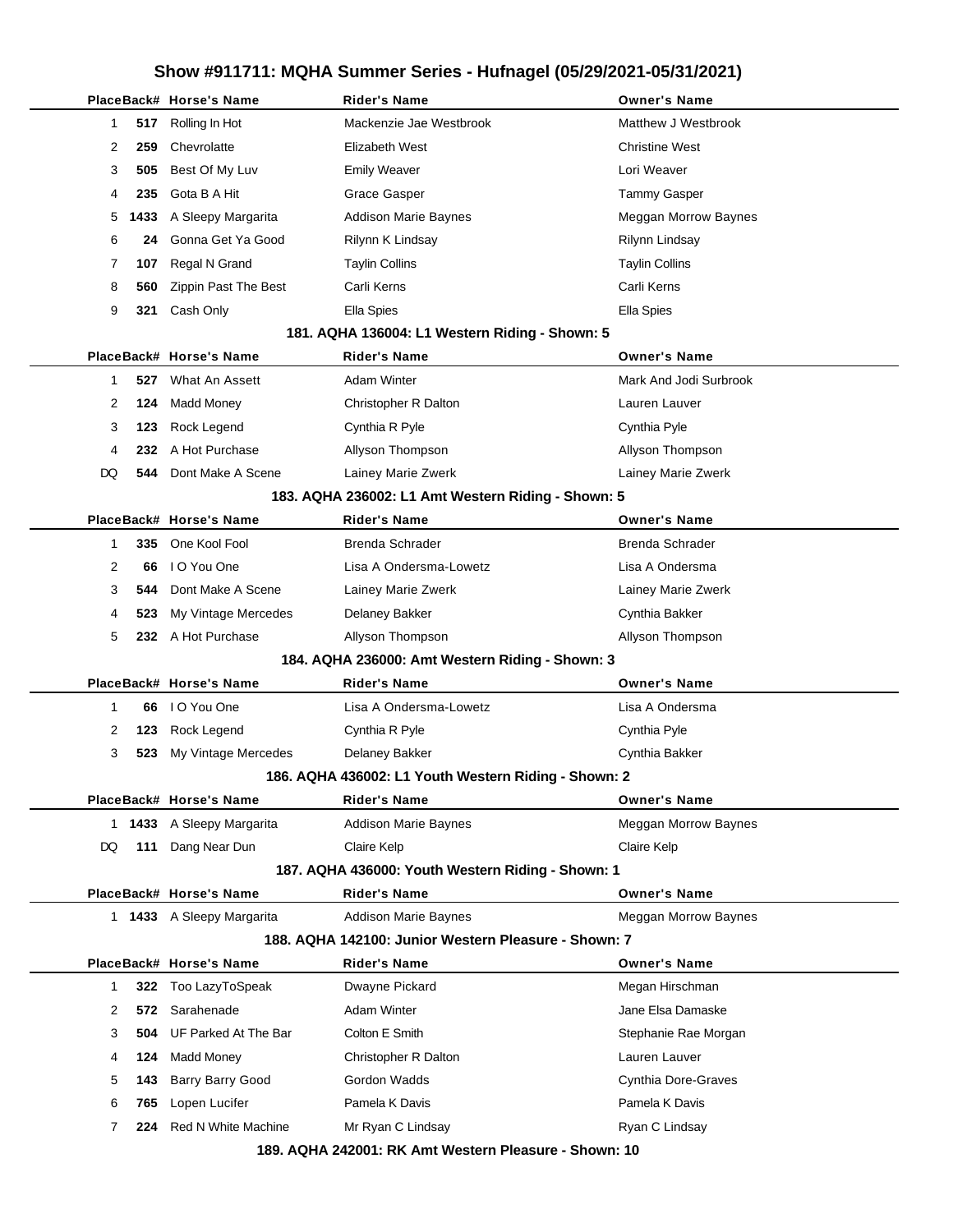|          | PlaceBack# Horse's Name     | <b>Rider's Name</b>                                       | <b>Owner's Name</b>    |
|----------|-----------------------------|-----------------------------------------------------------|------------------------|
| 577<br>1 | Winnie Take A Look          | Alison Chimner                                            | Alison Chimner         |
| 2<br>25  | Johnny Diesel               | Morgan L Letzkus                                          | James Letzkus          |
| 3<br>542 | Chipped With Iron           | Rebecca Burtka                                            | Rebecca Burtka         |
| 523<br>4 | My Vintage Mercedes         | Delaney Bakker                                            | Cynthia Bakker         |
| 5<br>52  | The Social Network          | <b>Brandy M Pavlik</b>                                    | <b>Brandy M Pavlik</b> |
| 6<br>744 | Hes A Famous Kisser         | Jacquelyn Oliver                                          | Pamela S Hooper        |
| 804<br>7 | Follow Ur Intuition         | Stefanie A Freeland                                       | Stefanie Freeland      |
| 8<br>595 | <b>Potentially Dun</b>      | Amy Jo Moyer                                              | Amy Moyer              |
| 9<br>544 | Dont Make A Scene           | Lainey Marie Zwerk                                        | Lainey Marie Zwerk     |
|          |                             | 190. AQHA 242002: L1 Amt Western Pleasure - Shown: 12     |                        |
|          | PlaceBack# Horse's Name     | Rider's Name                                              | <b>Owner's Name</b>    |
| 1<br>81  | One Code Of Red             | Mr Ronald L. Matthews                                     | Francesca M Wierda     |
| 2<br>507 | Mechanism                   | Mackenzie J Kastl                                         | Mackenzie J Kastl      |
| 3<br>565 | Only Happens                | Lee Heighton                                              | Angie Heighton         |
| 316<br>4 | <b>Remington Steal</b>      | Debbie Wadds                                              | Debbie Wadds           |
| 5<br>130 | <b>SST Starstruck</b>       | Katie Rae Krueger                                         | Katie Rae Krueger      |
| 6<br>322 | Too LazyToSpeak             | Megan Hirschman                                           | Megan Hirschman        |
| 7<br>527 | What An Assett              | Jodi Surbrook                                             | Mark And Jodi Surbrook |
| 8<br>590 | Born N Style                | Maureen S Kirkpatrick                                     | Maureen Kirkpatrick    |
| 9<br>744 | Hes A Famous Kisser         | Jacquelyn Oliver                                          | Pamela S Hooper        |
|          |                             | 191. AQHA 242000: Amt Western Pleasure - Shown: 10        |                        |
|          | PlaceBack# Horse's Name     | <b>Rider's Name</b>                                       | <b>Owner's Name</b>    |
| 568<br>1 | You Batt Im Fancy           | Robert D Kirkpatrick                                      | Robert D Kirkpatrick   |
| 2<br>383 | The Red Foxx                | Adam Johnson                                              | Adam Johnson           |
| 3<br>263 | <b>Finely Asleep</b>        | Morgan Jennings                                           | Morgan McCarthy Warda  |
| 222<br>4 | Ms Mae Flash                | Brandy L Baldwin-Bunting                                  | Christa L Baldwin      |
| 507<br>5 | Mechanism                   | Mackenzie J Kastl                                         | Mackenzie J Kastl      |
| 6<br>565 | Only Happens                | Angie Heighton                                            | Angie Heighton         |
| 7<br>122 | <b>Invitations Are Good</b> | Lily Ellen Atkinson                                       | Lily Ellen Atkinson    |
| 8<br>322 | Too LazyToSpeak             | Megan Hirschman                                           | Megan Hirschman        |
| 9<br>252 | Made Of Candy               | Stephen Erdman                                            | Stephen Erdman         |
|          |                             | 192. AQHA 242800: Amt Select Western Pleasure - Shown: 10 |                        |
|          | PlaceBack# Horse's Name     | Rider's Name                                              | <b>Owner's Name</b>    |
| 1<br>81  | One Code Of Red             | Mr Ronald L. Matthews                                     | Francesca M Wierda     |
| 2<br>527 | What An Assett              | Jodi Surbrook                                             | Mark And Jodi Surbrook |
| 3<br>22  | Dont Need A Mirror          | <b>Brenda K Howell</b>                                    | <b>Brenda K Howell</b> |
| 316<br>4 | <b>Remington Steal</b>      | Debbie Wadds                                              | Debbie Wadds           |
| 5<br>53  | RR Made By Moonlite         | Mary M Wilkosz                                            | Mary M Wilkosz         |
| 6<br>262 | Time Is Lopin By            | Jacquelin Moody                                           | Jacquelin Moody        |
| 7<br>123 | Rock Legend                 | Cynthia R Pyle                                            | Cynthia Pyle           |
| 8<br>706 | Mind Ur Roan Bizness        | Michael Tucker                                            | Michael Tucker         |
| 9<br>150 | Macs Kool Legacy            | Susan M Frank                                             | Susan M Frank          |
|          |                             | 193. AQHA 142004: L1 Western Pleasure - Shown: 16         |                        |
|          | PlaceBack# Horse's Name     | <b>Rider's Name</b>                                       | <b>Owner's Name</b>    |
| 1        | 524 KM A Special Invite     | Colton E Smith                                            | Kyra N Koester         |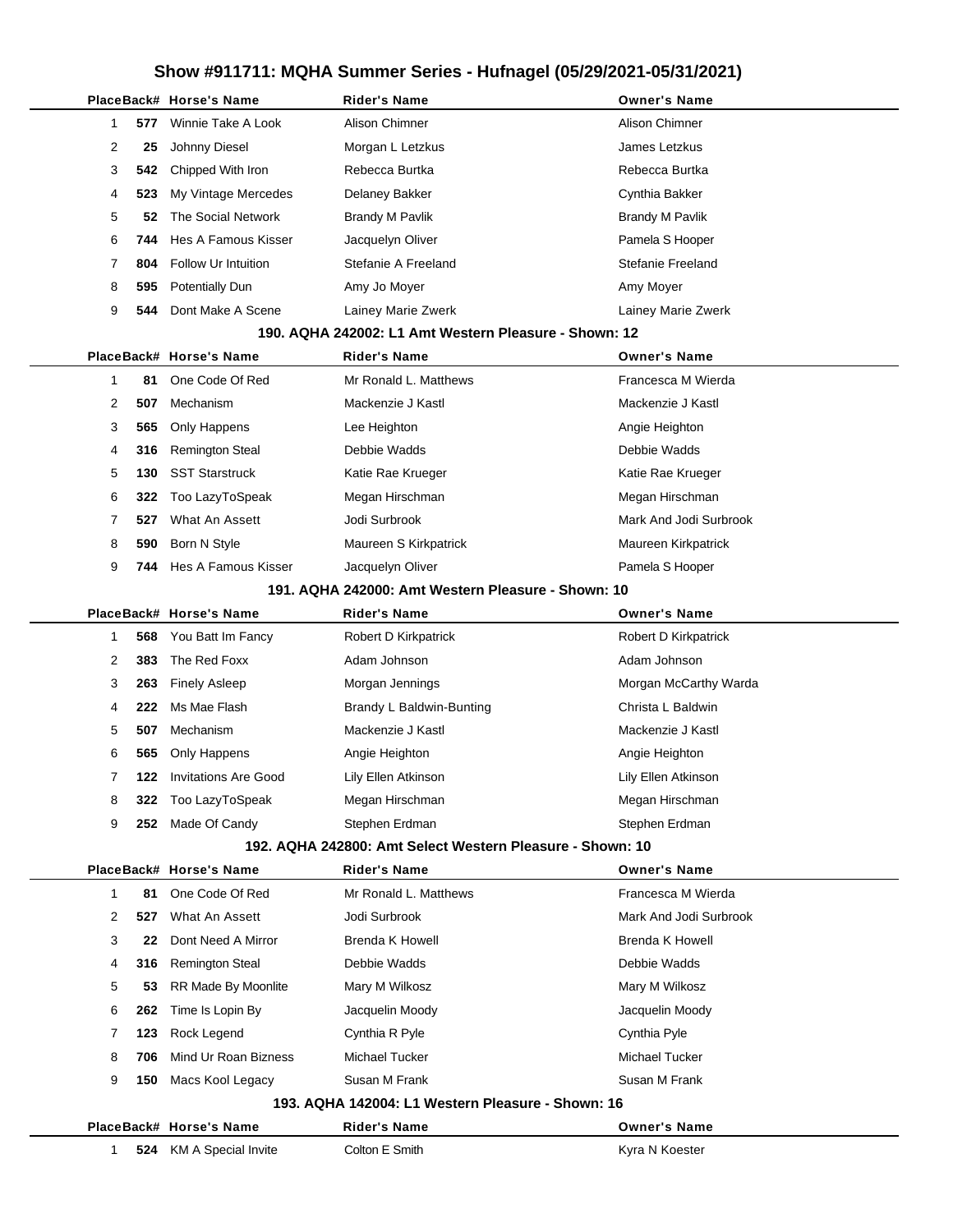| 2              |      | 572 Sarahenade          | <b>Adam Winter</b>                                                  | Jane Elsa Damaske        |
|----------------|------|-------------------------|---------------------------------------------------------------------|--------------------------|
| 3              | 383  | The Red Foxx            | Christopher R Dalton                                                | Adam Johnson             |
| 4              | 559  | Made My Investment      | Joe Goodenow                                                        | <b>Heather Pelon</b>     |
| 5              | 577  | Winnie Take A Look      | Jeff S Moody                                                        | Alison Chimner           |
| 6              | 708  | Hez The Best            | Dwayne Pickard                                                      | Gina Janke               |
| 7              | 562  | Lopin Like Im Lazy      | Raegan Schnell                                                      | Jessica Stremich         |
| 8              | 710  | <b>Truely The Best</b>  | Jennifer Lee Bluhm                                                  | Gina Janke               |
| 9              | 12   | Southern Eyes On Me     | Karen C Holden                                                      | Nancy Fullerton          |
|                |      |                         | 194. AQHA 442001: RK Youth Western Pleasure - Shown: 14             |                          |
|                |      | PlaceBack# Horse's Name | <b>Rider's Name</b>                                                 | <b>Owner's Name</b>      |
| $\mathbf{1}$   | 321  | Cash Only               | Ella Spies                                                          | <b>Ella Spies</b>        |
| $\overline{2}$ | 124  | Madd Money              | Lauren E Lauver                                                     | Lauren Lauver            |
| 3              | 506  | Bling On The Nite       | Ava Holman                                                          | Ava Holman               |
| 4              | 207  | Kaptain Kaveman         | Elizabeth Smith                                                     | Elizabeth Smith          |
| 5              | 561  | Shaikn Not Stird        | Lydia Sage Czubak                                                   | Lydia Sage Czubak        |
| 6              | 537  | One Black Krymsun       | Carlene Armstrong                                                   | Carlene Armstrong        |
| 7              | 200  | <b>Ez Rockin Career</b> | Rylee Sue Harding                                                   | <b>Rylee Sue Harding</b> |
| 8              | 386  | No Time To Party        | <b>Rylee Elizabeth Nichols</b>                                      | Kelly E Dykstra-Nichols  |
| 9              | 334  | Hot Look N Dream        | Olivia Hill                                                         | Olivia Hill              |
|                |      |                         | 195. AQHA 442702: L1 Youth Western Pleasure (13 & Under) - Shown: 6 |                          |
|                |      | PlaceBack# Horse's Name | Rider's Name                                                        | <b>Owner's Name</b>      |
| $\mathbf{1}$   | 107  | Regal N Grand           | <b>Taylin Collins</b>                                               | <b>Taylin Collins</b>    |
| 2              | 690  | The Only Leadin Lady    | Eleanor Ott                                                         | <b>Todd Yoder</b>        |
| 3              | 222  | Ms Mae Flash            | <b>Braelyn R Bunting</b>                                            | Christa L Baldwin        |
|                |      |                         | Myah Jane Chaput                                                    | Stacy E Chaput           |
| 4              | 206  | Prepare To B Shocked    |                                                                     |                          |
| 5              | 321  | Cash Only               | Ella Spies                                                          | Ella Spies               |
| 6              | 521  | Sumore Shock            | Isabel M Craig                                                      | Jennifer Craig           |
|                |      |                         | 196. AQHA 442802: L1 Youth Western Pleasure (14-18) - Shown: 10     |                          |
|                |      | PlaceBack# Horse's Name | Rider's Name                                                        | <b>Owner's Name</b>      |
|                |      | 517 Rolling In Hot      | Mackenzie Jae Westbrook                                             | Matthew J Westbrook      |
| 2              | 17   | Crimson Martini         | Rylee Jeanne Zobl                                                   | Joleen O'Boyle Zobl      |
| 3              | 506  | Bling On The Nite       | Ava Holman                                                          | Ava Holman               |
| 4              | 157  | Why Dont U Kiss This    | <b>Katherine Tietz</b>                                              | MI Independent L/MI      |
| 5              | 537  | One Black Krymsun       | Carlene Armstrong                                                   | <b>Carlene Armstrong</b> |
| 6              | 386  | No Time To Party        | Rylee Elizabeth Nichols                                             | Kelly E Dykstra-Nichols  |
| 7              | 539  | Fancy Enough To Win     | Maya Edwards                                                        | <b>Madison Mulder</b>    |
| 8              | 1854 | Hes Good To Go          | <b>Isabelle Freeland</b>                                            | <b>Isabelle Freeland</b> |
| 9              | 630  | Im Pink Floyd           | Kate Davis                                                          | <b>Kate Davis</b>        |
|                |      |                         | 197. AQHA 442000: Youth Western Pleasure - Shown: 10                |                          |

|   | 690 | The Only Leadin Lady | Eleanor Ott             | <b>Todd Yoder</b>     |
|---|-----|----------------------|-------------------------|-----------------------|
|   | 517 | Rolling In Hot       | Mackenzie Jae Westbrook | Matthew J Westbrook   |
|   | 235 | Gota B A Hit         | Grace Gasper            | <b>Tammy Gasper</b>   |
| 4 | 107 | Regal N Grand        | <b>Taylin Collins</b>   | <b>Taylin Collins</b> |
| 5 | 157 | Why Dont U Kiss This | <b>Katherine Tietz</b>  | MI Independent L/MI   |
| 6 | 560 | Zippin Past The Best | Carli Kerns             | Carli Kerns           |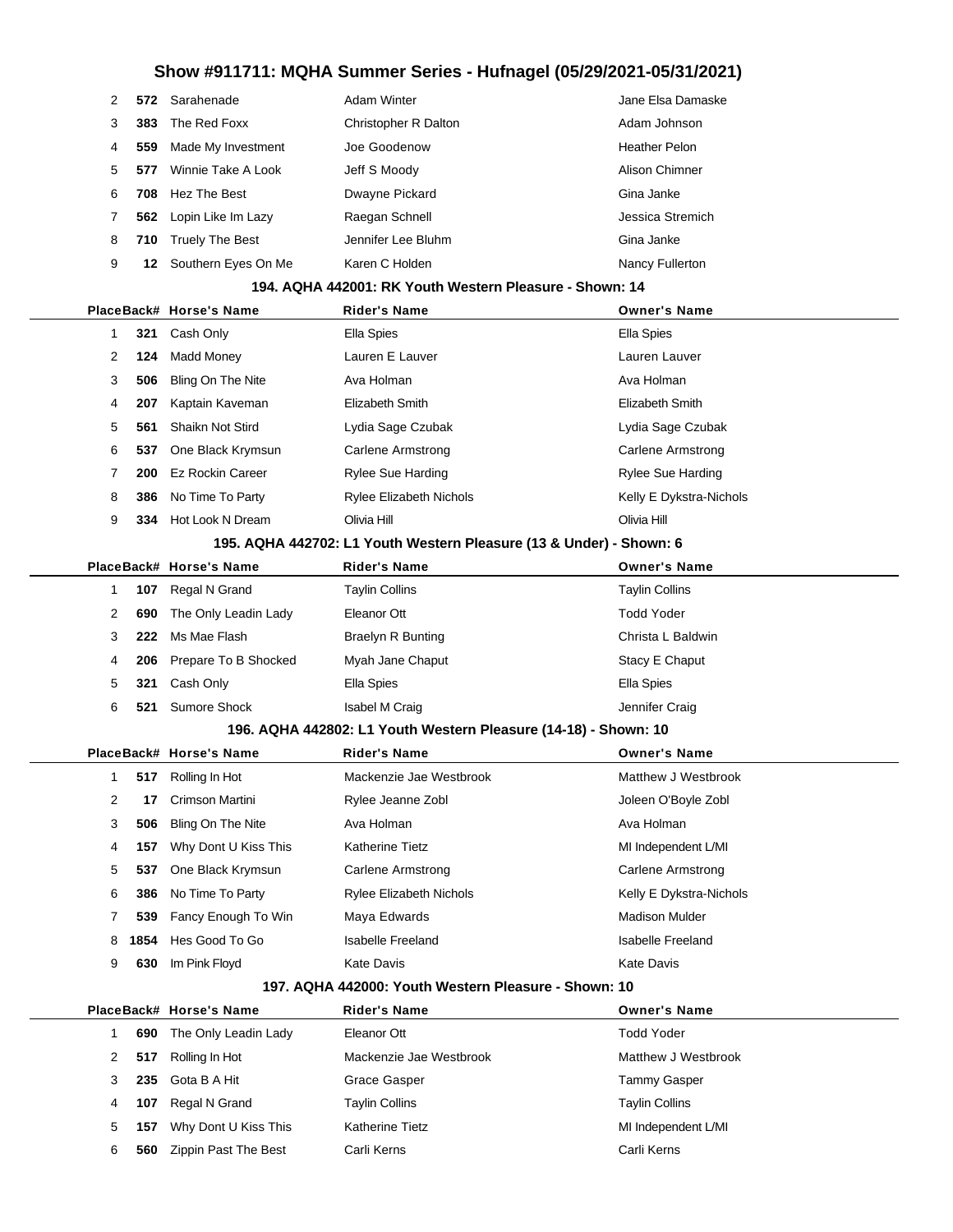|     |     | 7 124 Madd Money           | Lauren E Lauver | Lauren Lauver         |
|-----|-----|----------------------------|-----------------|-----------------------|
| - 8 | 259 | Chevrolatte                | Elizabeth West  | <b>Christine West</b> |
|     |     | DQ 506 Bling On The Nite   | Ava Holman      | Ava Holman            |
|     |     | DQ 308 The Next Drew Berry | Dana Moody      | Linda K Moody         |

#### **198. AQHA 142200: Senior Western Pleasure - Shown: 9**

|             |      | PlaceBack# Horse's Name     | <b>Rider's Name</b>                                       | <b>Owner's Name</b>      |
|-------------|------|-----------------------------|-----------------------------------------------------------|--------------------------|
| $\mathbf 1$ | 77   | Too Cold To Sleep           | <b>Monty Montgomery</b>                                   | Corlinda Huffman         |
| 2           | 517  | Rolling In Hot              | Mackenzie Jae Westbrook                                   | Matthew J Westbrook      |
| 3           | 263  | <b>Finely Asleep</b>        | Morgan Jennings                                           | Morgan McCarthy Warda    |
| 4           | 505  | Best Of My Luv              | Austin Lester                                             | Lori Weaver              |
| 5           | 527  | What An Assett              | Adam Winter                                               | Mark And Jodi Surbrook   |
| 6           | 157  | Why Dont U Kiss This        | Gordon Wadds                                              | MI Independent L/MI      |
| 7           | 262  | Time Is Lopin By            | Jeff S Moody                                              | Jacquelin Moody          |
| 8           | 565  | Only Happens                | Michelle McCarthy Warda                                   | Angie Heighton           |
| 9           | 710  | <b>Truely The Best</b>      | Jennifer Lee Bluhm                                        | Gina Janke               |
|             |      |                             | 199. MQHA 910: MQHA Lead Line - Shown: 2                  |                          |
|             |      | PlaceBack# Horse's Name     | <b>Rider's Name</b>                                       | <b>Owner's Name</b>      |
| 1           | 212  | Zip N The Dreams            | Ainslee Sophiea                                           | Ainslee Sophiea          |
| 2           | 242. | U No It Gets Better         | Caston Sophiea                                            | Annelise N Sophiea       |
|             |      |                             | 200. MQHA 902: Small Fry Western Pleasure - Shown: 12     |                          |
|             |      | PlaceBack# Horse's Name     | <b>Rider's Name</b>                                       | <b>Owner's Name</b>      |
| $\mathbf 1$ | 22   | Dont Need A Mirror          | <b>Brylee Lynn Bunting</b>                                | <b>Brenda K Howell</b>   |
| 2           | 592  | KM Movin The Best           | <b>Addaley Hudson</b>                                     | Allison Hudson           |
| 3           | 310  | Ima Lopin With Class        | Quinn Bogue                                               | <b>Bogue Family</b>      |
| 4           | 707  | Heza One Hot Skip           | Kelsey Goodenow                                           | Earl And Phyllis Buchett |
| 5           | 1031 | <b>Fabulous Assets</b>      | Marley Ann Smith                                          | Coleen Bull              |
| 6           | 226  | Art Trouble                 | Karly Lewis                                               | Michele Lewis            |
| 7           | 52   | The Social Network          | Xandrea Sandusky                                          | <b>Brandy M Pavlik</b>   |
| 8           | 242. | U No It Gets Better         | Isabella Sophiea                                          | Annelise N Sophiea       |
| 9           | 588  | <b>Sweet Talkin Charlie</b> | Adalyn Gilbert                                            | Adalyn Gilbert           |
|             |      |                             | 201. MQHA 903: Small Fry Horsemanship - Shown: 12         |                          |
|             |      | PlaceBack# Horse's Name     | <b>Rider's Name</b>                                       | <b>Owner's Name</b>      |
| $\mathbf 1$ | 22   | Dont Need A Mirror          | <b>Brylee Lynn Bunting</b>                                | <b>Brenda K Howell</b>   |
| 2           | 592  | <b>KM Movin The Best</b>    | Addaley Hudson                                            | Allison Hudson           |
| 3           | 1031 | <b>Fabulous Assets</b>      | Marley Ann Smith                                          | Coleen Bull              |
| 4           | 588  | <b>Sweet Talkin Charlie</b> | Adalyn Gilbert                                            | Adalyn Gilbert           |
| 5           | 310  | Ima Lopin With Class        | Quinn Bogue                                               | <b>Bogue Family</b>      |
| 6           | 226  | Art Trouble                 | Karly Lewis                                               | Michele Lewis            |
| 7           | 707  | Heza One Hot Skip           | Kelsey Goodenow                                           | Earl And Phyllis Buchett |
| 8           | 242  | U No It Gets Better         | Isabella Sophiea                                          | Annelise N Sophiea       |
| 9           | 566  | Shes All Diamonds N Lace    | Laeken Blank                                              | <b>Dustin Boehmer</b>    |
|             |      |                             | 202. AQHA 240001: RK Amt Western Horsemanship - Shown: 11 |                          |
|             |      | PlaceBack# Horse's Name     | <b>Rider's Name</b>                                       | <b>Owner's Name</b>      |
| 1           | 521  | Sumore Shock                | Jennifer Craig                                            | Jennifer Craig           |
| 2           | 565  | Only Happens                | Angie Heighton                                            | Angie Heighton           |
| 3           | 542  | Chipped With Iron           | Rebecca Burtka                                            | Rebecca Burtka           |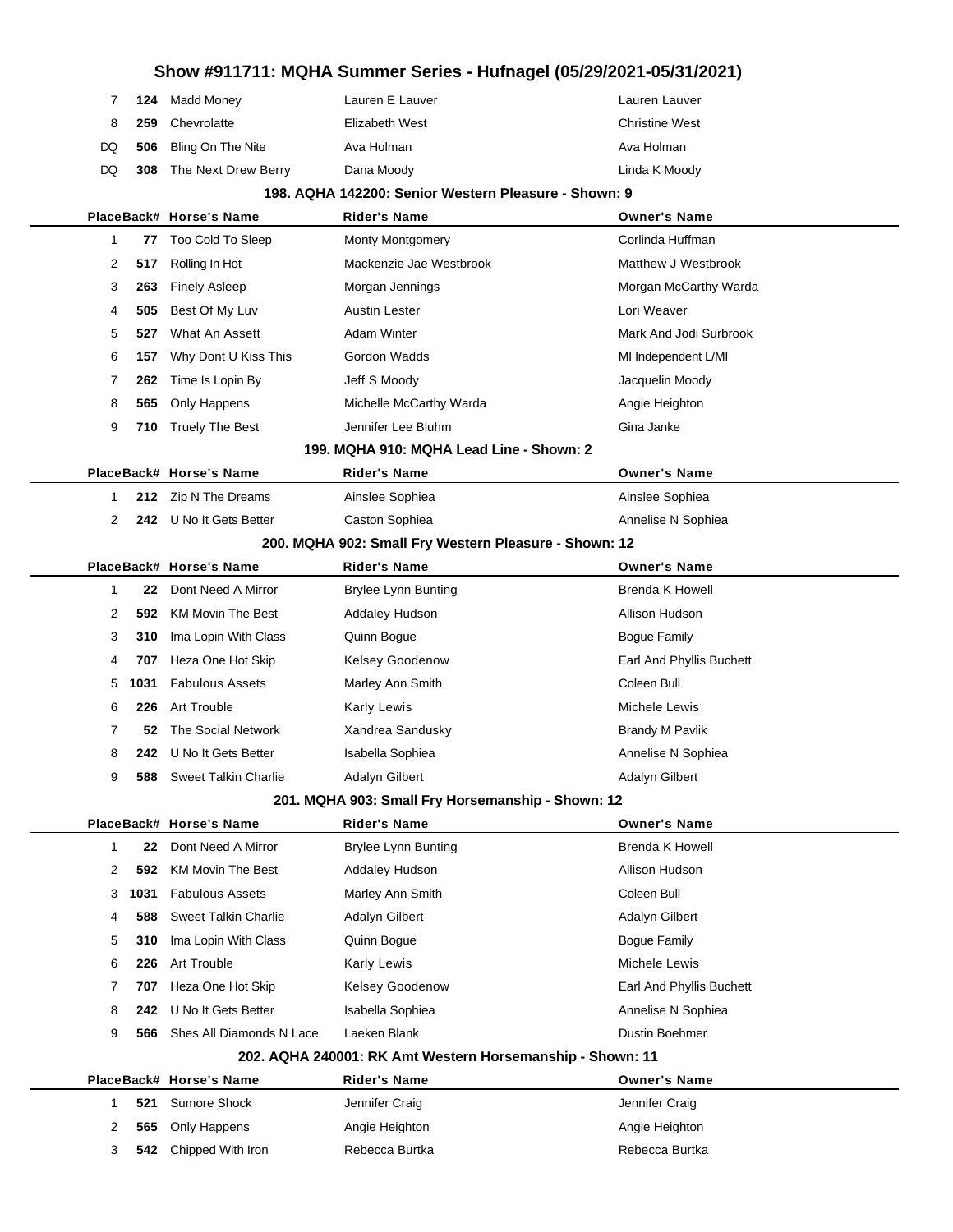| 4     |     | <b>804</b> Follow Ur Intuition | Stefanie A Freeland   | Stefanie Freeland |
|-------|-----|--------------------------------|-----------------------|-------------------|
| $5 -$ |     | 744 Hes A Famous Kisser        | Jacquelyn Oliver      | Pamela S Hooper   |
| 6     |     | <b>148</b> Heres Your Captive  | Margaret Larobardiere | Lauren Barnes     |
| 7     | 266 | You Said Invitation            | Tammy J Raya          | Tammy J Raya      |
| 8     | 65  | Got Good                       | Leslie A Howard       | Leslie A Howard   |
| 9     | 25  | Johnny Diesel                  | Morgan L Letzkus      | James Letzkus     |

#### **203. AQHA 240002: L1 Amt Western Horsemanship - Shown: 21**

|              |     | PlaceBack# Horse's Name         | <b>Rider's Name</b>    | <b>Owner's Name</b>    |
|--------------|-----|---------------------------------|------------------------|------------------------|
|              |     | 545 Impulsive Deck              | Fawn Healy             | Fawn Healy             |
| $\mathbf{2}$ |     | 114 Uf A Boy Named Sue          | Ashton A Ulrich        | Ashton A Ulrich        |
| 3            |     | 521 Sumore Shock                | Jennifer Craig         | Jennifer Craig         |
| 4            |     | <b>504</b> UF Parked At The Bar | Stephanie Rae Morgan   | Stephanie Rae Morgan   |
| 5.           | 592 | <b>KM Movin The Best</b>        | Allison R Hudson       | Allison Hudson         |
| 6            | 523 | My Vintage Mercedes             | Delaney Bakker         | Cynthia Bakker         |
|              | 544 | Dont Make A Scene               | Lainey Marie Zwerk     | Lainey Marie Zwerk     |
| 8            | 527 | What An Assett                  | Jodi Surbrook          | Mark And Jodi Surbrook |
| 9            | 66  | I O You One                     | Lisa A Ondersma-Lowetz | Lisa A Ondersma        |
|              |     |                                 |                        |                        |

#### **204. AQHA 240000: Amt Western Horsemanship - Shown: 20**

|   |      | PlaceBack# Horse's Name  | <b>Rider's Name</b>         | <b>Owner's Name</b>         |
|---|------|--------------------------|-----------------------------|-----------------------------|
|   | 222  | Ms Mae Flash             | Brandy L Baldwin-Bunting    | Christa L Baldwin           |
| 2 |      | 512 A Diggin Hot Time    | <b>Courtney Winter</b>      | <b>Courtney Winter</b>      |
| 3 | 263  | <b>Finely Asleep</b>     | Morgan Jennings             | Morgan McCarthy Warda       |
| 4 | 180  | Cowboysainteasytoluv     | Kelsey Rudy                 | Roxann Guthrie              |
| 5 | 590  | Born N Style             | Robert D Kirkpatrick        | Maureen Kirkpatrick         |
| 6 | 9676 | Iron Hot Maiden          | <b>Meggen Morrow Baynes</b> | <b>Meggen Morrow Baynes</b> |
|   | 122  | Invitations Are Good     | Lily Ellen Atkinson         | Lily Ellen Atkinson         |
| 8 | 536  | Ima Savvy Investment     | Sheyenne Nelson             | Peggy Derby                 |
| 9 | 511  | <b>Blazing Potential</b> | Katie Elizabeth Main        | Katie Elizabeth Main        |

#### **205. AQHA 240800: Amt Select Western Horsemanship - Shown: 11**

|              |     | PlaceBack# Horse's Name | <b>Rider's Name</b> | <b>Owner's Name</b>    |
|--------------|-----|-------------------------|---------------------|------------------------|
|              | 22  | Dont Need A Mirror      | Brenda K Howell     | Brenda K Howell        |
| $\mathbf{2}$ | 119 | Baylite Jac             | Jeanne Hugo         | Jeanne Hugo            |
| 3            | 254 | Sheza Chip Off A Pro    | Tricia Meade        | Tricia Meade           |
| 4            | 527 | What An Assett          | Jodi Surbrook       | Mark And Jodi Surbrook |
| 5.           | 335 | One Kool Fool           | Brenda Schrader     | Brenda Schrader        |
| 6            | 804 | Follow Ur Intuition     | Stefanie A Freeland | Stefanie Freeland      |
| 7            | 150 | Macs Kool Legacy        | Susan M Frank       | Susan M Frank          |
| 8            | 123 | Rock Legend             | Cynthia R Pyle      | Cynthia Pyle           |
| 9            | 316 | <b>Remington Steal</b>  | Debbie Wadds        | Debbie Wadds           |
|              |     |                         |                     |                        |

#### **206. AQHA 440001: RK Youth Western Horsemanship - Shown: 14**

|   |     | PlaceBack# Horse's Name | Rider's Name            | <b>Owner's Name</b>    |
|---|-----|-------------------------|-------------------------|------------------------|
|   | 630 | Im Pink Floyd           | Kate Davis              | Kate Davis             |
|   | 537 | One Black Krymsun       | Carlene Armstrong       | Carlene Armstrong      |
| 3 | 555 | Gotta Golden Bar        | Alyssa G Bayerski       | Patti Bayerski         |
| 4 | 164 | Red Deeified            | Karina R Bader-Van Dyke | Kailene Bader Van Dyke |
|   |     | Crimson Martini         | Rylee Jeanne Zobl       | Joleen O'Boyle Zobl    |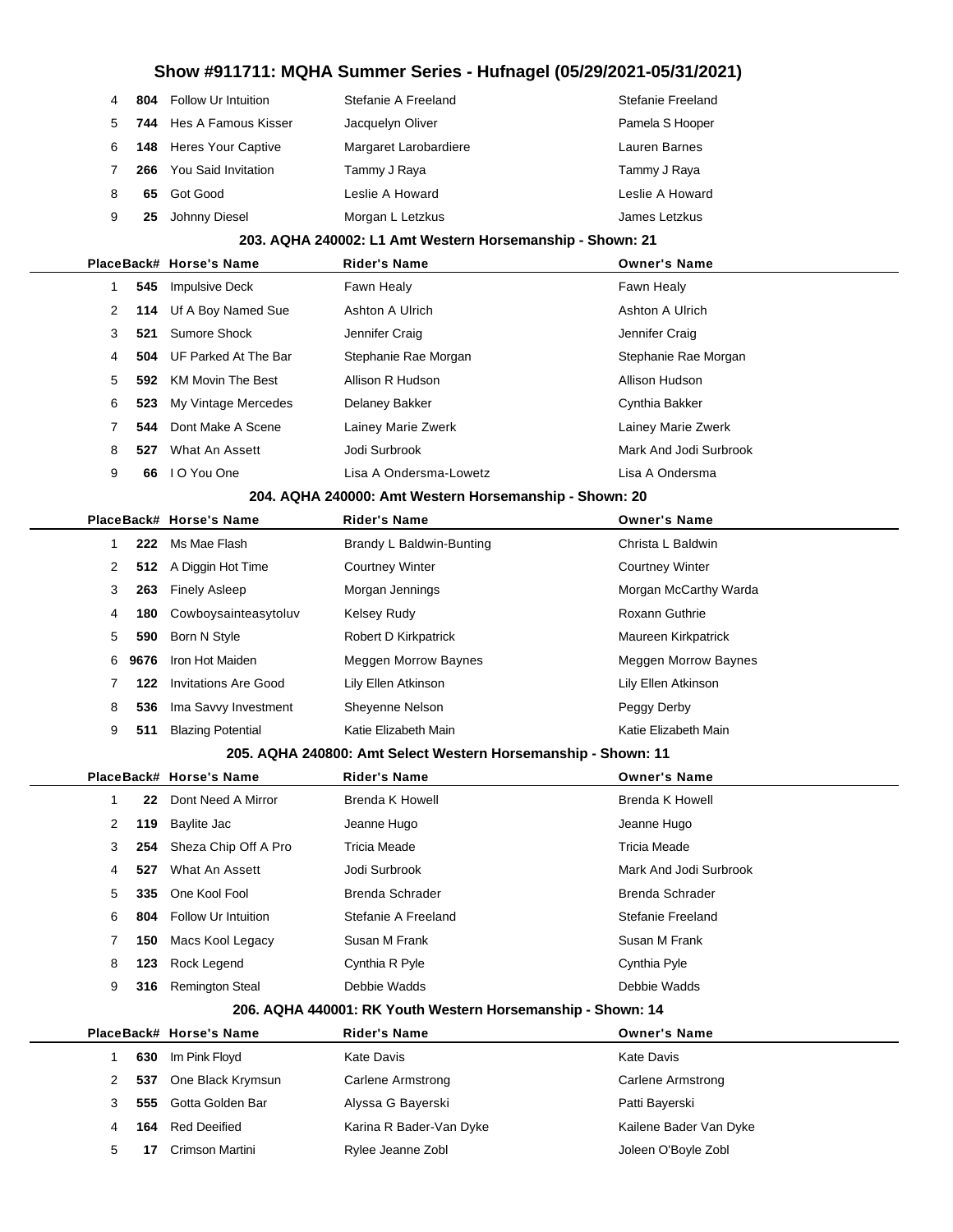|  | 6 1854 Hes Good To Go  | Isabelle Freeland | Isabelle Freeland |
|--|------------------------|-------------------|-------------------|
|  | 7 521 Sumore Shock     | Isabel M Craig    | Jennifer Craig    |
|  | 8 111 Dang Near Dun    | Claire Kelp       | Claire Kelp       |
|  | 9 334 Hot Look N Dream | Olivia Hill       | Olivia Hill       |
|  |                        |                   |                   |

#### **207. AQHA 440702: L1 Youth Western Horsemanship 13 & Under - Shown: 9**

|   |     | PlaceBack# Horse's Name   | <b>Rider's Name</b>                                              | <b>Owner's Name</b>         |
|---|-----|---------------------------|------------------------------------------------------------------|-----------------------------|
|   |     | 512 A Diggin Hot Time     | Liv Jillian Winter                                               | <b>Courtney Winter</b>      |
| 2 | 284 | <b>Good Luck Charley</b>  | Lauren Deeds                                                     | Gretchen Deeds              |
| 3 | 107 | Regal N Grand             | <b>Taylin Collins</b>                                            | <b>Taylin Collins</b>       |
| 4 | 690 | The Only Leadin Lady      | Eleanor Ott                                                      | <b>Todd Yoder</b>           |
| 5 | 222 | Ms Mae Flash              | <b>Braelyn R Bunting</b>                                         | Christa L Baldwin           |
|   |     | 6 1433 A Sleepy Margarita | <b>Addison Marie Baynes</b>                                      | <b>Meggan Morrow Baynes</b> |
|   | 521 | Sumore Shock              | <b>Isabel M Craig</b>                                            | Jennifer Craig              |
| 8 | 321 | Cash Only                 | Ella Spies                                                       | Ella Spies                  |
| 9 | 206 | Prepare To B Shocked      | Myah Jane Chaput                                                 | Stacy E Chaput              |
|   |     |                           | 000 AOUA 440000 L4 Vauth Western Hercemanabin 44 - 40 - Cheum 44 |                             |

#### **208. AQHA 440802: L1 Youth Western Horsemanship 14 - 18 - Shown: 11**

|   |     | PlaceBack# Horse's Name | <b>Rider's Name</b>            | <b>Owner's Name</b>     |
|---|-----|-------------------------|--------------------------------|-------------------------|
|   |     | 539 Fancy Enough To Win | Maya Edwards                   | <b>Madison Mulder</b>   |
| 2 | 505 | Best Of My Luv          | <b>Emily Weaver</b>            | Lori Weaver             |
| 3 | 537 | One Black Krymsun       | Carlene Armstrong              | Carlene Armstrong       |
| 4 | 630 | Im Pink Floyd           | Kate Davis                     | Kate Davis              |
| 5 | 517 | Rolling In Hot          | Mackenzie Jae Westbrook        | Matthew J Westbrook     |
|   |     | 6 1854 Hes Good To Go   | Isabelle Freeland              | Isabelle Freeland       |
|   |     | 386 No Time To Party    | <b>Rylee Elizabeth Nichols</b> | Kelly E Dykstra-Nichols |
| 8 | 111 | Dang Near Dun           | Claire Kelp                    | Claire Kelp             |
| 9 | 164 | Red Deeified            | Karina R Bader-Van Dyke        | Kailene Bader Van Dyke  |
|   |     |                         |                                |                         |

#### **209. AQHA 440000: Youth Western Horsemanship - Shown: 17**

|              |     | PlaceBack# Horse's Name | <b>Rider's Name</b> | <b>Owner's Name</b>   |
|--------------|-----|-------------------------|---------------------|-----------------------|
|              | 235 | Gota B A Hit            | Grace Gasper        | Tammy Gasper          |
| $\mathbf{2}$ | 124 | Madd Money              | Lauren E Lauver     | Lauren Lauver         |
| 3            | 24  | Gonna Get Ya Good       | Rilynn K Lindsay    | Rilynn Lindsay        |
| 4            | 284 | Good Luck Charley       | Lauren Deeds        | <b>Gretchen Deeds</b> |
| 5            | 560 | Zippin Past The Best    | Carli Kerns         | Carli Kerns           |
| 6            | 259 | Chevrolatte             | Elizabeth West      | <b>Christine West</b> |
|              | 538 | There Must B A Catch    | Alyvia Dixon        | Sheyenne Nelson       |
|              |     | 8 1854 Hes Good To Go   | Isabelle Freeland   | Isabelle Freeland     |
| 9            | 133 | Missin Sleep            | Audrey L Barnes     | Audrey L Barnes       |
|              |     |                         |                     |                       |

#### **210. AQHA 143000: Ranch Riding - Shown: 8**

|   |     | PlaceBack# Horse's Name   | <b>Rider's Name</b>         | <b>Owner's Name</b>  |
|---|-----|---------------------------|-----------------------------|----------------------|
|   | 558 | Chics Love Me             | William J Thomas            | Heather C Pelon      |
|   |     | 2 1433 A Sleepy Margarita | <b>Addison Marie Baynes</b> | Meggan Morrow Baynes |
| 3 | 191 | Ella Be Kruzin            | Minae Kroeze                | Merri VanDyke        |
| 4 | 66  | I O You One               | Lisa A Ondersma-Lowetz      | Lisa A Ondersma      |
| 5 |     | 119 Baylite Jac           | Jeanne Hugo                 | Jeanne Hugo          |
| 6 | 514 | Imgunaletitshine          | Alyssa Logan                |                      |
|   | 709 | SlideMeAShotOfJuice       | William J Thomas            | Tess McCallum        |
|   |     |                           |                             |                      |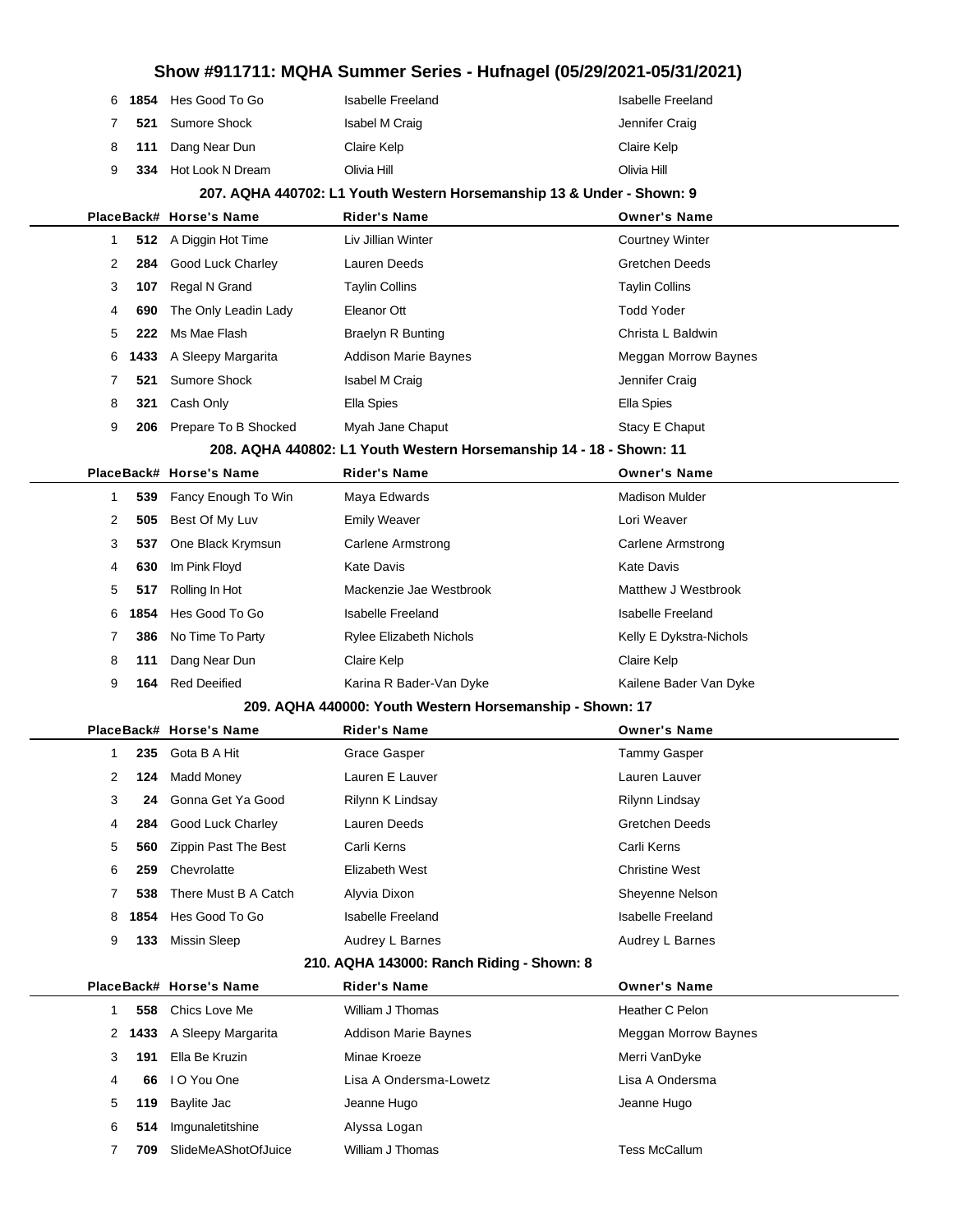| Show #911711: MQHA Summer Series - Hufnagel (05/29/2021-05/31/2021) |            |                                                        |                                                               |                                                |  |
|---------------------------------------------------------------------|------------|--------------------------------------------------------|---------------------------------------------------------------|------------------------------------------------|--|
| DQ                                                                  |            | 111 Dang Near Dun                                      | Stephanie I Bean                                              | Claire Kelp                                    |  |
|                                                                     |            |                                                        | 211. AQHA 243000: Amt Ranch Riding - Shown: 3                 |                                                |  |
|                                                                     |            | PlaceBack# Horse's Name                                | <b>Rider's Name</b>                                           | <b>Owner's Name</b>                            |  |
| 1                                                                   | 558        | Chics Love Me                                          | Heather C Pelon                                               | Heather C Pelon                                |  |
| 2                                                                   | 119        | <b>Baylite Jac</b>                                     | Jeanne Hugo                                                   | Jeanne Hugo                                    |  |
| 3                                                                   | 66         | I O You One                                            | Lisa A Ondersma-Lowetz                                        | Lisa A Ondersma                                |  |
|                                                                     |            |                                                        | 212. AQHA 443000: Youth Ranch Riding - Shown: 2               |                                                |  |
|                                                                     |            | PlaceBack# Horse's Name                                | <b>Rider's Name</b>                                           | <b>Owner's Name</b>                            |  |
|                                                                     |            | 1 1433 A Sleepy Margarita                              | Addison Marie Baynes                                          | Meggan Morrow Baynes                           |  |
| 2                                                                   |            | 111 Dang Near Dun                                      | Claire Kelp                                                   | Claire Kelp                                    |  |
|                                                                     |            |                                                        | 213. AQHA 134000: Reining - Shown: 3                          |                                                |  |
|                                                                     |            | PlaceBack# Horse's Name                                | <b>Rider's Name</b>                                           | <b>Owner's Name</b>                            |  |
| 1                                                                   | 558        | Chics Love Me                                          | William J Thomas                                              | Heather C Pelon                                |  |
| 2                                                                   | 709        | SlideMeAShotOfJuice                                    | William J Thomas                                              | <b>Tess McCallum</b>                           |  |
| 3                                                                   | 298        | Time For The Snap                                      | Natalie Jean Glann                                            | Natalie Jean Glann                             |  |
|                                                                     |            |                                                        | 215. AQHA 234000: Amt Reining - Shown: 1                      |                                                |  |
|                                                                     |            | PlaceBack# Horse's Name                                | <b>Rider's Name</b>                                           | <b>Owner's Name</b>                            |  |
| DQ                                                                  |            | 119 Baylite Jac                                        | Jeanne Hugo                                                   | Jeanne Hugo                                    |  |
|                                                                     |            |                                                        | 216. AQHA 434000: Youth Reining - Shown: 1                    |                                                |  |
|                                                                     |            | PlaceBack# Horse's Name                                | <b>Rider's Name</b>                                           | <b>Owner's Name</b>                            |  |
| 1                                                                   | 298        | Time For The Snap                                      | Natalie Jean Glann                                            | Natalie Jean Glann                             |  |
|                                                                     |            |                                                        | 1380. AQHA 450002: L1 Youth Working Hunter - Shown: 3         |                                                |  |
|                                                                     |            | PlaceBack# Horse's Name                                | <b>Rider's Name</b>                                           | <b>Owner's Name</b>                            |  |
| 1                                                                   |            | <b>534</b> Cash For Artifacts                          | Alexis Gorant                                                 | Alexis Gorant                                  |  |
| 2                                                                   | 529        | Gotta Minute                                           | Emily J Sell                                                  | Emily J Sell                                   |  |
| 3                                                                   |            | 532 Al Be Tall And Tan<br>Olivia Baugh<br>Olivia Baugh |                                                               |                                                |  |
|                                                                     |            |                                                        | 1420. AQHA 453002: L1 Youth Equitation Over Fences - Shown: 3 |                                                |  |
|                                                                     |            | PlaceBack# Horse's Name                                | <b>Rider's Name</b>                                           | <b>Owner's Name</b>                            |  |
| $\mathbf{1}$                                                        |            | <b>534</b> Cash For Artifacts                          | Alexis Gorant                                                 | Alexis Gorant                                  |  |
| 2                                                                   | 529        | Gotta Minute                                           | Emily J Sell                                                  | Emily J Sell                                   |  |
| 3                                                                   |            | 532 Al Be Tall And Tan                                 | Olivia Baugh                                                  | Olivia Baugh                                   |  |
|                                                                     |            |                                                        | 1470. AQHA 451002: L1 Youth Hunter Hack - Shown: 3            |                                                |  |
|                                                                     |            | PlaceBack# Horse's Name                                | <b>Rider's Name</b>                                           | <b>Owner's Name</b>                            |  |
| 1                                                                   | 532        | Al Be Tall And Tan                                     | Olivia Baugh                                                  | Olivia Baugh                                   |  |
| 2                                                                   | 529        | Gotta Minute                                           | Emily J Sell                                                  | Emily J Sell                                   |  |
| 3                                                                   | 534        | Cash For Artifacts                                     | Alexis Gorant                                                 | Alexis Gorant                                  |  |
|                                                                     |            |                                                        | 1750, AQHA 238002: L1 Amt Trail - Shown: 12                   |                                                |  |
|                                                                     |            | PlaceBack# Horse's Name                                | <b>Rider's Name</b>                                           | <b>Owner's Name</b><br><b>Bob Sherman</b>      |  |
| $\mathbf{1}$                                                        | 531        | Lope Lazy Lope                                         | Elizabeth Lauren Kooistra                                     |                                                |  |
| 2<br>3                                                              | 180        | Cowboysainteasytoluv<br>A Diggin Hot Time              | Kelsey Rudy                                                   | Roxann Guthrie                                 |  |
| 4                                                                   | 512<br>530 | <b>Reckless Asset</b>                                  | <b>Courtney Winter</b><br>Spenser Rae VanLente                | <b>Courtney Winter</b><br>Spenser Rae VanLente |  |
| 5                                                                   | 3          | Pistol Packn Charly                                    | Mary Beth Hegedus                                             | Mary Beth Hegedus                              |  |
| 6                                                                   | 254        | Sheza Chip Off A Pro                                   | <b>Tricia Meade</b>                                           | <b>Tricia Meade</b>                            |  |
| 7                                                                   | 167        | Hunt In My Saddle                                      | Charlotte L Ruth-Kasper                                       | Abigail R Kasper                               |  |
| 8                                                                   | 744        | Hes A Famous Kisser                                    | Jacquelyn Oliver                                              | Pamela S Hooper                                |  |
|                                                                     |            |                                                        |                                                               |                                                |  |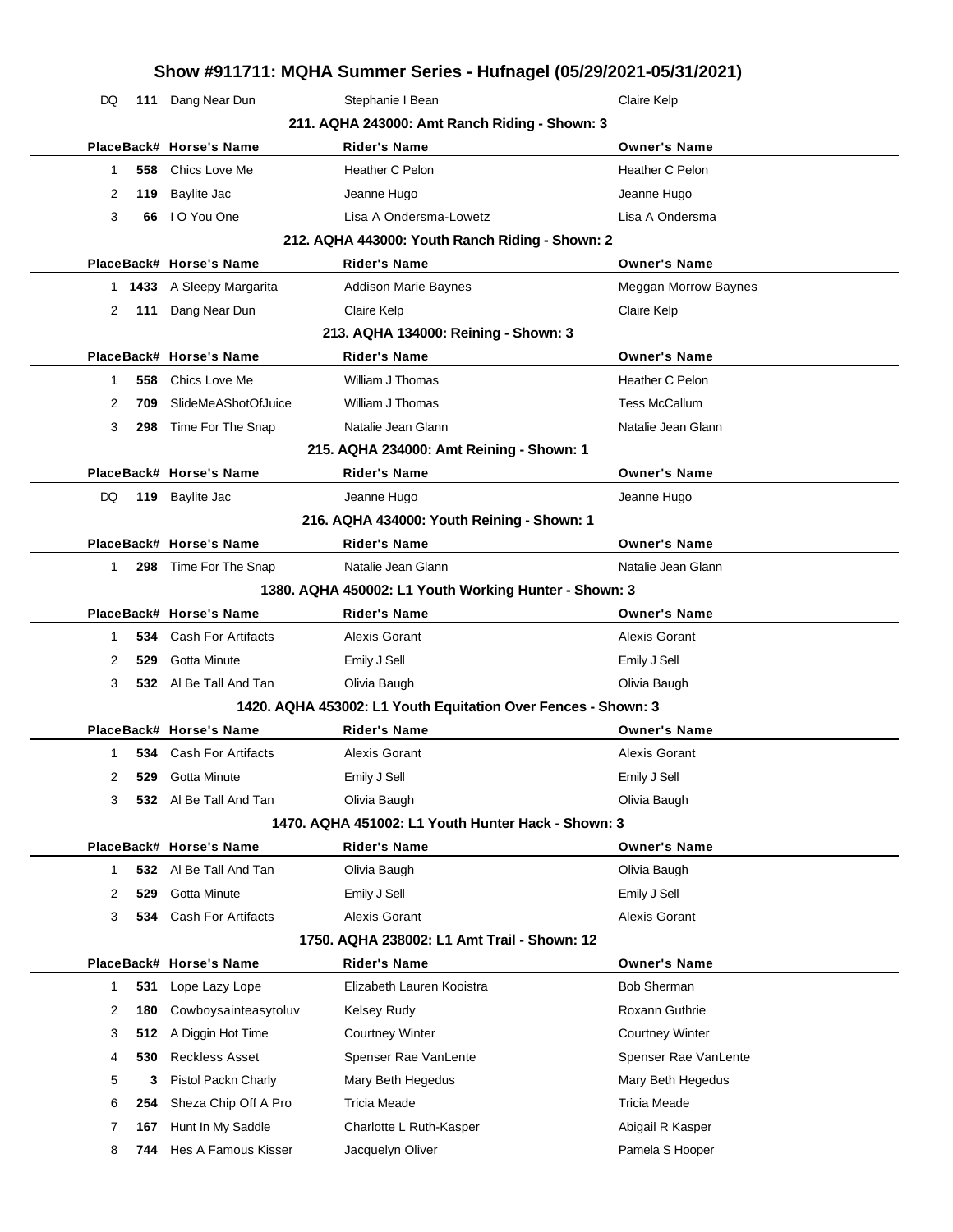9 **523** My Vintage Mercedes Delaney Bakker Cynthia Bakker Cynthia Bakker

| 1790. AQHA 438002: L1 Youth Trail - Shown: 12 |      |                                 |                                                                                         |                                   |  |
|-----------------------------------------------|------|---------------------------------|-----------------------------------------------------------------------------------------|-----------------------------------|--|
|                                               |      | PlaceBack# Horse's Name         | Rider's Name                                                                            | <b>Owner's Name</b>               |  |
| 0                                             | 521  | <b>Sumore Shock</b>             | Isabel M Craig                                                                          | Jennifer Craig                    |  |
| -1                                            | 222  | Ms Mae Flash                    | <b>Braelyn R Bunting</b>                                                                | Christa L Baldwin                 |  |
| 2                                             | 284  | Good Luck Charley               | Lauren Deeds                                                                            | <b>Gretchen Deeds</b>             |  |
| 3                                             | 505  | Best Of My Luv                  | <b>Emily Weaver</b>                                                                     | Lori Weaver                       |  |
| 4                                             | 1433 | A Sleepy Margarita              | <b>Addison Marie Baynes</b>                                                             | Meggan Morrow Baynes              |  |
| 5                                             | 107  | Regal N Grand                   | <b>Taylin Collins</b>                                                                   | <b>Taylin Collins</b>             |  |
| 6                                             | 111  | Dang Near Dun                   | Claire Kelp                                                                             | Claire Kelp                       |  |
| 7                                             | 321  | Cash Only                       | Ella Spies                                                                              | Ella Spies                        |  |
| 8                                             | 539  | Fancy Enough To Win             | Maya Edwards                                                                            | <b>Madison Mulder</b>             |  |
| 9                                             | 206  | Prepare To B Shocked            | Myah Jane Chaput                                                                        | Stacy E Chaput                    |  |
|                                               |      |                                 | 5113. NSBA 200685: NSBA Amateur Performance Halter Geldings - Shown: 1                  |                                   |  |
|                                               |      | PlaceBack# Horse's Name         | <b>Rider's Name</b>                                                                     | <b>Owner's Name</b>               |  |
| 1                                             |      | 180 Cowboysainteasytoluv        | <b>Kelsey Rudy</b>                                                                      | Roxann Guthrie                    |  |
|                                               |      |                                 | 5118. NSBA 200385: NSBA Performance Halter Geldings - Shown: 1                          |                                   |  |
|                                               |      | PlaceBack# Horse's Name         | <b>Rider's Name</b>                                                                     | <b>Owner's Name</b>               |  |
| $\mathbf{1}$                                  |      | 157 Why Dont U Kiss This        | Gordon Wadds                                                                            | MI Independent L/MI               |  |
|                                               |      |                                 | 5123. NSBA 207385: NSBA Youth Performance Halter Geldings - Shown: 4                    |                                   |  |
|                                               |      | PlaceBack# Horse's Name         | <b>Rider's Name</b>                                                                     | <b>Owner's Name</b>               |  |
| 1                                             |      | 157 Why Dont U Kiss This        | Katherine Tietz                                                                         | MI Independent L/MI               |  |
| 2                                             | 235  | Gota B A Hit                    | Grace Gasper                                                                            | <b>Tammy Gasper</b>               |  |
| 3                                             | 13   | Made With Real Cocoa            | Brylynn E Balon                                                                         | Brylynne E Balon                  |  |
| 4                                             | 107  | Regal N Grand                   | <b>Taylin Collins</b>                                                                   | <b>Taylin Collins</b>             |  |
|                                               |      |                                 | 5126. NSBA 305410: NSBA Rookie Amateur Showmanship At Halter - Shown: 1                 |                                   |  |
|                                               |      | PlaceBack# Horse's Name         | <b>Rider's Name</b>                                                                     | <b>Owner's Name</b>               |  |
| 1                                             |      | 25 Johnny Diesel                | Morgan L Letzkus                                                                        | James Letzkus                     |  |
|                                               |      |                                 | 5127. NSBA 205400: NSBA Level 1 Amateur Showmanship At Halter - Shown: 9                |                                   |  |
|                                               |      | PlaceBack# Horse's Name         | <b>Rider's Name</b>                                                                     | <b>Owner's Name</b>               |  |
| 1                                             |      | <b>504</b> UF Parked At The Bar | Stephanie Rae Morgan                                                                    | Stephanie Rae Morgan              |  |
| 2                                             | 52   | The Social Network              | <b>Brandy M Pavlik</b>                                                                  | <b>Brandy M Pavlik</b>            |  |
| 3                                             | 116  | <b>Talk About Good Luck</b>     | Amanda Hampel                                                                           | Amanda Hampel                     |  |
|                                               |      |                                 | 5128. NSBA 205600: NSBA Amateur Showmanship At Halter - Shown: 5                        |                                   |  |
|                                               |      | PlaceBack# Horse's Name         | <b>Rider's Name</b>                                                                     | <b>Owner's Name</b>               |  |
| 1                                             | 504  | UF Parked At The Bar            | Stephanie Rae Morgan                                                                    | Stephanie Rae Morgan              |  |
| 2                                             | 180  | Cowboysainteasytoluv            | <b>Kelsey Rudy</b>                                                                      | Roxann Guthrie                    |  |
|                                               |      |                                 | 5129. NSBA 206606: NSBA Select Amateur Showmanship At Halter - Shown: 2                 |                                   |  |
|                                               |      | PlaceBack# Horse's Name         | <b>Rider's Name</b>                                                                     | <b>Owner's Name</b>               |  |
| 1                                             | 123  | Rock Legend                     | Cynthia R Pyle<br>5130. NSBA 307710: NSBA Rookie Youth Showmanship At Halter - Shown: 4 | Cynthia Pyle                      |  |
|                                               |      | PlaceBack# Horse's Name         |                                                                                         |                                   |  |
| 1                                             | 321  | Cash Only                       | <b>Rider's Name</b><br>Ella Spies                                                       | <b>Owner's Name</b><br>Ella Spies |  |
| 2                                             | 690  | The Only Leadin Lady            | Eleanor Ott                                                                             | <b>Todd Yoder</b>                 |  |
|                                               |      |                                 | 5131, NSBA 207102: NSBA Level 1 Yth SMS At Halter 13 & U - Shown: 6                     |                                   |  |
|                                               |      | PlaceBack# Horse's Name         | <b>Rider's Name</b>                                                                     | <b>Owner's Name</b>               |  |
|                                               |      |                                 |                                                                                         |                                   |  |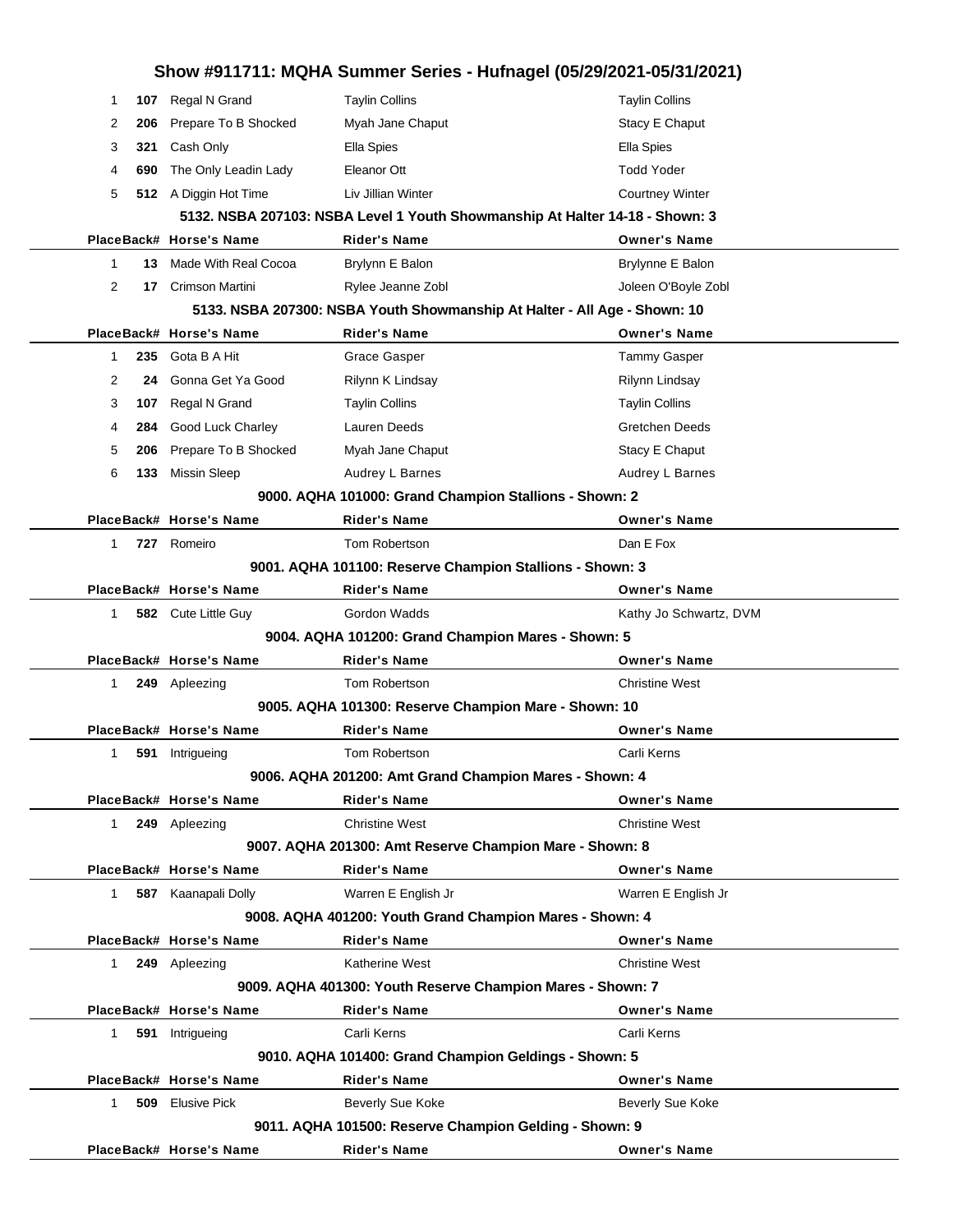|     | Show #911711: MQHA Summer Series - Hufnagel (05/29/2021-05/31/2021) |                                                             |                         |  |  |  |
|-----|---------------------------------------------------------------------|-------------------------------------------------------------|-------------------------|--|--|--|
| 159 | Mister Over Easy                                                    | Tom Robertson                                               | <b>Christine West</b>   |  |  |  |
|     |                                                                     | 9012. AQHA 201400: Amt Grand Champion Gelding - Shown: 6    |                         |  |  |  |
|     | PlaceBack# Horse's Name                                             | <b>Rider's Name</b>                                         | <b>Owner's Name</b>     |  |  |  |
| 509 | <b>Elusive Pick</b>                                                 | Beverly Sue Koke                                            | <b>Beverly Sue Koke</b> |  |  |  |
|     | 9013. AQHA 201500: Amt Reserve Champion Gelding - Shown: 9          |                                                             |                         |  |  |  |
|     | PlaceBack# Horse's Name                                             | <b>Rider's Name</b>                                         | <b>Owner's Name</b>     |  |  |  |
| 159 | Mister Over Easy                                                    | <b>Christine West</b>                                       | <b>Christine West</b>   |  |  |  |
|     |                                                                     | 9014. AQHA 401400: Youth Grand Champion Geldings - Shown: 3 |                         |  |  |  |
|     | PlaceBack# Horse's Name                                             | <b>Rider's Name</b>                                         | <b>Owner's Name</b>     |  |  |  |
| 159 | Mister Over Easy                                                    | Elizabeth West                                              | <b>Christine West</b>   |  |  |  |
|     | 9015. AQHA 401500: Youth Reserve Champion Gelding - Shown: 9        |                                                             |                         |  |  |  |
|     | PlaceBack# Horse's Name                                             | <b>Rider's Name</b>                                         | <b>Owner's Name</b>     |  |  |  |
| 157 | Why Dont U Kiss This                                                | <b>Katherine Tietz</b>                                      | MI Independent L/MI     |  |  |  |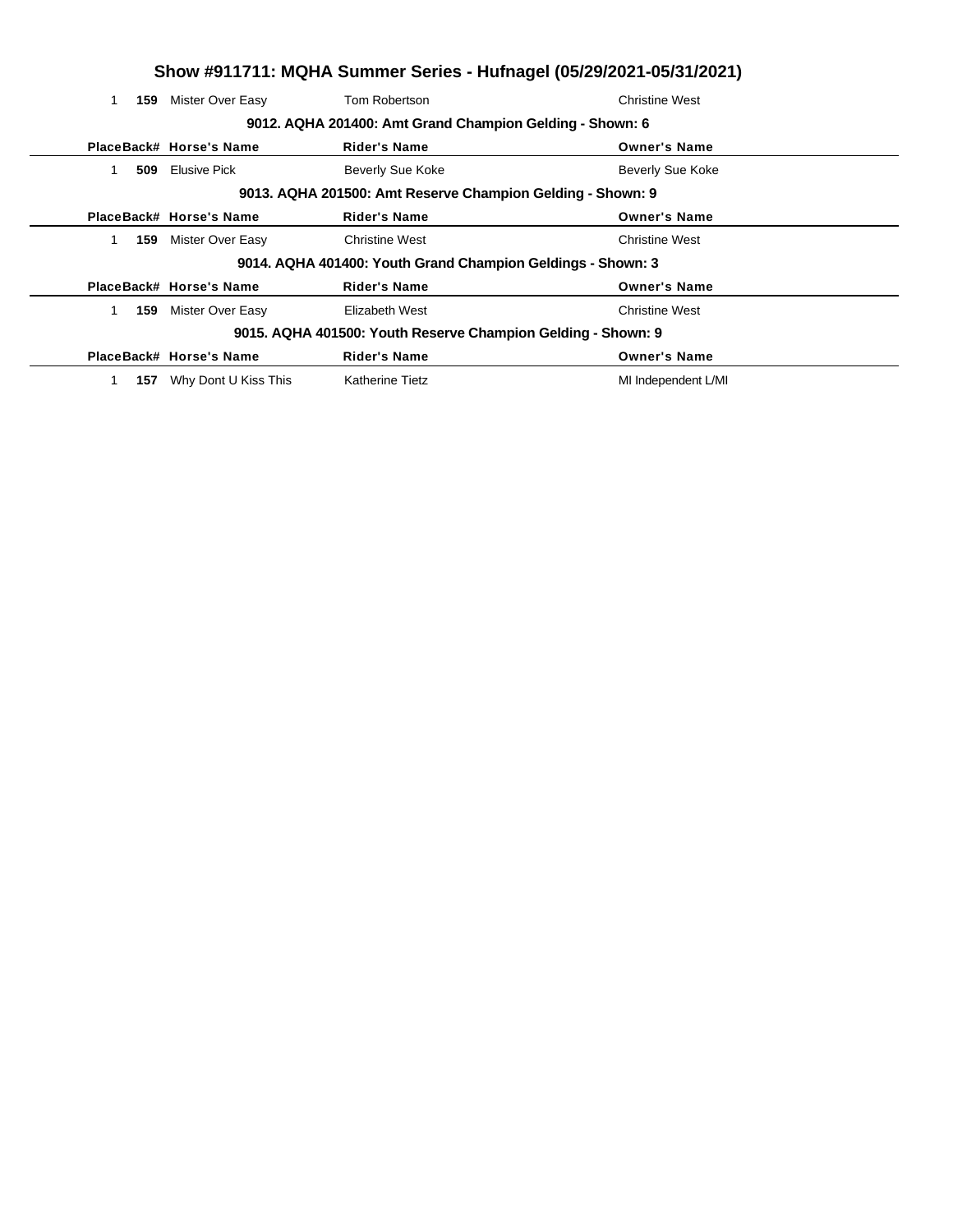#### **84. AQHA 203100: Amt Yearling Stallions - Shown: 1**

|                                                | PlaceBack# Horse's Name    | <b>Rider's Name</b>                                      | <b>Owner's Name</b>         |  |  |  |  |
|------------------------------------------------|----------------------------|----------------------------------------------------------|-----------------------------|--|--|--|--|
| 1                                              | 576 Willy Creepin          | Debbie Wadds                                             | Debbie Wadds                |  |  |  |  |
| 89. AQHA 103100: Yearling Stallions - Shown: 3 |                            |                                                          |                             |  |  |  |  |
|                                                | PlaceBack# Horse's Name    | <b>Rider's Name</b>                                      | <b>Owner's Name</b>         |  |  |  |  |
| 1                                              | 582 Cute Little Guy        | Gordon Wadds                                             | Kathy Jo Schwartz, DVM      |  |  |  |  |
| 2<br>526                                       | Impressin Da Ladies        | Brandon James Moreno                                     | Brandon James Moreno        |  |  |  |  |
| DQ<br>576                                      | <b>Willy Creepin</b>       | Debbie Wadds                                             | Debbie Wadds                |  |  |  |  |
|                                                |                            | 92. AQHA 103400: Aged Stallions - Shown: 1               |                             |  |  |  |  |
|                                                | PlaceBack# Horse's Name    | <b>Rider's Name</b>                                      | <b>Owner's Name</b>         |  |  |  |  |
| 1                                              | 727 Romeiro                | Tom Robertson                                            | Dan E Fox                   |  |  |  |  |
|                                                |                            | 94. AQHA 205400: Amt Yearling Mares - Shown: 3           |                             |  |  |  |  |
|                                                | PlaceBack# Horse's Name    | <b>Rider's Name</b>                                      | <b>Owner's Name</b>         |  |  |  |  |
| 574<br>1                                       | Baewatch                   | Warren E English Jr                                      | Warren E English Jr         |  |  |  |  |
| 2<br>580                                       | My Xtreme Secret           | Elizabeth Lauren Kooistra                                | Laurie Sherman              |  |  |  |  |
| 3<br>44                                        | RW My Ebony Hayes          | Sarah Jaclyn Clinansmith                                 | Sarah Jaclyn Clinansmith    |  |  |  |  |
|                                                |                            | 95. AQHA 205500: Amt Two Yr Old Mares - Shown: 2         |                             |  |  |  |  |
|                                                | PlaceBack# Horse's Name    | <b>Rider's Name</b>                                      | <b>Owner's Name</b>         |  |  |  |  |
| 587<br>1                                       | Kaanapali Dolly            | Warren E English Jr                                      | Warren E English Jr         |  |  |  |  |
| 2<br>519                                       | <b>Best Invited Dreams</b> | Heidi Tweedie                                            | Heidi Tweedie               |  |  |  |  |
|                                                |                            | 97. AQHA 205700: Amt Aged Mares - Shown: 7               |                             |  |  |  |  |
|                                                | PlaceBack# Horse's Name    | <b>Rider's Name</b>                                      | <b>Owner's Name</b>         |  |  |  |  |
| 249<br>1                                       | Apleezing                  | <b>Christine West</b>                                    | <b>Christine West</b>       |  |  |  |  |
| 2<br>571                                       | GunslingunConclusion       | Jill E Baker-Cooley                                      | Jill E Baker-Cooley         |  |  |  |  |
| 3<br>254                                       | Sheza Chip Off A Pro       | Tricia Meade                                             | Tricia Meade                |  |  |  |  |
| 507<br>4                                       | Mechanism                  | Mackenzie J Kastl                                        | Mackenzie J Kastl           |  |  |  |  |
| 5<br>540                                       | The Certain Look           | Abby E McDonnell                                         | Abby E McDonnell            |  |  |  |  |
| 6<br>554                                       | <b>Expensive Assets</b>    | Madison Elizabeth Pfahl                                  | Madison Elizabeth Pfahl     |  |  |  |  |
| 7<br>544                                       | Dont Make A Scene          | Lainey Marie Zwerk                                       | Lainey Marie Zwerk          |  |  |  |  |
|                                                |                            | 98. AQHA 275000: Amt Performance Halter Mares - Shown: 5 |                             |  |  |  |  |
|                                                | PlaceBack# Horse's Name    | <b>Rider's Name</b>                                      | <b>Owner's Name</b>         |  |  |  |  |
| 9676<br>1                                      | Iron Hot Maiden            | <b>Meggen Morrow Baynes</b>                              | <b>Meggen Morrow Baynes</b> |  |  |  |  |
| 2<br>222                                       | Ms Mae Flash               | Brandy L Baldwin-Bunting                                 | Christa L Baldwin           |  |  |  |  |
| 3<br>212                                       | Zip N The Dreams           | Annelise N Sophiea                                       | Ainslee Sophiea             |  |  |  |  |
| 4<br>22                                        | Dont Need A Mirror         | <b>Brenda K Howell</b>                                   | <b>Brenda K Howell</b>      |  |  |  |  |
| 5<br>525                                       | Pozitively Hot Diva        | Clare Elisabeth Throop                                   | Clare Elisabeth Throop      |  |  |  |  |
|                                                |                            | 99. AQHA 105400: Yearling Mares - Shown: 2               |                             |  |  |  |  |
|                                                | PlaceBack# Horse's Name    | <b>Rider's Name</b>                                      | <b>Owner's Name</b>         |  |  |  |  |
| 574<br>1                                       | <b>Baewatch</b>            | Tom Robertson                                            | Warren E English Jr         |  |  |  |  |
| 2<br>580                                       | My Xtreme Secret           | Laurie Sherman                                           | Laurie Sherman              |  |  |  |  |
|                                                |                            | 100. AQHA 105500: Two Yr Old Mares - Shown: 2            |                             |  |  |  |  |
|                                                | PlaceBack# Horse's Name    | <b>Rider's Name</b>                                      | <b>Owner's Name</b>         |  |  |  |  |
| 587<br>1                                       | Kaanapali Dolly            | Tom Robertson                                            | Warren E English Jr         |  |  |  |  |
| 2<br>519                                       | <b>Best Invited Dreams</b> | Heidi Tweedie                                            | Heidi Tweedie               |  |  |  |  |
|                                                |                            | 101. AQHA 105600: Three Yr Old Mares - Shown: 1          |                             |  |  |  |  |
|                                                | PlaceBack# Horse's Name    | <b>Rider's Name</b>                                      | <b>Owner's Name</b>         |  |  |  |  |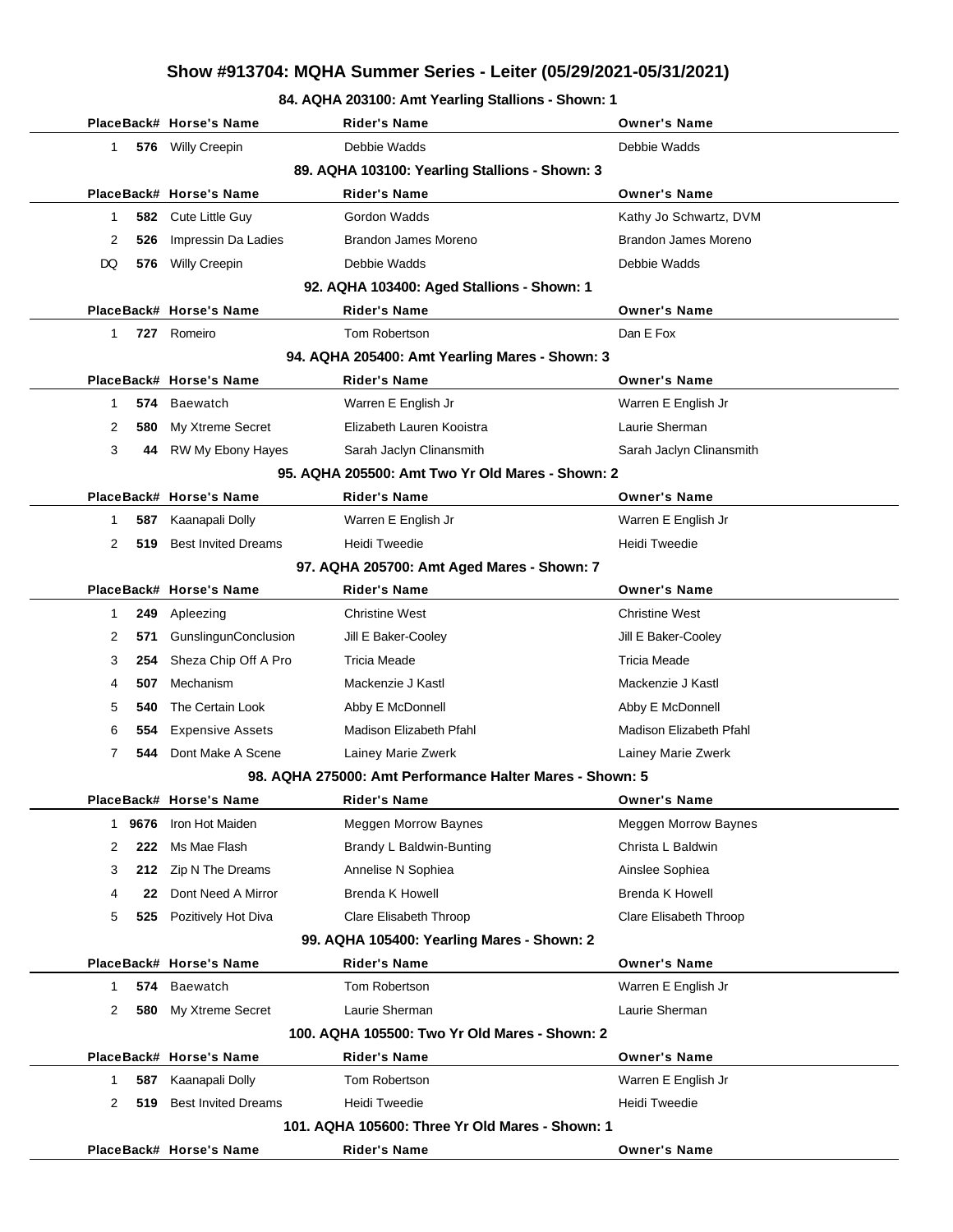| ווט איז דע זכונדער דעס ונארים די פאוויוווס ראוואר אויציווי. דע זכונדער דעסוכט |      |                             |                                                             |                             |
|-------------------------------------------------------------------------------|------|-----------------------------|-------------------------------------------------------------|-----------------------------|
| 1                                                                             |      | 591 Intrigueing             | Tom Robertson                                               | Carli Kerns                 |
|                                                                               |      |                             | 102. AQHA 105700: Aged Mares - Shown: 5                     |                             |
|                                                                               |      | PlaceBack# Horse's Name     | <b>Rider's Name</b>                                         | <b>Owner's Name</b>         |
| $\mathbf{1}$                                                                  | 249  | Apleezing                   | Tom Robertson                                               | <b>Christine West</b>       |
| 2                                                                             | 571  | GunslingunConclusion        | Jill E Baker-Cooley                                         | Jill E Baker-Cooley         |
| 3                                                                             | 507  | Mechanism                   | Mackenzie J Kastl                                           | Mackenzie J Kastl           |
| 4                                                                             | 540  | The Certain Look            | Abby E McDonnell                                            | Abby E McDonnell            |
| 5                                                                             | 250  | <b>RD Fancy Tradition</b>   | Alisa B Forton                                              | Alisa B Forton/Debra        |
|                                                                               |      |                             | 103. AQHA 175000: Performance Halter Mares - Shown: 7       |                             |
|                                                                               |      | PlaceBack# Horse's Name     | <b>Rider's Name</b>                                         | <b>Owner's Name</b>         |
| 1                                                                             | 9676 | Iron Hot Maiden             | Michael Huntoon                                             | Meggen Morrow Baynes        |
| 2                                                                             | 505  | Best Of My Luv              | <b>Emily Weaver</b>                                         | Lori Weaver                 |
| 3                                                                             | 222  | Ms Mae Flash                | Brandy L Baldwin-Bunting                                    | Christa L Baldwin           |
| 4                                                                             | 1433 | A Sleepy Margarita          | <b>Addison Marie Baynes</b>                                 | Meggan Morrow Baynes        |
| 5                                                                             | 212  | Zip N The Dreams            | Annelise N Sophiea                                          | Ainslee Sophiea             |
| 6                                                                             | 22   | Dont Need A Mirror          | Brenda K Howell                                             | <b>Brenda K Howell</b>      |
| 7                                                                             | 525  | Pozitively Hot Diva         | Clare Elisabeth Throop                                      | Clare Elisabeth Throop      |
|                                                                               |      |                             | 106. AQHA 405600: Youth Three Yr Old Mares - Shown: 2       |                             |
|                                                                               |      | PlaceBack# Horse's Name     | <b>Rider's Name</b>                                         | <b>Owner's Name</b>         |
| 1                                                                             | 591  | Intrigueing                 | Carli Kerns                                                 | Carli Kerns                 |
| 2                                                                             | 573  | King Jacks Starlight        | <b>Taylor Whitkopf</b>                                      | Stephanie Ashby             |
|                                                                               |      |                             | 107. AQHA 405700: Youth Aged Mares - Shown: 5               |                             |
|                                                                               |      | PlaceBack# Horse's Name     | <b>Rider's Name</b>                                         | <b>Owner's Name</b>         |
| 1                                                                             | 249  | Apleezing                   | <b>Katherine West</b>                                       | <b>Christine West</b>       |
| 2                                                                             | 1433 | A Sleepy Margarita          | <b>Addison Marie Baynes</b>                                 | Meggan Morrow Baynes        |
| 3                                                                             | 250  | <b>RD Fancy Tradition</b>   | Adam Wilcoxen                                               | Alisa B Forton/Debra        |
| 4                                                                             | 188  | Dollasigns                  | Selena Mertz                                                | Selena Mertz                |
| 5                                                                             | 125  | Dressed Hot Batt Man        | Darlene Wilcoxen                                            | Alisa B Forton              |
|                                                                               |      |                             | 108. AQHA 475000: Youth Performance Halter Mares - Shown: 6 |                             |
|                                                                               |      | PlaceBack# Horse's Name     | Rider's Name                                                | <b>Owner's Name</b>         |
| 1                                                                             | 206  | Prepare To B Shocked        | Myah Jane Chaput                                            | Stacy E Chaput              |
| 2                                                                             | 9676 | Iron Hot Maiden             | <b>Addison Marie Baynes</b>                                 | <b>Meggen Morrow Baynes</b> |
| 3                                                                             | 505  | Best Of My Luv              | <b>Emily Weaver</b>                                         | Lori Weaver                 |
| 4                                                                             | 506  | Bling On The Nite           | Ava Holman                                                  | Ava Holman                  |
| 5                                                                             | 550  | <b>WSR Shes AGolddigger</b> | <b>Emelia Perez</b>                                         | Emelia Perez                |
| 6                                                                             | 690  | The Only Leadin Lady        | Eleanor Ott                                                 | <b>Todd Yoder</b>           |
|                                                                               |      |                             | 110. AQHA 207500: Amt Two Yr Old Geldings - Shown: 2        |                             |
|                                                                               |      | PlaceBack# Horse's Name     | <b>Rider's Name</b>                                         | <b>Owner's Name</b>         |
| 1                                                                             | 596  | Stormy Krommer              | Warren E English Jr                                         | Warren E English Jr         |
| 2                                                                             | 520  | My Version Of Magik         | Mark A Tweedie                                              | Heidi Tweedie               |
|                                                                               |      |                             | 111. AQHA 207600: Amt Three Yr Old Geldings - Shown: 2      |                             |
|                                                                               |      | PlaceBack# Horse's Name     | <b>Rider's Name</b>                                         | <b>Owner's Name</b>         |
| $\mathbf{1}$                                                                  |      | 7 He Is The Exception       | Laura Renee Perniciaro                                      | Christopher J Perniciaro    |
| 2                                                                             | 252  | Made Of Candy               | Stephen Erdman                                              | Stephen Erdman              |
|                                                                               |      |                             | 112. AQHA 207700: Amt Aged Geldings - Shown: 15             |                             |
|                                                                               |      | PlaceBack# Horse's Name     | <b>Rider's Name</b>                                         | <b>Owner's Name</b>         |
|                                                                               |      |                             |                                                             |                             |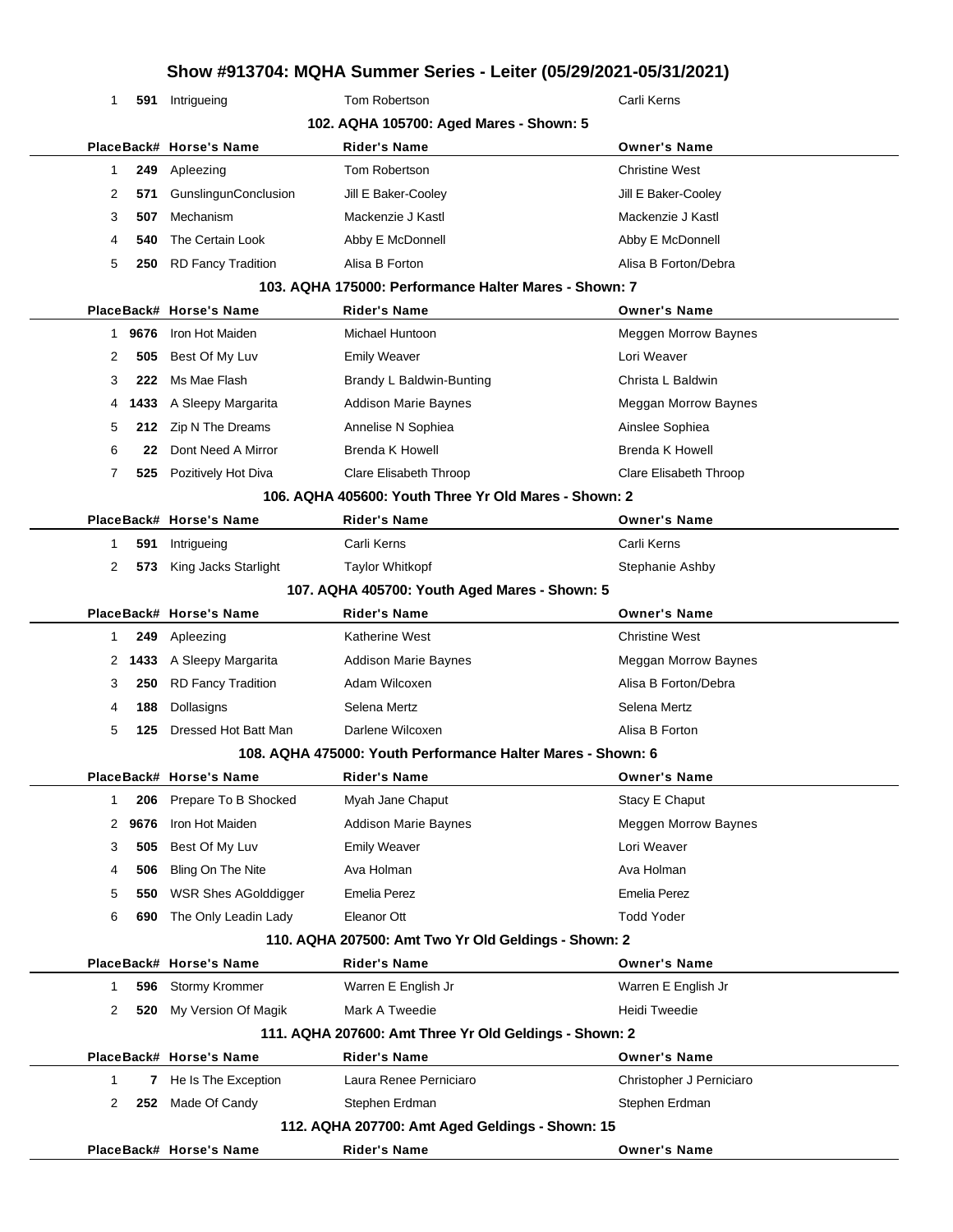| 1            | 509                                                      | <b>Elusive Pick</b>     | <b>Beverly Sue Koke</b>                                       | <b>Beverly Sue Koke</b>  |  |  |  |
|--------------|----------------------------------------------------------|-------------------------|---------------------------------------------------------------|--------------------------|--|--|--|
| 2            | 159                                                      | Mister Over Easy        | <b>Christine West</b>                                         | <b>Christine West</b>    |  |  |  |
| 3            | 589                                                      | TheEminentDiversion     | Jill E Baker-Cooley                                           | Jill E Baker-Cooley      |  |  |  |
| 4            | 508                                                      | Good Eye Will Be        | Jennifer Ackroyd-Fabris                                       | Jennifer Ackroyd-Fabris  |  |  |  |
| 5            | 316                                                      | <b>Remington Steal</b>  | Debbie Wadds                                                  | Debbie Wadds             |  |  |  |
| 6            | 130                                                      | <b>SST Starstruck</b>   | Katie Rae Krueger                                             | Katie Rae Krueger        |  |  |  |
| 7            | 542                                                      | Chipped With Iron       | Rebecca Burtka                                                | Rebecca Burtka           |  |  |  |
| 8            | 119                                                      | Baylite Jac             | Jeanne Hugo                                                   | Jeanne Hugo              |  |  |  |
| 9            | 804                                                      | Follow Ur Intuition     | Stefanie A Freeland                                           | Stefanie Freeland        |  |  |  |
|              |                                                          |                         | 113. AQHA 277000: Amt Performance Halter Geldings - Shown: 11 |                          |  |  |  |
|              |                                                          | PlaceBack# Horse's Name | <b>Rider's Name</b>                                           | <b>Owner's Name</b>      |  |  |  |
| 1            | 50                                                       | Buzzzzn Bout Me         | Ken A Mumy                                                    | Ken Mumy                 |  |  |  |
| 2            | 383                                                      | The Red Foxx            | Adam Johnson                                                  | Adam Johnson             |  |  |  |
| 3            | 263                                                      | <b>Finely Asleep</b>    | Morgan Jennings                                               | Morgan McCarthy Warda    |  |  |  |
| 4            | 350                                                      | Daydream In The Sky     | Adrienne Peterson                                             | Adrienne Peterson        |  |  |  |
| 5            | 150                                                      | Macs Kool Legacy        | Susan M Frank                                                 | Susan M Frank            |  |  |  |
| 6            | 527                                                      | What An Assett          | Jodi Surbrook                                                 | Mark And Jodi Surbrook   |  |  |  |
| 7            | 70                                                       | True Blue I Will Be     | Kay Stanek                                                    | Kay Stanek               |  |  |  |
| 8            | 66                                                       | I O You One             | Lisa A Ondersma-Lowetz                                        | Lisa A Ondersma          |  |  |  |
| 9            | 180                                                      | Cowboysainteasytoluv    | <b>Kelsey Rudy</b>                                            | <b>Roxann Guthrie</b>    |  |  |  |
|              |                                                          |                         | 115. AQHA 107500: Two Yr Old Geldings - Shown: 2              |                          |  |  |  |
|              |                                                          | PlaceBack# Horse's Name | <b>Rider's Name</b>                                           | <b>Owner's Name</b>      |  |  |  |
| 1            | 596                                                      | <b>Stormy Krommer</b>   | Tom Robertson                                                 | Warren E English Jr      |  |  |  |
| 2            | 520                                                      | My Version Of Magik     | Mark A Tweedie                                                | Heidi Tweedie            |  |  |  |
|              |                                                          |                         | 116. AQHA 107600: Three Yr Old Geldings - Shown: 1            |                          |  |  |  |
|              |                                                          | PlaceBack# Horse's Name | <b>Rider's Name</b>                                           | <b>Owner's Name</b>      |  |  |  |
| $\mathbf 1$  |                                                          | 7 He Is The Exception   | Tom Robertson                                                 | Christopher J Perniciaro |  |  |  |
|              |                                                          |                         | 117. AQHA 107700: Aged Geldings - Shown: 4                    |                          |  |  |  |
|              |                                                          | PlaceBack# Horse's Name | <b>Rider's Name</b>                                           | <b>Owner's Name</b>      |  |  |  |
| 1            | 509                                                      | <b>Elusive Pick</b>     | Beverly Sue Koke                                              | <b>Beverly Sue Koke</b>  |  |  |  |
| 2            | 159                                                      | Mister Over Easy        | Tom Robertson                                                 | Christine West           |  |  |  |
| 3            | 583                                                      | Mr Cool Intention       | Marylou J Crall                                               | Marylou J Crall          |  |  |  |
| 4            | 561                                                      | Shaikn Not Stird        | Tessa M Dalton                                                | Lydia Sage Czubak        |  |  |  |
|              | 118. AQHA 177000: Performance Halter Geldings - Shown: 9 |                         |                                                               |                          |  |  |  |
|              |                                                          | PlaceBack# Horse's Name | <b>Rider's Name</b>                                           | <b>Owner's Name</b>      |  |  |  |
| $\mathbf{1}$ | 50                                                       | Buzzzzn Bout Me         | Michelle McCarthy Warda                                       | Ken Mumy                 |  |  |  |
| 2            | 157                                                      | Why Dont U Kiss This    | Gordon Wadds                                                  | MI Independent L/MI      |  |  |  |
| 3            | 383                                                      | The Red Foxx            | Christopher R Dalton                                          | Adam Johnson             |  |  |  |
| 4            | 263                                                      | <b>Finely Asleep</b>    | Morgan Jennings                                               | Morgan McCarthy Warda    |  |  |  |
| 5            | 350                                                      | Daydream In The Sky     | Adrienne Peterson                                             | Adrienne Peterson        |  |  |  |
| 6            | 150                                                      | Macs Kool Legacy        | Michael Huntoon                                               | Susan M Frank            |  |  |  |
| 7            | 541                                                      | Details In The Sky      | Pam Specht                                                    | Rena Kay Johnson         |  |  |  |
| 8            | 527                                                      | What An Assett          | Jodi Surbrook                                                 | Mark And Jodi Surbrook   |  |  |  |
| 9            | 517                                                      | Rolling In Hot          | Mackenzie Jae Westbrook                                       | Matthew J Westbrook      |  |  |  |
|              |                                                          |                         | 121. AQHA 407600: Youth Three Yr Old Geldings - Shown: 1      |                          |  |  |  |
|              |                                                          | PlaceBack# Horse's Name | Rider's Name                                                  | <b>Owner's Name</b>      |  |  |  |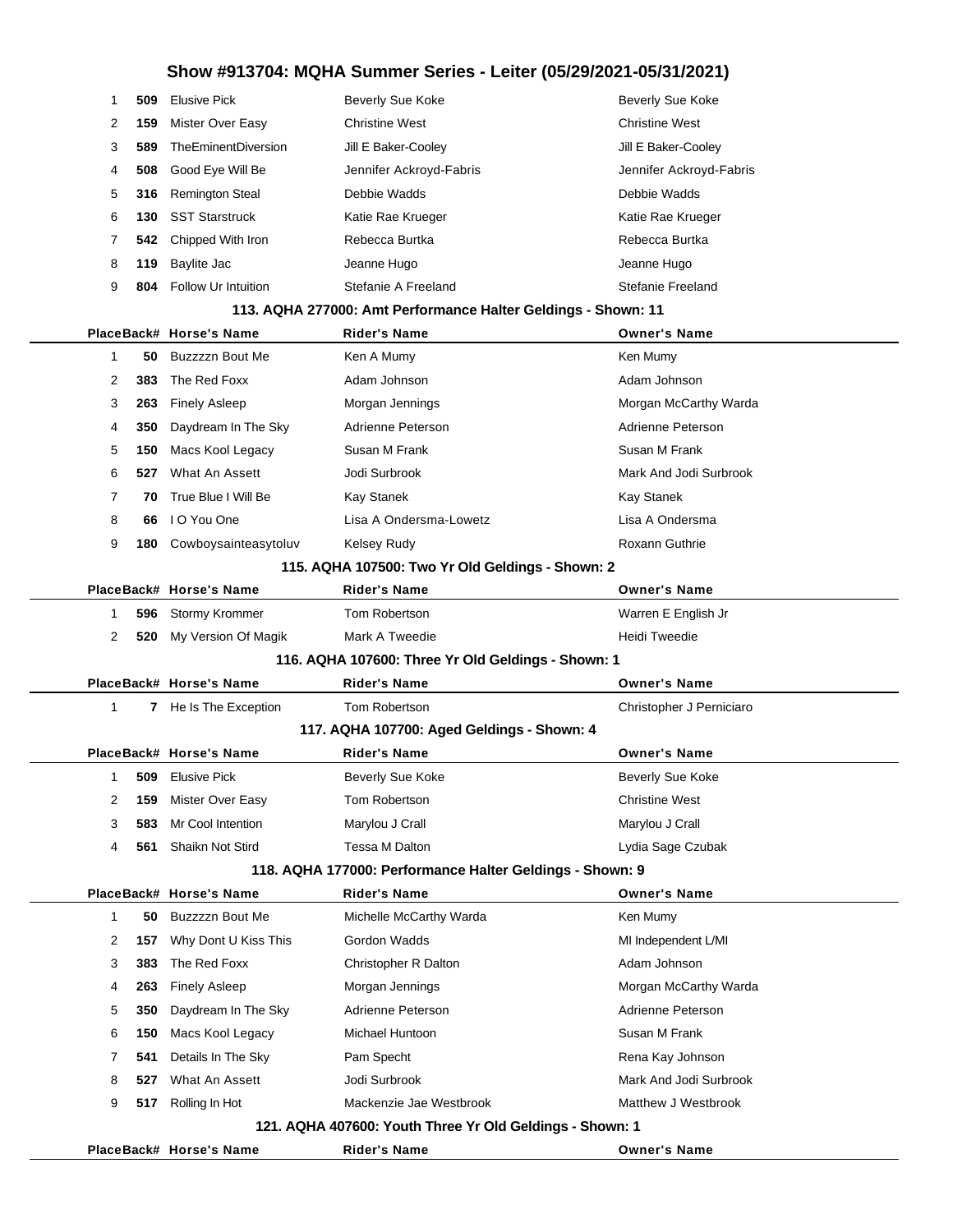1 701 Mahoganee Trace Toteff Trace Tote Tote Tom Robertson

|   |      |                             | 122. AQHA 407700: Youth Aged Geldings - Shown: 14              |                         |
|---|------|-----------------------------|----------------------------------------------------------------|-------------------------|
|   |      | PlaceBack# Horse's Name     | <b>Rider's Name</b>                                            | <b>Owner's Name</b>     |
| 1 | 159  | Mister Over Easy            | Elizabeth West                                                 | <b>Christine West</b>   |
| 2 | 133  | <b>Missin Sleep</b>         | Audrey L Barnes                                                | Audrey L Barnes         |
| 3 | 555  | Gotta Golden Bar            | Alyssa G Bayerski                                              | Patti Bayerski          |
| 4 | 124  | Madd Money                  | Lauren E Lauver                                                | Lauren Lauver           |
| 5 | 321  | Cash Only                   | Ella Spies                                                     | Ella Spies              |
| 6 | 386  | No Time To Party            | <b>Rylee Elizabeth Nichols</b>                                 | Kelly E Dykstra-Nichols |
| 7 | 532  | Al Be Tall And Tan          | Olivia Baugh                                                   | Olivia Baugh            |
| 8 | 561  | Shaikn Not Stird            | Lydia Sage Czubak                                              | Lydia Sage Czubak       |
| 9 | 207  | Kaptain Kaveman             | Elizabeth Smith                                                | Elizabeth Smith         |
|   |      |                             | 123. AQHA 477000: Youth Performance Halter Geldings - Shown: 8 |                         |
|   |      | PlaceBack# Horse's Name     | <b>Rider's Name</b>                                            | <b>Owner's Name</b>     |
| 1 | 157  | Why Dont U Kiss This        | <b>Katherine Tietz</b>                                         | MI Independent L/MI     |
| 2 | 560  | Zippin Past The Best        | Carli Kerns                                                    | Carli Kerns             |
| 3 | 259  | Chevrolatte                 | Elizabeth West                                                 | <b>Christine West</b>   |
| 4 | 517  | Rolling In Hot              | Mackenzie Jae Westbrook                                        | Matthew J Westbrook     |
| 5 | 13   | Made With Real Cocoa        | Brylynn E Balon                                                | Brylynne E Balon        |
| 6 | 111  | Dang Near Dun               | Claire Kelp                                                    | Claire Kelp             |
| 7 | 235  | Gota B A Hit                | Grace Gasper                                                   | Tammy Gasper            |
| 8 | 107  | Regal N Grand               | <b>Taylin Collins</b>                                          | <b>Taylin Collins</b>   |
|   |      |                             | 124. MQHA 900: Small Fry Halter - Shown: 13                    |                         |
|   |      | PlaceBack# Horse's Name     | <b>Rider's Name</b>                                            | <b>Owner's Name</b>     |
| 1 | 310  | Ima Lopin With Class        | Quinn Bogue                                                    | <b>Bogue Family</b>     |
| 2 | 592  | <b>KM Movin The Best</b>    | <b>Addaley Hudson</b>                                          | Allison Hudson          |
| 3 | 1031 | <b>Fabulous Assets</b>      | Marley Ann Smith                                               | Coleen Bull             |
| 4 | 22   | Dont Need A Mirror          | <b>Brylee Lynn Bunting</b>                                     | <b>Brenda K Howell</b>  |
| 5 | 242  | U No It Gets Better         | Isabella Sophiea                                               | Annelise N Sophiea      |
| 6 | 508  | Good Eye Will Be            | Landon Fabris                                                  | Jennifer Ackroyd-Fabris |
| 7 | 52   | The Social Network          | Xandrea Sandusky                                               | <b>Brandy M Pavlik</b>  |
| 8 | 226  | Art Trouble                 | Karly Lewis                                                    | Michele Lewis           |
| 9 | 345  | <b>Lukes Last Shine</b>     | Sophia Dong                                                    | Katherine Tietz         |
|   |      |                             | 125. MQHA 901: Small Fry Showmanship - Shown: 12               |                         |
|   |      | PlaceBack# Horse's Name     | Rider's Name                                                   | <b>Owner's Name</b>     |
| 1 | 22   | Dont Need A Mirror          | <b>Brylee Lynn Bunting</b>                                     | Brenda K Howell         |
| 2 | 1031 | <b>Fabulous Assets</b>      | Marley Ann Smith                                               | Coleen Bull             |
| 3 | 310  | Ima Lopin With Class        | Quinn Bogue                                                    | <b>Bogue Family</b>     |
| 4 | 226  | Art Trouble                 | <b>Karly Lewis</b>                                             | Michele Lewis           |
| 5 | 592  | <b>KM Movin The Best</b>    | <b>Addaley Hudson</b>                                          | Allison Hudson          |
| 6 | 345  | <b>Lukes Last Shine</b>     | Sophia Dong                                                    | <b>Katherine Tietz</b>  |
| 7 | 588  | <b>Sweet Talkin Charlie</b> | Adalyn Gilbert                                                 | Adalyn Gilbert          |
| 8 | 242  | U No It Gets Better         | Isabella Sophiea                                               | Annelise N Sophiea      |
| 9 | 321  | Cash Only                   | <b>Rylee Spies</b>                                             | Ella Spies              |
|   |      |                             | 126. AQHA 212001: RK Amt Showmanship at Halter - Shown: 13     |                         |
|   |      | PlaceBack# Horse's Name     | <b>Rider's Name</b>                                            | <b>Owner's Name</b>     |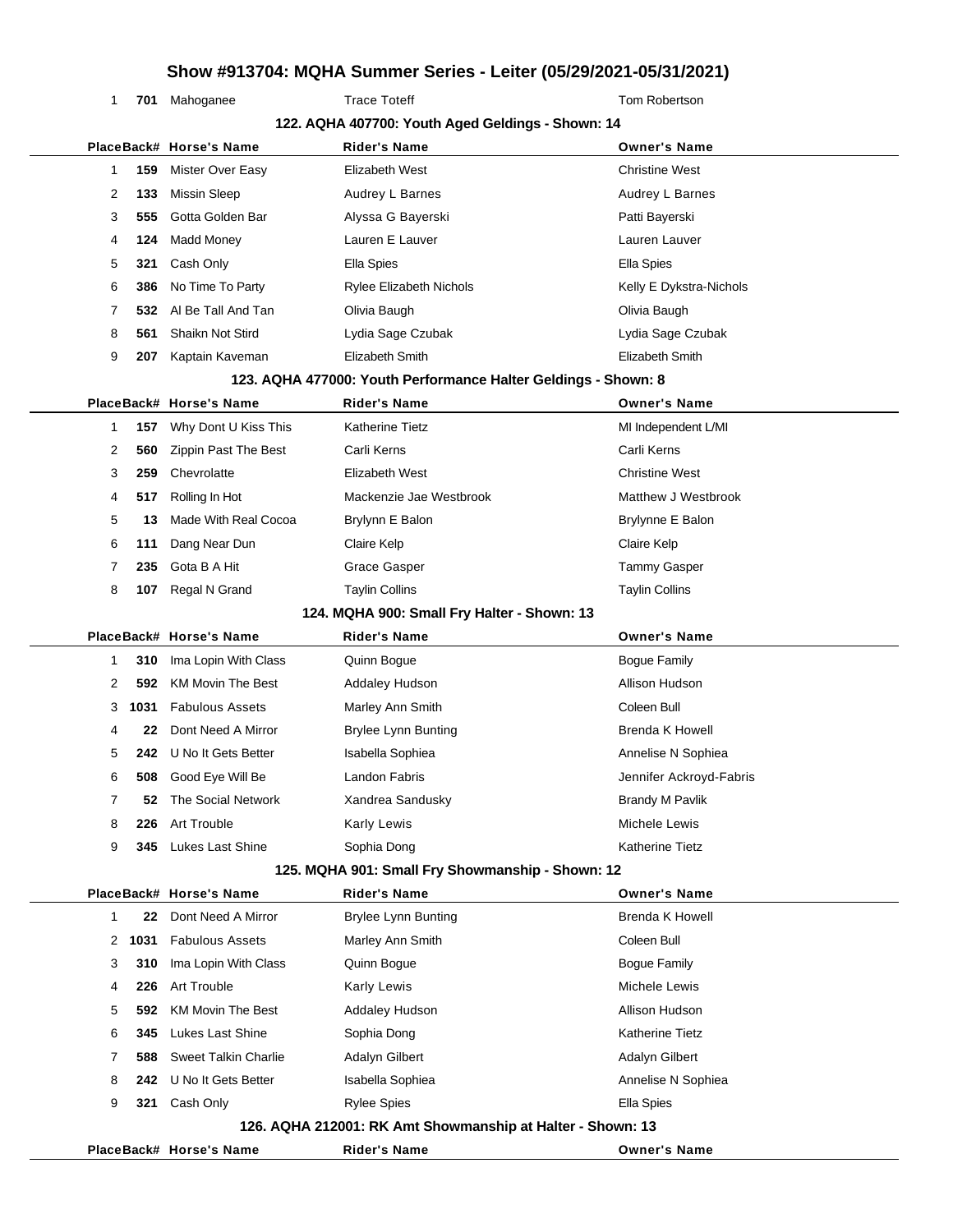|   |     | 523 My Vintage Mercedes | Delaney Bakker         | Cynthia Bakker         |
|---|-----|-------------------------|------------------------|------------------------|
| 2 |     | 804 Follow Ur Intuition | Stefanie A Freeland    | Stefanie Freeland      |
| 3 | 25  | Johnny Diesel           | Morgan L Letzkus       | James Letzkus          |
| 4 | 597 | Vf Both Sides Zipped    | Jessica R Bills        | Jessica R Bills        |
| 5 |     | 525 Pozitively Hot Diva | Clare Elisabeth Throop | Clare Elisabeth Throop |
| 6 | 579 | Lilly Larue             | Andrea St John         | Greg Holstege          |
|   | 593 | Indeed Shez Lazy        | Lauryn Leuenberger     | Lauryn Leuenberger     |
| 8 |     | 702 Talkin About My Ty  | Mikayla Mae Tew        | Janine Ann Caldwell    |
| 9 | 65  | Got Good                | Leslie A Howard        | Leslie A Howard        |
|   |     |                         |                        |                        |

#### **127. AQHA 212002: L1 Amt Showmanship at Halter - Shown: 37**

|   |     | PlaceBack# Horse's Name   | <b>Rider's Name</b>    | <b>Owner's Name</b>  |
|---|-----|---------------------------|------------------------|----------------------|
|   | 511 | <b>Blazing Potential</b>  | Katie Elizabeth Main   | Katie Elizabeth Main |
| 2 | 66  | I O You One               | Lisa A Ondersma-Lowetz | Lisa A Ondersma      |
| 3 | 548 | Good Rich N Roan          | Kayla J Daniels        | Kayla J Daniels      |
| 4 | 504 | UF Parked At The Bar      | Stephanie Rae Morgan   | Stephanie Rae Morgan |
| 5 | 148 | <b>Heres Your Captive</b> | Margaret Larobardiere  | Lauren Barnes        |
| 6 | 277 | Iron Can Dance            | Kailene Bader-Van Dyke | Merri Van Dyke       |
|   | 523 | My Vintage Mercedes       | Delaney Bakker         | Cynthia Bakker       |
| 8 | 350 | Daydream In The Sky       | Adrienne Peterson      | Adrienne Peterson    |
| 9 | 546 | To Good To Be Red         | Stephanie Mae Cesarz   | Stephanie Cesarz     |
|   |     |                           |                        |                      |

#### **128. AQHA 212000: Amt Showmanship at Halter - Shown: 27**

|   |     | PlaceBack# Horse's Name | <b>Rider's Name</b>                                                         | <b>Owner's Name</b>     |
|---|-----|-------------------------|-----------------------------------------------------------------------------|-------------------------|
|   | 222 | Ms Mae Flash            | Brandy L Baldwin-Bunting                                                    | Christa L Baldwin       |
| 2 | 383 | The Red Foxx            | Adam Johnson                                                                | Adam Johnson            |
| 3 | 66  | I O You One             | Lisa A Ondersma-Lowetz                                                      | Lisa A Ondersma         |
| 4 | 504 | UF Parked At The Bar    | Stephanie Rae Morgan                                                        | Stephanie Rae Morgan    |
| 5 | 548 | Good Rich N Roan        | Kayla J Daniels                                                             | Kayla J Daniels         |
| 6 | 544 | Dont Make A Scene       | Lainey Marie Zwerk                                                          | Lainey Marie Zwerk      |
| 7 | 554 | <b>Expensive Assets</b> | Madison Elizabeth Pfahl                                                     | Madison Elizabeth Pfahl |
| 8 | 122 | Invitations Are Good    | Lily Ellen Atkinson                                                         | Lily Ellen Atkinson     |
| 9 | 545 | <b>Impulsive Deck</b>   | Fawn Healy                                                                  | Fawn Healy              |
|   |     |                         | $100 \pm 0.0111$ $242000$ , $3m1$ $2m2$ $2m3$ $2m3$ $2m4$ $2m5$ $2m5$ $2m5$ |                         |

|                |     | PlaceBack# Horse's Name    | <b>Rider's Name</b>                                          | <b>Owner's Name</b>    |
|----------------|-----|----------------------------|--------------------------------------------------------------|------------------------|
|                | 123 | Rock Legend                | Cynthia R Pyle                                               | Cynthia Pyle           |
| $\overline{2}$ | 254 | Sheza Chip Off A Pro       | Tricia Meade                                                 | Tricia Meade           |
| 3              | 22  | Dont Need A Mirror         | Brenda K Howell                                              | Brenda K Howell        |
| 4              | 804 | <b>Follow Ur Intuition</b> | Stefanie A Freeland                                          | Stefanie Freeland      |
| 5              | 527 | What An Assett             | Jodi Surbrook                                                | Mark And Jodi Surbrook |
| 6              | 167 | Hunt In My Saddle          | Charlotte L Ruth-Kasper                                      | Abigail R Kasper       |
| 7              | 150 | Macs Kool Legacy           | Susan M Frank                                                | Susan M Frank          |
| 8              | 316 | <b>Remington Steal</b>     | Debbie Wadds                                                 | Debbie Wadds           |
| 9              | 119 | Baylite Jac                | Jeanne Hugo                                                  | Jeanne Hugo            |
|                |     |                            | 130. AQHA 412001: RK Youth Showmanship at Halter - Shown: 18 |                        |
|                |     | PlaceBack# Horse's Name    | <b>Rider's Name</b>                                          | <b>Owner's Name</b>    |
|                | 334 | Hot Look N Dream           | Olivia Hill                                                  | Olivia Hill            |
| 2              | 321 | Cash Only                  | Ella Spies                                                   | Ella Spies             |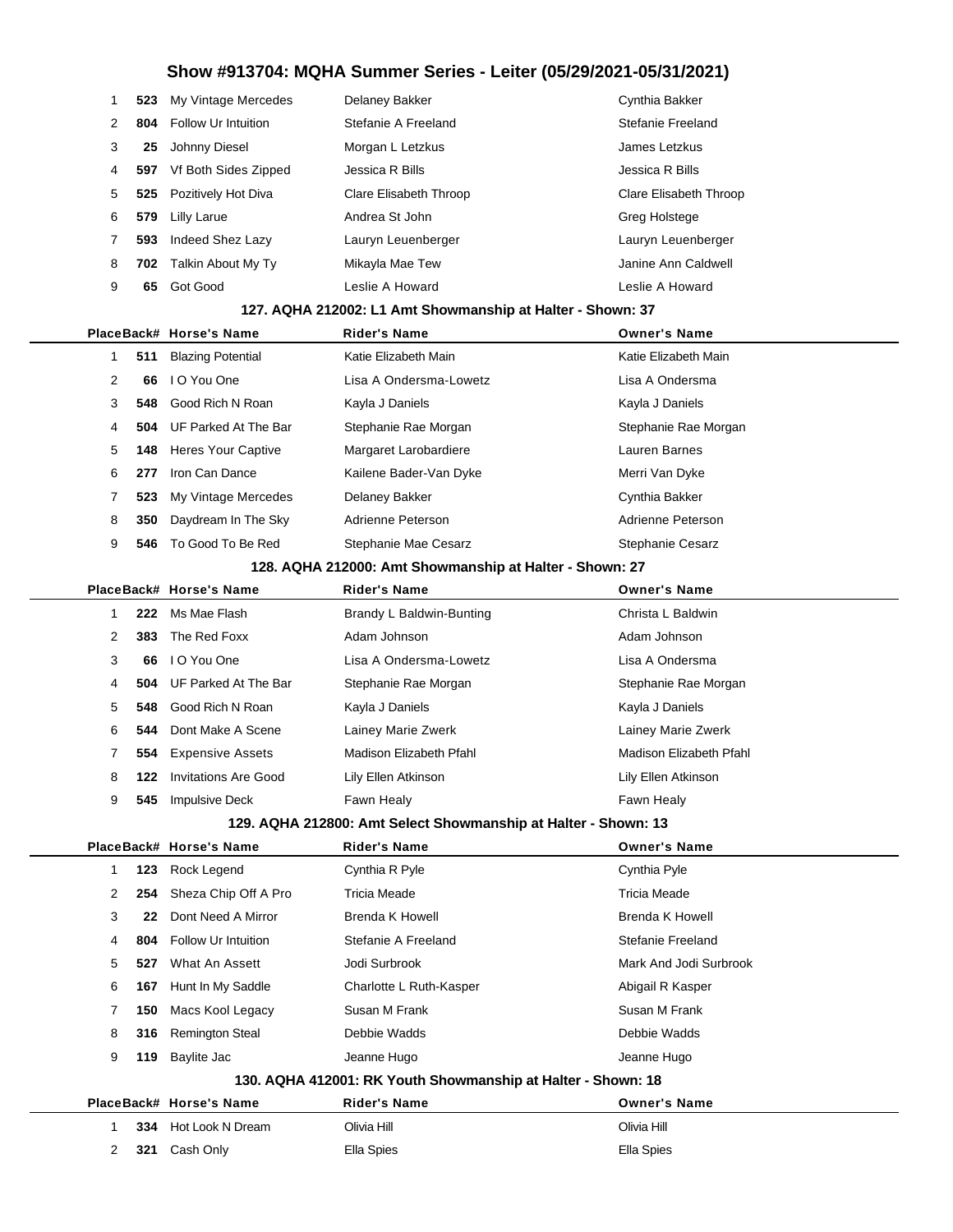| 3 | 630 | Im Pink Floyd               | Kate Davis                     | Kate Davis              |
|---|-----|-----------------------------|--------------------------------|-------------------------|
| 4 | 555 | Gotta Golden Bar            | Alyssa G Bayerski              | Patti Bayerski          |
| 5 | 690 | The Only Leadin Lady        | Eleanor Ott                    | Todd Yoder              |
| 6 | 550 | <b>WSR Shes AGolddigger</b> | Emelia Perez                   | Emelia Perez            |
|   | 111 | Dang Near Dun               | Claire Kelp                    | Claire Kelp             |
| 8 | 386 | No Time To Party            | <b>Rylee Elizabeth Nichols</b> | Kelly E Dykstra-Nichols |
| 9 | 537 | One Black Krymsun           | Carlene Armstrong              | Carlene Armstrong       |

#### **131. AQHA 412702: L1 Youth Showmanship (13 & Under) - Shown: 12**

|   |     | PlaceBack# Horse's Name   | <b>Rider's Name</b>         | <b>Owner's Name</b>    |
|---|-----|---------------------------|-----------------------------|------------------------|
|   | 107 | Regal N Grand             | <b>Taylin Collins</b>       | <b>Taylin Collins</b>  |
|   |     | 2 1433 A Sleepy Margarita | <b>Addison Marie Baynes</b> | Meggan Morrow Baynes   |
| 3 | 321 | Cash Only                 | Ella Spies                  | Ella Spies             |
| 4 | 206 | Prepare To B Shocked      | Myah Jane Chaput            | Stacy E Chaput         |
| 5 | 99  | This Jet Is Hot           | Elizabeth Laney             | Andrea Laney           |
| 6 | 222 | Ms Mae Flash              | <b>Braelyn R Bunting</b>    | Christa L Baldwin      |
|   |     | 512 A Diggin Hot Time     | Liv Jillian Winter          | <b>Courtney Winter</b> |
| 8 | 690 | The Only Leadin Lady      | Eleanor Ott                 | <b>Todd Yoder</b>      |
| 9 | 529 | Gotta Minute              | Emily J Sell                | Emily J Sell           |
|   |     |                           |                             |                        |

#### **132. AQHA 412802: L1 Youth Showmanship (14 - 18) - Shown: 19**

|   |      | PlaceBack# Horse's Name     | <b>Rider's Name</b> | <b>Owner's Name</b>     |
|---|------|-----------------------------|---------------------|-------------------------|
|   | 13   | Made With Real Cocoa        | Brylynn E Balon     | Brylynne E Balon        |
| 2 | 555  | Gotta Golden Bar            | Alyssa G Bayerski   | Patti Bayerski          |
| 3 | 550  | <b>WSR Shes AGolddigger</b> | Emelia Perez        | <b>Emelia Perez</b>     |
| 4 | 630  | Im Pink Floyd               | Kate Davis          | Kate Davis              |
| 5 | 111  | Dang Near Dun               | Claire Kelp         | Claire Kelp             |
| 6 | 216  | Larrys Back In Black        | Katie Tenerowicz    | <b>Keith Tenerowicz</b> |
|   | 549  | Partners In Kryme           | Makenna Noon        | Makenna Noon            |
| 8 | 1854 | Hes Good To Go              | Isabelle Freeland   | Isabelle Freeland       |
| 9 | 17   | Crimson Martini             | Rylee Jeanne Zobl   | Joleen O'Boyle Zobl     |

#### **133. AQHA 412000: Youth Showmanship at Halter - Shown: 25**

|   |     | PlaceBack# Horse's Name | <b>Rider's Name</b>                                                                                             | <b>Owner's Name</b>    |
|---|-----|-------------------------|-----------------------------------------------------------------------------------------------------------------|------------------------|
|   |     | 284 Good Luck Charley   | Lauren Deeds                                                                                                    | <b>Gretchen Deeds</b>  |
| 2 | 505 | Best Of My Luv          | <b>Emily Weaver</b>                                                                                             | Lori Weaver            |
| 3 | 235 | Gota B A Hit            | Grace Gasper                                                                                                    | Tammy Gasper           |
| 4 | 560 | Zippin Past The Best    | Carli Kerns                                                                                                     | Carli Kerns            |
| 5 | 133 | Missin Sleep            | Audrey L Barnes                                                                                                 | Audrey L Barnes        |
| 6 | 24  | Gonna Get Ya Good       | Rilynn K Lindsay                                                                                                | Rilynn Lindsay         |
|   | 206 | Prepare To B Shocked    | Myah Jane Chaput                                                                                                | Stacy E Chaput         |
| 8 | 259 | Chevrolatte             | Elizabeth West                                                                                                  | <b>Christine West</b>  |
| 9 | 512 | A Diggin Hot Time       | Liv Jillian Winter                                                                                              | <b>Courtney Winter</b> |
|   |     |                         | $10F - 10H + 10000$ , $M_{\text{tot}} + 1$ , $M_{\text{tot}} + 1$ , $M_{\text{tot}} - 0$ , $M_{\text{tot}} - 1$ |                        |

#### **135. AQHA 150000: Working Hunter - Shown: 4**

|     | PlaceBack# Horse's Name | <b>Rider's Name</b>   | <b>Owner's Name</b>  |
|-----|-------------------------|-----------------------|----------------------|
| 220 | The Iron Dancer         | Jacqueline R Horlings | Josephine O Horlings |
| 529 | Gotta Minute            | Emily J Sell          | Emily J Sell         |
|     | 534 Cash For Artifacts  | Alexis Gorant         | Alexis Gorant        |
|     | 532 Al Be Tall And Tan  | Olivia Baugh          | Olivia Baugh         |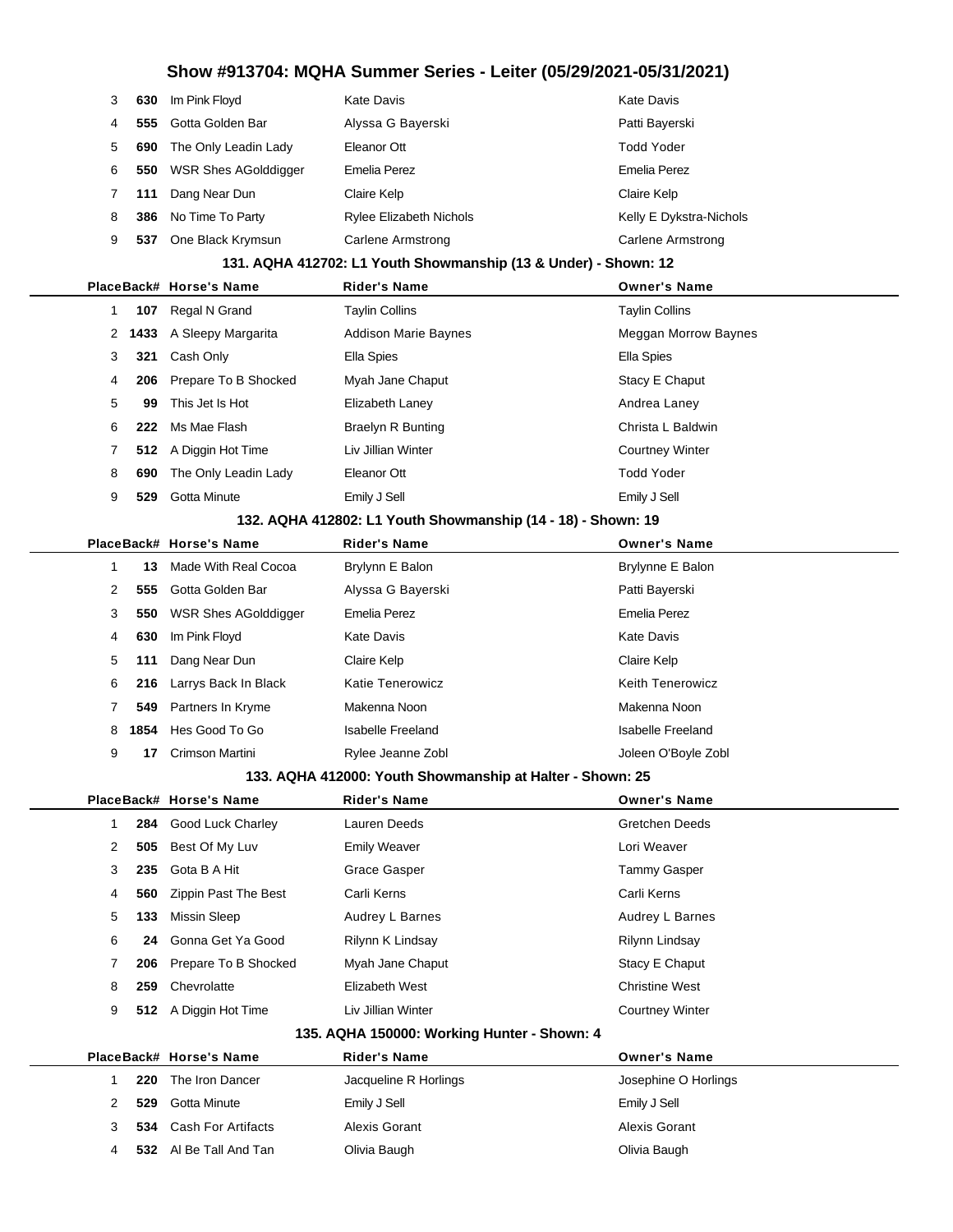### **138. AQHA 450001: RK Youth Working Hunter - Shown: 2**

|    |     | PlaceBack# Horse's Name   | Rider's Name                                                 | <b>Owner's Name</b>     |
|----|-----|---------------------------|--------------------------------------------------------------|-------------------------|
| 1  | 529 | <b>Gotta Minute</b>       | Emily J Sell                                                 | Emily J Sell            |
| 2  |     | 532 Al Be Tall And Tan    | Olivia Baugh                                                 | Olivia Baugh            |
|    |     |                           | 139. AQHA 450000: Youth Working Hunter - Shown: 4            |                         |
|    |     | PlaceBack# Horse's Name   | Rider's Name                                                 | <b>Owner's Name</b>     |
| 1  | 220 | The Iron Dancer           | Jacqueline R Horlings                                        | Josephine O Horlings    |
| 2  | 534 | <b>Cash For Artifacts</b> | Alexis Gorant                                                | <b>Alexis Gorant</b>    |
| 3  | 529 | Gotta Minute              | Emily J Sell                                                 | Emily J Sell            |
| 4  |     | 532 Al Be Tall And Tan    | Olivia Baugh                                                 | Olivia Baugh            |
|    |     |                           | 142. AQHA 453001: RK Youth Equitation Over Fences - Shown: 2 |                         |
|    |     | PlaceBack# Horse's Name   | <b>Rider's Name</b>                                          | <b>Owner's Name</b>     |
| 1  | 529 | <b>Gotta Minute</b>       | Emily J Sell                                                 | Emily J Sell            |
| 2  |     | 532 Al Be Tall And Tan    | Olivia Baugh                                                 | Olivia Baugh            |
|    |     |                           | 143. AQHA 453000: Youth Equitation Over Fences - Shown: 4    |                         |
|    |     | PlaceBack# Horse's Name   | <b>Rider's Name</b>                                          | <b>Owner's Name</b>     |
| 1  | 220 | The Iron Dancer           | Jacqueline R Horlings                                        | Josephine O Horlings    |
| 2  | 534 | <b>Cash For Artifacts</b> | Alexis Gorant                                                | Alexis Gorant           |
| 3  | 529 | <b>Gotta Minute</b>       | Emily J Sell                                                 | Emily J Sell            |
| 4  |     | 532 Al Be Tall And Tan    | Olivia Baugh                                                 | Olivia Baugh            |
|    |     |                           | 144. AQHA 151000: Hunter Hack - Shown: 4                     |                         |
|    |     | PlaceBack# Horse's Name   | Rider's Name                                                 | <b>Owner's Name</b>     |
| 1  | 220 | The Iron Dancer           | Jacqueline R Horlings                                        | Josephine O Horlings    |
| 2  | 532 | AI Be Tall And Tan        | Olivia Baugh                                                 | Olivia Baugh            |
| 3  | 534 | <b>Cash For Artifacts</b> | Alexis Gorant                                                | Alexis Gorant           |
| 4  | 529 | Gotta Minute              | Emily J Sell                                                 | Emily J Sell            |
|    |     |                           | 147. AQHA 451001: RK Youth Hunter Hack - Shown: 2            |                         |
|    |     | PlaceBack# Horse's Name   | Rider's Name                                                 | <b>Owner's Name</b>     |
| 1  | 532 | AI Be Tall And Tan        | Olivia Baugh                                                 | Olivia Baugh            |
| 2  | 529 | Gotta Minute              | Emily J Sell                                                 | Emily J Sell            |
|    |     |                           | 148. AQHA 451000: Youth Hunter Hack - Shown: 4               |                         |
|    |     | PlaceBack# Horse's Name   | Rider's Name                                                 | <b>Owner's Name</b>     |
| 1  | 529 | Gotta Minute              | Emily J Sell                                                 | Emily J Sell            |
| 2  | 534 | <b>Cash For Artifacts</b> | Alexis Gorant                                                | <b>Alexis Gorant</b>    |
| 3  | 532 | Al Be Tall And Tan        | Olivia Baugh                                                 | Olivia Baugh            |
| DQ | 220 | The Iron Dancer           | Jacqueline R Horlings                                        | Josephine O Horlings    |
|    |     |                           | 152. AQHA 144100: Junior Hunter Under Saddle - Shown: 7      |                         |
|    |     | PlaceBack# Horse's Name   | <b>Rider's Name</b>                                          | <b>Owner's Name</b>     |
| 1  | 903 | Fun To Be Best            | Christa L Baldwin                                            | Stacy E Chaput          |
| 2  | 504 | UF Parked At The Bar      | Stephanie Rae Morgan                                         | Stephanie Rae Morgan    |
| 3  | 364 | Shes A Southern Bell      | Minae Kroeze                                                 | Karina R Bader-VanDyke  |
| 4  | 705 | The Boy next Door         | Amber Hanson Pickard                                         | <b>Bridgette Tucker</b> |
| 5  | 133 | <b>Missin Sleep</b>       | Michelle McCarthy Warda                                      | Audrey L Barnes         |
| 6  | 43  | When Fortune Smiles       | Nicole Brown Veldhoff                                        | Marla Foerster          |
| 7  | 704 | <b>Hott Toddy</b>         | Joe Goodenow                                                 | Heidi A Marhofer        |
|    |     |                           | 152 AOUA 244004, DK Amt Hunter Hoder Coddle, Chourn 12       |                         |

**153. AQHA 244001: RK Amt Hunter Under Saddle - Shown: 12**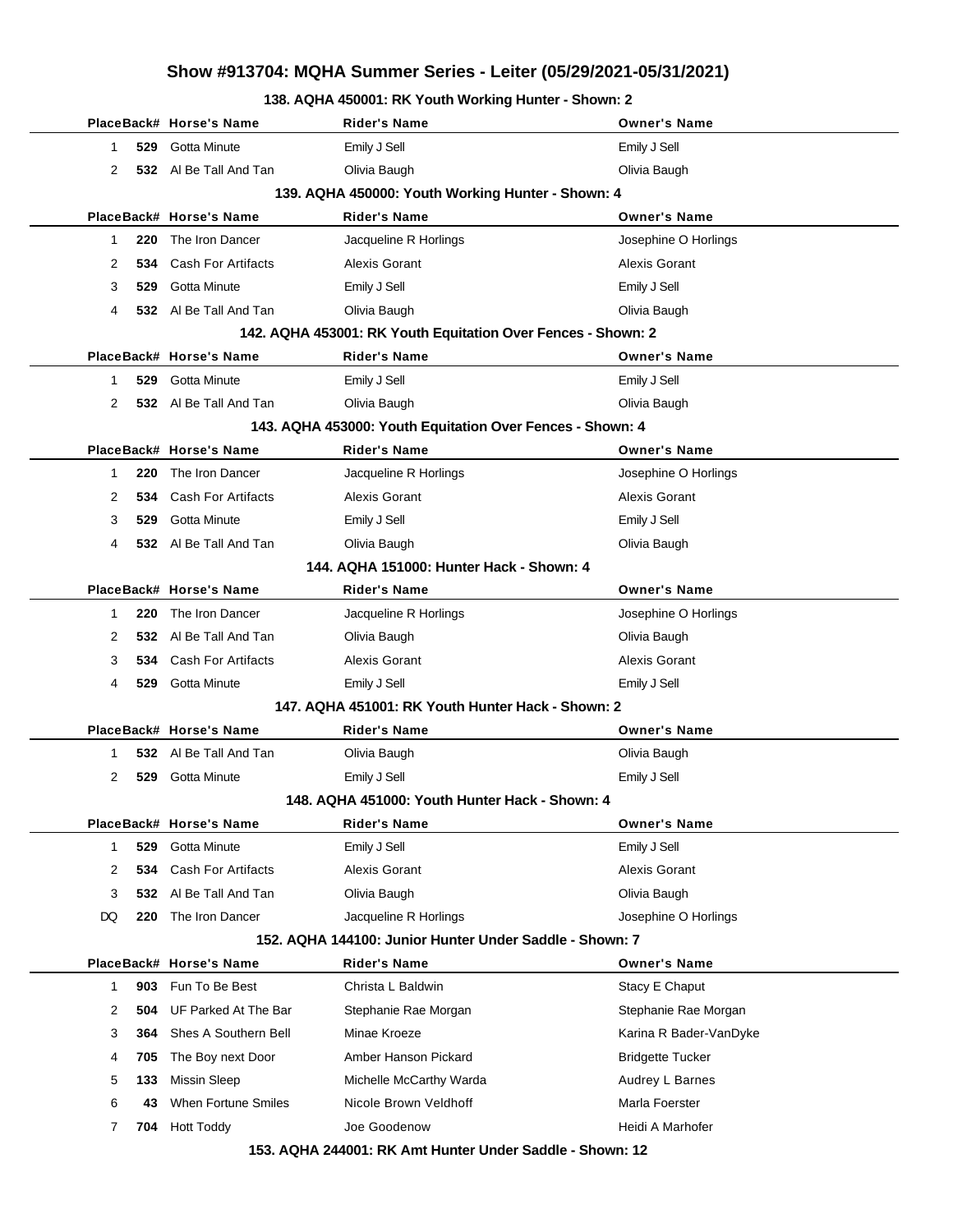|   |     | PlaceBack# Horse's Name     | <b>Rider's Name</b>                                          | <b>Owner's Name</b>      |
|---|-----|-----------------------------|--------------------------------------------------------------|--------------------------|
| 1 | 197 | WF Dynamic Invite           | Marjorie Taylor                                              | Marjorie Taylor          |
| 2 | 523 | My Vintage Mercedes         | Delaney Bakker                                               | Cynthia Bakker           |
| 3 | 575 | Al Let You Know             | Amanda M Cook                                                | Amanda M Cook            |
| 4 | 25  | Johnny Diesel               | Morgan L Letzkus                                             | James Letzkus            |
| 5 | 597 | Vf Both Sides Zipped        | Jessica R Bills                                              | Jessica R Bills          |
| 6 | 65  | Got Good                    | Leslie A Howard                                              | Leslie A Howard          |
| 7 | 542 | Chipped With Iron           | Rebecca Burtka                                               | Rebecca Burtka           |
| 8 | 702 | Talkin About My Ty          | Mikayla Mae Tew                                              | Janine Ann Caldwell      |
| 9 | 579 | <b>Lilly Larue</b>          | Andrea St John                                               | Greg Holstege            |
|   |     |                             | 154, AQHA 244002: L1 Amt Hunter Under Saddle - Shown: 30     |                          |
|   |     | PlaceBack# Horse's Name     | <b>Rider's Name</b>                                          | <b>Owner's Name</b>      |
| 1 | 116 | <b>Talk About Good Luck</b> | Amanda Hampel                                                | Amanda Hampel            |
| 2 | 66  | I O You One                 | Lisa A Ondersma-Lowetz                                       | Lisa A Ondersma          |
| 3 | 211 | Hes Hott                    | Diana Midgley                                                | Diana Midgley            |
| 4 | 556 | Full Of Blessings           | Kimberly L Whaley                                            | Kimberly L Whaley        |
| 5 | 546 | To Good To Be Red           | Stephanie Mae Cesarz                                         | <b>Stephanie Cesarz</b>  |
| 6 | 25  | Johnny Diesel               | Morgan L Letzkus                                             | James Letzkus            |
| 7 | 311 | STELLAS GOTR GROOVE         | Kerry Daudlin                                                | Kerry Daudlin            |
| 8 | 114 | Uf A Boy Named Sue          | Ashton A Ulrich                                              | Ashton A Ulrich          |
| 9 | 511 | <b>Blazing Potential</b>    | Katie Elizabeth Main                                         | Katie Elizabeth Main     |
|   |     |                             | 155. AQHA 244000: Amt Hunter Under Saddle - Shown: 18        |                          |
|   |     | PlaceBack# Horse's Name     | <b>Rider's Name</b>                                          | <b>Owner's Name</b>      |
| 1 | 504 | UF Parked At The Bar        | Stephanie Rae Morgan                                         | Stephanie Rae Morgan     |
| 2 | 903 | Fun To Be Best              | Stacy E Chaput                                               | Stacy E Chaput           |
| 3 | 263 | <b>Finely Asleep</b>        | Morgan Jennings                                              | Morgan McCarthy Warda    |
| 4 | 552 | Alfalfa                     | Amanda Mozal                                                 | Amanda Mozal             |
| 5 | 122 | <b>Invitations Are Good</b> | Lily Ellen Atkinson                                          | Lily Ellen Atkinson      |
| 6 | 594 | Lotsa Hot Potential         | Abigail R Kasper                                             | Abigail R Kasper         |
| 7 | 350 | Daydream In The Sky         | Adrienne Peterson                                            | Adrienne Peterson        |
| 8 | 221 | Willy Willy Sleepy          | Michele Lewis                                                | Michele Lewis            |
| 9 | 66  | I O You One                 | Lisa A Ondersma-Lowetz                                       | Lisa A Ondersma          |
|   |     |                             | 156. AQHA 244800: Amt Select Hunter Under Saddle - Shown: 12 |                          |
|   |     | PlaceBack# Horse's Name     | Rider's Name                                                 | <b>Owner's Name</b>      |
| 1 | 556 | Full Of Blessings           | Kimberly L Whaley                                            | Kimberly L Whaley        |
| 2 | 123 | Rock Legend                 | Cynthia R Pyle                                               | Cynthia Pyle             |
| 3 | 197 | WF Dynamic Invite           | Marjorie Taylor                                              | Marjorie Taylor          |
| 4 | 70  | True Blue I Will Be         | <b>Kay Stanek</b>                                            | Kay Stanek               |
| 5 | 211 | Hes Hott                    | Diana Midgley                                                | Diana Midgley            |
| 6 | 22  | Dont Need A Mirror          | <b>Brenda K Howell</b>                                       | <b>Brenda K Howell</b>   |
| 7 | 311 | STELLAS GOTR GROOVE         | Kerry Daudlin                                                | Kerry Daudlin            |
| 8 | 804 | Follow Ur Intuition         | Stefanie A Freeland                                          | <b>Stefanie Freeland</b> |
| 9 | 266 | You Said Invitation         | Tammy J Raya                                                 | Tammy J Raya             |
|   |     |                             | 157. AQHA 144004: L1 Hunter Under Saddle - Shown: 15         |                          |
|   |     | PlaceBack# Horse's Name     | <b>Rider's Name</b>                                          | <b>Owner's Name</b>      |
| 1 |     | 309 U Can Call Me Al        | Minae Kroeze                                                 | Kailene Bader-VanDyke    |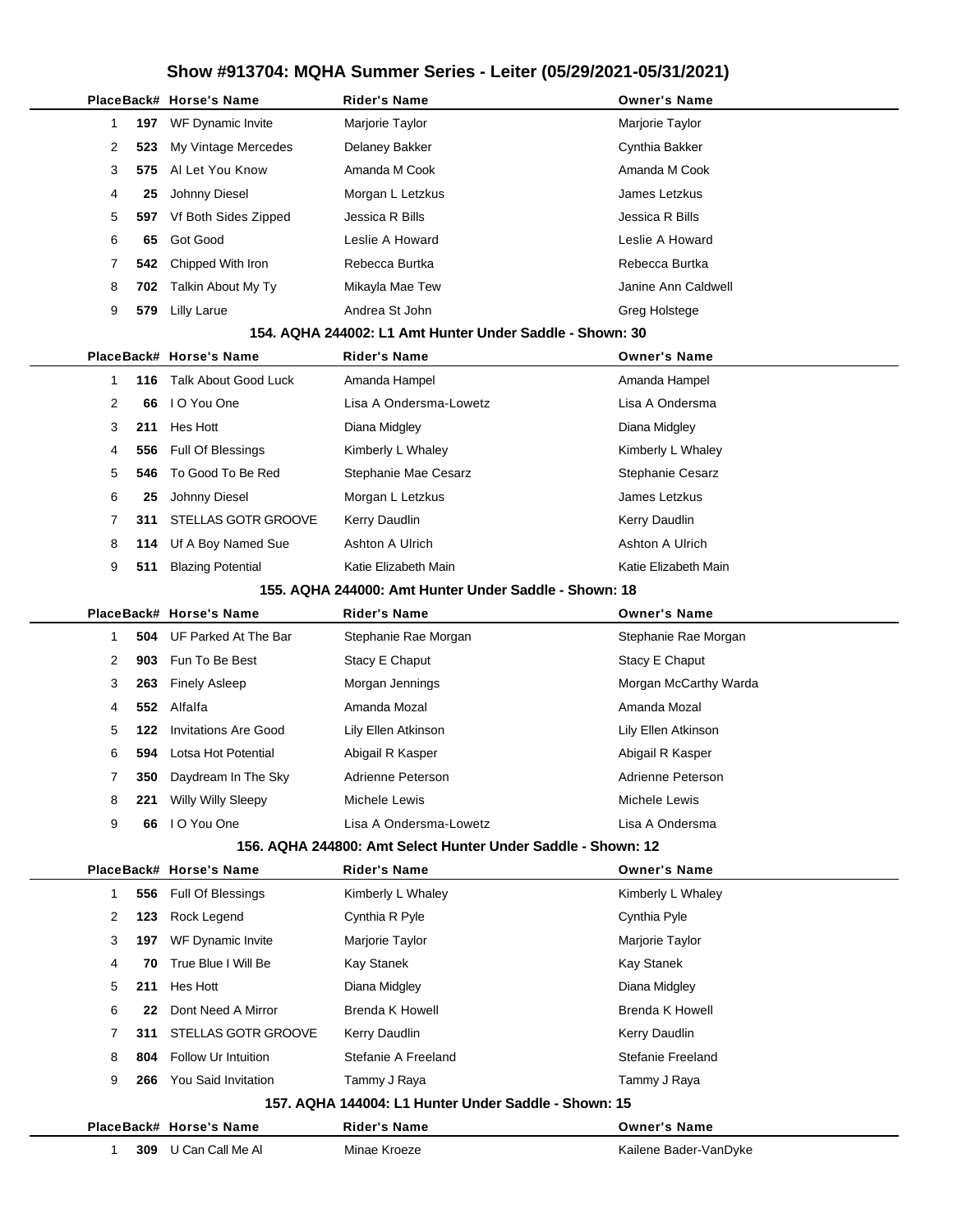| 2              | 537 | One Black Krymsun     | Nicole Brown Veldhoff   | Carlene Armstrong         |
|----------------|-----|-----------------------|-------------------------|---------------------------|
| 3              | 553 | Surely Good N Hot     | Amanda K Sullivan       | Kathleen McCullough & Tim |
| $\overline{4}$ |     | 55 Sleepin By The Bay | Michelle McCarthy Warda | Ken A & Maryellen Mumy    |
| 5              | 594 | Lotsa Hot Potential   | Abigail R Kasper        | Abigail R Kasper          |
| 6              | 584 | Worth The Waite       | Christy Beishlag        | Julie L Blackett          |
| 7              | 43  | When Fortune Smiles   | Marla Lynn Foerster     | Marla Foerster            |
| 8              | 101 | Gott It               | Kara M DeVlieger        | Kara M DeVlieger          |
| 9              | 508 | Good Eye Will Be      | Stephanie I Bean        | Jennifer Ackroyd-Fabris   |

#### **158. AQHA 444001: RK Youth Hunter Under Saddle - Shown: 19**

|    |     | PlaceBack# Horse's Name     | <b>Rider's Name</b>     | <b>Owner's Name</b>     |
|----|-----|-----------------------------|-------------------------|-------------------------|
|    |     | 537 One Black Krymsun       | Carlene Armstrong       | Carlene Armstrong       |
| 2  | 630 | Im Pink Floyd               | Kate Davis              | Kate Davis              |
| 3  |     | 521 Sumore Shock            | Isabel M Craig          | Jennifer Craig          |
| 4  |     | 534 Cash For Artifacts      | Alexis Gorant           | Alexis Gorant           |
| 5  | 539 | Fancy Enough To Win         | Maya Edwards            | Madison Mulder          |
| 6  | 550 | <b>WSR Shes AGolddigger</b> | Emelia Perez            | Emelia Perez            |
|    | 216 | Larrys Back In Black        | <b>Katie Tenerowicz</b> | <b>Keith Tenerowicz</b> |
| 8  | 45  | Hez A Player                | Dana Lee Olund          | Todd D Yoder            |
| 9  |     | 532 Al Be Tall And Tan      | Olivia Baugh            | Olivia Baugh            |
| DQ | 19  | The Krymsunator             | Miss Kasey Ann Kernen   | Miss Kasey Ann Kernen   |

**159. AQHA 444702: L1 Youth Hunter Under Saddle (13 & Under) - Shown: 11**

|   |     | PlaceBack# Horse's Name | <b>Rider's Name</b>                                                                                                                                                                                                                                                | <b>Owner's Name</b>    |
|---|-----|-------------------------|--------------------------------------------------------------------------------------------------------------------------------------------------------------------------------------------------------------------------------------------------------------------|------------------------|
|   | 321 | Cash Only               | Ella Spies                                                                                                                                                                                                                                                         | Ella Spies             |
| 2 |     | 512 A Diggin Hot Time   | Liv Jillian Winter                                                                                                                                                                                                                                                 | <b>Courtney Winter</b> |
| 3 | 521 | Sumore Shock            | <b>Isabel M Craig</b>                                                                                                                                                                                                                                              | Jennifer Craig         |
| 4 | 543 | Boys Its Over           | Lauren Deeds                                                                                                                                                                                                                                                       | Lauren Deeds           |
| 5 | 107 | Regal N Grand           | <b>Taylin Collins</b>                                                                                                                                                                                                                                              | <b>Taylin Collins</b>  |
| 6 | 99  | This Jet Is Hot         | Elizabeth Laney                                                                                                                                                                                                                                                    | Andrea Laney           |
|   | 206 | Prepare To B Shocked    | Myah Jane Chaput                                                                                                                                                                                                                                                   | Stacy E Chaput         |
| 8 |     | 1433 A Sleepy Margarita | <b>Addison Marie Baynes</b>                                                                                                                                                                                                                                        | Meggan Morrow Baynes   |
| 9 | 529 | Gotta Minute            | Emily J Sell                                                                                                                                                                                                                                                       | Emily J Sell           |
|   |     |                         | $100 - 10111 - 11000 - 1111 - 1111 - 1111 - 1111 - 1111 - 1111 - 1111 - 1111 - 1111 - 1111 - 1111 - 1111 - 1111 - 1111 - 1111 - 1111 - 1111 - 1111 - 1111 - 1111 - 1111 - 1111 - 1111 - 1111 - 1111 - 1111 - 1111 - 1111 - 1111 - 1111 - 1111 - 1111 - 1111 - 111$ |                        |

|  |  | 160. AQHA 444802: L1 Youth Hunter Under Saddle (14-18) - Shown: 18 |  |
|--|--|--------------------------------------------------------------------|--|
|--|--|--------------------------------------------------------------------|--|

**537** One Black Krymsun Carlene Armstrong Carlene Armstrong Carlene Armstrong

|   |     | PlaceBack# Horse's Name     | <b>Rider's Name</b>                                     | <b>Owner's Name</b>   |  |
|---|-----|-----------------------------|---------------------------------------------------------|-----------------------|--|
| 0 | 45  | Hez A Player                | Dana Lee Olund                                          | Todd D Yoder          |  |
|   | 537 | One Black Krymsun           | Carlene Armstrong                                       | Carlene Armstrong     |  |
| 2 | 517 | Rolling In Hot              | Mackenzie Jae Westbrook                                 | Matthew J Westbrook   |  |
| 3 | 549 | Partners In Kryme           | Makenna Noon                                            | Makenna Noon          |  |
| 4 | 539 | Fancy Enough To Win         | Maya Edwards                                            | <b>Madison Mulder</b> |  |
| 5 | 630 | Im Pink Floyd               | Kate Davis                                              | Kate Davis            |  |
| 6 | 220 | The Iron Dancer             | Jacqueline R Horlings                                   | Josephine O Horlings  |  |
| 7 | 505 | Best Of My Luv              | <b>Emily Weaver</b>                                     | Lori Weaver           |  |
| 8 | 200 | Ez Rockin Career            | Rylee Sue Harding                                       | Rylee Sue Harding     |  |
| 9 | 550 | <b>WSR Shes AGolddigger</b> | Emelia Perez                                            | <b>Emelia Perez</b>   |  |
|   |     |                             | 161. AQHA 444000: Youth Hunter Under Saddle - Shown: 20 |                       |  |
|   |     | PlaceBack# Horse's Name     | <b>Rider's Name</b>                                     | <b>Owner's Name</b>   |  |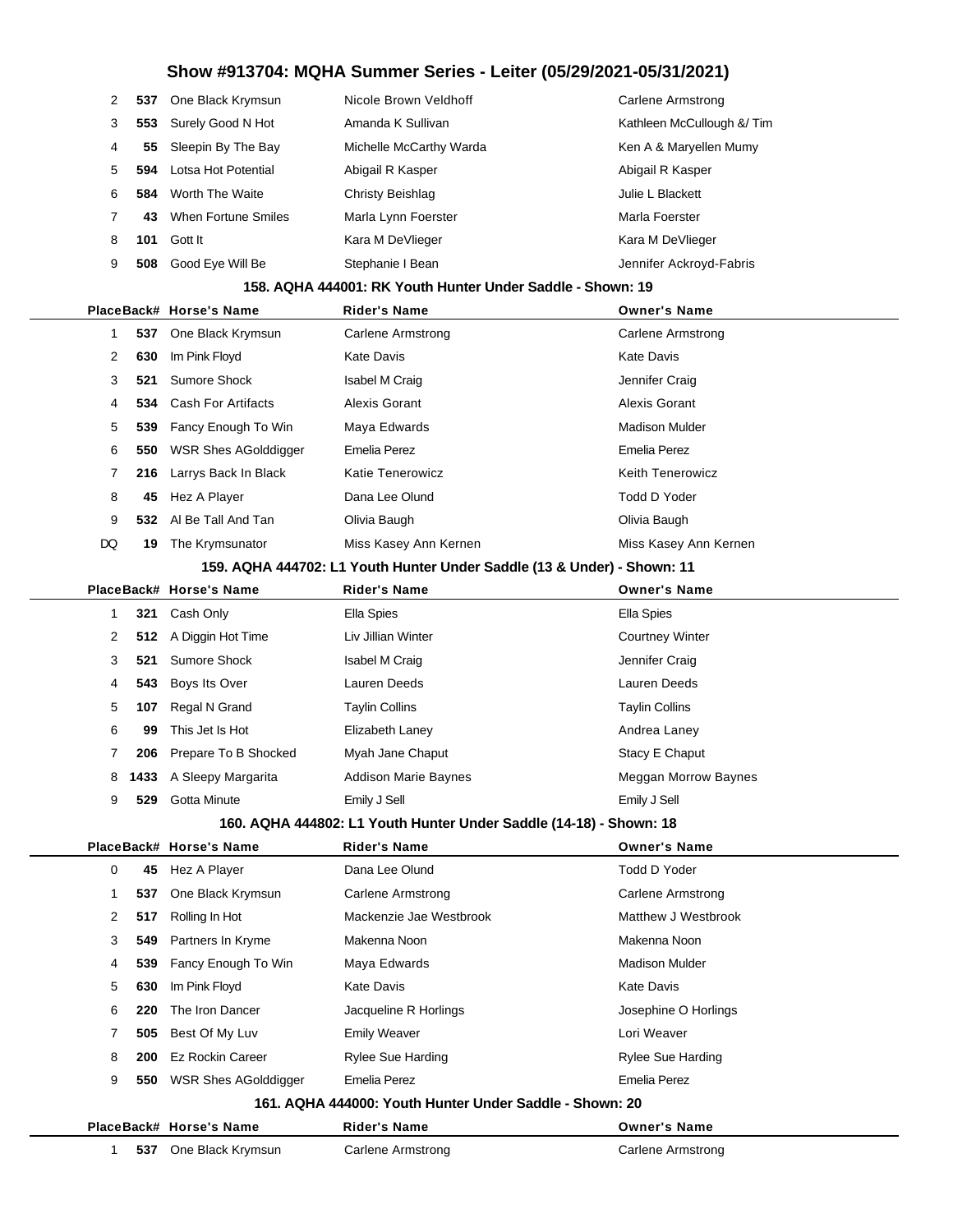| $\mathcal{P}$ | 517 | Rolling In Hot                  | Mackenzie Jae Westbrook | Matthew J Westbrook    |
|---------------|-----|---------------------------------|-------------------------|------------------------|
| 3             |     | 512 A Diggin Hot Time           | Liv Jillian Winter      | <b>Courtney Winter</b> |
| 4             | 259 | Chevrolatte                     | Elizabeth West          | <b>Christine West</b>  |
| 5.            |     | <b>370</b> Al Have Potential    | Morgan Elizabeth Glann  | Morgan Elizabeth Glann |
| 6             |     | <b>560</b> Zippin Past The Best | Carli Kerns             | Carli Kerns            |
|               |     | 549 Partners In Kryme           | Makenna Noon            | Makenna Noon           |
| 8             | 538 | There Must B A Catch            | Alyvia Dixon            | Sheyenne Nelson        |
| 9             | 99  | This Jet Is Hot                 | Lillian Lanev           | Andrea Laney           |

#### **162. AQHA 144200: Senior Hunter Under Saddle - Shown: 18**

|           | PlaceBack# Horse's Name    | Rider's Name                                              | <b>Owner's Name</b>    |
|-----------|----------------------------|-----------------------------------------------------------|------------------------|
| 1<br>50   | Buzzzzn Bout Me            | Michelle McCarthy Warda                                   | Ken Mumy               |
| 2<br>263  | <b>Finely Asleep</b>       | Morgan Jennings                                           | Morgan McCarthy Warda  |
| 3<br>46   | <b>Hot Cinch</b>           | Raegan Schnell                                            | Raegan Schnell         |
| 211<br>4  | Hes Hott                   | Linda K Moody                                             | Diana Midgley          |
| 5<br>395  | Kruzin For Cowgirls        | Tessa M Dalton                                            | Laura Stillman         |
| 6<br>517  | Rolling In Hot             | Mackenzie Jae Westbrook                                   | Matthew J Westbrook    |
| 7<br>350  | Daydream In The Sky        | Adrienne Peterson                                         | Adrienne Peterson      |
| 8<br>123  | Rock Legend                | Cynthia R Pyle                                            | Cynthia Pyle           |
| 9<br>594  | Lotsa Hot Potential        | Abigail R Kasper                                          | Abigail R Kasper       |
|           |                            | 163. MQHA 905: Small Fry HUS - Shown: 5                   |                        |
|           | PlaceBack# Horse's Name    | Rider's Name                                              | <b>Owner's Name</b>    |
| 1031<br>1 | <b>Fabulous Assets</b>     | Marley Ann Smith                                          | Coleen Bull            |
| 2<br>22   | Dont Need A Mirror         | <b>Brylee Lynn Bunting</b>                                | <b>Brenda K Howell</b> |
| 3<br>310  | Ima Lopin With Class       | Quinn Bogue                                               | Bogue Family           |
| 4<br>52   | The Social Network         | Xandrea Sandusky                                          | <b>Brandy M Pavlik</b> |
| 5<br>345  | <b>Lukes Last Shine</b>    | Sophia Dong                                               | <b>Katherine Tietz</b> |
|           |                            | 164. MQHA 906: Small Fry Equitation - Shown: 5            |                        |
|           | PlaceBack# Horse's Name    | <b>Rider's Name</b>                                       | <b>Owner's Name</b>    |
| 1031<br>1 | <b>Fabulous Assets</b>     | Marley Ann Smith                                          | Coleen Bull            |
| 2<br>52   | The Social Network         | Xandrea Sandusky                                          | <b>Brandy M Pavlik</b> |
| 3<br>345  | Lukes Last Shine           | Sophia Dong                                               | Katherine Tietz        |
| 4<br>22   | Dont Need A Mirror         | <b>Brylee Lynn Bunting</b>                                | <b>Brenda K Howell</b> |
| 5<br>310  | Ima Lopin With Class       | Quinn Bogue                                               | <b>Bogue Family</b>    |
|           |                            | 165. AQHA 252001: RK Amt Hunt Seat Equitation - Shown: 13 |                        |
|           | PlaceBack# Horse's Name    | Rider's Name                                              | <b>Owner's Name</b>    |
| 1<br>523  | My Vintage Mercedes        | Delaney Bakker                                            | Cynthia Bakker         |
| 2<br>525  | Pozitively Hot Diva        | Clare Elisabeth Throop                                    | Clare Elisabeth Throop |
| 3<br>395  | Kruzin For Cowgirls        | Laura Stillman                                            | Laura Stillman         |
| 4<br>266  | <b>You Said Invitation</b> | Tammy J Raya                                              | Tammy J Raya           |
| 5<br>804  | Follow Ur Intuition        | Stefanie A Freeland                                       | Stefanie Freeland      |
| 6<br>252  | Made Of Candy              | Stephen Erdman                                            | Stephen Erdman         |
| 7<br>25   | Johnny Diesel              | Morgan L Letzkus                                          | James Letzkus          |
| 8<br>148  | <b>Heres Your Captive</b>  | Margaret Larobardiere                                     | Lauren Barnes          |
| 9<br>65   | Got Good                   | Leslie A Howard                                           | Leslie A Howard        |
|           |                            | 166. AQHA 252002: L1 Amt Hunt Seat Equitation - Shown: 19 |                        |
|           | PlaceBack# Horse's Name    | <b>Rider's Name</b>                                       | <b>Owner's Name</b>    |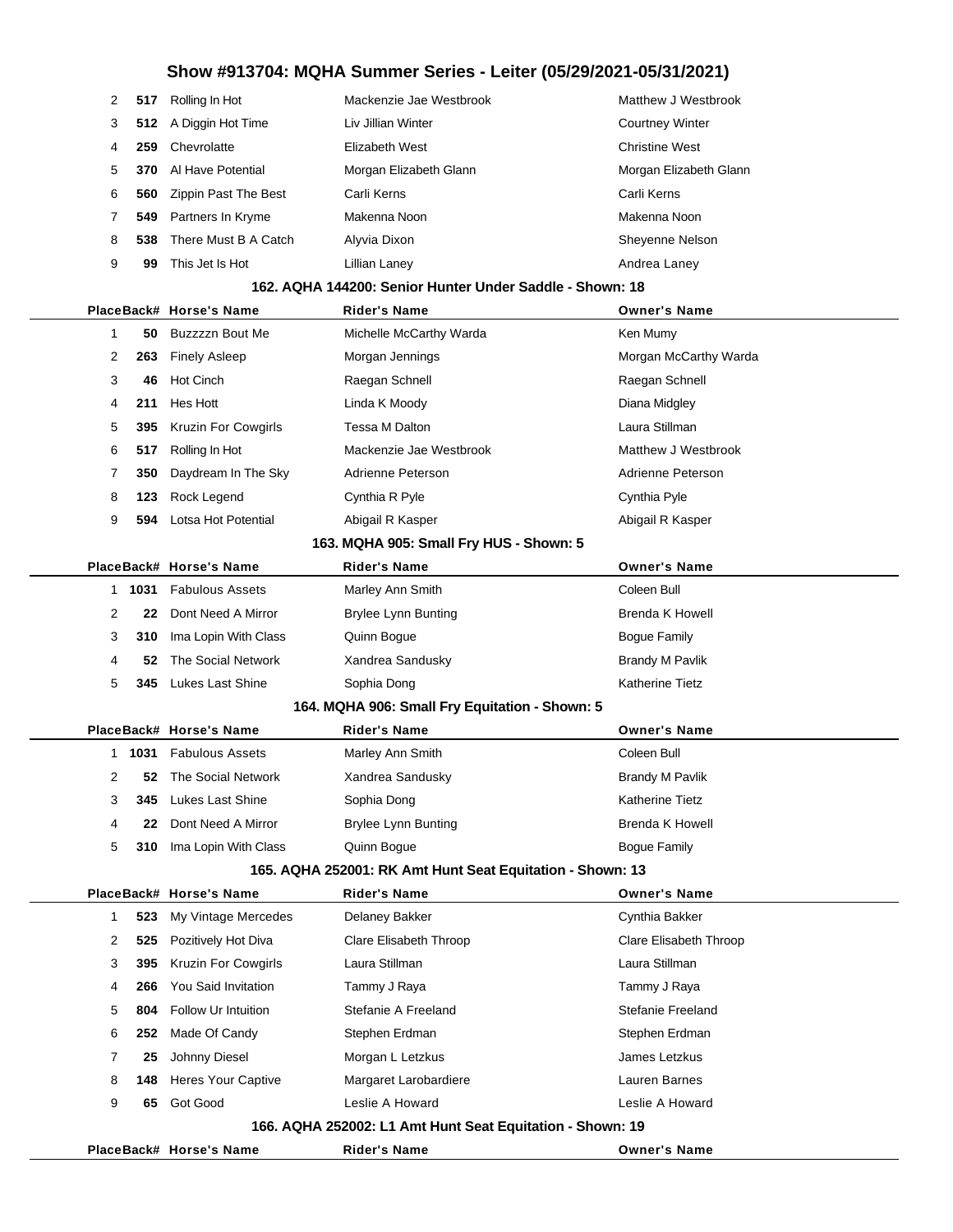| 1 | 66   | I O You One                | Lisa A Ondersma-Lowetz                                       | Lisa A Ondersma             |
|---|------|----------------------------|--------------------------------------------------------------|-----------------------------|
| 2 | 544  | Dont Make A Scene          | Lainey Marie Zwerk                                           | Lainey Marie Zwerk          |
| 3 | 523  | My Vintage Mercedes        | Delaney Bakker                                               | Cynthia Bakker              |
| 4 | 167  | Hunt In My Saddle          | Charlotte L Ruth-Kasper                                      | Abigail R Kasper            |
| 5 | 52   | The Social Network         | <b>Brandy M Pavlik</b>                                       | <b>Brandy M Pavlik</b>      |
| 6 | 130  | <b>SST Starstruck</b>      | Katie Rae Krueger                                            | Katie Rae Krueger           |
| 7 | 804  | Follow Ur Intuition        | Stefanie A Freeland                                          | <b>Stefanie Freeland</b>    |
| 8 | 148  | <b>Heres Your Captive</b>  | Margaret Larobardiere                                        | Lauren Barnes               |
| 9 | 395  | Kruzin For Cowgirls        | Laura Stillman                                               | Laura Stillman              |
|   |      |                            | 167. AQHA 252000: Amt Hunt Seat Equitation - Shown: 16       |                             |
|   |      | PlaceBack# Horse's Name    | <b>Rider's Name</b>                                          | <b>Owner's Name</b>         |
| 1 | 512  | A Diggin Hot Time          | <b>Courtney Winter</b>                                       | <b>Courtney Winter</b>      |
| 2 | 9676 | Iron Hot Maiden            | Meggen Morrow Baynes                                         | <b>Meggen Morrow Baynes</b> |
| 3 | 222  | Ms Mae Flash               | Brandy L Baldwin-Bunting                                     | Christa L Baldwin           |
| 4 | 66   | I O You One                | Lisa A Ondersma-Lowetz                                       | Lisa A Ondersma             |
| 5 | 263  | <b>Finely Asleep</b>       | Morgan Jennings                                              | Morgan McCarthy Warda       |
| 6 | 504  | UF Parked At The Bar       | Stephanie Rae Morgan                                         | Stephanie Rae Morgan        |
| 7 | 554  | <b>Expensive Assets</b>    | Madison Elizabeth Pfahl                                      | Madison Elizabeth Pfahl     |
| 8 | 114  | Uf A Boy Named Sue         | Ashton A Ulrich                                              | Ashton A Ulrich             |
| 9 | 23   | Capital Invitation         | Raeleen R Backus                                             | Raeleen R Backus            |
|   |      |                            | 168. AQHA 252800: Amt Select Hunt Seat Equitation - Shown: 9 |                             |
|   |      |                            |                                                              |                             |
|   |      | PlaceBack# Horse's Name    | <b>Rider's Name</b>                                          | <b>Owner's Name</b>         |
| 1 | 311  | STELLAS GOTR GROOVE        | Kerry Daudlin                                                | Kerry Daudlin               |
| 2 | 211  | Hes Hott                   | Diana Midgley                                                | Diana Midgley               |
| 3 | 123  | Rock Legend                | Cynthia R Pyle                                               | Cynthia Pyle                |
| 4 | 150  | Macs Kool Legacy           | Susan M Frank                                                | Susan M Frank               |
| 5 | 22   | Dont Need A Mirror         | <b>Brenda K Howell</b>                                       | <b>Brenda K Howell</b>      |
| 6 | 119  | <b>Baylite Jac</b>         | Jeanne Hugo                                                  | Jeanne Hugo                 |
| 7 |      | 516 JZ Limited Liability   | Debbie Barber                                                | Debbie Barber               |
| 8 | 254  | Sheza Chip Off A Pro       | Tricia Meade                                                 | Tricia Meade                |
| 9 | 804  | <b>Follow Ur Intuition</b> | Stefanie A Freeland                                          | Stefanie Freeland           |
|   |      |                            | 169. AQHA 452001: RK Youth Hunt Seat Equitation - Shown: 20  |                             |
|   |      | PlaceBack# Horse's Name    | <b>Rider's Name</b>                                          | <b>Owner's Name</b>         |
| 1 | 630  | Im Pink Floyd              | <b>Kate Davis</b>                                            | <b>Kate Davis</b>           |
| 2 | 539  | Fancy Enough To Win        | Maya Edwards                                                 | <b>Madison Mulder</b>       |
| 3 | 216  | Larrys Back In Black       | <b>Katie Tenerowicz</b>                                      | <b>Keith Tenerowicz</b>     |
| 4 | 532  | Al Be Tall And Tan         | Olivia Baugh                                                 | Olivia Baugh                |
| 5 | 537  | One Black Krymsun          | Carlene Armstrong                                            | <b>Carlene Armstrong</b>    |
| 6 | 690  | The Only Leadin Lady       | Eleanor Ott                                                  | <b>Todd Yoder</b>           |
| 7 | 321  | Cash Only                  | Ella Spies                                                   | Ella Spies                  |
| 8 | 207  | Kaptain Kaveman            | Elizabeth Smith                                              | Elizabeth Smith             |
| 9 | 386  | No Time To Party           | Rylee Elizabeth Nichols                                      | Kelly E Dykstra-Nichols     |

**170. AQHA 452702: L1 Youth Hunt Seat Equitation (13 & Under) - Shown: 9**

|  | PlaceBack# Horse's Name   | <b>Rider's Name</b>  | <b>Owner's Name</b>    |
|--|---------------------------|----------------------|------------------------|
|  | 512 A Diggin Hot Time     | Liv Jillian Winter   | <b>Courtney Winter</b> |
|  | 2 1433 A Sleepy Margarita | Addison Marie Baynes | Meggan Morrow Baynes   |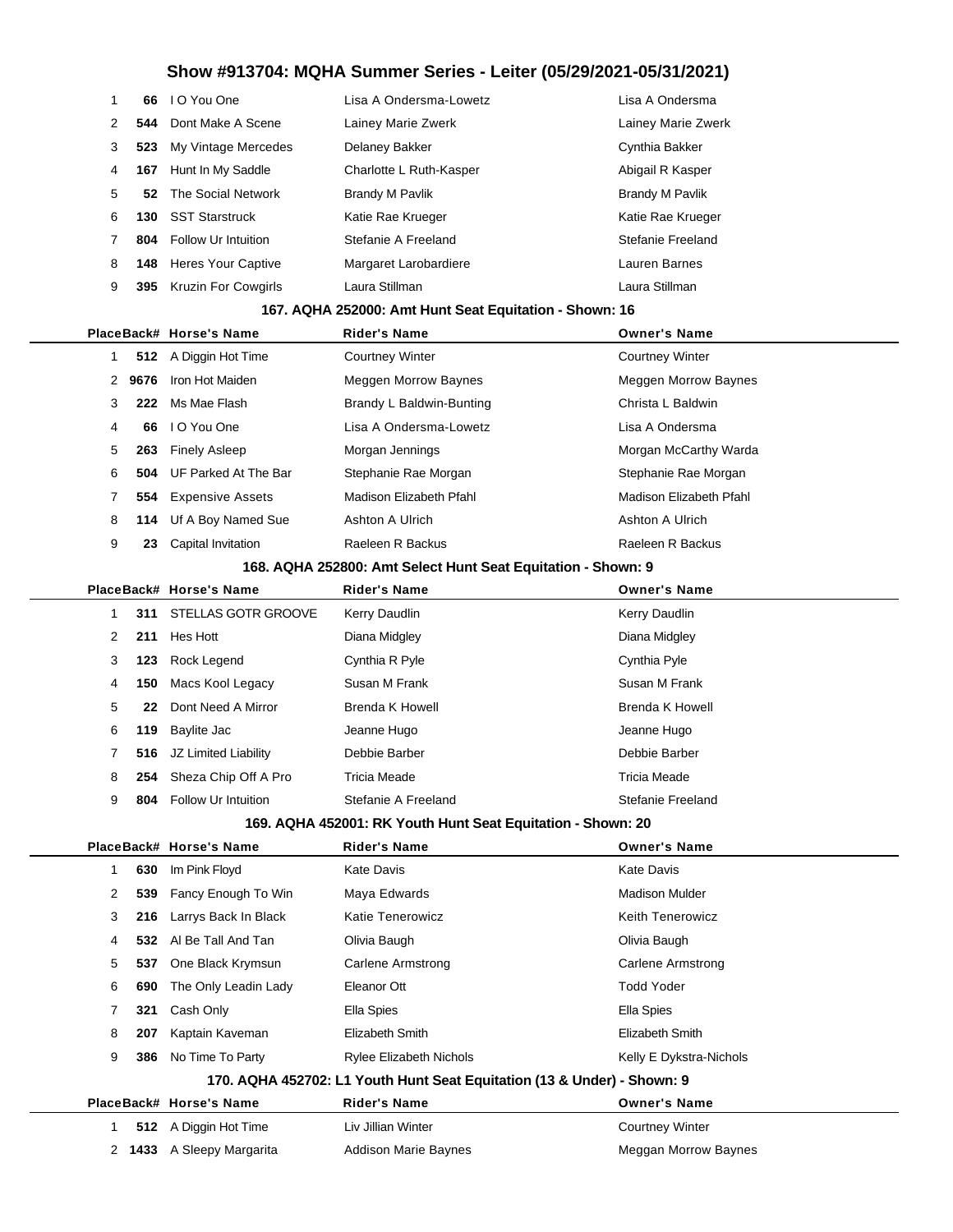| 3              |     | <b>690</b> The Only Leadin Lady | Eleanor Ott           | <b>Todd Yoder</b>     |
|----------------|-----|---------------------------------|-----------------------|-----------------------|
| $\overline{4}$ | 529 | Gotta Minute                    | Emily J Sell          | Emily J Sell          |
| 5              | 99  | This Jet Is Hot                 | Elizabeth Laney       | Andrea Laney          |
| 6              |     | 206 Prepare To B Shocked        | Myah Jane Chaput      | Stacy E Chaput        |
|                | 521 | Sumore Shock                    | Isabel M Craig        | Jennifer Craig        |
| 8              | 107 | Regal N Grand                   | <b>Taylin Collins</b> | <b>Taylin Collins</b> |
| 9              | 321 | Cash Only                       | Ella Spies            | Ella Spies            |
|                |     |                                 |                       |                       |

#### **171. AQHA 452802: L1 Youth Hunt Seat Equitation (14-18) - Shown: 19**

|   |     | PlaceBack# Horse's Name | <b>Rider's Name</b>                                                                                                             | <b>Owner's Name</b>     |
|---|-----|-------------------------|---------------------------------------------------------------------------------------------------------------------------------|-------------------------|
|   | 630 | Im Pink Floyd           | Kate Davis                                                                                                                      | Kate Davis              |
| 2 | 532 | Al Be Tall And Tan      | Olivia Baugh                                                                                                                    | Olivia Baugh            |
| 3 | 539 | Fancy Enough To Win     | Maya Edwards                                                                                                                    | <b>Madison Mulder</b>   |
| 4 | 549 | Partners In Kryme       | Makenna Noon                                                                                                                    | Makenna Noon            |
| 5 | 505 | Best Of My Luv          | <b>Emily Weaver</b>                                                                                                             | Lori Weaver             |
| 6 | 17  | Crimson Martini         | Rylee Jeanne Zobl                                                                                                               | Joleen O'Boyle Zobl     |
|   | 555 | Gotta Golden Bar        | Alyssa G Bayerski                                                                                                               | Patti Bayerski          |
| 8 | 386 | No Time To Party        | <b>Rylee Elizabeth Nichols</b>                                                                                                  | Kelly E Dykstra-Nichols |
| 9 | 13  | Made With Real Cocoa    | Brylynn E Balon                                                                                                                 | Brylynne E Balon        |
|   |     |                         | $\frac{1}{100}$ , and $\frac{1}{100}$ , $\frac{1}{100}$ , $\frac{1}{100}$ , $\frac{1}{100}$ , $\frac{1}{100}$ , $\frac{1}{100}$ |                         |

#### **172. AQHA 452000: Youth Hunt Seat Equitation - Shown: 21**

|  |   |     | PlaceBack# Horse's Name   | <b>Rider's Name</b>         | <b>Owner's Name</b>         |
|--|---|-----|---------------------------|-----------------------------|-----------------------------|
|  |   |     | 512 A Diggin Hot Time     | Liv Jillian Winter          | <b>Courtney Winter</b>      |
|  | 2 | 235 | Gota B A Hit              | Grace Gasper                | Tammy Gasper                |
|  |   |     | 3 1433 A Sleepy Margarita | <b>Addison Marie Baynes</b> | <b>Meggan Morrow Baynes</b> |
|  | 4 | 259 | Chevrolatte               | Elizabeth West              | <b>Christine West</b>       |
|  | 5 | 284 | <b>Good Luck Charley</b>  | Lauren Deeds                | Gretchen Deeds              |
|  | 6 | 99  | This Jet Is Hot           | Lillian Laney               | Andrea Laney                |
|  | 7 | 24  | Gonna Get Ya Good         | Rilynn K Lindsay            | Rilynn Lindsay              |
|  | 8 | 690 | The Only Leadin Lady      | Eleanor Ott                 | <b>Todd Yoder</b>           |
|  | 9 | 107 | Regal N Grand             | <b>Taylin Collins</b>       | <b>Taylin Collins</b>       |
|  |   |     |                           |                             |                             |

#### **173. AQHA 138004: L1 Trail - Shown: 9**

|  |    |     | PlaceBack# Horse's Name         | <b>Rider's Name</b>                 | <b>Owner's Name</b>   |
|--|----|-----|---------------------------------|-------------------------------------|-----------------------|
|  |    |     | <b>504</b> UF Parked At The Bar | Colton E Smith                      | Stephanie Rae Morgan  |
|  | 2  |     | 536 Ima Savvy Investment        | Adam Winter                         | Peggy Derby           |
|  | 3  | 252 | Made Of Candy                   | Christopher R Dalton                | Stephen Erdman        |
|  | 4  | 538 | There Must B A Catch            | Adam Winter                         | Sheyenne Nelson       |
|  | 5  | 530 | <b>Reckless Asset</b>           | Adam Winter                         | Spenser Rae VanLente  |
|  | 6  | 544 | Dont Make A Scene               | Tiffany Nicole Hooper               | Lainey Marie Zwerk    |
|  |    | 263 | Finely Asleep                   | Morgan Jennings                     | Morgan McCarthy Warda |
|  | 8  | 395 | <b>Kruzin For Cowgirls</b>      | Christopher R Dalton                | Laura Stillman        |
|  | DQ | 191 | Ella Be Kruzin                  | Minae Kroeze                        | Merri VanDyke         |
|  |    |     |                                 | 174. AQHA 138000: Trail - Shown: 15 |                       |
|  |    |     | PlaceBack# Horse's Name         | <b>Rider's Name</b>                 | <b>Owner's Name</b>   |
|  |    | 122 | <b>Invitations Are Good</b>     | Lily Ellen Atkinson                 | Lily Ellen Atkinson   |
|  | 2  | 505 | Best Of My Luv                  | <b>Austin Lester</b>                | Lori Weaver           |

**263** Finely Asleep Morgan Jennings Morgan McCarthy Warda **517** Rolling In Hot **Austin Lester** Austin Lester Matthew J Westbrook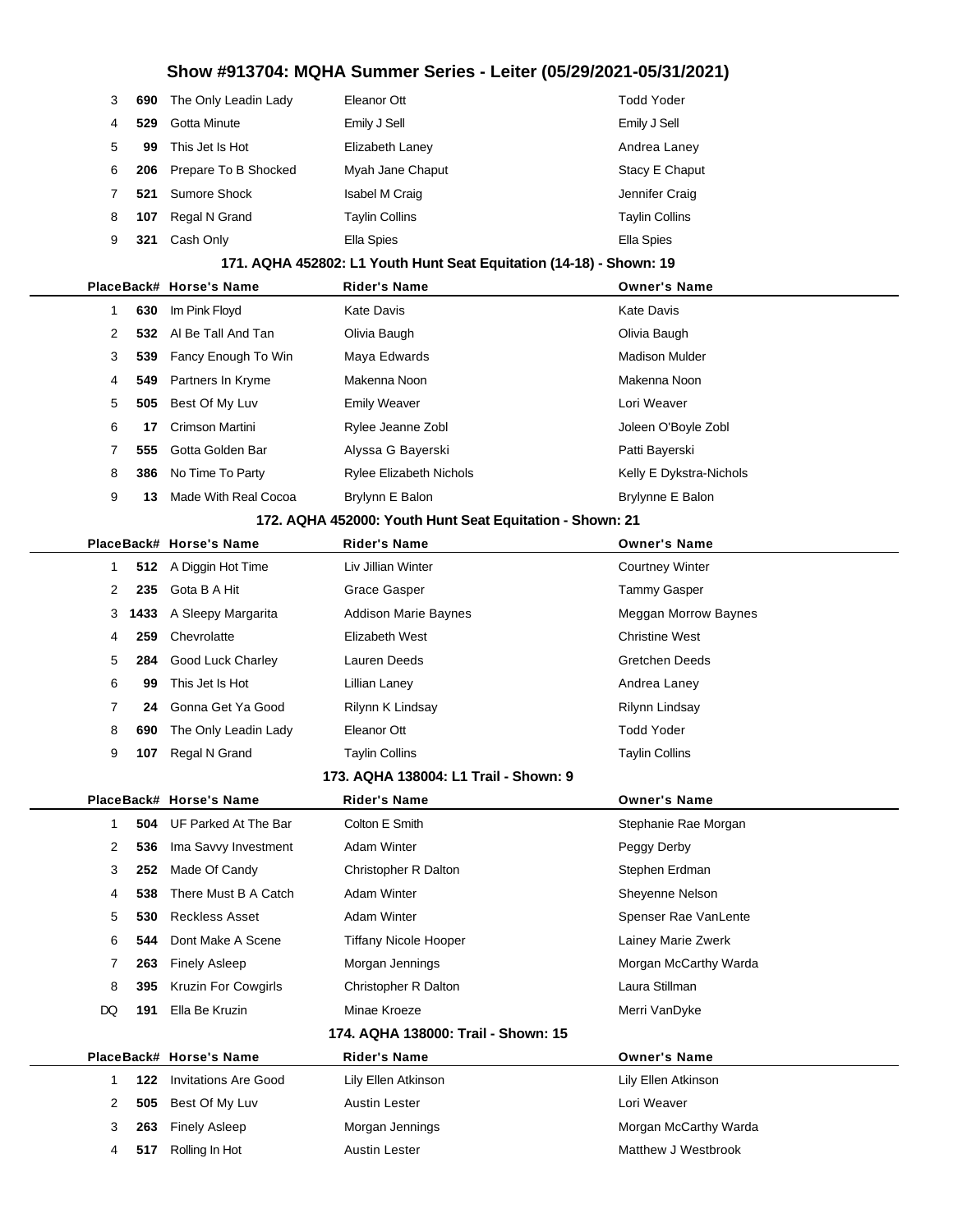| 5            | 531 | Lope Lazy Lope              | Elizabeth Lauren Kooistra                     | <b>Bob Sherman</b>     |
|--------------|-----|-----------------------------|-----------------------------------------------|------------------------|
| 6            | 123 | Rock Legend                 | Cynthia R Pyle                                | Cynthia Pyle           |
| 7            | 222 | Ms Mae Flash                | Christa L Baldwin                             | Christa L Baldwin      |
| 8            | 581 | A Certain Revolution        | Colton E Smith                                | Kyra N Koester         |
| 9            | 191 | Ella Be Kruzin              | Minae Kroeze                                  | Merri VanDyke          |
|              |     |                             | 175. AQHA 238001: RK Amt Trail - Shown: 5     |                        |
|              |     | PlaceBack# Horse's Name     | <b>Rider's Name</b>                           | <b>Owner's Name</b>    |
| $\mathbf 1$  | 3   | Pistol Packn Charly         | Mary Beth Hegedus                             | Mary Beth Hegedus      |
| 2            | 530 | <b>Reckless Asset</b>       | Spenser Rae VanLente                          | Spenser Rae VanLente   |
| 3            | 744 | Hes A Famous Kisser         | Jacquelyn Oliver                              | Pamela S Hooper        |
| 4            | 523 | My Vintage Mercedes         | Delaney Bakker                                | Cynthia Bakker         |
| 5            | 544 | Dont Make A Scene           | Lainey Marie Zwerk                            | Lainey Marie Zwerk     |
|              |     |                             | 176. AQHA 238800: Amt Select Trail - Shown: 6 |                        |
|              |     | PlaceBack# Horse's Name     | <b>Rider's Name</b>                           | <b>Owner's Name</b>    |
| $\mathbf{1}$ | 123 | Rock Legend                 | Cynthia R Pyle                                | Cynthia Pyle           |
| 2            | 22  | Dont Need A Mirror          | Brenda K Howell                               | <b>Brenda K Howell</b> |
| 3            | 335 | One Kool Fool               | <b>Brenda Schrader</b>                        | Brenda Schrader        |
| 4            | 254 | Sheza Chip Off A Pro        | <b>Tricia Meade</b>                           | Tricia Meade           |
| 5            | 3   | Pistol Packn Charly         | Mary Beth Hegedus                             | Mary Beth Hegedus      |
| 6            |     | 232 A Hot Purchase          | Allyson Thompson                              | Allyson Thompson       |
|              |     |                             | 177. AQHA 238000: Amt Trail - Shown: 6        |                        |
|              |     | PlaceBack# Horse's Name     | <b>Rider's Name</b>                           | <b>Owner's Name</b>    |
| $\mathbf{1}$ | 222 | Ms Mae Flash                | Brandy L Baldwin-Bunting                      | Christa L Baldwin      |
| 2            | 531 | Lope Lazy Lope              | Elizabeth Lauren Kooistra                     | <b>Bob Sherman</b>     |
| 3            | 122 | <b>Invitations Are Good</b> | Lily Ellen Atkinson                           | Lily Ellen Atkinson    |
| 4            | 536 | Ima Savvy Investment        | Sheyenne Nelson                               | Peggy Derby            |
| 5            | 512 | A Diggin Hot Time           | <b>Courtney Winter</b>                        | <b>Courtney Winter</b> |
| DQ           | 180 | Cowboysainteasytoluv        | <b>Kelsey Rudy</b>                            | Roxann Guthrie         |
|              |     |                             | 178. MQHA 904: Small Fry Trail - Shown: 7     |                        |
|              |     | PlaceBack# Horse's Name     | <b>Rider's Name</b>                           | <b>Owner's Name</b>    |
| 1            | 222 | Ms Mae Flash                | <b>Brylee Lynn Bunting</b>                    | Christa L Baldwin      |
| 2            | 22  | Dont Need A Mirror          | <b>Brylee Lynn Bunting</b>                    | <b>Brenda K Howell</b> |
| 3            | 226 | Art Trouble                 | Karly Lewis                                   | Michele Lewis          |
| 4            | 310 | Ima Lopin With Class        | Quinn Bogue                                   | <b>Bogue Family</b>    |
| 5            | 243 | Lady Jag Bar None           | Jocelynn Schoenlein                           | Alisa Forton           |
| 6            | 250 | <b>RD Fancy Tradition</b>   | Adam Wilcoxen                                 | Alisa B Forton/Debra   |
| 7            | 345 | Lukes Last Shine            | Sophia Dong                                   | Katherine Tietz        |
|              |     |                             | 179. AQHA 438001: RK Youth Trail - Shown: 6   |                        |
|              |     | PlaceBack# Horse's Name     | <b>Rider's Name</b>                           | <b>Owner's Name</b>    |
| 1            | 107 | Regal N Grand               | <b>Taylin Collins</b>                         | <b>Taylin Collins</b>  |
| 2            | 111 | Dang Near Dun               | Claire Kelp                                   | Claire Kelp            |
| 3            | 321 | Cash Only                   | Ella Spies                                    | Ella Spies             |
| 4            | 539 | Fancy Enough To Win         | Maya Edwards                                  | Madison Mulder         |
| 5            | 19  | The Krymsunator             | Miss Kasey Ann Kernen                         | Miss Kasey Ann Kernen  |
| 6            | 537 | One Black Krymsun           | Carlene Armstrong                             | Carlene Armstrong      |
|              |     |                             | 180. AQHA 438000: Youth Trail - Shown: 10     |                        |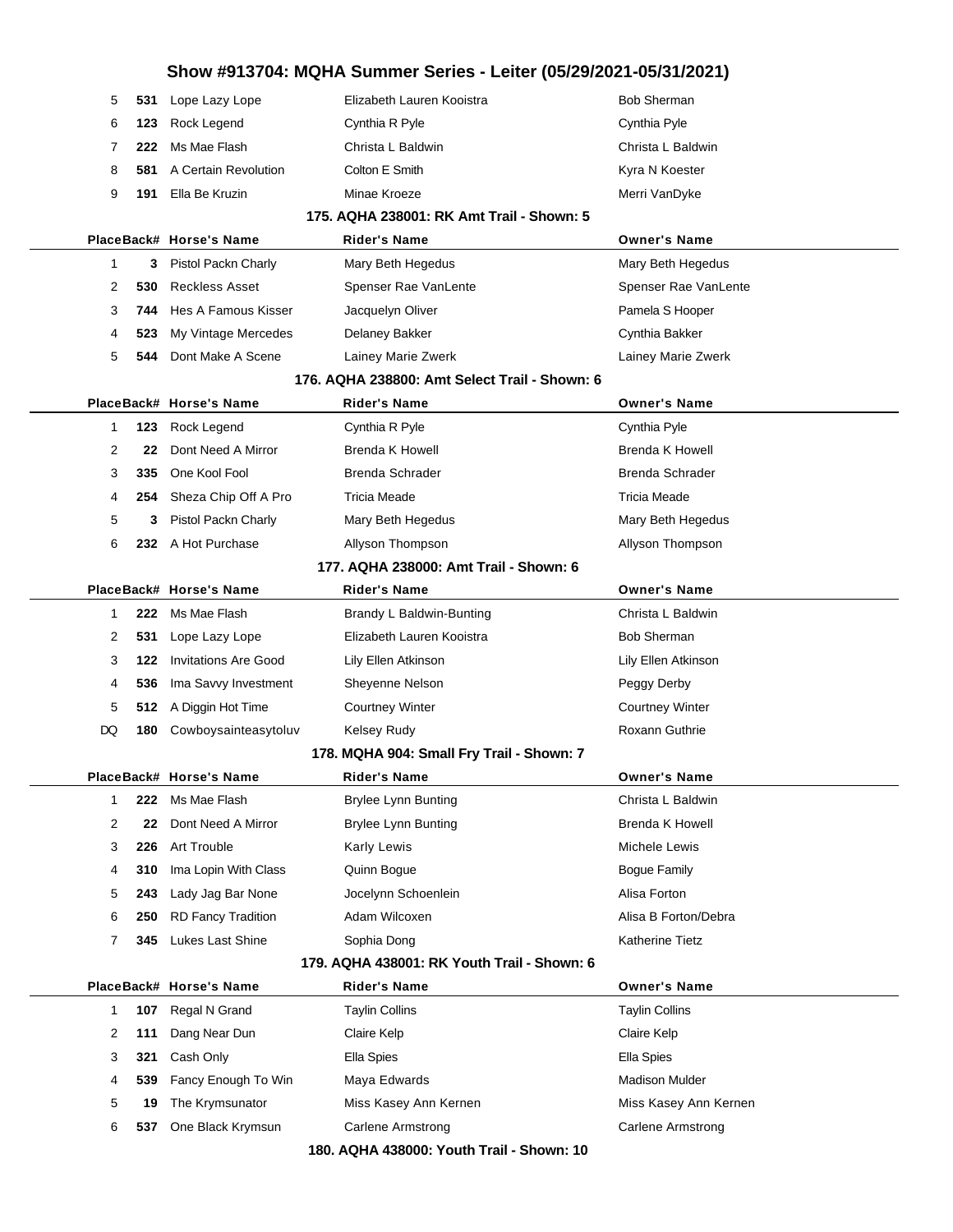|              |      | PlaceBack# Horse's Name    | <b>Rider's Name</b>                                  | <b>Owner's Name</b>         |
|--------------|------|----------------------------|------------------------------------------------------|-----------------------------|
| 1            | 517  | Rolling In Hot             | Mackenzie Jae Westbrook                              | Matthew J Westbrook         |
| 2            | 259  | Chevrolatte                | Elizabeth West                                       | <b>Christine West</b>       |
| 3            | 505  | Best Of My Luv             | <b>Emily Weaver</b>                                  | Lori Weaver                 |
| 4            | 24   | Gonna Get Ya Good          | Rilynn K Lindsay                                     | Rilynn Lindsay              |
| 5            | 107  | Regal N Grand              | <b>Taylin Collins</b>                                | <b>Taylin Collins</b>       |
| 6            | 1433 | A Sleepy Margarita         | <b>Addison Marie Baynes</b>                          | Meggan Morrow Baynes        |
| 7            | 235  | Gota B A Hit               | Grace Gasper                                         | <b>Tammy Gasper</b>         |
| 8            | 321  | Cash Only                  | Ella Spies                                           | Ella Spies                  |
| 9            | 560  | Zippin Past The Best       | Carli Kerns                                          | Carli Kerns                 |
|              |      |                            | 181. AQHA 136004: L1 Western Riding - Shown: 5       |                             |
|              |      | PlaceBack# Horse's Name    | Rider's Name                                         | <b>Owner's Name</b>         |
| 1            | 527  | What An Assett             | <b>Adam Winter</b>                                   | Mark And Jodi Surbrook      |
| 2            | 124  | <b>Madd Money</b>          | Christopher R Dalton                                 | Lauren Lauver               |
| 3            | 123  | Rock Legend                | Cynthia R Pyle                                       | Cynthia Pyle                |
| 4            | 232. | A Hot Purchase             | Allyson Thompson                                     | Allyson Thompson            |
| DQ           | 544  | Dont Make A Scene          | Lainey Marie Zwerk                                   | Lainey Marie Zwerk          |
|              |      |                            | 183. AQHA 236002: L1 Amt Western Riding - Shown: 5   |                             |
|              |      | PlaceBack# Horse's Name    | <b>Rider's Name</b>                                  | <b>Owner's Name</b>         |
| 1            | 66   | I O You One                | Lisa A Ondersma-Lowetz                               | Lisa A Ondersma             |
| 2            | 335  | One Kool Fool              | <b>Brenda Schrader</b>                               | <b>Brenda Schrader</b>      |
| 3            | 544  | Dont Make A Scene          | Lainey Marie Zwerk                                   | Lainey Marie Zwerk          |
| 4            | 523  | My Vintage Mercedes        | Delaney Bakker                                       | Cynthia Bakker              |
| 5            |      | 232 A Hot Purchase         | Allyson Thompson                                     | Allyson Thompson            |
|              |      |                            | 184. AQHA 236000: Amt Western Riding - Shown: 3      |                             |
|              |      | PlaceBack# Horse's Name    | <b>Rider's Name</b>                                  | <b>Owner's Name</b>         |
| 1            | 66   | I O You One                | Lisa A Ondersma-Lowetz                               | Lisa A Ondersma             |
| 2            | 123  | Rock Legend                | Cynthia R Pyle                                       | Cynthia Pyle                |
| 3            | 523  | My Vintage Mercedes        | Delaney Bakker                                       | Cynthia Bakker              |
|              |      |                            | 186. AQHA 436002: L1 Youth Western Riding - Shown: 2 |                             |
|              |      | PlaceBack# Horse's Name    | <b>Rider's Name</b>                                  | <b>Owner's Name</b>         |
| 1            |      | 1433 A Sleepy Margarita    | <b>Addison Marie Baynes</b>                          | <b>Meggan Morrow Baynes</b> |
| DQ           | 111  | Dang Near Dun              | Claire Kelp                                          | Claire Kelp                 |
|              |      |                            | 187. AQHA 436000: Youth Western Riding - Shown: 1    |                             |
|              |      | PlaceBack# Horse's Name    | <b>Rider's Name</b>                                  | <b>Owner's Name</b>         |
|              |      | 1 1433 A Sleepy Margarita  | <b>Addison Marie Baynes</b>                          | <b>Meggan Morrow Baynes</b> |
|              |      |                            | 188. AQHA 142100: Junior Western Pleasure - Shown: 7 |                             |
|              |      | PlaceBack# Horse's Name    | Rider's Name                                         | <b>Owner's Name</b>         |
| $\mathbf{1}$ | 322  | Too LazyToSpeak            | Dwayne Pickard                                       | Megan Hirschman             |
| 2            | 124  | <b>Madd Money</b>          | Christopher R Dalton                                 | Lauren Lauver               |
| 3            | 572  | Sarahenade                 | <b>Adam Winter</b>                                   | Jane Elsa Damaske           |
| 4            | 504  | UF Parked At The Bar       | Colton E Smith                                       | Stephanie Rae Morgan        |
| 5            | 143  | <b>Barry Barry Good</b>    | Gordon Wadds                                         | <b>Cynthia Dore-Graves</b>  |
| 6            | 224  | <b>Red N White Machine</b> | Mr Ryan C Lindsay                                    | Ryan C Lindsay              |
| 7            | 765  | Lopen Lucifer              | Pamela K Davis                                       | Pamela K Davis              |
|              |      |                            | 190 AOUA 242004 . PK Amt Western Pleasure, Shown 10  |                             |

**189. AQHA 242001: RK Amt Western Pleasure - Shown: 10**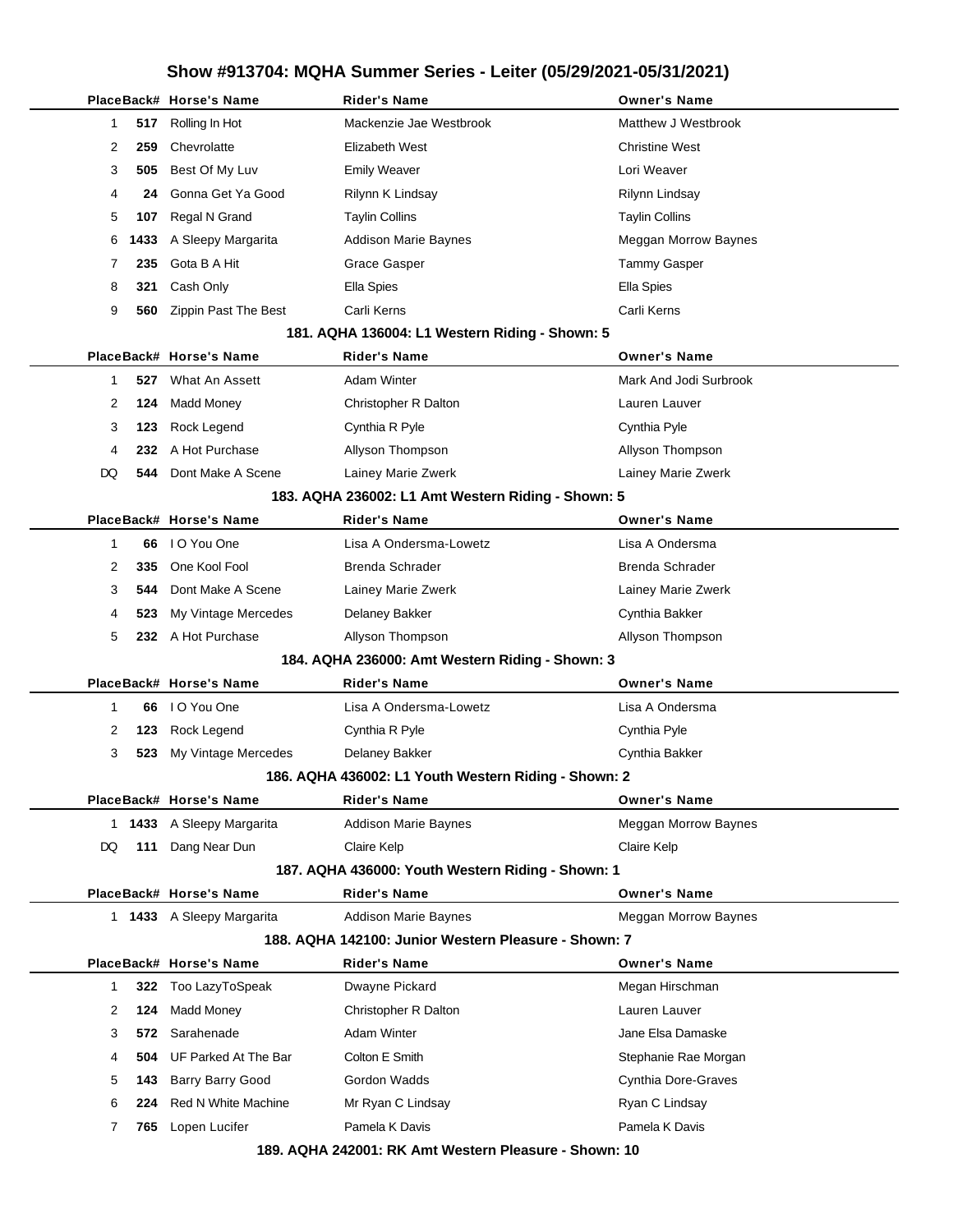|                                                                |                                                    |     | PlaceBack# Horse's Name     | Rider's Name                                              | <b>Owner's Name</b>    |  |
|----------------------------------------------------------------|----------------------------------------------------|-----|-----------------------------|-----------------------------------------------------------|------------------------|--|
|                                                                | 1                                                  | 25  | Johnny Diesel               | Morgan L Letzkus                                          | James Letzkus          |  |
|                                                                | 2                                                  | 542 | Chipped With Iron           | Rebecca Burtka                                            | Rebecca Burtka         |  |
|                                                                | 3                                                  | 744 | Hes A Famous Kisser         | Jacquelyn Oliver                                          | Pamela S Hooper        |  |
|                                                                | 4                                                  | 577 | Winnie Take A Look          | Alison Chimner                                            | Alison Chimner         |  |
|                                                                | 5                                                  | 804 | Follow Ur Intuition         | Stefanie A Freeland                                       | Stefanie Freeland      |  |
|                                                                | 6                                                  | 595 | <b>Potentially Dun</b>      | Amy Jo Moyer                                              | Amy Moyer              |  |
|                                                                | 7                                                  | 254 | Sheza Chip Off A Pro        | <b>Tricia Meade</b>                                       | <b>Tricia Meade</b>    |  |
|                                                                | 8                                                  | 544 | Dont Make A Scene           | Lainey Marie Zwerk                                        | Lainey Marie Zwerk     |  |
|                                                                | 9                                                  | 52  | The Social Network          | <b>Brandy M Pavlik</b>                                    | <b>Brandy M Pavlik</b> |  |
|                                                                |                                                    |     |                             | 190. AQHA 242002: L1 Amt Western Pleasure - Shown: 12     |                        |  |
| PlaceBack# Horse's Name<br><b>Owner's Name</b><br>Rider's Name |                                                    |     |                             |                                                           |                        |  |
|                                                                | 1                                                  | 81  | One Code Of Red             | Mr Ronald L. Matthews                                     | Francesca M Wierda     |  |
|                                                                | 2                                                  | 565 | Only Happens                | Lee Heighton                                              | Angie Heighton         |  |
|                                                                | 3                                                  | 527 | What An Assett              | Jodi Surbrook                                             | Mark And Jodi Surbrook |  |
|                                                                | 4                                                  | 507 | Mechanism                   | Mackenzie J Kastl                                         | Mackenzie J Kastl      |  |
|                                                                | 5                                                  | 322 | Too LazyToSpeak             | Megan Hirschman                                           | Megan Hirschman        |  |
|                                                                | 6                                                  | 511 | <b>Blazing Potential</b>    | Katie Elizabeth Main                                      | Katie Elizabeth Main   |  |
|                                                                | 7                                                  | 744 | Hes A Famous Kisser         | Jacquelyn Oliver                                          | Pamela S Hooper        |  |
|                                                                | 8                                                  | 130 | <b>SST Starstruck</b>       | Katie Rae Krueger                                         | Katie Rae Krueger      |  |
|                                                                | 9                                                  | 590 | Born N Style                | Maureen S Kirkpatrick                                     | Maureen Kirkpatrick    |  |
|                                                                | 191. AQHA 242000: Amt Western Pleasure - Shown: 10 |     |                             |                                                           |                        |  |
|                                                                |                                                    |     | PlaceBack# Horse's Name     | <b>Rider's Name</b>                                       | <b>Owner's Name</b>    |  |
|                                                                | 1                                                  | 222 | Ms Mae Flash                | Brandy L Baldwin-Bunting                                  | Christa L Baldwin      |  |
|                                                                | 2                                                  | 263 | <b>Finely Asleep</b>        | Morgan Jennings                                           | Morgan McCarthy Warda  |  |
|                                                                | 3                                                  | 568 | You Batt Im Fancy           | Robert D Kirkpatrick                                      | Robert D Kirkpatrick   |  |
|                                                                | 4                                                  | 383 | The Red Foxx                | Adam Johnson                                              | Adam Johnson           |  |
|                                                                | 5                                                  | 536 | Ima Savvy Investment        | Sheyenne Nelson                                           | Peggy Derby            |  |
|                                                                | 6                                                  | 507 | Mechanism                   | Mackenzie J Kastl                                         | Mackenzie J Kastl      |  |
|                                                                | 7                                                  | 122 | <b>Invitations Are Good</b> | Lily Ellen Atkinson                                       | Lily Ellen Atkinson    |  |
|                                                                | 8                                                  | 565 | Only Happens                | Angie Heighton                                            | Angie Heighton         |  |
|                                                                | 9                                                  | 252 | Made Of Candy               | Stephen Erdman                                            | Stephen Erdman         |  |
|                                                                |                                                    |     |                             | 192. AQHA 242800: Amt Select Western Pleasure - Shown: 10 |                        |  |
|                                                                |                                                    |     | PlaceBack# Horse's Name     | <b>Rider's Name</b>                                       | <b>Owner's Name</b>    |  |
|                                                                | $\mathbf{1}$                                       | 81  | One Code Of Red             | Mr Ronald L. Matthews                                     | Francesca M Wierda     |  |
|                                                                | 2                                                  | 527 | What An Assett              | Jodi Surbrook                                             | Mark And Jodi Surbrook |  |
|                                                                | 3                                                  | 53  | RR Made By Moonlite         | Mary M Wilkosz                                            | Mary M Wilkosz         |  |
|                                                                | 4                                                  | 22  | Dont Need A Mirror          | <b>Brenda K Howell</b>                                    | <b>Brenda K Howell</b> |  |
|                                                                | 5                                                  | 262 | Time Is Lopin By            | Jacquelin Moody                                           | Jacquelin Moody        |  |
|                                                                | 6                                                  | 706 | Mind Ur Roan Bizness        | Michael Tucker                                            | Michael Tucker         |  |
|                                                                | 7                                                  | 150 | Macs Kool Legacy            | Susan M Frank                                             | Susan M Frank          |  |
|                                                                | 8                                                  | 316 | <b>Remington Steal</b>      | Debbie Wadds                                              | Debbie Wadds           |  |
|                                                                | 9                                                  | 123 | Rock Legend                 | Cynthia R Pyle                                            | Cynthia Pyle           |  |
|                                                                |                                                    |     |                             | 193. AQHA 142004: L1 Western Pleasure - Shown: 16         |                        |  |
|                                                                |                                                    |     | PlaceBack# Horse's Name     | <b>Rider's Name</b>                                       | <b>Owner's Name</b>    |  |
|                                                                | 1                                                  |     | 524 KM A Special Invite     | Colton E Smith                                            | Kyra N Koester         |  |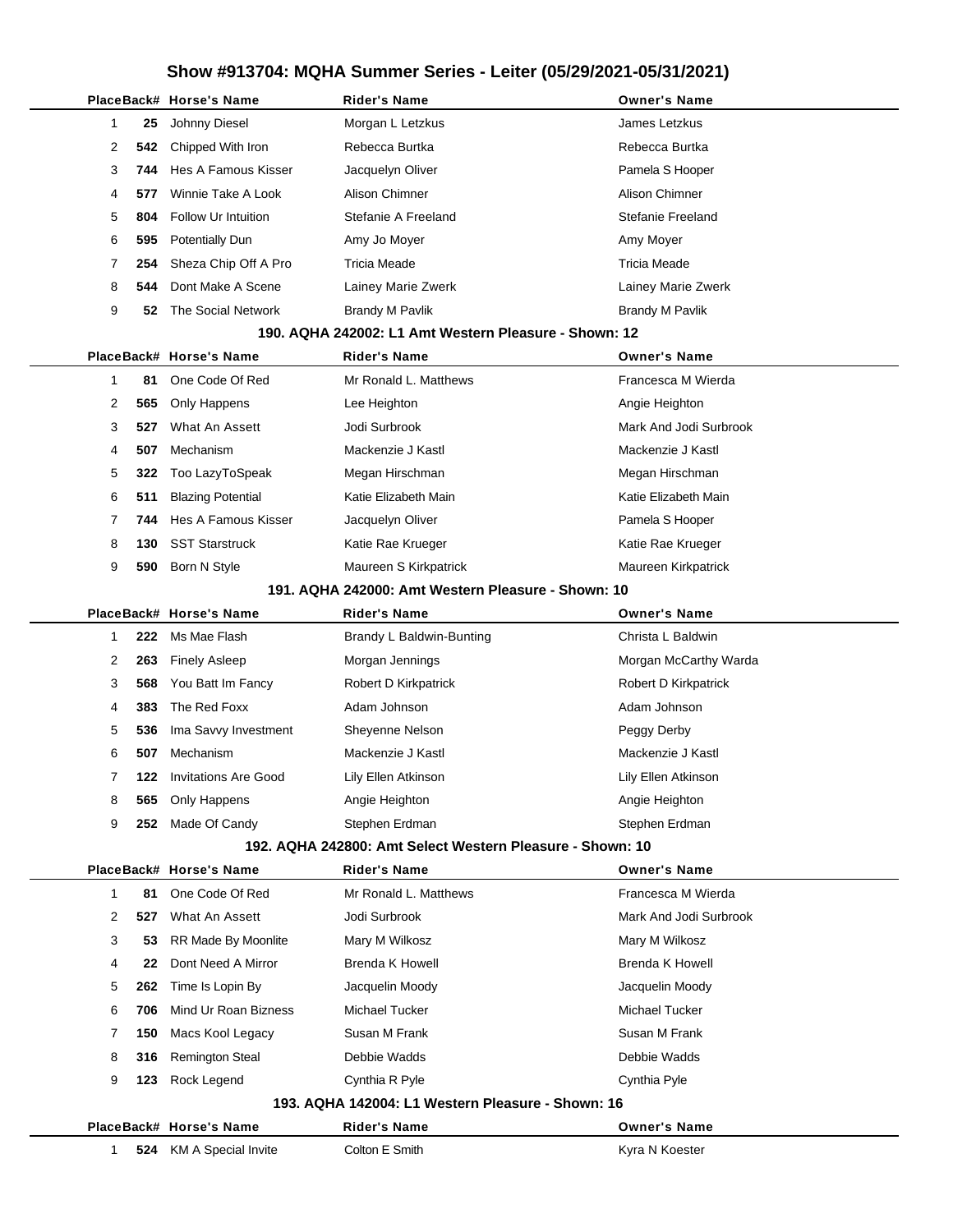| $\mathcal{P}$ | 561 | Shaikn Not Stird       | Tessa M Dalton     | Lydia Sage Czubak    |
|---------------|-----|------------------------|--------------------|----------------------|
| 3             |     | 572 Sarahenade         | Adam Winter        | Jane Elsa Damaske    |
| 4             | 708 | Hez The Best           | Dwayne Pickard     | Gina Janke           |
| 5             | 710 | <b>Truely The Best</b> | Jennifer Lee Bluhm | Gina Janke           |
| 6             | 187 | Lazy Little Breeze     | Greg Holstege      | Esqurido Braddy      |
|               | 765 | Lopen Lucifer          | Pamela K Davis     | Pamela K Davis       |
| 8             | 12  | Southern Eyes On Me    | Karen C Holden     | Nancy Fullerton      |
| 9             | 559 | Made My Investment     | Joe Goodenow       | <b>Heather Pelon</b> |
|               |     |                        |                    |                      |

#### **194. AQHA 442001: RK Youth Western Pleasure - Shown: 14**

|   |      | PlaceBack# Horse's Name     | <b>Rider's Name</b>                                                 | <b>Owner's Name</b>      |
|---|------|-----------------------------|---------------------------------------------------------------------|--------------------------|
| 1 | 124  | <b>Madd Money</b>           | Lauren E Lauver                                                     | Lauren Lauver            |
| 2 | 561  | Shaikn Not Stird            | Lydia Sage Czubak                                                   | Lydia Sage Czubak        |
| 3 | 321  | Cash Only                   | Ella Spies                                                          | Ella Spies               |
| 4 | 506  | Bling On The Nite           | Ava Holman                                                          | Ava Holman               |
| 5 | 537  | One Black Krymsun           | <b>Carlene Armstrong</b>                                            | Carlene Armstrong        |
| 6 | 1854 | Hes Good To Go              | <b>Isabelle Freeland</b>                                            | <b>Isabelle Freeland</b> |
| 7 | 521  | <b>Sumore Shock</b>         | Isabel M Craig                                                      | Jennifer Craig           |
| 8 | 630  | Im Pink Floyd               | <b>Kate Davis</b>                                                   | <b>Kate Davis</b>        |
| 9 | 200  | <b>Ez Rockin Career</b>     | <b>Rylee Sue Harding</b>                                            | <b>Rylee Sue Harding</b> |
|   |      |                             | 195. AQHA 442702: L1 Youth Western Pleasure (13 & Under) - Shown: 6 |                          |
|   |      | PlaceBack# Horse's Name     | <b>Rider's Name</b>                                                 | <b>Owner's Name</b>      |
| 1 | 321  | Cash Only                   | Ella Spies                                                          | <b>Ella Spies</b>        |
| 2 | 107  | Regal N Grand               | <b>Taylin Collins</b>                                               | <b>Taylin Collins</b>    |
| 3 | 222  | Ms Mae Flash                | <b>Braelyn R Bunting</b>                                            | Christa L Baldwin        |
| 4 | 690  | The Only Leadin Lady        | Eleanor Ott                                                         | <b>Todd Yoder</b>        |
| 5 | 206  | Prepare To B Shocked        | Myah Jane Chaput                                                    | Stacy E Chaput           |
| 6 | 521  | <b>Sumore Shock</b>         | Isabel M Craig                                                      | Jennifer Craig           |
|   |      |                             | 196. AQHA 442802: L1 Youth Western Pleasure (14-18) - Shown: 10     |                          |
|   |      | PlaceBack# Horse's Name     | <b>Rider's Name</b>                                                 | <b>Owner's Name</b>      |
| 1 | 517  | Rolling In Hot              | Mackenzie Jae Westbrook                                             | Matthew J Westbrook      |
| 2 | 157  | Why Dont U Kiss This        | <b>Katherine Tietz</b>                                              | MI Independent L/MI      |
| 3 | 506  | Bling On The Nite           | Ava Holman                                                          | Ava Holman               |
| 4 | 550  | <b>WSR Shes AGolddigger</b> | Emelia Perez                                                        | <b>Emelia Perez</b>      |

|                                                         | 4                                                    |     | 550 WSR Shes AGolddigger | Emelia Perez                   | Emelia Perez            |  |  |  |
|---------------------------------------------------------|------------------------------------------------------|-----|--------------------------|--------------------------------|-------------------------|--|--|--|
|                                                         | 5                                                    |     | 539 Fancy Enough To Win  | Maya Edwards                   | <b>Madison Mulder</b>   |  |  |  |
|                                                         | 6                                                    | 17  | Crimson Martini          | Rylee Jeanne Zobl              | Joleen O'Boyle Zobl     |  |  |  |
|                                                         |                                                      | 537 | One Black Krymsun        | Carlene Armstrong              | Carlene Armstrong       |  |  |  |
|                                                         | 8                                                    | 630 | Im Pink Floyd            | Kate Davis                     | Kate Davis              |  |  |  |
|                                                         | 9                                                    | 386 | No Time To Party         | <b>Rylee Elizabeth Nichols</b> | Kelly E Dykstra-Nichols |  |  |  |
|                                                         | 197. AQHA 442000: Youth Western Pleasure - Shown: 10 |     |                          |                                |                         |  |  |  |
| PlaceBack# Horse's Name<br>Rider's Name<br>Owner's Name |                                                      |     |                          |                                |                         |  |  |  |

|   |     | FlaceDack# Fluise's Ivalite     | NIUCI S NAIIIC          | <b>UWIICI S</b> NAIHC |
|---|-----|---------------------------------|-------------------------|-----------------------|
|   | 107 | Regal N Grand                   | <b>Taylin Collins</b>   | <b>Taylin Collins</b> |
|   | 157 | Why Dont U Kiss This            | <b>Katherine Tietz</b>  | MI Independent L/MI   |
|   | 124 | Madd Money                      | Lauren E Lauver         | Lauren Lauver         |
| 4 | 690 | The Only Leadin Lady            | Eleanor Ott             | <b>Todd Yoder</b>     |
| 5 | 517 | Rolling In Hot                  | Mackenzie Jae Westbrook | Matthew J Westbrook   |
| 6 |     | <b>560</b> Zippin Past The Best | Carli Kerns             | Carli Kerns           |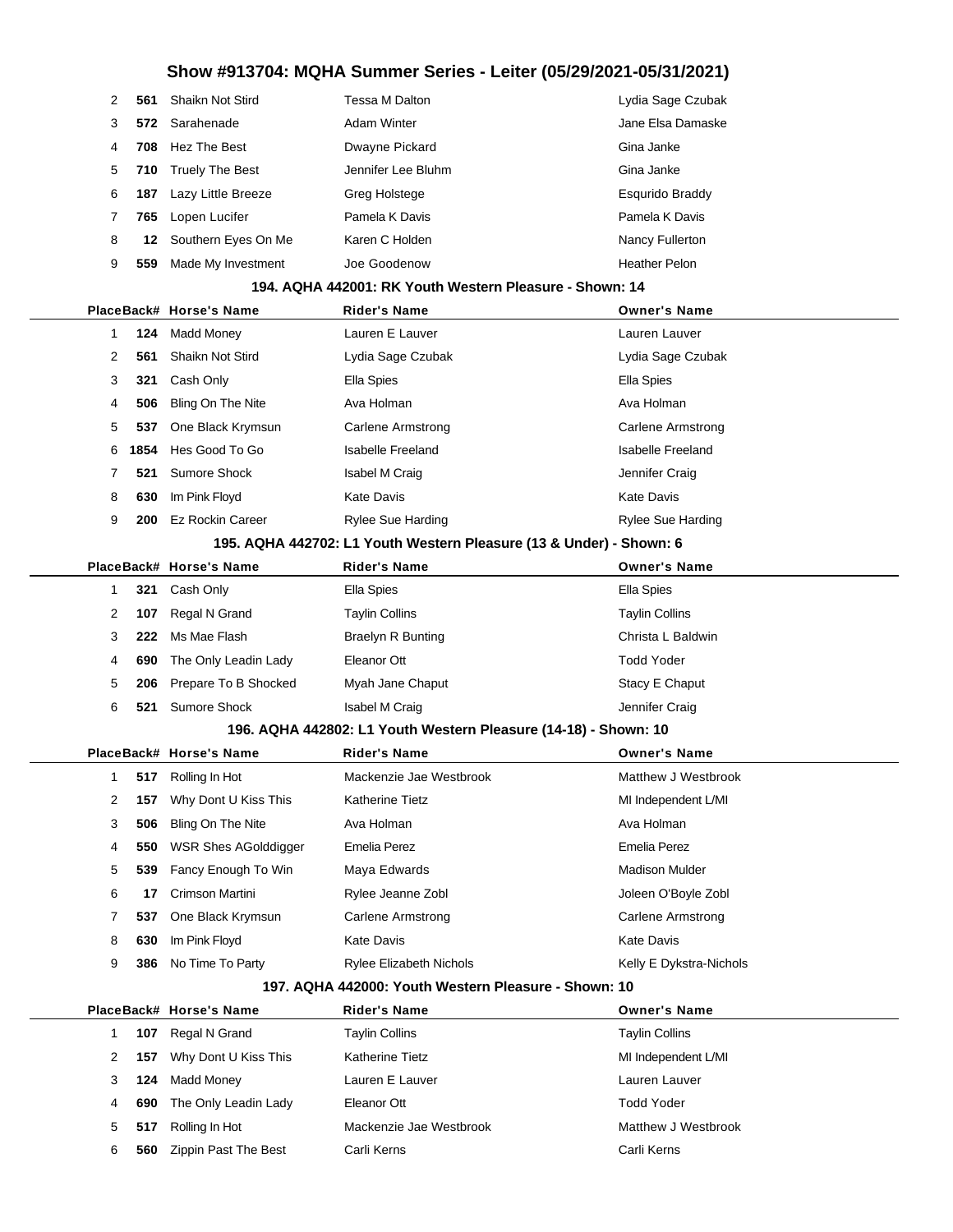|     | 259 | Chevrolatte                | Elizabeth West | <b>Christine West</b> |
|-----|-----|----------------------------|----------------|-----------------------|
| - 8 |     | 235 Gota B A Hit           | Grace Gasper   | <b>Tammy Gasper</b>   |
|     |     | DQ 506 Bling On The Nite   | Ava Holman     | Ava Holman            |
|     |     | DQ 308 The Next Drew Berry | Dana Moody     | Linda K Moody         |

#### **198. AQHA 142200: Senior Western Pleasure - Shown: 9**

|   |      | PlaceBack# Horse's Name     | <b>Rider's Name</b>                                       | <b>Owner's Name</b>      |
|---|------|-----------------------------|-----------------------------------------------------------|--------------------------|
| 1 | 262  | Time Is Lopin By            | Jeff S Moody                                              | Jacquelin Moody          |
| 2 | 157  | Why Dont U Kiss This        | Gordon Wadds                                              | MI Independent L/MI      |
| 3 | 77   | Too Cold To Sleep           | <b>Monty Montgomery</b>                                   | Corlinda Huffman         |
| 4 | 527  | What An Assett              | <b>Adam Winter</b>                                        | Mark And Jodi Surbrook   |
| 5 | 710  | <b>Truely The Best</b>      | Jennifer Lee Bluhm                                        | Gina Janke               |
| 6 | 505  | Best Of My Luv              | <b>Austin Lester</b>                                      | Lori Weaver              |
| 7 | 565  | Only Happens                | Michelle McCarthy Warda                                   | Angie Heighton           |
| 8 | 263  | <b>Finely Asleep</b>        | Morgan Jennings                                           | Morgan McCarthy Warda    |
| 9 | 517  | Rolling In Hot              | Mackenzie Jae Westbrook                                   | Matthew J Westbrook      |
|   |      |                             | 199. MQHA 910: MQHA Lead Line - Shown: 2                  |                          |
|   |      | PlaceBack# Horse's Name     | Rider's Name                                              | <b>Owner's Name</b>      |
| 1 |      | 212 Zip N The Dreams        | Ainslee Sophiea                                           | Ainslee Sophiea          |
| 2 |      | 242 U No It Gets Better     | Caston Sophiea                                            | Annelise N Sophiea       |
|   |      |                             | 200. MQHA 902: Small Fry Western Pleasure - Shown: 12     |                          |
|   |      | PlaceBack# Horse's Name     | <b>Rider's Name</b>                                       | <b>Owner's Name</b>      |
| 1 | 22   | Dont Need A Mirror          | <b>Brylee Lynn Bunting</b>                                | Brenda K Howell          |
| 2 | 592  | <b>KM Movin The Best</b>    | <b>Addaley Hudson</b>                                     | Allison Hudson           |
| 3 | 310  | Ima Lopin With Class        | Quinn Bogue                                               | <b>Bogue Family</b>      |
| 4 | 226  | Art Trouble                 | <b>Karly Lewis</b>                                        | Michele Lewis            |
| 5 | 242  | U No It Gets Better         | Isabella Sophiea                                          | Annelise N Sophiea       |
| 6 | 52   | The Social Network          | Xandrea Sandusky                                          | <b>Brandy M Pavlik</b>   |
| 7 | 588  | <b>Sweet Talkin Charlie</b> | <b>Adalyn Gilbert</b>                                     | Adalyn Gilbert           |
| 8 | 707  | Heza One Hot Skip           | Kelsey Goodenow                                           | Earl And Phyllis Buchett |
| 9 |      | <b>345</b> Lukes Last Shine | Sophia Dong                                               | Katherine Tietz          |
|   |      |                             | 201. MQHA 903: Small Fry Horsemanship - Shown: 12         |                          |
|   |      | PlaceBack# Horse's Name     | <b>Rider's Name</b>                                       | <b>Owner's Name</b>      |
| 1 | 22   | Dont Need A Mirror          | Brylee Lynn Bunting                                       | Brenda K Howell          |
| 2 | 592  | <b>KM Movin The Best</b>    | Addaley Hudson                                            | Allison Hudson           |
| 3 | 1031 | <b>Fabulous Assets</b>      | Marley Ann Smith                                          | Coleen Bull              |
| 4 | 226  | Art Trouble                 | <b>Karly Lewis</b>                                        | Michele Lewis            |
| 5 | 588  | <b>Sweet Talkin Charlie</b> | Adalyn Gilbert                                            | Adalyn Gilbert           |
| 6 | 242  | U No It Gets Better         | Isabella Sophiea                                          | Annelise N Sophiea       |
| 7 | 310  | Ima Lopin With Class        | Quinn Bogue                                               | Bogue Family             |
| 8 | 566  | Shes All Diamonds N Lace    | Laeken Blank                                              | Dustin Boehmer           |
| 9 |      | 707 Heza One Hot Skip       | Kelsey Goodenow                                           | Earl And Phyllis Buchett |
|   |      |                             | 202. AQHA 240001: RK Amt Western Horsemanship - Shown: 11 |                          |
|   |      | PlaceBack# Horse's Name     | Rider's Name                                              | <b>Owner's Name</b>      |
| 1 | 521  | Sumore Shock                | Jennifer Craig                                            | Jennifer Craig           |
| 2 | 542  | Chipped With Iron           | Rebecca Burtka                                            | Rebecca Burtka           |
| 3 | 565  | Only Happens                | Angie Heighton                                            | Angie Heighton           |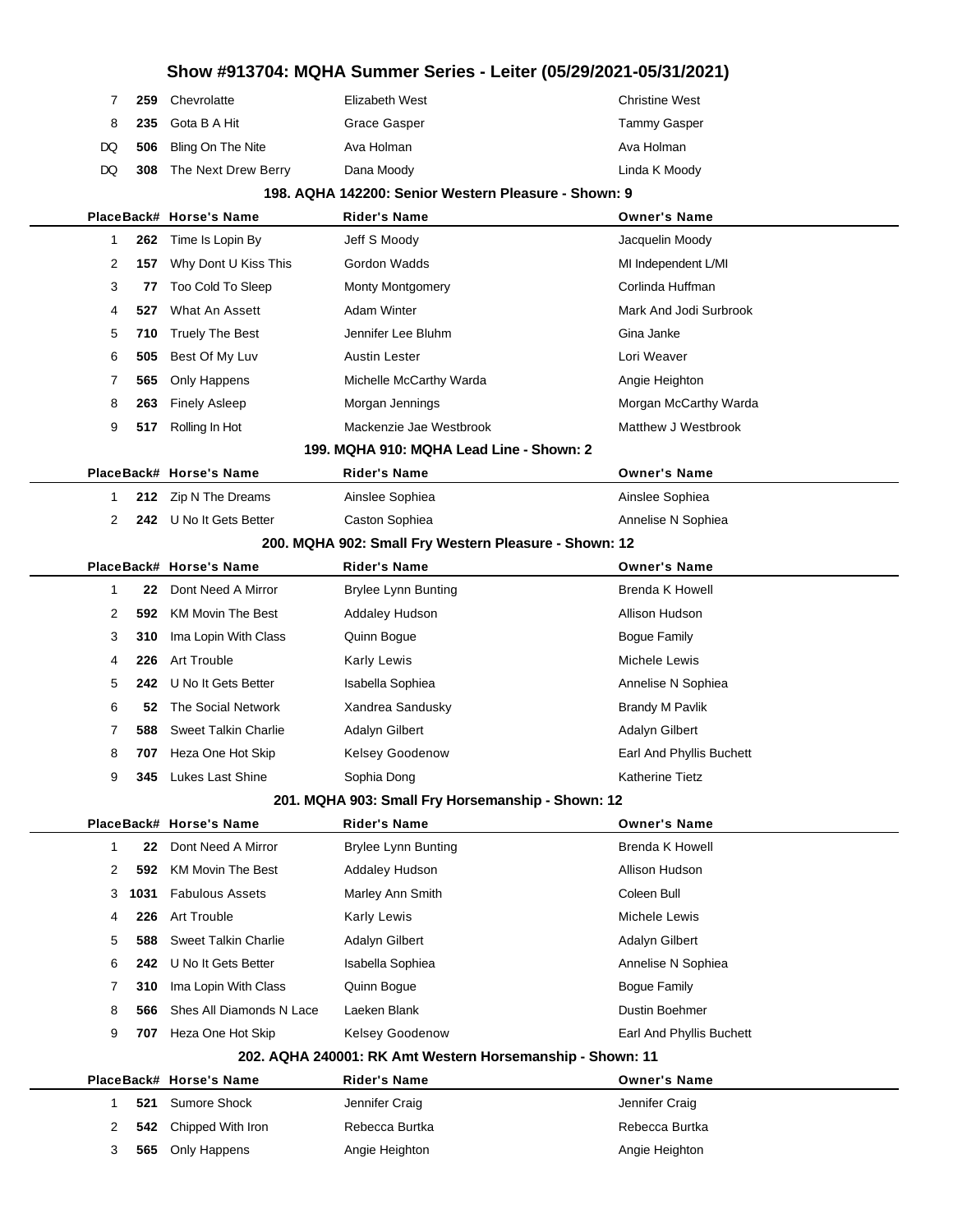| 4 |     | 744 Hes A Famous Kisser       | Jacquelyn Oliver      | Pamela S Hooper   |
|---|-----|-------------------------------|-----------------------|-------------------|
| 5 |     | <b>148</b> Heres Your Captive | Margaret Larobardiere | Lauren Barnes     |
| 6 | 804 | <b>Follow Ur Intuition</b>    | Stefanie A Freeland   | Stefanie Freeland |
|   | 65  | Got Good                      | Leslie A Howard       | Leslie A Howard   |
| 8 | 266 | You Said Invitation           | Tammy J Raya          | Tammy J Raya      |
| 9 | 600 | Didya Hear The Rumor          | Kimberly Wagner       | Kimberly Wagner   |

#### **203. AQHA 240002: L1 Amt Western Horsemanship - Shown: 21**

|   |          | PlaceBack# Horse's Name  | <b>Rider's Name</b>    | <b>Owner's Name</b>  |  |
|---|----------|--------------------------|------------------------|----------------------|--|
|   | 504      | UF Parked At The Bar     | Stephanie Rae Morgan   | Stephanie Rae Morgan |  |
|   | 544      | Dont Make A Scene        | Lainey Marie Zwerk     | Lainey Marie Zwerk   |  |
|   | 3<br>545 | <b>Impulsive Deck</b>    | Fawn Healy             | Fawn Healy           |  |
|   | 4        | 542 Chipped With Iron    | Rebecca Burtka         | Rebecca Burtka       |  |
|   | 5<br>114 | Uf A Boy Named Sue       | Ashton A Ulrich        | Ashton A Ulrich      |  |
| 6 | 66       | I O You One              | Lisa A Ondersma-Lowetz | Lisa A Ondersma      |  |
|   | 521      | Sumore Shock             | Jennifer Craig         | Jennifer Craig       |  |
| 8 | 523      | My Vintage Mercedes      | Delaney Bakker         | Cynthia Bakker       |  |
| 9 | 592      | <b>KM Movin The Best</b> | Allison R Hudson       | Allison Hudson       |  |

#### **204. AQHA 240000: Amt Western Horsemanship - Shown: 20**

|    |      | PlaceBack# Horse's Name  | <b>Rider's Name</b>      | <b>Owner's Name</b>         |
|----|------|--------------------------|--------------------------|-----------------------------|
|    | 222  | Ms Mae Flash             | Brandy L Baldwin-Bunting | Christa L Baldwin           |
|    | 263  | <b>Finely Asleep</b>     | Morgan Jennings          | Morgan McCarthy Warda       |
| 3  | 9676 | Iron Hot Maiden          | Meggen Morrow Baynes     | <b>Meggen Morrow Baynes</b> |
| 4  |      | 512 A Diggin Hot Time    | <b>Courtney Winter</b>   | <b>Courtney Winter</b>      |
| 5. | 554  | <b>Expensive Assets</b>  | Madison Elizabeth Pfahl  | Madison Elizabeth Pfahl     |
| 6  | 511  | <b>Blazing Potential</b> | Katie Elizabeth Main     | Katie Elizabeth Main        |
|    | 504  | UF Parked At The Bar     | Stephanie Rae Morgan     | Stephanie Rae Morgan        |
| 8  | 383  | The Red Foxx             | Adam Johnson             | Adam Johnson                |
| 9  | 590  | Born N Style             | Robert D Kirkpatrick     | Maureen Kirkpatrick         |

#### **205. AQHA 240800: Amt Select Western Horsemanship - Shown: 11**

|              |     | PlaceBack# Horse's Name | <b>Rider's Name</b>    | <b>Owner's Name</b>    |  |
|--------------|-----|-------------------------|------------------------|------------------------|--|
|              | 22  | Dont Need A Mirror      | Brenda K Howell        | Brenda K Howell        |  |
| $\mathbf{2}$ | 150 | Macs Kool Legacy        | Susan M Frank          | Susan M Frank          |  |
| 3            | 119 | Baylite Jac             | Jeanne Hugo            | Jeanne Hugo            |  |
| 4            | 123 | Rock Legend             | Cynthia R Pyle         | Cynthia Pyle           |  |
| 5            | 335 | One Kool Fool           | <b>Brenda Schrader</b> | <b>Brenda Schrader</b> |  |
| 6            | 211 | Hes Hott                | Diana Midgley          | Diana Midgley          |  |
|              | 527 | What An Assett          | Jodi Surbrook          | Mark And Jodi Surbrook |  |
| 8            | 316 | <b>Remington Steal</b>  | Debbie Wadds           | Debbie Wadds           |  |
| 9            | 254 | Sheza Chip Off A Pro    | Tricia Meade           | Tricia Meade           |  |

#### **206. AQHA 440001: RK Youth Western Horsemanship - Shown: 14**

|    |        | PlaceBack# Horse's Name | <b>Rider's Name</b>            | <b>Owner's Name</b>     |
|----|--------|-------------------------|--------------------------------|-------------------------|
|    | 164    | Red Deeified            | Karina R Bader-Van Dyke        | Kailene Bader Van Dyke  |
| 2  | 630    | Im Pink Floyd           | Kate Davis                     | Kate Davis              |
|    | 3 1854 | Hes Good To Go          | Isabelle Freeland              | Isabelle Freeland       |
| 4  | 17     | Crimson Martini         | Rylee Jeanne Zobl              | Joleen O'Boyle Zobl     |
| 5. | 386    | No Time To Party        | <b>Rylee Elizabeth Nichols</b> | Kelly E Dykstra-Nichols |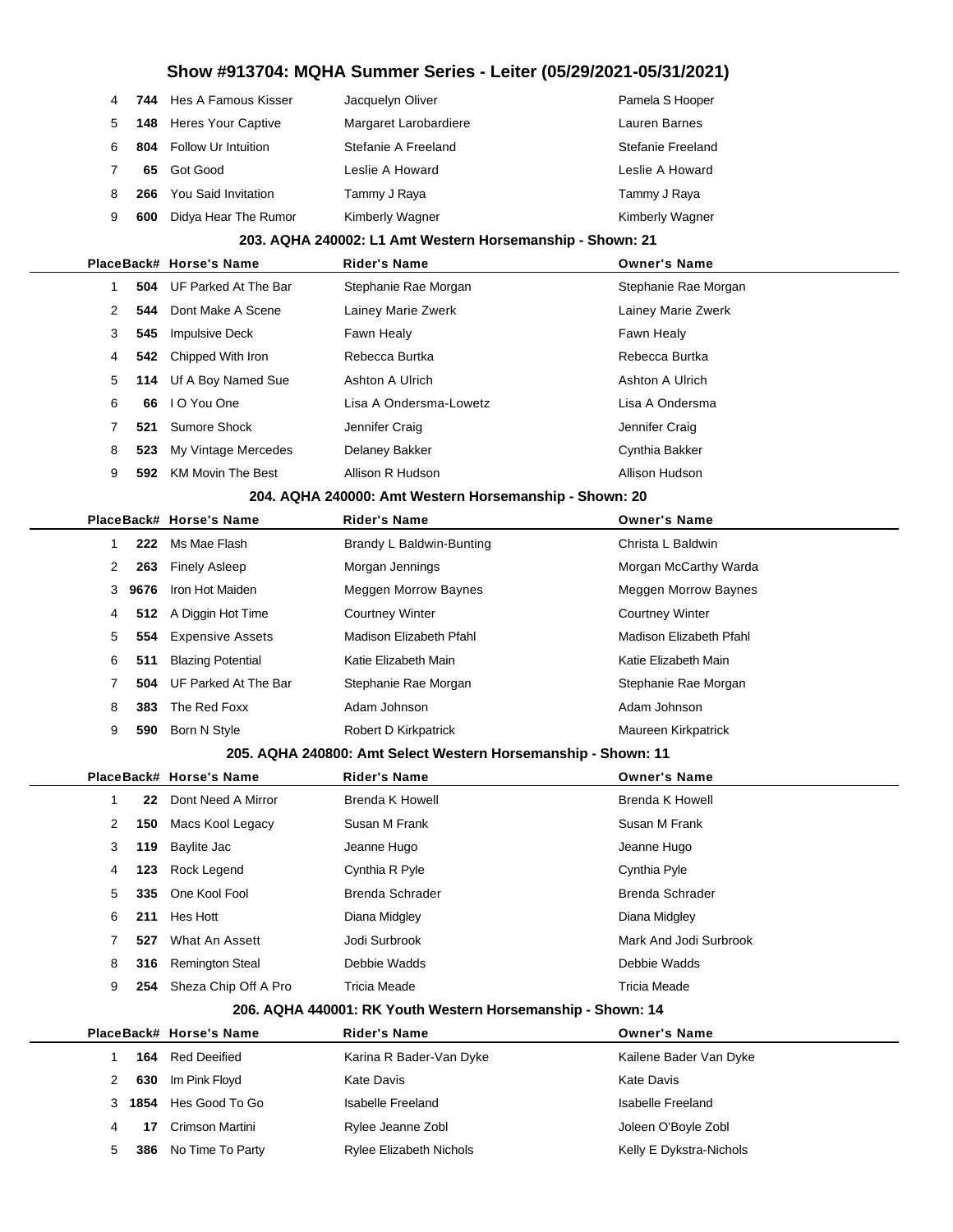|                 |                                        | Show #913704: MQHA Summer Series - Leiter (05/29/2021-05/31/2021)     |                                       |
|-----------------|----------------------------------------|-----------------------------------------------------------------------|---------------------------------------|
| 6<br>334        | Hot Look N Dream                       | Olivia Hill                                                           | Olivia Hill                           |
| 7<br>555        | Gotta Golden Bar                       | Alyssa G Bayerski                                                     | Patti Bayerski                        |
| 8<br>537        | One Black Krymsun                      | <b>Carlene Armstrong</b>                                              | <b>Carlene Armstrong</b>              |
| 9<br>111        | Dang Near Dun                          | Claire Kelp                                                           | Claire Kelp                           |
|                 |                                        | 207. AQHA 440702: L1 Youth Western Horsemanship 13 & Under - Shown: 9 |                                       |
|                 | PlaceBack# Horse's Name                | <b>Rider's Name</b>                                                   | <b>Owner's Name</b>                   |
| 1<br>512        | A Diggin Hot Time                      | Liv Jillian Winter                                                    | <b>Courtney Winter</b>                |
| 2               | 1433 A Sleepy Margarita                | <b>Addison Marie Baynes</b>                                           | Meggan Morrow Baynes                  |
| 3<br>690        | The Only Leadin Lady                   | Eleanor Ott                                                           | <b>Todd Yoder</b>                     |
| 4<br>284        | <b>Good Luck Charley</b>               | Lauren Deeds                                                          | <b>Gretchen Deeds</b>                 |
| 5<br>107        | Regal N Grand                          | <b>Taylin Collins</b>                                                 | <b>Taylin Collins</b>                 |
| 6<br>521        | <b>Sumore Shock</b>                    | Isabel M Craig                                                        | Jennifer Craig                        |
| 7<br>206        | Prepare To B Shocked                   | Myah Jane Chaput                                                      | Stacy E Chaput                        |
| 8<br>222        | Ms Mae Flash                           | <b>Braelyn R Bunting</b>                                              | Christa L Baldwin                     |
| 9<br>321        | Cash Only                              | Ella Spies                                                            | Ella Spies                            |
|                 |                                        | 208. AQHA 440802: L1 Youth Western Horsemanship 14 - 18 - Shown: 11   |                                       |
|                 | PlaceBack# Horse's Name                | <b>Rider's Name</b>                                                   | <b>Owner's Name</b>                   |
| 1<br>539        | Fancy Enough To Win                    | Maya Edwards                                                          | <b>Madison Mulder</b>                 |
| 1854<br>2       | Hes Good To Go                         | <b>Isabelle Freeland</b>                                              | <b>Isabelle Freeland</b>              |
| 3<br>505        | Best Of My Luv                         | <b>Emily Weaver</b>                                                   | Lori Weaver                           |
| 4<br>386        | No Time To Party                       | Rylee Elizabeth Nichols                                               | Kelly E Dykstra-Nichols               |
| 5<br>550        | WSR Shes AGolddigger                   | Emelia Perez                                                          | Emelia Perez                          |
| 6<br>517        | Rolling In Hot                         | Mackenzie Jae Westbrook                                               | Matthew J Westbrook                   |
| 7<br>630        | Im Pink Floyd                          | Kate Davis                                                            | Kate Davis                            |
| 8<br>111        | Dang Near Dun                          | Claire Kelp                                                           | Claire Kelp                           |
| 9<br>537        | One Black Krymsun                      | <b>Carlene Armstrong</b>                                              | <b>Carlene Armstrong</b>              |
|                 |                                        | 209. AQHA 440000: Youth Western Horsemanship - Shown: 17              |                                       |
|                 | PlaceBack# Horse's Name                | <b>Rider's Name</b>                                                   | <b>Owner's Name</b>                   |
| 1               | 24 Gonna Get Ya Good                   | Rilynn K Lindsay                                                      | Rilynn Lindsay                        |
| 2<br>235        | Gota B A Hit                           | <b>Grace Gasper</b>                                                   | <b>Tammy Gasper</b>                   |
| 3<br>538        | There Must B A Catch                   | Alyvia Dixon                                                          | Sheyenne Nelson                       |
| 4<br>284        | Good Luck Charley                      | Lauren Deeds                                                          | Gretchen Deeds                        |
| 5<br>560        | Zippin Past The Best                   | Carli Kerns                                                           | Carli Kerns                           |
| 6<br>124        | <b>Madd Money</b>                      | Lauren E Lauver                                                       | Lauren Lauver                         |
| 7<br>259        | Chevrolatte                            | Elizabeth West                                                        | <b>Christine West</b>                 |
| 8<br>133        | <b>Missin Sleep</b>                    | Audrey L Barnes                                                       | Audrey L Barnes                       |
| 9<br>107        | Regal N Grand                          | <b>Taylin Collins</b>                                                 | <b>Taylin Collins</b>                 |
|                 |                                        | 210. AQHA 143000: Ranch Riding - Shown: 8                             |                                       |
|                 | PlaceBack# Horse's Name                | <b>Rider's Name</b>                                                   | <b>Owner's Name</b>                   |
| 1<br>119<br>558 | Baylite Jac<br>Chics Love Me           | Jeanne Hugo<br>William J Thomas                                       | Jeanne Hugo<br>Heather C Pelon        |
| 2<br>66         | I O You One                            | Lisa A Ondersma-Lowetz                                                | Lisa A Ondersma                       |
| 3               |                                        |                                                                       |                                       |
| 4<br>1433       | A Sleepy Margarita<br>Imgunaletitshine | <b>Addison Marie Baynes</b>                                           | Meggan Morrow Baynes                  |
| 5<br>514        | Ella Be Kruzin                         | Alyssa Logan<br>Minae Kroeze                                          |                                       |
| 6<br>191        |                                        | William J Thomas                                                      | Merri VanDyke<br><b>Tess McCallum</b> |
| 7<br>709        | SlideMeAShotOfJuice                    |                                                                       |                                       |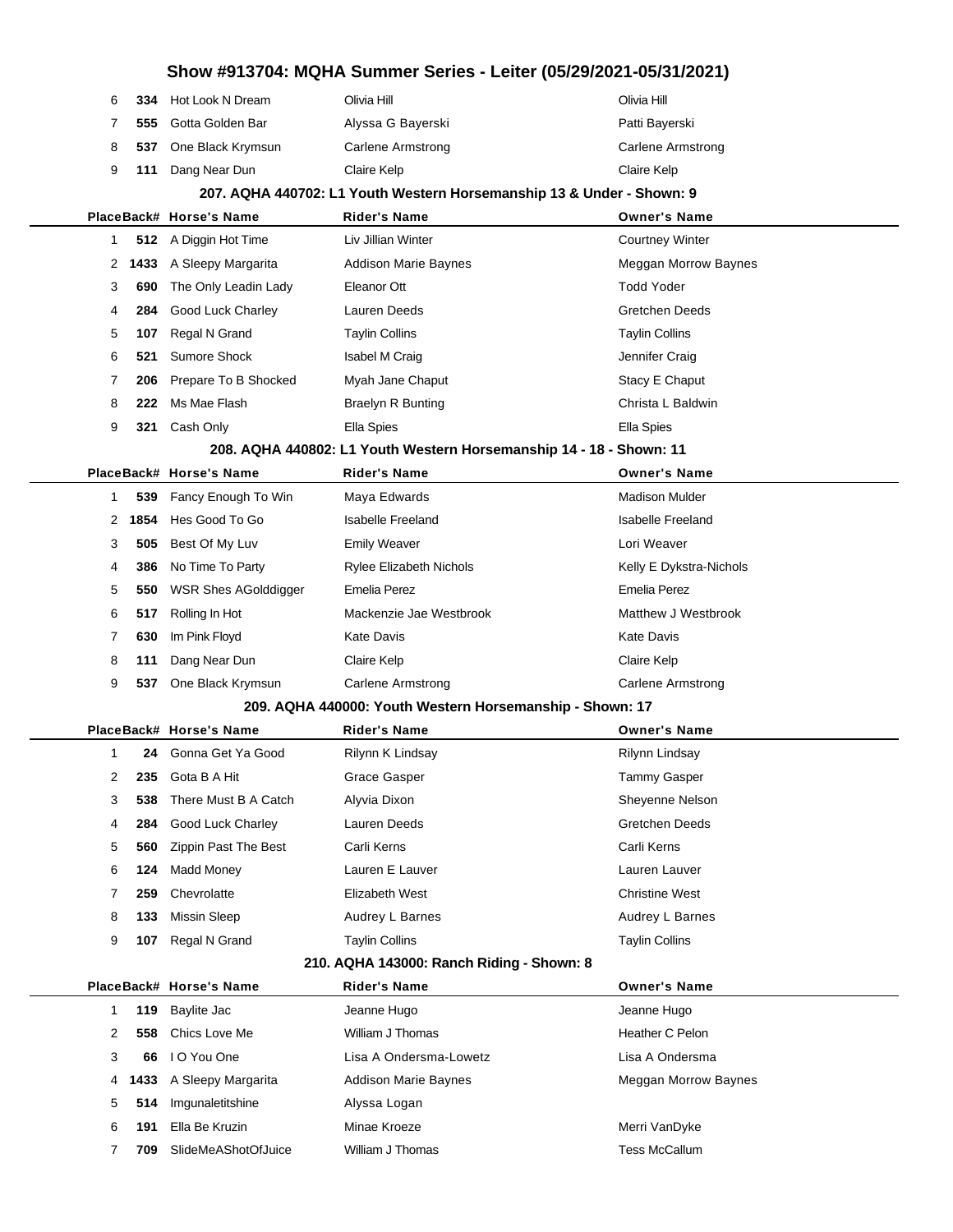|              | Show #913704: MQHA Summer Series - Leiter (05/29/2021-05/31/2021) |                               |                                                               |                        |  |
|--------------|-------------------------------------------------------------------|-------------------------------|---------------------------------------------------------------|------------------------|--|
| DQ           |                                                                   | 111 Dang Near Dun             | Stephanie I Bean                                              | Claire Kelp            |  |
|              |                                                                   |                               | 211. AQHA 243000: Amt Ranch Riding - Shown: 3                 |                        |  |
|              |                                                                   | PlaceBack# Horse's Name       | <b>Rider's Name</b>                                           | <b>Owner's Name</b>    |  |
| 1            | 119                                                               | Baylite Jac                   | Jeanne Hugo                                                   | Jeanne Hugo            |  |
| 2            | 558                                                               | Chics Love Me                 | Heather C Pelon                                               | Heather C Pelon        |  |
| 3            | 66                                                                | I O You One                   | Lisa A Ondersma-Lowetz                                        | Lisa A Ondersma        |  |
|              |                                                                   |                               | 212. AQHA 443000: Youth Ranch Riding - Shown: 2               |                        |  |
|              |                                                                   | PlaceBack# Horse's Name       | <b>Rider's Name</b>                                           | <b>Owner's Name</b>    |  |
|              |                                                                   | 1 1433 A Sleepy Margarita     | Addison Marie Baynes                                          | Meggan Morrow Baynes   |  |
| 2            | 111                                                               | Dang Near Dun                 | Claire Kelp                                                   | Claire Kelp            |  |
|              |                                                                   |                               | 213. AQHA 134000: Reining - Shown: 3                          |                        |  |
|              |                                                                   | PlaceBack# Horse's Name       | <b>Rider's Name</b>                                           | <b>Owner's Name</b>    |  |
| 1            | 558                                                               | Chics Love Me                 | William J Thomas                                              | Heather C Pelon        |  |
| 2            | 709                                                               | SlideMeAShotOfJuice           | William J Thomas                                              | <b>Tess McCallum</b>   |  |
| 3            | 298                                                               | Time For The Snap             | Natalie Jean Glann                                            | Natalie Jean Glann     |  |
|              |                                                                   |                               | 215. AQHA 234000: Amt Reining - Shown: 1                      |                        |  |
|              |                                                                   | PlaceBack# Horse's Name       | <b>Rider's Name</b>                                           | <b>Owner's Name</b>    |  |
| DQ           | 119                                                               | Baylite Jac                   | Jeanne Hugo                                                   | Jeanne Hugo            |  |
|              |                                                                   |                               | 216. AQHA 434000: Youth Reining - Shown: 1                    |                        |  |
|              |                                                                   | PlaceBack# Horse's Name       | <b>Rider's Name</b>                                           | <b>Owner's Name</b>    |  |
| 1            |                                                                   | 298 Time For The Snap         | Natalie Jean Glann                                            | Natalie Jean Glann     |  |
|              |                                                                   |                               | 1380. AQHA 450002: L1 Youth Working Hunter - Shown: 3         |                        |  |
|              |                                                                   | PlaceBack# Horse's Name       | <b>Rider's Name</b>                                           | <b>Owner's Name</b>    |  |
| 1            | 534                                                               | Cash For Artifacts            | Alexis Gorant                                                 | Alexis Gorant          |  |
| 2            | 529                                                               | Gotta Minute                  | Emily J Sell                                                  | Emily J Sell           |  |
| 3            |                                                                   | 532 Al Be Tall And Tan        | Olivia Baugh                                                  | Olivia Baugh           |  |
|              |                                                                   |                               | 1420. AQHA 453002: L1 Youth Equitation Over Fences - Shown: 3 |                        |  |
|              |                                                                   | PlaceBack# Horse's Name       | <b>Rider's Name</b>                                           | <b>Owner's Name</b>    |  |
| $\mathbf{1}$ |                                                                   | <b>534</b> Cash For Artifacts | Alexis Gorant                                                 | Alexis Gorant          |  |
| 2            | 529                                                               | Gotta Minute                  | Emily J Sell                                                  | Emily J Sell           |  |
| 3            |                                                                   | 532 Al Be Tall And Tan        | Olivia Baugh                                                  | Olivia Baugh           |  |
|              |                                                                   |                               | 1470. AQHA 451002: L1 Youth Hunter Hack - Shown: 3            |                        |  |
|              |                                                                   | PlaceBack# Horse's Name       | <b>Rider's Name</b>                                           | <b>Owner's Name</b>    |  |
| 1            | 532                                                               | Al Be Tall And Tan            | Olivia Baugh                                                  | Olivia Baugh           |  |
| 2            | 529                                                               | Gotta Minute                  | Emily J Sell                                                  | Emily J Sell           |  |
| 3            | 534                                                               | Cash For Artifacts            | Alexis Gorant                                                 | Alexis Gorant          |  |
|              |                                                                   |                               | 1750, AQHA 238002: L1 Amt Trail - Shown: 12                   |                        |  |
|              |                                                                   | PlaceBack# Horse's Name       | <b>Rider's Name</b>                                           | <b>Owner's Name</b>    |  |
| 1            | 531                                                               | Lope Lazy Lope                | Elizabeth Lauren Kooistra                                     | <b>Bob Sherman</b>     |  |
| 2            | 512                                                               | A Diggin Hot Time             | Courtney Winter                                               | <b>Courtney Winter</b> |  |
| 3            | 180                                                               | Cowboysainteasytoluv          | <b>Kelsey Rudy</b>                                            | <b>Roxann Guthrie</b>  |  |
| 4            | 254                                                               | Sheza Chip Off A Pro          | Tricia Meade                                                  | Tricia Meade           |  |
| 5            | 3                                                                 | Pistol Packn Charly           | Mary Beth Hegedus                                             | Mary Beth Hegedus      |  |
| 6            | 530                                                               | <b>Reckless Asset</b>         | Spenser Rae VanLente                                          | Spenser Rae VanLente   |  |
| 7            | 744                                                               | Hes A Famous Kisser           | Jacquelyn Oliver                                              | Pamela S Hooper        |  |
| 8            | 167                                                               | Hunt In My Saddle             | Charlotte L Ruth-Kasper                                       | Abigail R Kasper       |  |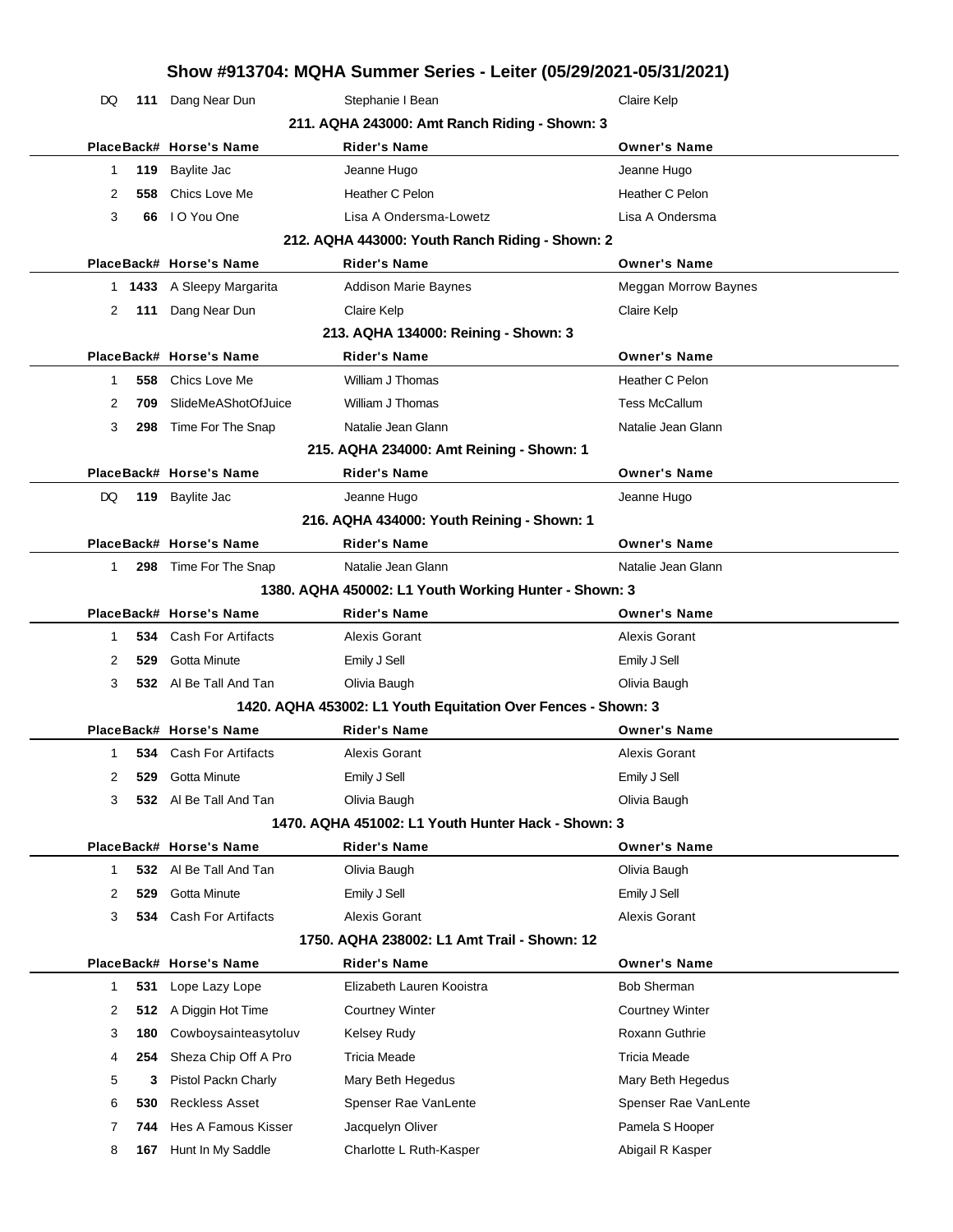9 **232** A Hot Purchase **Allyson Thompson** Allyson Thompson

| 1790. AQHA 438002: L1 Youth Trail - Shown: 12 |    |      |                            |                                                                                 |                             |  |
|-----------------------------------------------|----|------|----------------------------|---------------------------------------------------------------------------------|-----------------------------|--|
|                                               |    |      | PlaceBack# Horse's Name    | <b>Rider's Name</b>                                                             | <b>Owner's Name</b>         |  |
|                                               | 0  | 521  | Sumore Shock               | Isabel M Craig                                                                  | Jennifer Craig              |  |
|                                               | 1  | 222  | Ms Mae Flash               | <b>Braelyn R Bunting</b>                                                        | Christa L Baldwin           |  |
|                                               | 2  | 1433 | A Sleepy Margarita         | <b>Addison Marie Baynes</b>                                                     | <b>Meggan Morrow Baynes</b> |  |
|                                               | 3  | 284  | Good Luck Charley          | Lauren Deeds                                                                    | <b>Gretchen Deeds</b>       |  |
|                                               | 4  | 505  | Best Of My Luv             | <b>Emily Weaver</b>                                                             | Lori Weaver                 |  |
|                                               | 5  | 107  | Regal N Grand              | <b>Taylin Collins</b>                                                           | <b>Taylin Collins</b>       |  |
|                                               | 6  | 111  | Dang Near Dun              | Claire Kelp                                                                     | Claire Kelp                 |  |
|                                               | 7  | 321  | Cash Only                  | Ella Spies                                                                      | Ella Spies                  |  |
|                                               | 8  | 539  | Fancy Enough To Win        | Maya Edwards                                                                    | <b>Madison Mulder</b>       |  |
|                                               | 9  | 19   | The Krymsunator            | Miss Kasey Ann Kernen                                                           | Miss Kasey Ann Kernen       |  |
|                                               |    |      |                            | 5152. NSBA 220301: NSBA Junior Hunter Under Saddle - Shown: 3                   |                             |  |
|                                               |    |      | PlaceBack# Horse's Name    | <b>Rider's Name</b>                                                             | <b>Owner's Name</b>         |  |
|                                               | 1  | 903  | Fun To Be Best             | Christa L Baldwin                                                               | Stacy E Chaput              |  |
|                                               | 2  | 133  | <b>Missin Sleep</b>        | Michelle McCarthy Warda                                                         | Audrey L Barnes             |  |
|                                               | 3  | 704  | <b>Hott Toddy</b>          | Joe Goodenow                                                                    | Heidi A Marhofer            |  |
|                                               |    |      |                            | 5153. NSBA 325410: NSBA Rookie Amateur Hunter Under Saddle - Shown: 2           |                             |  |
|                                               |    |      | PlaceBack# Horse's Name    | <b>Rider's Name</b>                                                             | <b>Owner's Name</b>         |  |
|                                               | 1  |      | 25 Johnny Diesel           | Morgan L Letzkus                                                                | James Letzkus               |  |
|                                               |    |      |                            | 5154. NSBA 225400: NSBA Level 1 Amateur Hunter Under Saddle - Shown: 7          |                             |  |
|                                               |    |      | PlaceBack# Horse's Name    | <b>Rider's Name</b>                                                             | <b>Owner's Name</b>         |  |
|                                               | 1  | 116  | Talk About Good Luck       | Amanda Hampel                                                                   | Amanda Hampel               |  |
|                                               | 2  | 211  | Hes Hott                   | Diana Midgley                                                                   | Diana Midgley               |  |
|                                               | 3  | 25   | Johnny Diesel              | Morgan L Letzkus                                                                | James Letzkus               |  |
|                                               |    |      |                            | 5155. NSBA 225600: NSBA Amateur Hunter Under Saddle - Shown: 4                  |                             |  |
|                                               |    |      | PlaceBack# Horse's Name    | <b>Rider's Name</b>                                                             | <b>Owner's Name</b>         |  |
|                                               | 1  | 504  | UF Parked At The Bar       | Stephanie Rae Morgan                                                            | Stephanie Rae Morgan        |  |
|                                               | 2  | 903  | Fun To Be Best             | Stacy E Chaput                                                                  | Stacy E Chaput              |  |
|                                               | 3  | 221  | Willy Willy Sleepy         | Michele Lewis                                                                   | Michele Lewis               |  |
|                                               |    |      |                            | 5156. NSBA 226600: NSBA Select Amateur Hunter Under Saddle - Shown: 3           |                             |  |
|                                               |    |      | PlaceBack# Horse's Name    | <b>Rider's Name</b>                                                             | <b>Owner's Name</b>         |  |
|                                               | 1  | 123  | Rock Legend                | Cynthia R Pyle                                                                  | Cynthia Pyle                |  |
|                                               | 2  | 211  | Hes Hott                   | Diana Midgley                                                                   | Diana Midgley               |  |
|                                               |    |      |                            | 5157. NSBA 220100: NSBA Level 1 Hunter Under Saddle - Shown: 2                  |                             |  |
|                                               |    |      | PlaceBack# Horse's Name    | <b>Rider's Name</b>                                                             | <b>Owner's Name</b>         |  |
|                                               | 1  |      | <b>584</b> Worth The Waite | <b>Christy Beishlag</b>                                                         | Julie L Blackett            |  |
|                                               |    |      |                            | 5158. NSBA 327710: NSBA Rookie Youth Hunter Under Saddle - Shown: 3             |                             |  |
|                                               |    |      | PlaceBack# Horse's Name    | <b>Rider's Name</b>                                                             | <b>Owner's Name</b>         |  |
|                                               | 1  |      | 45 Hez A Player            | Dana Lee Olund                                                                  | Todd D Yoder                |  |
|                                               |    |      |                            | 5159. NSBA 227102: NSBA Level 1 Youth Hunter Under Saddle 13 & Under - Shown: 4 |                             |  |
|                                               |    |      | PlaceBack# Horse's Name    | <b>Rider's Name</b>                                                             | <b>Owner's Name</b>         |  |
|                                               | 1. |      | 321 Cash Only              | Ella Spies                                                                      | Ella Spies                  |  |
|                                               | 2  | 512  | A Diggin Hot Time          | Liv Jillian Winter                                                              | <b>Courtney Winter</b>      |  |
|                                               | 3  |      | 107 Regal N Grand          | <b>Taylin Collins</b>                                                           | <b>Taylin Collins</b>       |  |
|                                               |    |      |                            |                                                                                 |                             |  |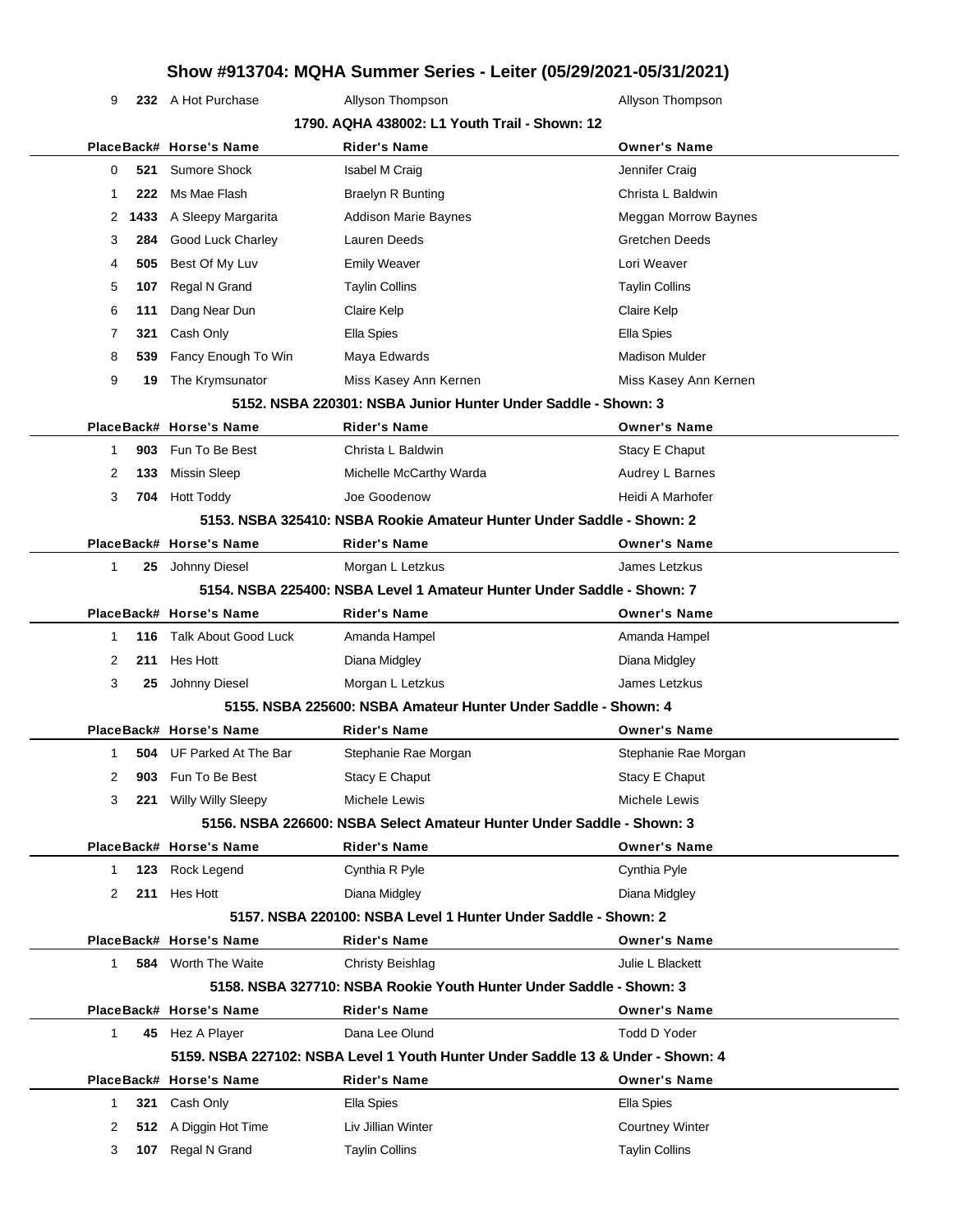|           |     |                            | Show #913704: MQHA Summer Series - Leiter (05/29/2021-05/31/2021)                |                          |
|-----------|-----|----------------------------|----------------------------------------------------------------------------------|--------------------------|
| 4         |     | 206 Prepare To B Shocked   | Myah Jane Chaput                                                                 | Stacy E Chaput           |
|           |     |                            | 5160. NSBA 227103: NSBA Level 1 Youth Hunter Under Saddle 14-18 - Shown: 3       |                          |
|           |     | PlaceBack# Horse's Name    | <b>Rider's Name</b>                                                              | <b>Owner's Name</b>      |
| 0         |     | 45 Hez A Player            | Dana Lee Olund                                                                   | Todd D Yoder             |
| 1         | 200 | <b>Ez Rockin Career</b>    | <b>Rylee Sue Harding</b>                                                         | <b>Rylee Sue Harding</b> |
|           |     |                            | 5161. NSBA 227300: NSBA Youth Hunter Under Saddle - All Age - Shown: 6           |                          |
|           |     | PlaceBack# Horse's Name    | <b>Rider's Name</b>                                                              | <b>Owner's Name</b>      |
| $1 \quad$ |     | 512 A Diggin Hot Time      | Liv Jillian Winter                                                               | <b>Courtney Winter</b>   |
|           |     |                            | 5162. NSBA 220302: NSBA Senior Hunter Under Saddle - Shown: 3                    |                          |
|           |     | PlaceBack# Horse's Name    | <b>Rider's Name</b>                                                              | <b>Owner's Name</b>      |
| 1         |     | 211 Hes Hott               | Linda K Moody                                                                    | Diana Midgley            |
| 2         | 395 | <b>Kruzin For Cowgirls</b> | <b>Tessa M Dalton</b>                                                            | Laura Stillman           |
| 3         |     | 123 Rock Legend            | Cynthia R Pyle                                                                   | Cynthia Pyle             |
|           |     |                            | 5165. NSBA 365410: NSBA Rookie Amateur Hunt Seat Equitation - Shown: 3           |                          |
|           |     | PlaceBack# Horse's Name    | <b>Rider's Name</b>                                                              | <b>Owner's Name</b>      |
| 1         |     | 395 Kruzin For Cowgirls    | Laura Stillman                                                                   | Laura Stillman           |
| 2         | 252 | Made Of Candy              | Stephen Erdman                                                                   | Stephen Erdman           |
| 3         | 25  | Johnny Diesel              | Morgan L Letzkus                                                                 | James Letzkus            |
|           |     |                            | 5166. NSBA 265400: NSBA Level 1 Amateur Hunt Seat Equitation - Shown: 5          |                          |
|           |     | PlaceBack# Horse's Name    | <b>Rider's Name</b>                                                              | <b>Owner's Name</b>      |
| 1         |     | 52 The Social Network      | <b>Brandy M Pavlik</b>                                                           | <b>Brandy M Pavlik</b>   |
| 2         |     | 395 Kruzin For Cowgirls    | Laura Stillman                                                                   | Laura Stillman           |
|           |     |                            | 5167. NSBA 265600: NSBA Amateur Hunt Seat Equitation - Shown: 3                  |                          |
|           |     | PlaceBack# Horse's Name    | <b>Rider's Name</b>                                                              | <b>Owner's Name</b>      |
| 1         |     | 512 A Diggin Hot Time      | <b>Courtney Winter</b>                                                           | <b>Courtney Winter</b>   |
| 2         |     | 504 UF Parked At The Bar   | Stephanie Rae Morgan                                                             | Stephanie Rae Morgan     |
| 3         | 23  | Capital Invitation         | Raeleen R Backus                                                                 | Raeleen R Backus         |
|           |     |                            | 5168. NSBA 266606: NSBA Select Amateur Hunt Seat Equitation - Shown: 3           |                          |
|           |     | PlaceBack# Horse's Name    | <b>Rider's Name</b>                                                              | <b>Owner's Name</b>      |
| 1         | 211 | Hes Hott                   | Diana Midgley                                                                    | Diana Midgley            |
| 2         | 123 | Rock Legend                | Cynthia R Pyle                                                                   | Cynthia Pyle             |
| 3         | 516 | JZ Limited Liability       | Debbie Barber                                                                    | Debbie Barber            |
|           |     |                            | 5169. NSBA 367710: NSBA Rookie Youth Hunt Seat Equitation - Shown: 5             |                          |
|           |     | PlaceBack# Horse's Name    | <b>Rider's Name</b>                                                              | <b>Owner's Name</b>      |
| 1         | 690 | The Only Leadin Lady       | Eleanor Ott                                                                      | <b>Todd Yoder</b>        |
| 2         | 321 | Cash Only                  | Ella Spies                                                                       | Ella Spies               |
| 3         | 207 | Kaptain Kaveman            | Elizabeth Smith                                                                  | Elizabeth Smith          |
| 4         | 386 | No Time To Party           | <b>Rylee Elizabeth Nichols</b>                                                   | Kelly E Dykstra-Nichols  |
|           |     |                            | 5170. NSBA 267102: NSBA Level 1 Youth Hunt Seat Equitation 13 & Under - Shown: 5 |                          |
|           |     | PlaceBack# Horse's Name    | Rider's Name                                                                     | <b>Owner's Name</b>      |
|           |     | A Diggin Hot Time          | Liv Jillian Winter                                                               | <b>Courtney Winter</b>   |
| 1         | 512 |                            |                                                                                  | <b>Todd Yoder</b>        |
| 2         | 690 | The Only Leadin Lady       | Eleanor Ott                                                                      |                          |
| 3         | 206 | Prepare To B Shocked       | Myah Jane Chaput                                                                 | Stacy E Chaput           |
| 4         | 107 | Regal N Grand              | <b>Taylin Collins</b>                                                            | <b>Taylin Collins</b>    |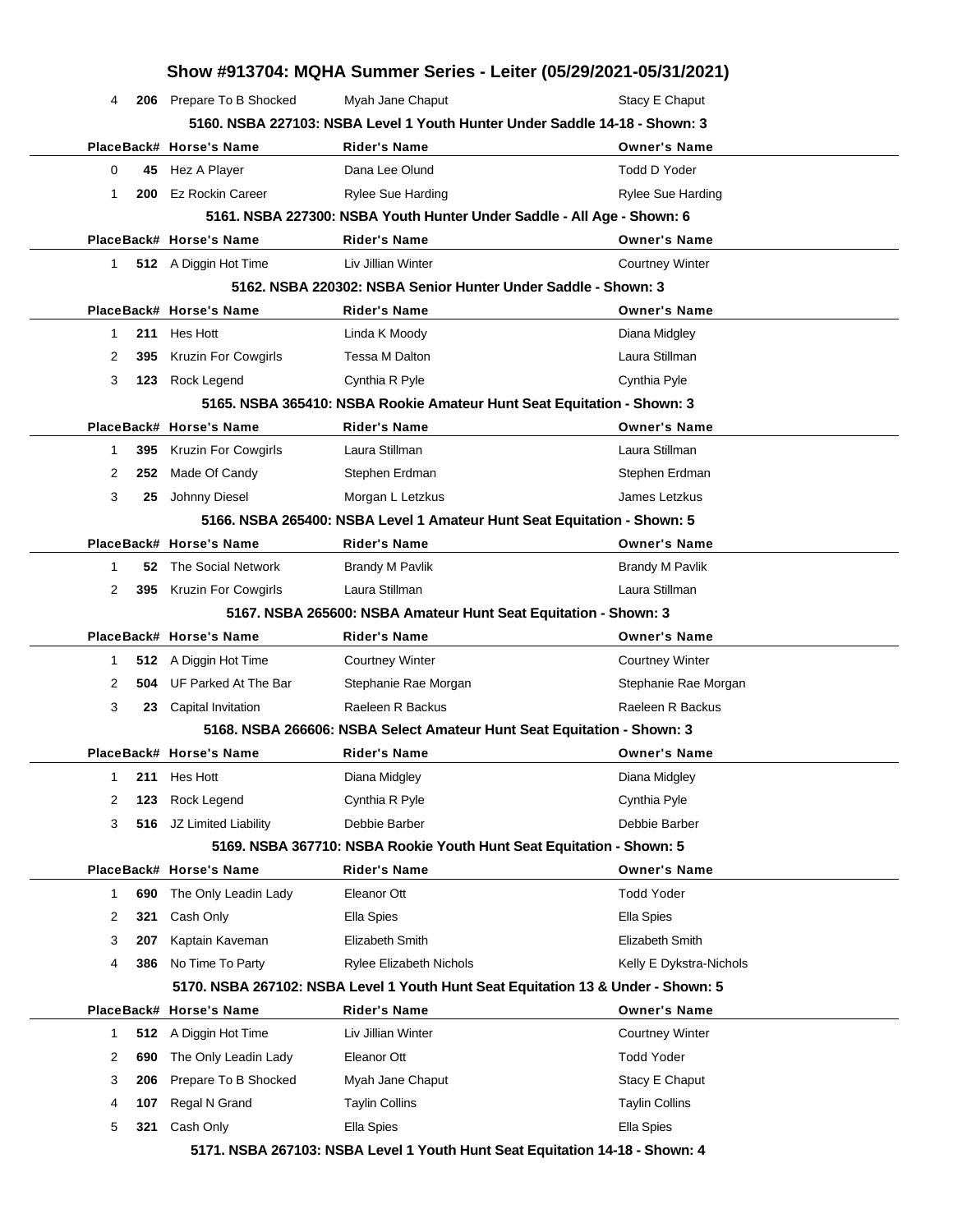|    |          | Show #913704: MQHA Summer Series - Leiter (05/29/2021-05/31/2021) |                                                                          |                         |  |
|----|----------|-------------------------------------------------------------------|--------------------------------------------------------------------------|-------------------------|--|
|    |          | PlaceBack# Horse's Name                                           | <b>Rider's Name</b>                                                      | <b>Owner's Name</b>     |  |
|    | 1<br>17  | Crimson Martini                                                   | Rylee Jeanne Zobl                                                        | Joleen O'Boyle Zobl     |  |
|    | 2<br>386 | No Time To Party                                                  | <b>Rylee Elizabeth Nichols</b>                                           | Kelly E Dykstra-Nichols |  |
|    | 3<br>13  | Made With Real Cocoa                                              | Brylynn E Balon                                                          | Brylynne E Balon        |  |
|    |          |                                                                   | 5172. NSBA 267300: NSBA Youth Hunt Seat Equitation - All Age - Shown: 10 |                         |  |
|    |          | PlaceBack# Horse's Name                                           | <b>Rider's Name</b>                                                      | <b>Owner's Name</b>     |  |
|    | 1        | 512 A Diggin Hot Time                                             | Liv Jillian Winter                                                       | <b>Courtney Winter</b>  |  |
|    | 2<br>235 | Gota B A Hit                                                      | Grace Gasper                                                             | <b>Tammy Gasper</b>     |  |
|    | 3<br>284 | Good Luck Charley                                                 | Lauren Deeds                                                             | <b>Gretchen Deeds</b>   |  |
|    | 4<br>24  | Gonna Get Ya Good                                                 | Rilynn K Lindsay                                                         | Rilynn Lindsay          |  |
|    | 5<br>690 | The Only Leadin Lady                                              | Eleanor Ott                                                              | <b>Todd Yoder</b>       |  |
|    | 6<br>107 | Regal N Grand                                                     | <b>Taylin Collins</b>                                                    | <b>Taylin Collins</b>   |  |
|    |          |                                                                   | 5173. NSBA 230100: NSBA Level 1 Trail - Shown: 2                         |                         |  |
|    |          | PlaceBack# Horse's Name                                           | Rider's Name                                                             | <b>Owner's Name</b>     |  |
|    | 1<br>252 | Made Of Candy                                                     | Christopher R Dalton                                                     | Stephen Erdman          |  |
|    | 2<br>395 | Kruzin For Cowgirls                                               | Christopher R Dalton                                                     | Laura Stillman          |  |
|    |          |                                                                   | 5174. NSBA 230300: NSBA Open Trail - Shown: 3                            |                         |  |
|    |          | PlaceBack# Horse's Name                                           | Rider's Name                                                             | <b>Owner's Name</b>     |  |
|    | 1        | 123 Rock Legend                                                   | Cynthia R Pyle                                                           | Cynthia Pyle            |  |
|    |          |                                                                   | 5176, NSBA 236606: NSBA Select Amateur Trail - Shown: 2                  |                         |  |
|    |          | PlaceBack# Horse's Name                                           | Rider's Name                                                             | <b>Owner's Name</b>     |  |
|    | 1<br>123 | Rock Legend                                                       | Cynthia R Pyle                                                           | Cynthia Pyle            |  |
|    | 2<br>335 | One Kool Fool                                                     | Brenda Schrader                                                          | Brenda Schrader         |  |
|    |          |                                                                   | 5177, NSBA 235600: NSBA Amateur Trail - Shown: 2                         |                         |  |
|    |          | PlaceBack# Horse's Name                                           | Rider's Name                                                             | <b>Owner's Name</b>     |  |
|    | 1<br>512 | A Diggin Hot Time                                                 | <b>Courtney Winter</b>                                                   | <b>Courtney Winter</b>  |  |
| DQ | 180      | Cowboysainteasytoluv                                              | Kelsey Rudy                                                              | <b>Roxann Guthrie</b>   |  |
|    |          |                                                                   | 5179, NSBA 337710: NSBA Rookie Youth Trail - Shown: 1                    |                         |  |
|    |          | PlaceBack# Horse's Name                                           | Rider's Name                                                             | <b>Owner's Name</b>     |  |
|    | 107<br>1 | Regal N Grand                                                     | <b>Taylin Collins</b>                                                    | <b>Taylin Collins</b>   |  |
|    |          |                                                                   | 5180. NSBA 237300: NSBA Youth Trail - All Age - Shown: 4                 |                         |  |
|    |          | PlaceBack# Horse's Name                                           | Rider's Name                                                             | <b>Owner's Name</b>     |  |
|    | 1<br>24  | Gonna Get Ya Good                                                 | Rilynn K Lindsay                                                         | Rilynn Lindsay          |  |
|    | 2<br>107 | Regal N Grand                                                     | <b>Taylin Collins</b>                                                    | <b>Taylin Collins</b>   |  |
|    | 3<br>235 | Gota B A Hit                                                      | Grace Gasper                                                             | <b>Tammy Gasper</b>     |  |
|    | 4<br>321 | Cash Only                                                         | Ella Spies                                                               | Ella Spies              |  |
|    |          |                                                                   | 6175. NSBA 235400: NSBA Level 1 Amateur Trail - Shown: 2                 |                         |  |
|    |          | PlaceBack# Horse's Name                                           | Rider's Name                                                             | <b>Owner's Name</b>     |  |
|    | 1        | 512 A Diggin Hot Time                                             | <b>Courtney Winter</b>                                                   | <b>Courtney Winter</b>  |  |
|    |          |                                                                   | 6179. NSBA 237100: NSBA Level 1 Youth Trail - Shown: 4                   |                         |  |
|    |          | PlaceBack# Horse's Name                                           | <b>Rider's Name</b>                                                      | <b>Owner's Name</b>     |  |
|    | 284<br>1 | Good Luck Charley                                                 | Lauren Deeds                                                             | <b>Gretchen Deeds</b>   |  |
|    | 2<br>107 | Regal N Grand                                                     | <b>Taylin Collins</b>                                                    | <b>Taylin Collins</b>   |  |
|    | 3<br>321 | Cash Only                                                         | Ella Spies                                                               | Ella Spies              |  |
|    |          |                                                                   | 9000. AQHA 101000: Grand Champion Stallions - Shown: 2                   |                         |  |
|    |          | PlaceBack# Horse's Name                                           | <b>Rider's Name</b>                                                      | Owner's Name            |  |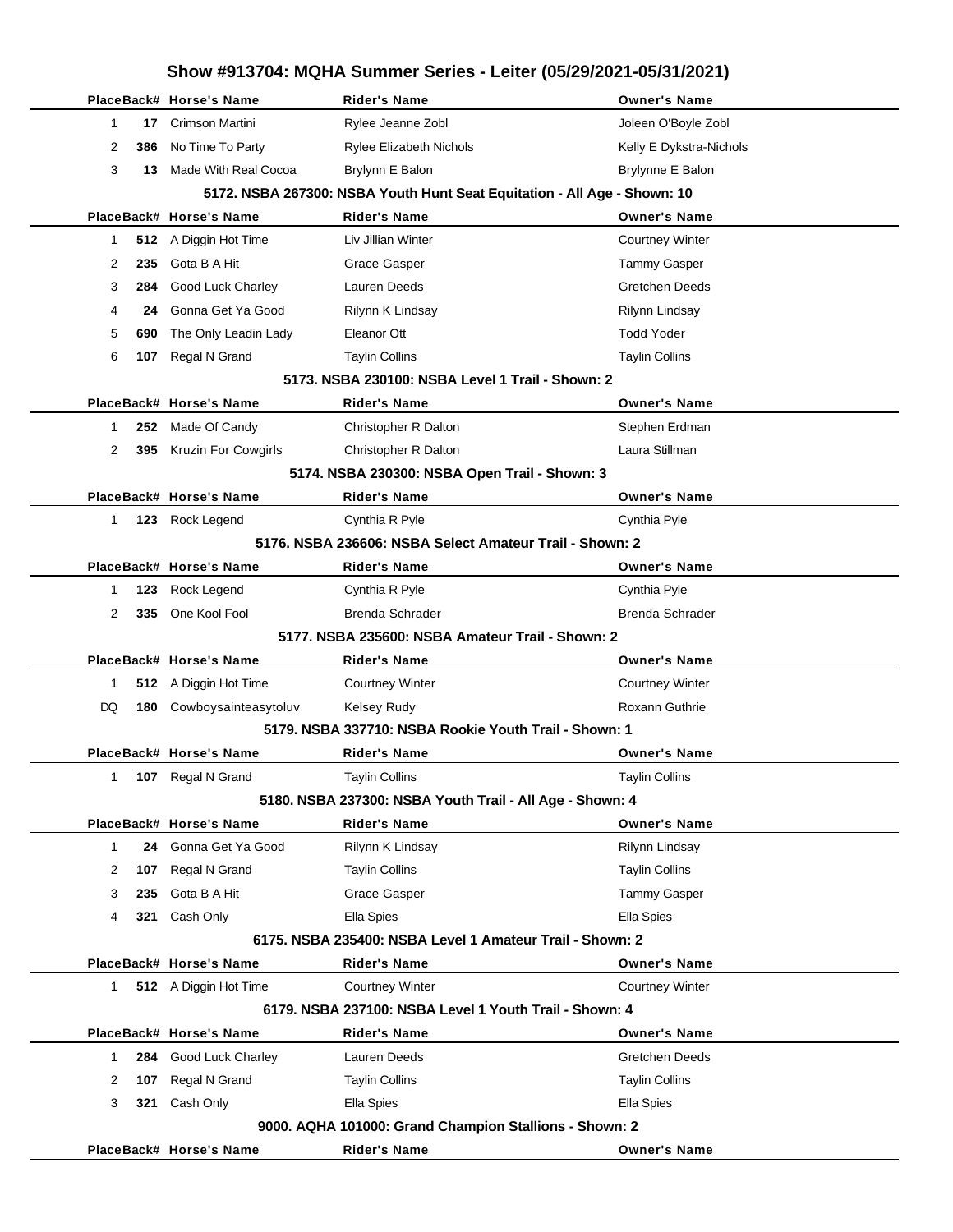|              | Show #913704: MQHA Summer Series - Leiter (05/29/2021-05/31/2021) |                                                              |                          |  |  |
|--------------|-------------------------------------------------------------------|--------------------------------------------------------------|--------------------------|--|--|
| 1            | 727 Romeiro                                                       | Tom Robertson                                                | Dan E Fox                |  |  |
|              |                                                                   | 9001. AQHA 101100: Reserve Champion Stallions - Shown: 3     |                          |  |  |
|              | PlaceBack# Horse's Name                                           | <b>Rider's Name</b>                                          | <b>Owner's Name</b>      |  |  |
| $1 \quad$    | 582 Cute Little Guy                                               | Gordon Wadds                                                 | Kathy Jo Schwartz, DVM   |  |  |
|              |                                                                   | 9004. AQHA 101200: Grand Champion Mares - Shown: 5           |                          |  |  |
|              | PlaceBack# Horse's Name                                           | <b>Rider's Name</b>                                          | <b>Owner's Name</b>      |  |  |
| 1.           | 249 Apleezing                                                     | Tom Robertson                                                | <b>Christine West</b>    |  |  |
|              |                                                                   | 9005. AQHA 101300: Reserve Champion Mare - Shown: 10         |                          |  |  |
|              | PlaceBack# Horse's Name                                           | <b>Rider's Name</b>                                          | <b>Owner's Name</b>      |  |  |
| 1            | 591 Intrigueing                                                   | Tom Robertson                                                | Carli Kerns              |  |  |
|              |                                                                   | 9006. AQHA 201200: Amt Grand Champion Mares - Shown: 4       |                          |  |  |
|              | PlaceBack# Horse's Name                                           | <b>Rider's Name</b>                                          | <b>Owner's Name</b>      |  |  |
| 1            | 249 Apleezing                                                     | <b>Christine West</b>                                        | <b>Christine West</b>    |  |  |
|              |                                                                   | 9007. AQHA 201300: Amt Reserve Champion Mare - Shown: 8      |                          |  |  |
|              | PlaceBack# Horse's Name                                           | <b>Rider's Name</b>                                          | <b>Owner's Name</b>      |  |  |
| $1 \quad$    | 587 Kaanapali Dolly                                               | Warren E English Jr                                          | Warren E English Jr      |  |  |
|              |                                                                   | 9008. AQHA 401200: Youth Grand Champion Mares - Shown: 4     |                          |  |  |
|              | PlaceBack# Horse's Name                                           | <b>Rider's Name</b>                                          | <b>Owner's Name</b>      |  |  |
| 1.           | 249 Apleezing                                                     | Katherine West                                               | <b>Christine West</b>    |  |  |
|              |                                                                   | 9009. AQHA 401300: Youth Reserve Champion Mares - Shown: 7   |                          |  |  |
|              | PlaceBack# Horse's Name                                           | <b>Rider's Name</b>                                          | <b>Owner's Name</b>      |  |  |
| $\mathbf{1}$ | 591 Intrigueing                                                   | Carli Kerns                                                  | Carli Kerns              |  |  |
|              |                                                                   | 9010. AQHA 101400: Grand Champion Geldings - Shown: 5        |                          |  |  |
|              | PlaceBack# Horse's Name                                           | <b>Rider's Name</b>                                          | <b>Owner's Name</b>      |  |  |
| 1            | 7 He Is The Exception                                             | Tom Robertson                                                | Christopher J Perniciaro |  |  |
|              |                                                                   | 9011. AQHA 101500: Reserve Champion Gelding - Shown: 9       |                          |  |  |
|              | PlaceBack# Horse's Name                                           | <b>Rider's Name</b>                                          | <b>Owner's Name</b>      |  |  |
| 509<br>1     | <b>Elusive Pick</b>                                               | <b>Beverly Sue Koke</b>                                      | Beverly Sue Koke         |  |  |
|              |                                                                   | 9012. AQHA 201400: Amt Grand Champion Gelding - Shown: 6     |                          |  |  |
|              | PlaceBack# Horse's Name                                           | Rider's Name                                                 | <b>Owner's Name</b>      |  |  |
| 1            | 7 He Is The Exception                                             | Laura Renee Perniciaro                                       | Christopher J Perniciaro |  |  |
|              |                                                                   | 9013. AQHA 201500: Amt Reserve Champion Gelding - Shown: 9   |                          |  |  |
|              | PlaceBack# Horse's Name                                           | <b>Rider's Name</b>                                          | <b>Owner's Name</b>      |  |  |
| 509<br>1.    | <b>Elusive Pick</b>                                               | <b>Beverly Sue Koke</b>                                      | Beverly Sue Koke         |  |  |
|              |                                                                   | 9014. AQHA 401400: Youth Grand Champion Geldings - Shown: 3  |                          |  |  |
|              | PlaceBack# Horse's Name                                           | Rider's Name                                                 | <b>Owner's Name</b>      |  |  |
| 1.           | 159 Mister Over Easy                                              | Elizabeth West                                               | <b>Christine West</b>    |  |  |
|              |                                                                   | 9015. AQHA 401500: Youth Reserve Champion Gelding - Shown: 9 |                          |  |  |
|              | PlaceBack# Horse's Name                                           | Rider's Name                                                 | <b>Owner's Name</b>      |  |  |
| $\mathbf{1}$ | 157 Why Dont U Kiss This                                          | Katherine Tietz                                              | MI Independent L/MI      |  |  |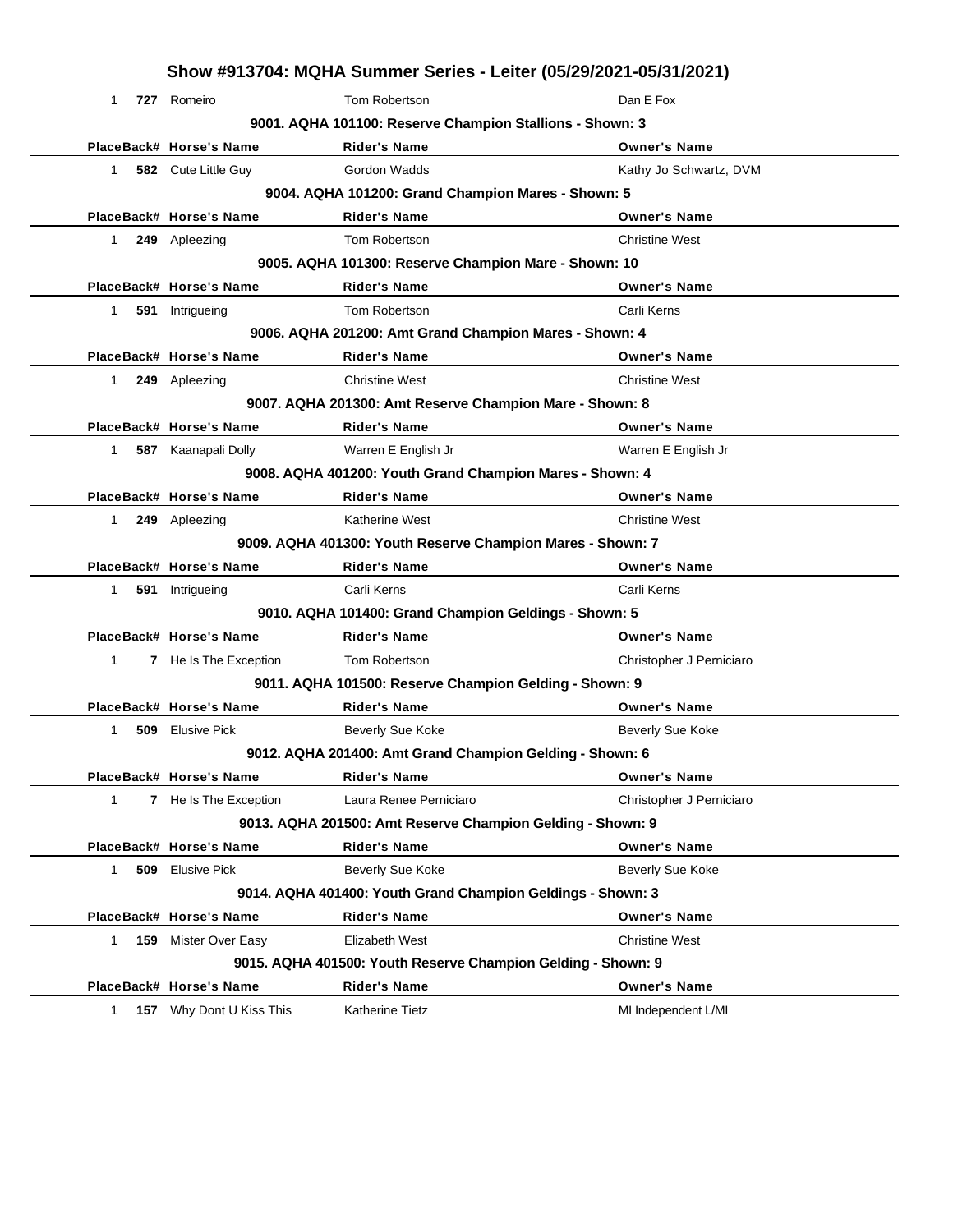#### **84. AQHA 203100: Amt Yearling Stallions - Shown: 1**

|              |                                                | PlaceBack# Horse's Name     | <b>Rider's Name</b>                                      | <b>Owner's Name</b>         |  |  |  |  |
|--------------|------------------------------------------------|-----------------------------|----------------------------------------------------------|-----------------------------|--|--|--|--|
| 1            |                                                | 576 Willy Creepin           | Debbie Wadds                                             | Debbie Wadds                |  |  |  |  |
|              | 89. AQHA 103100: Yearling Stallions - Shown: 3 |                             |                                                          |                             |  |  |  |  |
|              |                                                | PlaceBack# Horse's Name     | <b>Rider's Name</b>                                      | <b>Owner's Name</b>         |  |  |  |  |
| 1            | 582                                            | Cute Little Guy             | Gordon Wadds                                             | Kathy Jo Schwartz, DVM      |  |  |  |  |
| 2            | 526                                            | Impressin Da Ladies         | Brandon James Moreno                                     | Brandon James Moreno        |  |  |  |  |
| DQ           | 576                                            | Willy Creepin               | Debbie Wadds                                             | Debbie Wadds                |  |  |  |  |
|              |                                                |                             | 92. AQHA 103400: Aged Stallions - Shown: 1               |                             |  |  |  |  |
|              |                                                | PlaceBack# Horse's Name     | <b>Rider's Name</b>                                      | <b>Owner's Name</b>         |  |  |  |  |
| 1            | 727                                            | Romeiro                     | Tom Robertson                                            | Dan E Fox                   |  |  |  |  |
|              |                                                |                             | 94. AQHA 205400: Amt Yearling Mares - Shown: 3           |                             |  |  |  |  |
|              |                                                | PlaceBack# Horse's Name     | <b>Rider's Name</b>                                      | <b>Owner's Name</b>         |  |  |  |  |
| 1            | 574                                            | Baewatch                    | Warren E English Jr                                      | Warren E English Jr         |  |  |  |  |
| 2            | 580                                            | My Xtreme Secret            | Elizabeth Lauren Kooistra                                | Laurie Sherman              |  |  |  |  |
| 3            | 44                                             | RW My Ebony Hayes           | Sarah Jaclyn Clinansmith                                 | Sarah Jaclyn Clinansmith    |  |  |  |  |
|              |                                                |                             | 95. AQHA 205500: Amt Two Yr Old Mares - Shown: 2         |                             |  |  |  |  |
|              |                                                | PlaceBack# Horse's Name     | <b>Rider's Name</b>                                      | <b>Owner's Name</b>         |  |  |  |  |
| 1            | 587                                            | Kaanapali Dolly             | Warren E English Jr                                      | Warren E English Jr         |  |  |  |  |
| 2            | 519                                            | <b>Best Invited Dreams</b>  | Heidi Tweedie                                            | Heidi Tweedie               |  |  |  |  |
|              |                                                |                             | 97. AQHA 205700: Amt Aged Mares - Shown: 7               |                             |  |  |  |  |
|              |                                                | PlaceBack# Horse's Name     | <b>Rider's Name</b>                                      | <b>Owner's Name</b>         |  |  |  |  |
| 1            | 249                                            | Apleezing                   | <b>Christine West</b>                                    | <b>Christine West</b>       |  |  |  |  |
| 2            | 571                                            | <b>GunslingunConclusion</b> | Jill E Baker-Cooley                                      | Jill E Baker-Cooley         |  |  |  |  |
| 3            | 540                                            | The Certain Look            | Abby E McDonnell                                         | Abby E McDonnell            |  |  |  |  |
| 4            | 254                                            | Sheza Chip Off A Pro        | <b>Tricia Meade</b>                                      | Tricia Meade                |  |  |  |  |
| 5            | 544                                            | Dont Make A Scene           | Lainey Marie Zwerk                                       | Lainey Marie Zwerk          |  |  |  |  |
| 6            | 507                                            | Mechanism                   | Mackenzie J Kastl                                        | Mackenzie J Kastl           |  |  |  |  |
| 7            | 554                                            | <b>Expensive Assets</b>     | Madison Elizabeth Pfahl                                  | Madison Elizabeth Pfahl     |  |  |  |  |
|              |                                                |                             | 98. AQHA 275000: Amt Performance Halter Mares - Shown: 5 |                             |  |  |  |  |
|              |                                                | PlaceBack# Horse's Name     | Rider's Name                                             | <b>Owner's Name</b>         |  |  |  |  |
| $\mathbf{1}$ | 9676                                           | Iron Hot Maiden             | <b>Meggen Morrow Baynes</b>                              | <b>Meggen Morrow Baynes</b> |  |  |  |  |
| 2            | 222                                            | Ms Mae Flash                | Brandy L Baldwin-Bunting                                 | Christa L Baldwin           |  |  |  |  |
| 3            | 212                                            | Zip N The Dreams            | Annelise N Sophiea                                       | Ainslee Sophiea             |  |  |  |  |
| 4            | 525                                            | Pozitively Hot Diva         | Clare Elisabeth Throop                                   | Clare Elisabeth Throop      |  |  |  |  |
| 5            | 22                                             | Dont Need A Mirror          | <b>Brenda K Howell</b>                                   | <b>Brenda K Howell</b>      |  |  |  |  |
|              |                                                |                             | 99. AQHA 105400: Yearling Mares - Shown: 2               |                             |  |  |  |  |
|              |                                                | PlaceBack# Horse's Name     | <b>Rider's Name</b>                                      | <b>Owner's Name</b>         |  |  |  |  |
| 1            | 574                                            | <b>Baewatch</b>             | Tom Robertson                                            | Warren E English Jr         |  |  |  |  |
| 2            | 580                                            | My Xtreme Secret            | Laurie Sherman                                           | Laurie Sherman              |  |  |  |  |
|              |                                                |                             | 100. AQHA 105500: Two Yr Old Mares - Shown: 2            |                             |  |  |  |  |
|              |                                                | PlaceBack# Horse's Name     | <b>Rider's Name</b>                                      | <b>Owner's Name</b>         |  |  |  |  |
| 1            | 587                                            | Kaanapali Dolly             | Tom Robertson                                            | Warren E English Jr         |  |  |  |  |
| 2            | 519                                            | <b>Best Invited Dreams</b>  | <b>Heidi Tweedie</b>                                     | Heidi Tweedie               |  |  |  |  |
|              |                                                |                             | 101. AQHA 105600: Three Yr Old Mares - Shown: 1          |                             |  |  |  |  |
|              |                                                | PlaceBack# Horse's Name     | <b>Rider's Name</b>                                      | <b>Owner's Name</b>         |  |  |  |  |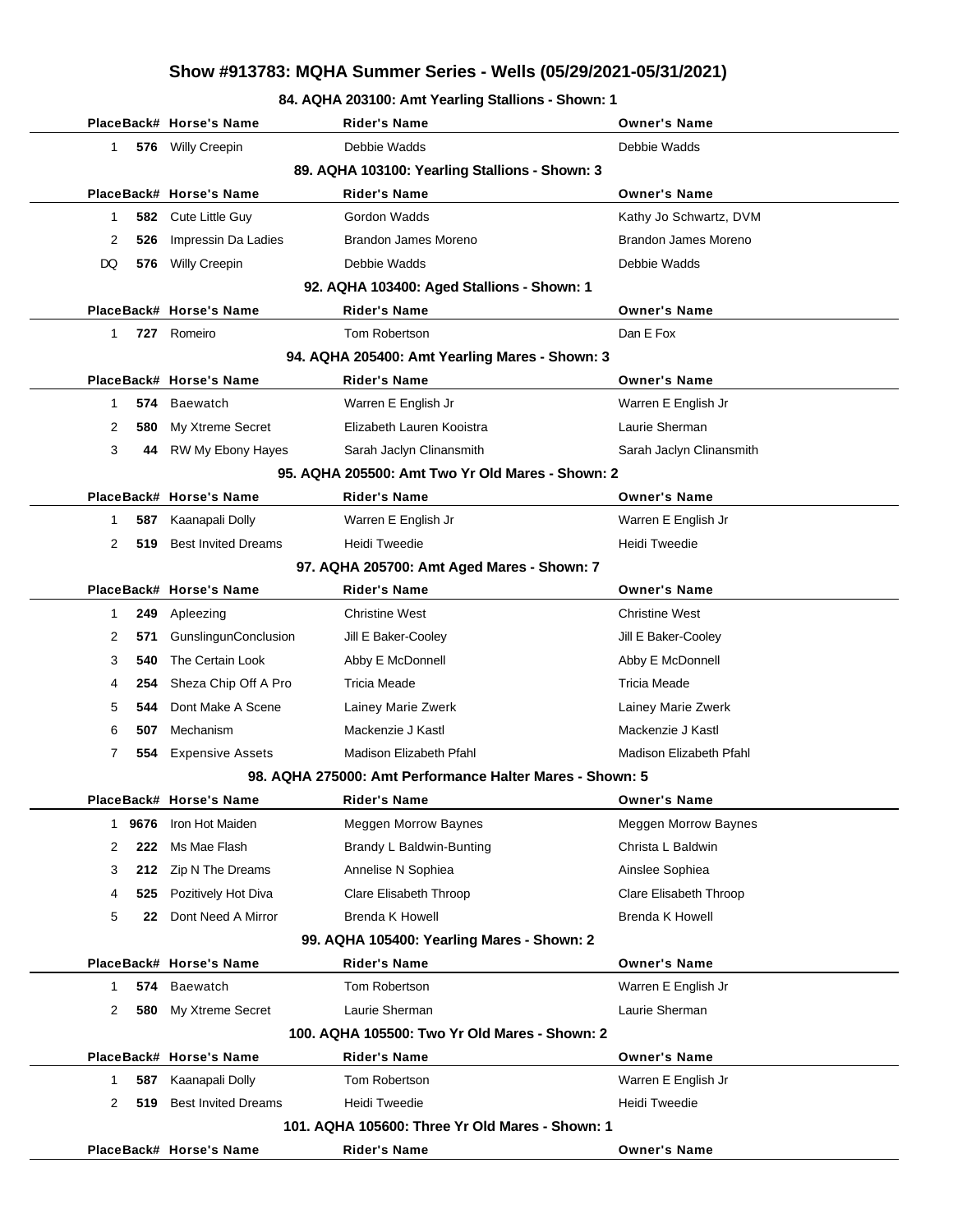| 1                                       | 591 Intrigueing             | Tom Robertson                                               | Carli Kerns                 |  |  |  |
|-----------------------------------------|-----------------------------|-------------------------------------------------------------|-----------------------------|--|--|--|
| 102. AQHA 105700: Aged Mares - Shown: 5 |                             |                                                             |                             |  |  |  |
|                                         | PlaceBack# Horse's Name     | <b>Rider's Name</b>                                         | <b>Owner's Name</b>         |  |  |  |
| $\mathbf 1$<br>249                      | Apleezing                   | Tom Robertson                                               | <b>Christine West</b>       |  |  |  |
| 2<br>571                                | GunslingunConclusion        | Jill E Baker-Cooley                                         | Jill E Baker-Cooley         |  |  |  |
| 3<br>540                                | The Certain Look            | Abby E McDonnell                                            | Abby E McDonnell            |  |  |  |
| 507<br>4                                | Mechanism                   | Mackenzie J Kastl                                           | Mackenzie J Kastl           |  |  |  |
| 5<br>250                                | <b>RD Fancy Tradition</b>   | Alisa B Forton                                              | Alisa B Forton/Debra        |  |  |  |
|                                         |                             | 103. AQHA 175000: Performance Halter Mares - Shown: 7       |                             |  |  |  |
|                                         | PlaceBack# Horse's Name     | <b>Rider's Name</b>                                         | <b>Owner's Name</b>         |  |  |  |
| 1 9676                                  | Iron Hot Maiden             | Michael Huntoon                                             | Meggen Morrow Baynes        |  |  |  |
| 2<br>222                                | Ms Mae Flash                | Brandy L Baldwin-Bunting                                    | Christa L Baldwin           |  |  |  |
| 3                                       | 212 Zip N The Dreams        | Annelise N Sophiea                                          | Ainslee Sophiea             |  |  |  |
| 505<br>4                                | Best Of My Luv              | <b>Emily Weaver</b>                                         | Lori Weaver                 |  |  |  |
| 5<br>525                                | Pozitively Hot Diva         | Clare Elisabeth Throop                                      | Clare Elisabeth Throop      |  |  |  |
| 6<br>22                                 | Dont Need A Mirror          | Brenda K Howell                                             | Brenda K Howell             |  |  |  |
|                                         | 7 1433 A Sleepy Margarita   | <b>Addison Marie Baynes</b>                                 | Meggan Morrow Baynes        |  |  |  |
|                                         |                             | 106. AQHA 405600: Youth Three Yr Old Mares - Shown: 2       |                             |  |  |  |
|                                         | PlaceBack# Horse's Name     | <b>Rider's Name</b>                                         | <b>Owner's Name</b>         |  |  |  |
| 591<br>$\mathbf{1}$                     | Intrigueing                 | Carli Kerns                                                 | Carli Kerns                 |  |  |  |
| 2<br>573                                | King Jacks Starlight        | <b>Taylor Whitkopf</b>                                      | Stephanie Ashby             |  |  |  |
|                                         |                             | 107. AQHA 405700: Youth Aged Mares - Shown: 5               |                             |  |  |  |
|                                         | PlaceBack# Horse's Name     | <b>Rider's Name</b>                                         | <b>Owner's Name</b>         |  |  |  |
| 249<br>$\mathbf{1}$                     | Apleezing                   | <b>Katherine West</b>                                       | <b>Christine West</b>       |  |  |  |
|                                         | 2 1433 A Sleepy Margarita   | <b>Addison Marie Baynes</b>                                 | Meggan Morrow Baynes        |  |  |  |
| 3<br>188                                | Dollasigns                  | Selena Mertz                                                | Selena Mertz                |  |  |  |
| 250<br>4                                | <b>RD Fancy Tradition</b>   | Adam Wilcoxen                                               | Alisa B Forton/Debra        |  |  |  |
| 5<br>125                                | Dressed Hot Batt Man        | Darlene Wilcoxen                                            | Alisa B Forton              |  |  |  |
|                                         |                             | 108. AQHA 475000: Youth Performance Halter Mares - Shown: 6 |                             |  |  |  |
|                                         | PlaceBack# Horse's Name     | Rider's Name                                                | <b>Owner's Name</b>         |  |  |  |
| 9676<br>1                               | Iron Hot Maiden             | <b>Addison Marie Baynes</b>                                 | <b>Meggen Morrow Baynes</b> |  |  |  |
| 2<br>506                                | Bling On The Nite           | Ava Holman                                                  | Ava Holman                  |  |  |  |
| 3<br>550                                | <b>WSR Shes AGolddigger</b> | <b>Emelia Perez</b>                                         | Emelia Perez                |  |  |  |
| 690<br>4                                | The Only Leadin Lady        | Eleanor Ott                                                 | <b>Todd Yoder</b>           |  |  |  |
| 5<br>505                                | Best Of My Luv              | <b>Emily Weaver</b>                                         | Lori Weaver                 |  |  |  |
| 6<br>206                                | Prepare To B Shocked        | Myah Jane Chaput                                            | Stacy E Chaput              |  |  |  |
|                                         |                             | 110. AQHA 207500: Amt Two Yr Old Geldings - Shown: 2        |                             |  |  |  |
|                                         | PlaceBack# Horse's Name     | <b>Rider's Name</b>                                         | <b>Owner's Name</b>         |  |  |  |
| $\mathbf 1$<br>596                      | Stormy Krommer              | Warren E English Jr                                         | Warren E English Jr         |  |  |  |
| 2<br>520                                | My Version Of Magik         | Mark A Tweedie                                              | Heidi Tweedie               |  |  |  |
|                                         |                             | 111. AQHA 207600: Amt Three Yr Old Geldings - Shown: 2      |                             |  |  |  |
|                                         | PlaceBack# Horse's Name     | <b>Rider's Name</b>                                         | <b>Owner's Name</b>         |  |  |  |
| 1<br>7                                  | He Is The Exception         | Laura Renee Perniciaro                                      | Christopher J Perniciaro    |  |  |  |
| 2                                       | 252 Made Of Candy           | Stephen Erdman                                              | Stephen Erdman              |  |  |  |
|                                         |                             | 112. AQHA 207700: Amt Aged Geldings - Shown: 15             |                             |  |  |  |
|                                         | PlaceBack# Horse's Name     | <b>Rider's Name</b>                                         | <b>Owner's Name</b>         |  |  |  |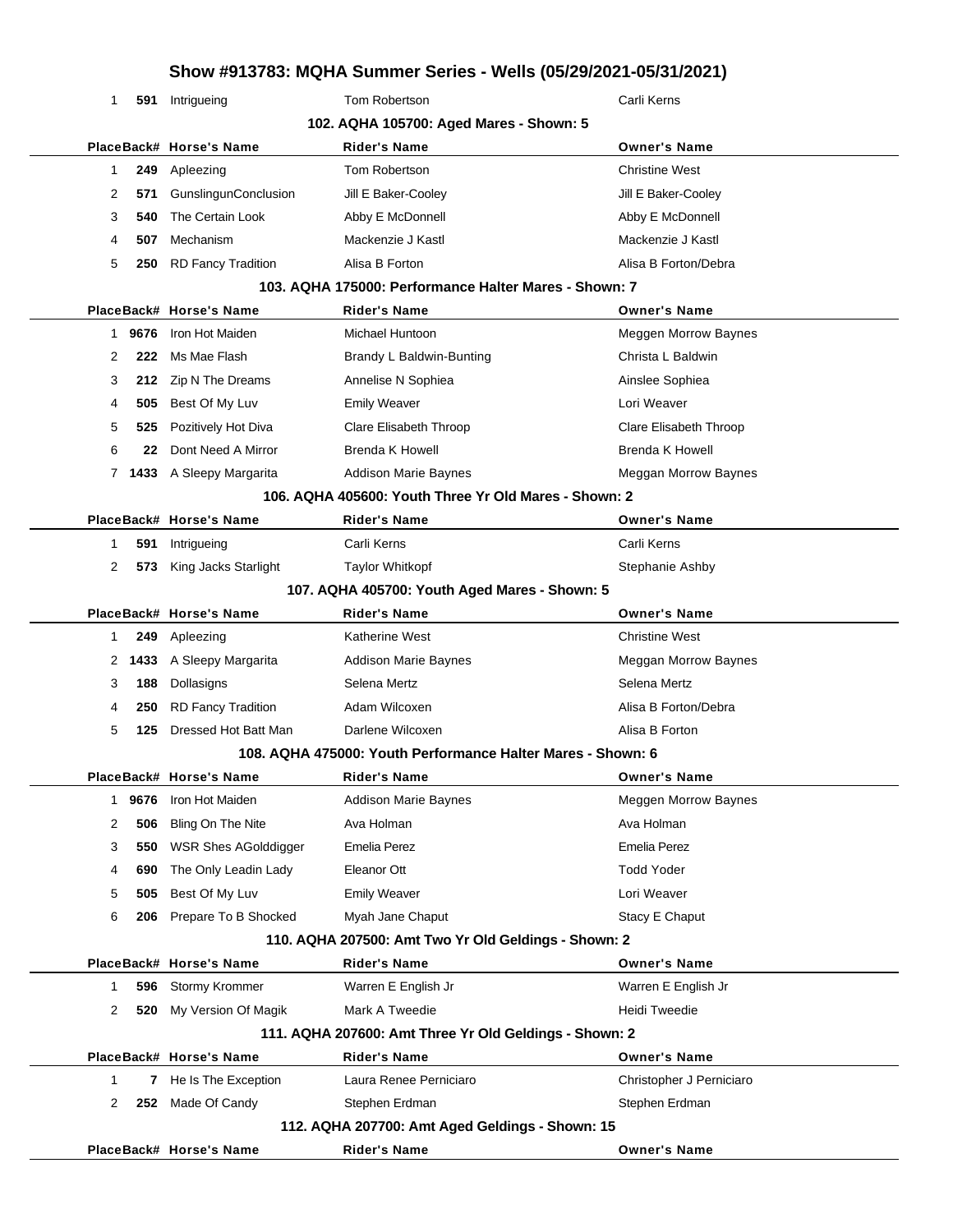|   |     | PlaceBack# Horse's Name                          | Rider's Name                                                  | <b>Owner's Name</b>      |  |
|---|-----|--------------------------------------------------|---------------------------------------------------------------|--------------------------|--|
|   |     |                                                  | 121. AQHA 407600: Youth Three Yr Old Geldings - Shown: 1      |                          |  |
| 9 | 541 | Details In The Sky                               | Pam Specht                                                    | Rena Kay Johnson         |  |
| 8 | 263 | <b>Finely Asleep</b>                             | Morgan Jennings                                               | Morgan McCarthy Warda    |  |
| 7 | 527 | What An Assett                                   | Jodi Surbrook                                                 | Mark And Jodi Surbrook   |  |
| 6 | 517 | Rolling In Hot                                   | Mackenzie Jae Westbrook                                       | Matthew J Westbrook      |  |
| 5 | 50  | Buzzzzn Bout Me                                  | Michelle McCarthy Warda                                       | Ken Mumy                 |  |
| 4 | 350 | Daydream In The Sky                              | Adrienne Peterson                                             | Adrienne Peterson        |  |
| 3 | 150 | Macs Kool Legacy                                 | Michael Huntoon                                               | Susan M Frank            |  |
| 2 | 383 | The Red Foxx                                     | Christopher R Dalton                                          | Adam Johnson             |  |
| 1 | 157 | Why Dont U Kiss This                             | Gordon Wadds                                                  | MI Independent L/MI      |  |
|   |     | PlaceBack# Horse's Name                          | <b>Rider's Name</b>                                           | <b>Owner's Name</b>      |  |
|   |     |                                                  | 118. AQHA 177000: Performance Halter Geldings - Shown: 9      |                          |  |
| 4 | 561 | Shaikn Not Stird                                 | Tessa M Dalton                                                | Lydia Sage Czubak        |  |
| 3 | 583 | Mr Cool Intention                                | Marylou J Crall                                               | Marylou J Crall          |  |
| 2 | 159 | Mister Over Easy                                 | Tom Robertson                                                 | Christine West           |  |
| 1 | 509 | <b>Elusive Pick</b>                              | Beverly Sue Koke                                              | <b>Beverly Sue Koke</b>  |  |
|   |     | PlaceBack# Horse's Name                          | <b>Rider's Name</b>                                           | <b>Owner's Name</b>      |  |
|   |     |                                                  | 117. AQHA 107700: Aged Geldings - Shown: 4                    |                          |  |
| 1 |     | 7 He Is The Exception                            | Tom Robertson                                                 | Christopher J Perniciaro |  |
|   |     | PlaceBack# Horse's Name                          | <b>Rider's Name</b>                                           | <b>Owner's Name</b>      |  |
|   |     |                                                  | 116. AQHA 107600: Three Yr Old Geldings - Shown: 1            |                          |  |
| 2 | 520 | My Version Of Magik                              | Mark A Tweedie                                                | Heidi Tweedie            |  |
| 1 | 596 | Stormy Krommer                                   | Tom Robertson                                                 | Warren E English Jr      |  |
|   |     | PlaceBack# Horse's Name                          | <b>Rider's Name</b>                                           | <b>Owner's Name</b>      |  |
|   |     | 115. AQHA 107500: Two Yr Old Geldings - Shown: 2 |                                                               |                          |  |
| 9 | 565 | Only Happens                                     | Lee Heighton                                                  | Angie Heighton           |  |
| 8 | 527 | What An Assett                                   | Jodi Surbrook                                                 | Mark And Jodi Surbrook   |  |
| 7 | 66  | I O You One                                      | Lisa A Ondersma-Lowetz                                        | Lisa A Ondersma          |  |
| 6 | 180 | Cowboysainteasytoluv                             | <b>Kelsey Rudy</b>                                            | <b>Roxann Guthrie</b>    |  |
| 5 | 122 | <b>Invitations Are Good</b>                      | Lily Ellen Atkinson                                           | Lily Ellen Atkinson      |  |
| 4 | 50  | Buzzzzn Bout Me                                  | Ken A Mumy                                                    | Ken Mumy                 |  |
| 3 | 350 | Daydream In The Sky                              | Adrienne Peterson                                             | Adrienne Peterson        |  |
| 2 | 150 | Macs Kool Legacy                                 | Susan M Frank                                                 | Susan M Frank            |  |
| 1 | 383 | The Red Foxx                                     | Adam Johnson                                                  | Adam Johnson             |  |
|   |     | PlaceBack# Horse's Name                          | <b>Rider's Name</b>                                           | <b>Owner's Name</b>      |  |
|   |     |                                                  | 113. AQHA 277000: Amt Performance Halter Geldings - Shown: 11 |                          |  |
| 9 | 119 | Baylite Jac                                      | Jeanne Hugo                                                   | Jeanne Hugo              |  |
| 8 | 804 | Follow Ur Intuition                              | Stefanie A Freeland                                           | Stefanie Freeland        |  |
| 7 | 542 | Chipped With Iron                                | Rebecca Burtka                                                | Rebecca Burtka           |  |
| 6 | 316 | <b>Remington Steal</b>                           | Debbie Wadds                                                  | Debbie Wadds             |  |
| 5 | 130 | <b>SST Starstruck</b>                            | Katie Rae Krueger                                             | Katie Rae Krueger        |  |
| 4 | 589 | TheEminentDiversion                              | Jill E Baker-Cooley                                           | Jill E Baker-Cooley      |  |
| 3 | 508 | Good Eye Will Be                                 | Jennifer Ackroyd-Fabris                                       | Jennifer Ackroyd-Fabris  |  |
| 2 | 159 | Mister Over Easy                                 | <b>Christine West</b>                                         | <b>Christine West</b>    |  |
| 1 | 509 | <b>Elusive Pick</b>                              | Beverly Sue Koke                                              | <b>Beverly Sue Koke</b>  |  |
|   |     |                                                  |                                                               |                          |  |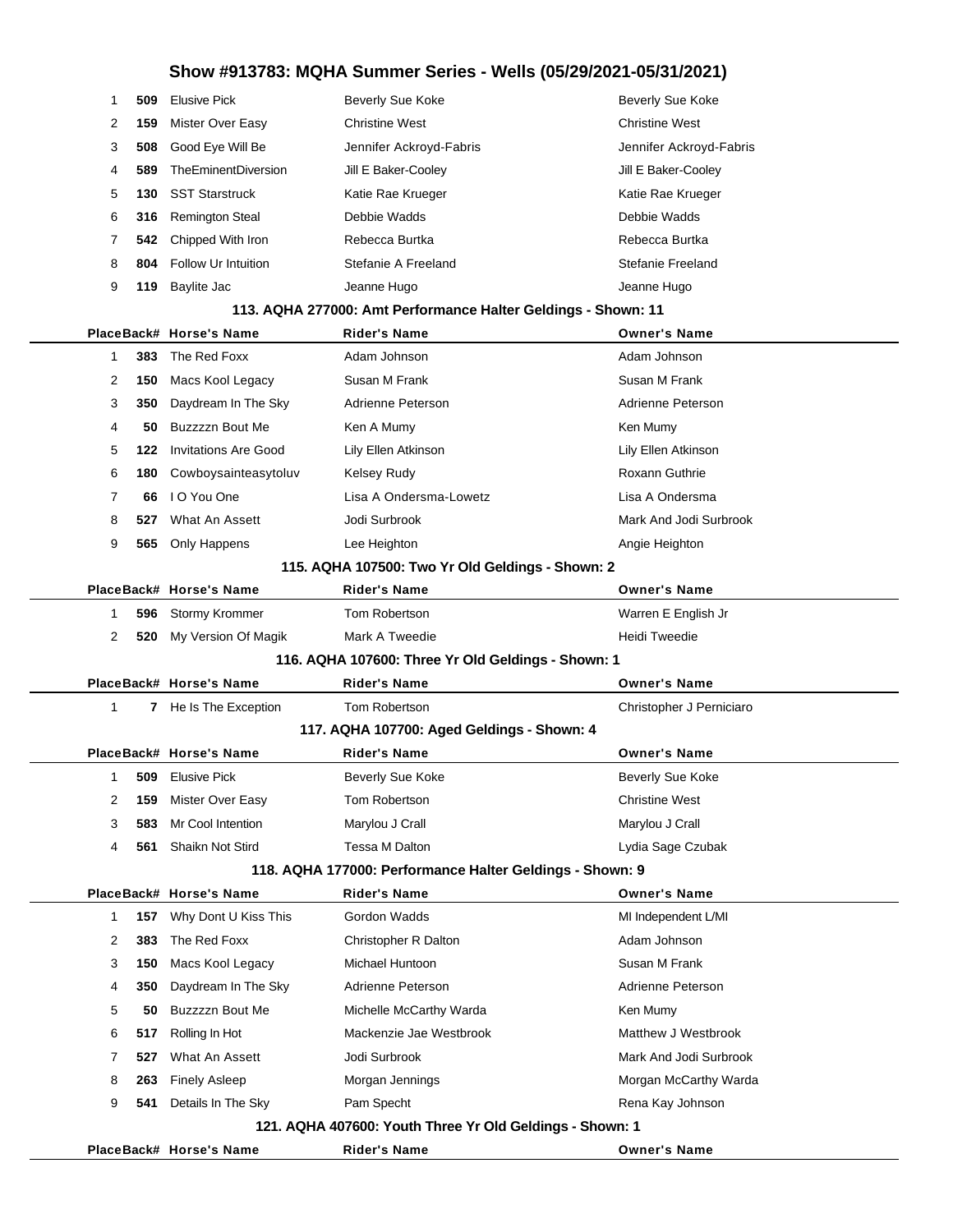1 701 Mahoganee Trace Toteff Trace Tote Tote Tom Robertson

|   |      |                           | 122. AQHA 407700: Youth Aged Geldings - Shown: 14              |                         |
|---|------|---------------------------|----------------------------------------------------------------|-------------------------|
|   |      | PlaceBack# Horse's Name   | <b>Rider's Name</b>                                            | <b>Owner's Name</b>     |
| 1 | 159  | Mister Over Easy          | Elizabeth West                                                 | <b>Christine West</b>   |
| 2 | 386  | No Time To Party          | <b>Rylee Elizabeth Nichols</b>                                 | Kelly E Dykstra-Nichols |
| 3 | 561  | Shaikn Not Stird          | Lydia Sage Czubak                                              | Lydia Sage Czubak       |
| 4 | 124  | Madd Money                | Lauren E Lauver                                                | Lauren Lauver           |
| 5 | 133  | <b>Missin Sleep</b>       | Audrey L Barnes                                                | Audrey L Barnes         |
| 6 | 321  | Cash Only                 | Ella Spies                                                     | Ella Spies              |
| 7 | 200  | <b>Ez Rockin Career</b>   | <b>Rylee Sue Harding</b>                                       | Rylee Sue Harding       |
| 8 | 630  | Im Pink Floyd             | <b>Kate Davis</b>                                              | <b>Kate Davis</b>       |
| 9 | 555  | Gotta Golden Bar          | Alyssa G Bayerski                                              | Patti Bayerski          |
|   |      |                           | 123. AQHA 477000: Youth Performance Halter Geldings - Shown: 8 |                         |
|   |      | PlaceBack# Horse's Name   | <b>Rider's Name</b>                                            | <b>Owner's Name</b>     |
| 1 | 157  | Why Dont U Kiss This      | <b>Katherine Tietz</b>                                         | MI Independent L/MI     |
| 2 | 235  | Gota B A Hit              | Grace Gasper                                                   | <b>Tammy Gasper</b>     |
| 3 | 560  | Zippin Past The Best      | Carli Kerns                                                    | Carli Kerns             |
| 4 | 259  | Chevrolatte               | Elizabeth West                                                 | <b>Christine West</b>   |
| 5 | 111  | Dang Near Dun             | Claire Kelp                                                    | Claire Kelp             |
| 6 | 517  | Rolling In Hot            | Mackenzie Jae Westbrook                                        | Matthew J Westbrook     |
| 7 | 13   | Made With Real Cocoa      | Brylynn E Balon                                                | Brylynne E Balon        |
| 8 | 107  | Regal N Grand             | <b>Taylin Collins</b>                                          | <b>Taylin Collins</b>   |
|   |      |                           | 124. MQHA 900: Small Fry Halter - Shown: 13                    |                         |
|   |      | PlaceBack# Horse's Name   | Rider's Name                                                   | <b>Owner's Name</b>     |
| 1 | 508  | Good Eye Will Be          | Landon Fabris                                                  | Jennifer Ackroyd-Fabris |
| 2 | 592  | <b>KM Movin The Best</b>  | <b>Addaley Hudson</b>                                          | Allison Hudson          |
| 3 | 321  | Cash Only                 | <b>Rylee Spies</b>                                             | Ella Spies              |
| 4 | 310  | Ima Lopin With Class      | Quinn Bogue                                                    | <b>Bogue Family</b>     |
| 5 | 599  | A Simply Hot Boogie       | Evan Ford                                                      | Danny Ford              |
| 6 | 52   | The Social Network        | Xandrea Sandusky                                               | <b>Brandy M Pavlik</b>  |
| 7 | 1031 | <b>Fabulous Assets</b>    | Marley Ann Smith                                               | Coleen Bull             |
| 8 | 250  | <b>RD Fancy Tradition</b> | Adam Wilcoxen                                                  | Alisa B Forton/Debra    |
| 9 | 345  | Lukes Last Shine          | Sophia Dong                                                    | <b>Katherine Tietz</b>  |
|   |      |                           | 125. MQHA 901: Small Fry Showmanship - Shown: 12               |                         |
|   |      | PlaceBack# Horse's Name   | <b>Rider's Name</b>                                            | <b>Owner's Name</b>     |
| 1 | 310  | Ima Lopin With Class      | Quinn Bogue                                                    | <b>Bogue Family</b>     |
| 2 | 1031 | <b>Fabulous Assets</b>    | Marley Ann Smith                                               | Coleen Bull             |
| 3 | 22   | Dont Need A Mirror        | <b>Brylee Lynn Bunting</b>                                     | <b>Brenda K Howell</b>  |
| 4 | 52   | The Social Network        | Xandrea Sandusky                                               | <b>Brandy M Pavlik</b>  |
| 5 | 243  | Lady Jag Bar None         | Jocelynn Schoenlein                                            | Alisa Forton            |
| 6 | 321  | Cash Only                 | <b>Rylee Spies</b>                                             | Ella Spies              |
| 7 | 345  | <b>Lukes Last Shine</b>   | Sophia Dong                                                    | <b>Katherine Tietz</b>  |
| 8 | 592  | <b>KM Movin The Best</b>  | <b>Addaley Hudson</b>                                          | Allison Hudson          |
| 9 |      | 226 Art Trouble           | <b>Karly Lewis</b>                                             | Michele Lewis           |
|   |      |                           | 126. AQHA 212001: RK Amt Showmanship at Halter - Shown: 13     |                         |
|   |      | PlaceBack# Horse's Name   | <b>Rider's Name</b>                                            | <b>Owner's Name</b>     |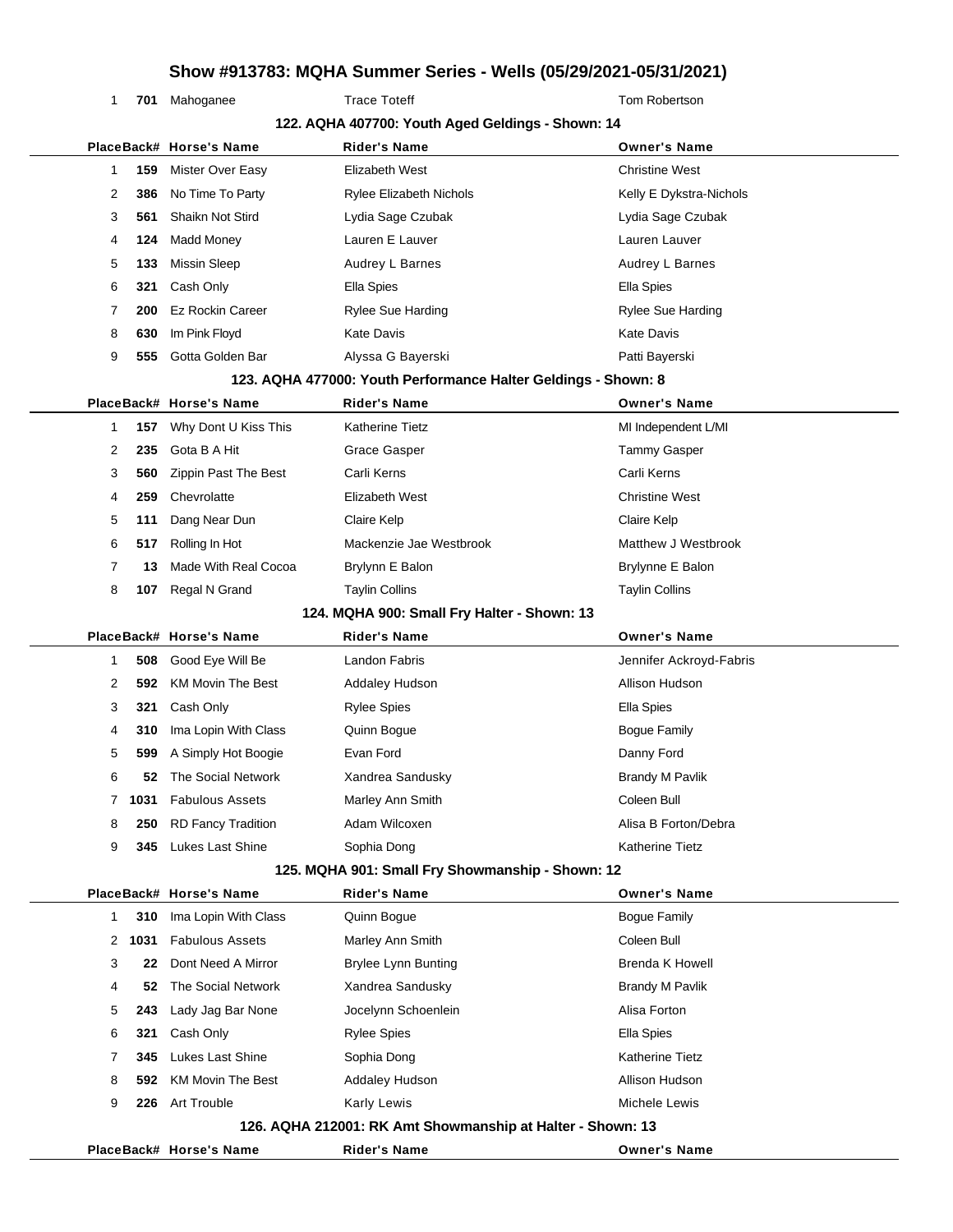|   | 25  | Johnny Diesel              | Morgan L Letzkus       | James Letzkus          |
|---|-----|----------------------------|------------------------|------------------------|
| 2 | 523 | My Vintage Mercedes        | Delaney Bakker         | Cynthia Bakker         |
| 3 | 597 | Vf Both Sides Zipped       | Jessica R Bills        | Jessica R Bills        |
| 4 | 579 | Lilly Larue                | Andrea St John         | Greg Holstege          |
| 5 | 525 | Pozitively Hot Diva        | Clare Elisabeth Throop | Clare Elisabeth Throop |
| 6 | 804 | <b>Follow Ur Intuition</b> | Stefanie A Freeland    | Stefanie Freeland      |
|   | 593 | Indeed Shez Lazy           | Lauryn Leuenberger     | Lauryn Leuenberger     |
| 8 | 702 | Talkin About My Ty         | Mikayla Mae Tew        | Janine Ann Caldwell    |
| 9 | 65  | Got Good                   | Leslie A Howard        | Leslie A Howard        |
|   |     |                            |                        |                        |

#### **127. AQHA 212002: L1 Amt Showmanship at Halter - Shown: 37**

|    |     | PlaceBack# Horse's Name  | <b>Rider's Name</b>    | <b>Owner's Name</b>    |  |
|----|-----|--------------------------|------------------------|------------------------|--|
|    | 511 | <b>Blazing Potential</b> | Katie Elizabeth Main   | Katie Elizabeth Main   |  |
| 2  | 66  | I O You One              | Lisa A Ondersma-Lowetz | Lisa A Ondersma        |  |
| 3  | 52  | The Social Network       | <b>Brandy M Pavlik</b> | <b>Brandy M Pavlik</b> |  |
| 4  | 277 | Iron Can Dance           | Kailene Bader-Van Dyke | Merri Van Dyke         |  |
| 5. | 544 | Dont Make A Scene        | Lainey Marie Zwerk     | Lainey Marie Zwerk     |  |
| 6  | 548 | Good Rich N Roan         | Kayla J Daniels        | Kayla J Daniels        |  |
| 7  | 116 | Talk About Good Luck     | Amanda Hampel          | Amanda Hampel          |  |
| 8  | 504 | UF Parked At The Bar     | Stephanie Rae Morgan   | Stephanie Rae Morgan   |  |
| 9  | 546 | To Good To Be Red        | Stephanie Mae Cesarz   | Stephanie Cesarz       |  |
|    |     |                          |                        |                        |  |

#### **128. AQHA 212000: Amt Showmanship at Halter - Shown: 27**

|   |     | PlaceBack# Horse's Name     | <b>Rider's Name</b>                                           | <b>Owner's Name</b>     |
|---|-----|-----------------------------|---------------------------------------------------------------|-------------------------|
|   | 222 | Ms Mae Flash                | Brandy L Baldwin-Bunting                                      | Christa L Baldwin       |
| 2 | 548 | Good Rich N Roan            | Kayla J Daniels                                               | Kayla J Daniels         |
| 3 | 383 | The Red Foxx                | Adam Johnson                                                  | Adam Johnson            |
| 4 | 511 | <b>Blazing Potential</b>    | Katie Elizabeth Main                                          | Katie Elizabeth Main    |
| 5 | 180 | Cowboysainteasytoluv        | Kelsey Rudy                                                   | Roxann Guthrie          |
| 6 | 544 | Dont Make A Scene           | Lainey Marie Zwerk                                            | Lainey Marie Zwerk      |
|   |     | <b>554</b> Expensive Assets | Madison Elizabeth Pfahl                                       | Madison Elizabeth Pfahl |
| 8 | 66  | I O You One                 | Lisa A Ondersma-Lowetz                                        | Lisa A Ondersma         |
| 9 | 504 | UF Parked At The Bar        | Stephanie Rae Morgan                                          | Stephanie Rae Morgan    |
|   |     |                             | 100 AOUA 010000, Ami Calcai Chaumanahin ai Haliar - Chaum, 19 |                         |

| 129. AQHA 212800: Amt Select Showmanship at Halter - Shown: 13 |  |  |
|----------------------------------------------------------------|--|--|
|----------------------------------------------------------------|--|--|

|                                                              |     | PlaceBack# Horse's Name    | <b>Rider's Name</b>     | <b>Owner's Name</b>    |  |
|--------------------------------------------------------------|-----|----------------------------|-------------------------|------------------------|--|
|                                                              | 22  | Dont Need A Mirror         | Brenda K Howell         | Brenda K Howell        |  |
| 2                                                            | 254 | Sheza Chip Off A Pro       | Tricia Meade            | Tricia Meade           |  |
| 3                                                            | 527 | What An Assett             | Jodi Surbrook           | Mark And Jodi Surbrook |  |
| 4                                                            | 123 | Rock Legend                | Cynthia R Pyle          | Cynthia Pyle           |  |
| 5                                                            | 804 | <b>Follow Ur Intuition</b> | Stefanie A Freeland     | Stefanie Freeland      |  |
| 6                                                            | 167 | Hunt In My Saddle          | Charlotte L Ruth-Kasper | Abigail R Kasper       |  |
|                                                              | 150 | Macs Kool Legacy           | Susan M Frank           | Susan M Frank          |  |
| 8                                                            | 316 | <b>Remington Steal</b>     | Debbie Wadds            | Debbie Wadds           |  |
| 9                                                            | 211 | Hes Hott                   | Diana Midgley           | Diana Midgley          |  |
| 130. AQHA 412001: RK Youth Showmanship at Halter - Shown: 18 |     |                            |                         |                        |  |
|                                                              |     | PlaceBack# Horse's Name    | <b>Rider's Name</b>     | <b>Owner's Name</b>    |  |
|                                                              | 630 | Im Pink Floyd              | <b>Kate Davis</b>       | <b>Kate Davis</b>      |  |
| 2                                                            | 334 | Hot Look N Dream           | Olivia Hill             | Olivia Hill            |  |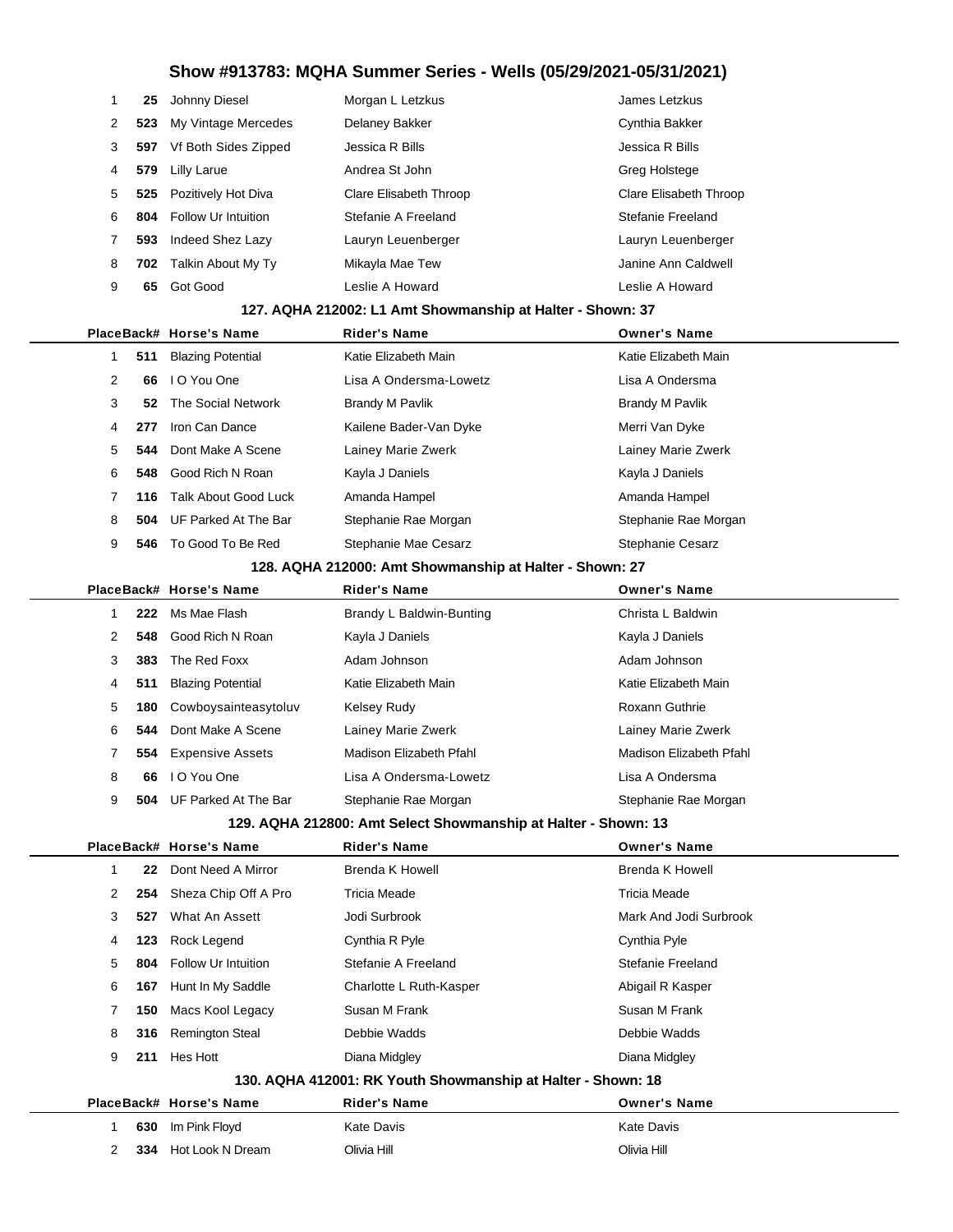| 3 | 111 | Dang Near Dun               | Claire Kelp       | Claire Kelp       |
|---|-----|-----------------------------|-------------------|-------------------|
| 4 | 555 | Gotta Golden Bar            | Alyssa G Bayerski | Patti Bayerski    |
| 5 | 321 | Cash Only                   | Ella Spies        | Ella Spies        |
| 6 | 550 | <b>WSR Shes AGolddigger</b> | Emelia Perez      | Emelia Perez      |
|   | 99  | This Jet Is Hot             | Elizabeth Laney   | Andrea Laney      |
| 8 | 690 | The Only Leadin Lady        | Eleanor Ott       | Todd Yoder        |
| 9 | 537 | One Black Krymsun           | Carlene Armstrong | Carlene Armstrong |
|   |     |                             |                   |                   |

#### **131. AQHA 412702: L1 Youth Showmanship (13 & Under) - Shown: 12**

|                      |                                                             | PlaceBack# Horse's Name        | <b>Rider's Name</b>         | <b>Owner's Name</b>    |  |  |  |
|----------------------|-------------------------------------------------------------|--------------------------------|-----------------------------|------------------------|--|--|--|
|                      |                                                             | 206 Prepare To B Shocked       | Myah Jane Chaput            | Stacy E Chaput         |  |  |  |
| $\mathbf{2}^{\circ}$ | 107                                                         | Regal N Grand                  | <b>Taylin Collins</b>       | <b>Taylin Collins</b>  |  |  |  |
| 3                    | 222                                                         | Ms Mae Flash                   | <b>Braelyn R Bunting</b>    | Christa L Baldwin      |  |  |  |
| 4                    |                                                             | <b>1433</b> A Sleepy Margarita | <b>Addison Marie Baynes</b> | Meggan Morrow Baynes   |  |  |  |
| 5                    | 690                                                         | The Only Leadin Lady           | Eleanor Ott                 | <b>Todd Yoder</b>      |  |  |  |
| 6                    |                                                             | 512 A Diggin Hot Time          | Liv Jillian Winter          | <b>Courtney Winter</b> |  |  |  |
|                      | 321                                                         | Cash Only                      | Ella Spies                  | Ella Spies             |  |  |  |
| 8                    | 99                                                          | This Jet Is Hot                | Elizabeth Laney             | Andrea Laney           |  |  |  |
| 9                    | 529                                                         | Gotta Minute                   | Emily J Sell                | Emily J Sell           |  |  |  |
|                      | 132 AOHA 412802: L1 Vouth Showmanshin (14 - 18) - Shown: 10 |                                |                             |                        |  |  |  |

#### **132. AQHA 412802: L1 Youth Showmanship (14 - 18) - Shown: 19**

|                |      | PlaceBack# Horse's Name     | <b>Rider's Name</b>     | <b>Owner's Name</b>     |
|----------------|------|-----------------------------|-------------------------|-------------------------|
|                | 630  | Im Pink Floyd               | Kate Davis              | Kate Davis              |
| 2              | 550  | <b>WSR Shes AGolddigger</b> | Emelia Perez            | Emelia Perez            |
| 3              | 555  | Gotta Golden Bar            | Alyssa G Bayerski       | Patti Bayerski          |
| 4              | 216  | Larrys Back In Black        | Katie Tenerowicz        | <b>Keith Tenerowicz</b> |
| 5              | 111  | Dang Near Dun               | Claire Kelp             | Claire Kelp             |
| 6              | 517  | Rolling In Hot              | Mackenzie Jae Westbrook | Matthew J Westbrook     |
| $\overline{7}$ | 17   | Crimson Martini             | Rylee Jeanne Zobl       | Joleen O'Boyle Zobl     |
| 8              | 549  | Partners In Kryme           | Makenna Noon            | Makenna Noon            |
| 9              | 1854 | Hes Good To Go              | Isabelle Freeland       | Isabelle Freeland       |

#### **133. AQHA 412000: Youth Showmanship at Halter - Shown: 25**

|   |     | PlaceBack# Horse's Name  | <b>Rider's Name</b>      | <b>Owner's Name</b>      |
|---|-----|--------------------------|--------------------------|--------------------------|
|   | 235 | Gota B A Hit             | Grace Gasper             | Tammy Gasper             |
| 2 | 560 | Zippin Past The Best     | Carli Kerns              | Carli Kerns              |
| 3 | 284 | <b>Good Luck Charley</b> | Lauren Deeds             | <b>Gretchen Deeds</b>    |
| 4 | 505 | Best Of My Luv           | <b>Emily Weaver</b>      | Lori Weaver              |
| 5 | 259 | Chevrolatte              | Elizabeth West           | <b>Christine West</b>    |
| 6 | 24  | Gonna Get Ya Good        | Rilynn K Lindsay         | Rilynn Lindsay           |
|   | 206 | Prepare To B Shocked     | Myah Jane Chaput         | Stacy E Chaput           |
| 8 | 200 | <b>Ez Rockin Career</b>  | <b>Rylee Sue Harding</b> | <b>Rylee Sue Harding</b> |
| 9 | 133 | Missin Sleep             | Audrey L Barnes          | Audrey L Barnes          |
|   |     |                          |                          |                          |

#### **135. AQHA 150000: Working Hunter - Shown: 4**

|  |  |     | PlaceBack# Horse's Name | <b>Rider's Name</b>   | <b>Owner's Name</b>  |  |
|--|--|-----|-------------------------|-----------------------|----------------------|--|
|  |  | 220 | The Iron Dancer         | Jacqueline R Horlings | Josephine O Horlings |  |
|  |  | 529 | Gotta Minute            | Emily J Sell          | Emily J Sell         |  |
|  |  |     | 534 Cash For Artifacts  | Alexis Gorant         | Alexis Gorant        |  |
|  |  |     | 532 Al Be Tall And Tan  | Olivia Baugh          | Olivia Baugh         |  |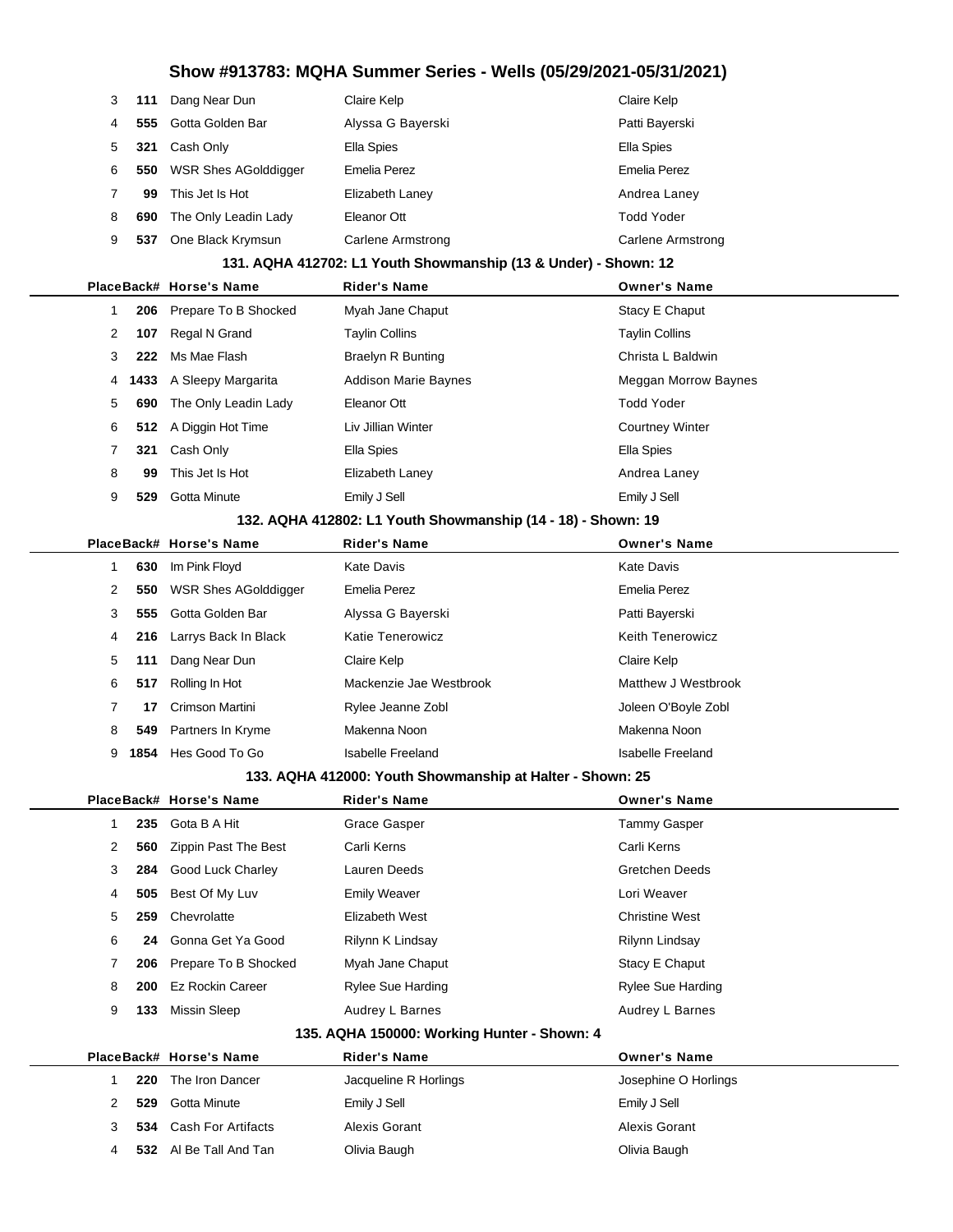### **138. AQHA 450001: RK Youth Working Hunter - Shown: 2**

|           | PlaceBack# Horse's Name          | Rider's Name                                                 | <b>Owner's Name</b>     |
|-----------|----------------------------------|--------------------------------------------------------------|-------------------------|
| 1         | Gotta Minute<br>529              | Emily J Sell                                                 | Emily J Sell            |
| 2         | 532 Al Be Tall And Tan           | Olivia Baugh                                                 | Olivia Baugh            |
|           |                                  | 139. AQHA 450000: Youth Working Hunter - Shown: 4            |                         |
|           | PlaceBack# Horse's Name          | Rider's Name                                                 | <b>Owner's Name</b>     |
| 220<br>1  | The Iron Dancer                  | Jacqueline R Horlings                                        | Josephine O Horlings    |
| 2<br>534  | <b>Cash For Artifacts</b>        | Alexis Gorant                                                | Alexis Gorant           |
| 529<br>3  | Gotta Minute                     | Emily J Sell                                                 | Emily J Sell            |
| 4         | 532 Al Be Tall And Tan           | Olivia Baugh                                                 | Olivia Baugh            |
|           |                                  | 142. AQHA 453001: RK Youth Equitation Over Fences - Shown: 2 |                         |
|           | PlaceBack# Horse's Name          | <b>Rider's Name</b>                                          | <b>Owner's Name</b>     |
| 529<br>1  | <b>Gotta Minute</b>              | Emily J Sell                                                 | Emily J Sell            |
| 2         | 532 Al Be Tall And Tan           | Olivia Baugh                                                 | Olivia Baugh            |
|           |                                  | 143. AQHA 453000: Youth Equitation Over Fences - Shown: 4    |                         |
|           | PlaceBack# Horse's Name          | <b>Rider's Name</b>                                          | <b>Owner's Name</b>     |
| 1         | <b>Cash For Artifacts</b><br>534 | Alexis Gorant                                                | <b>Alexis Gorant</b>    |
| 2<br>220  | The Iron Dancer                  | Jacqueline R Horlings                                        | Josephine O Horlings    |
| 3         | AI Be Tall And Tan<br>532        | Olivia Baugh                                                 | Olivia Baugh            |
| 4         | 529<br><b>Gotta Minute</b>       | Emily J Sell                                                 | Emily J Sell            |
|           |                                  | 144. AQHA 151000: Hunter Hack - Shown: 4                     |                         |
|           | PlaceBack# Horse's Name          | Rider's Name                                                 | <b>Owner's Name</b>     |
| 220<br>1  | The Iron Dancer                  | Jacqueline R Horlings                                        | Josephine O Horlings    |
| 2         | Al Be Tall And Tan<br>532        | Olivia Baugh                                                 | Olivia Baugh            |
| 3<br>534  | <b>Cash For Artifacts</b>        | Alexis Gorant                                                | <b>Alexis Gorant</b>    |
| 529<br>4  | Gotta Minute                     | Emily J Sell                                                 | Emily J Sell            |
|           |                                  | 147. AQHA 451001: RK Youth Hunter Hack - Shown: 2            |                         |
|           | PlaceBack# Horse's Name          | Rider's Name                                                 | <b>Owner's Name</b>     |
| 1         | AI Be Tall And Tan<br>532        | Olivia Baugh                                                 | Olivia Baugh            |
| 2<br>529  | Gotta Minute                     | Emily J Sell                                                 | Emily J Sell            |
|           |                                  | 148. AQHA 451000: Youth Hunter Hack - Shown: 4               |                         |
|           | PlaceBack# Horse's Name          | Rider's Name                                                 | <b>Owner's Name</b>     |
| 529<br>1  | Gotta Minute                     | Emily J Sell                                                 | Emily J Sell            |
| 2<br>534  | Cash For Artifacts               | Alexis Gorant                                                | Alexis Gorant           |
| 3<br>532  | Al Be Tall And Tan               | Olivia Baugh                                                 | Olivia Baugh            |
| DQ<br>220 | The Iron Dancer                  | Jacqueline R Horlings                                        | Josephine O Horlings    |
|           |                                  | 152. AQHA 144100: Junior Hunter Under Saddle - Shown: 7      |                         |
|           | PlaceBack# Horse's Name          | Rider's Name                                                 | <b>Owner's Name</b>     |
| 705<br>1  | The Boy next Door                | Amber Hanson Pickard                                         | <b>Bridgette Tucker</b> |
| 2<br>903  | Fun To Be Best                   | Christa L Baldwin                                            | Stacy E Chaput          |
| 3<br>504  | UF Parked At The Bar             | Stephanie Rae Morgan                                         | Stephanie Rae Morgan    |
| 4<br>364  | Shes A Southern Bell             | Minae Kroeze                                                 | Karina R Bader-VanDyke  |
| 5         | When Fortune Smiles<br>43        | Nicole Brown Veldhoff                                        | Marla Foerster          |
| 6<br>133  | <b>Missin Sleep</b>              | Michelle McCarthy Warda                                      | Audrey L Barnes         |
| 7<br>704  | <b>Hott Toddy</b>                | Joe Goodenow                                                 | Heidi A Marhofer        |
|           |                                  | 152 AOUA 244001, DK Amt Hunter Under Saddle, Shoum, 12       |                         |

**153. AQHA 244001: RK Amt Hunter Under Saddle - Shown: 12**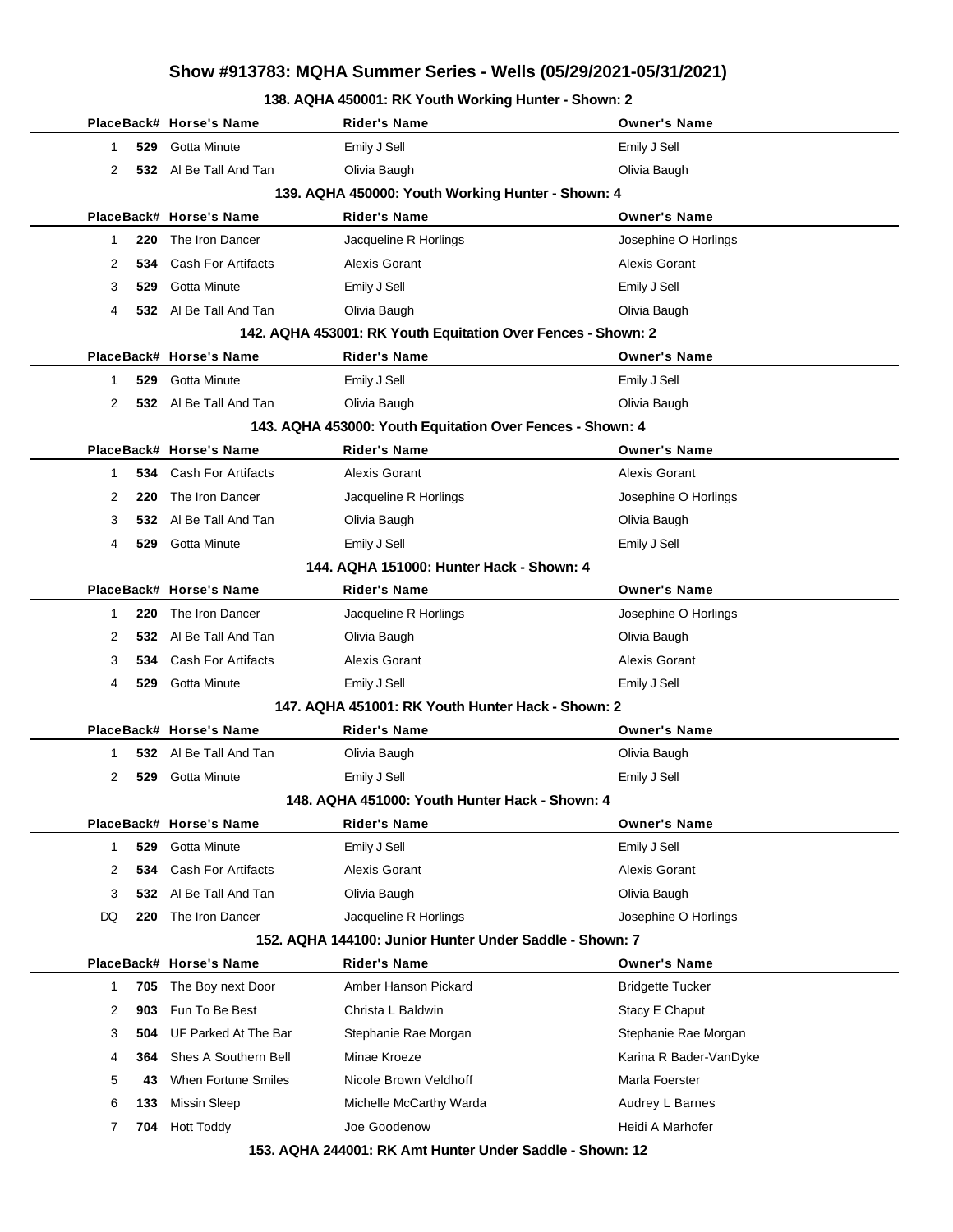|  |              |     | PlaceBack# Horse's Name     | <b>Rider's Name</b>                                          | <b>Owner's Name</b>    |
|--|--------------|-----|-----------------------------|--------------------------------------------------------------|------------------------|
|  | $\mathbf{1}$ | 25  | Johnny Diesel               | Morgan L Letzkus                                             | James Letzkus          |
|  | 2            | 575 | Al Let You Know             | Amanda M Cook                                                | Amanda M Cook          |
|  | 3            | 197 | WF Dynamic Invite           | Marjorie Taylor                                              | Marjorie Taylor        |
|  | 4            | 523 | My Vintage Mercedes         | Delaney Bakker                                               | Cynthia Bakker         |
|  | 5            | 52  | The Social Network          | <b>Brandy M Pavlik</b>                                       | <b>Brandy M Pavlik</b> |
|  | 6            | 702 | Talkin About My Ty          | Mikayla Mae Tew                                              | Janine Ann Caldwell    |
|  | 7            | 254 | Sheza Chip Off A Pro        | <b>Tricia Meade</b>                                          | <b>Tricia Meade</b>    |
|  | 8            | 579 | Lilly Larue                 | Andrea St John                                               | Greg Holstege          |
|  | 9            | 593 | Indeed Shez Lazy            | Lauryn Leuenberger                                           | Lauryn Leuenberger     |
|  |              |     |                             | 154. AQHA 244002: L1 Amt Hunter Under Saddle - Shown: 30     |                        |
|  |              |     | PlaceBack# Horse's Name     | <b>Rider's Name</b>                                          | <b>Owner's Name</b>    |
|  | $\mathbf{1}$ | 116 | <b>Talk About Good Luck</b> | Amanda Hampel                                                | Amanda Hampel          |
|  | 2            | 66  | I O You One                 | Lisa A Ondersma-Lowetz                                       | Lisa A Ondersma        |
|  | 3            | 114 | Uf A Boy Named Sue          | Ashton A Ulrich                                              | Ashton A Ulrich        |
|  | 4            | 311 | STELLAS GOTR GROOVE         | Kerry Daudlin                                                | Kerry Daudlin          |
|  | 5            | 575 | Al Let You Know             | Amanda M Cook                                                | Amanda M Cook          |
|  | 6            | 551 | Hoos Hidden Agenda          | Kayla J Daniels                                              | Kayla J Daniels        |
|  | 7            | 546 | To Good To Be Red           | Stephanie Mae Cesarz                                         | Stephanie Cesarz       |
|  | 8            |     | 552 Alfalfa                 | Amanda Mozal                                                 | Amanda Mozal           |
|  | 9            | 25  | Johnny Diesel               | Morgan L Letzkus                                             | James Letzkus          |
|  |              |     |                             | 155. AQHA 244000: Amt Hunter Under Saddle - Shown: 18        |                        |
|  |              |     | PlaceBack# Horse's Name     | <b>Rider's Name</b>                                          | <b>Owner's Name</b>    |
|  | $\mathbf{1}$ | 903 | Fun To Be Best              | Stacy E Chaput                                               | Stacy E Chaput         |
|  | 2            | 263 | <b>Finely Asleep</b>        | Morgan Jennings                                              | Morgan McCarthy Warda  |
|  | 3            | 66  | I O You One                 | Lisa A Ondersma-Lowetz                                       | Lisa A Ondersma        |
|  | 4            | 504 | UF Parked At The Bar        | Stephanie Rae Morgan                                         | Stephanie Rae Morgan   |
|  | 5            | 212 | Zip N The Dreams            | Annelise N Sophiea                                           | Ainslee Sophiea        |
|  | 6            | 122 | <b>Invitations Are Good</b> | Lily Ellen Atkinson                                          | Lily Ellen Atkinson    |
|  | 7            | 221 | <b>Willy Willy Sleepy</b>   | Michele Lewis                                                | Michele Lewis          |
|  | 8            | 277 | Iron Can Dance              | Kailene Bader-Van Dyke                                       | Merri Van Dyke         |
|  | 9            | 594 | Lotsa Hot Potential         | Abigail R Kasper                                             | Abigail R Kasper       |
|  |              |     |                             | 156. AQHA 244800: Amt Select Hunter Under Saddle - Shown: 12 |                        |
|  |              |     | PlaceBack# Horse's Name     | <b>Rider's Name</b>                                          | <b>Owner's Name</b>    |
|  | 1            | 70  | True Blue I Will Be         | Kay Stanek                                                   | Kay Stanek             |
|  | 2            | 556 | Full Of Blessings           | Kimberly L Whaley                                            | Kimberly L Whaley      |
|  | 3            | 167 | Hunt In My Saddle           | Charlotte L Ruth-Kasper                                      | Abigail R Kasper       |
|  | 4            | 22  | Dont Need A Mirror          | <b>Brenda K Howell</b>                                       | Brenda K Howell        |
|  | 5            | 211 | Hes Hott                    | Diana Midgley                                                | Diana Midgley          |
|  | 6            | 311 | STELLAS GOTR GROOVE         | Kerry Daudlin                                                | Kerry Daudlin          |
|  | 7            | 123 | Rock Legend                 | Cynthia R Pyle                                               | Cynthia Pyle           |
|  | 8            | 804 | Follow Ur Intuition         | Stefanie A Freeland                                          | Stefanie Freeland      |
|  | 9            | 197 | WF Dynamic Invite           | Marjorie Taylor                                              | Marjorie Taylor        |
|  |              |     |                             | 157. AQHA 144004: L1 Hunter Under Saddle - Shown: 15         |                        |
|  |              |     | PlaceBack# Horse's Name     | <b>Rider's Name</b>                                          | <b>Owner's Name</b>    |
|  | $\mathbf{1}$ | 543 | Boys Its Over               | Amber Hanson Pickard                                         | Lauren Deeds           |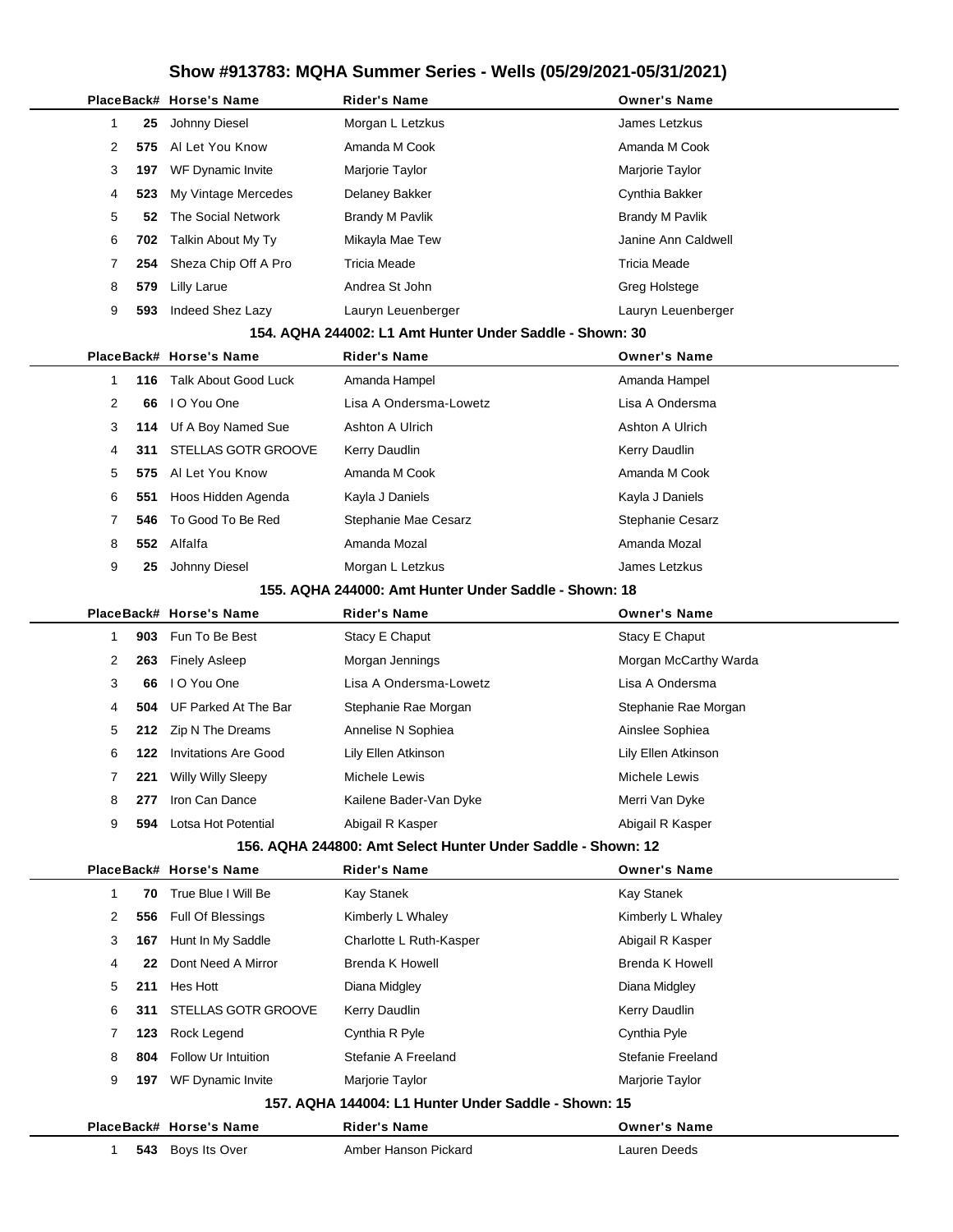| $\mathcal{P}$ |     | <b>584</b> Worth The Waite | Christy Beishlag        | Julie L Blackett        |
|---------------|-----|----------------------------|-------------------------|-------------------------|
| 3             | 508 | Good Eye Will Be           | Stephanie I Bean        | Jennifer Ackroyd-Fabris |
| 4             | 43  | When Fortune Smiles        | Marla Lynn Foerster     | Marla Foerster          |
| 5             | 537 | One Black Krymsun          | Nicole Brown Veldhoff   | Carlene Armstrong       |
| 6             | 703 | <b>Hot Looking Assets</b>  | Raegan Schnell          | Jessica Stremich        |
| 7             | 704 | <b>Hott Toddy</b>          | Joe Goodenow            | Heidi A Marhofer        |
| 8             | 55  | Sleepin By The Bay         | Michelle McCarthy Warda | Ken A & Maryellen Mumy  |
| 9             | 370 | Al Have Potential          | Morgan Elizabeth Glann  | Morgan Elizabeth Glann  |
|               |     |                            |                         |                         |

#### **158. AQHA 444001: RK Youth Hunter Under Saddle - Shown: 19**

|                      |     | PlaceBack# Horse's Name  | <b>Rider's Name</b>     | <b>Owner's Name</b>     |
|----------------------|-----|--------------------------|-------------------------|-------------------------|
|                      |     | 537 One Black Krymsun    | Carlene Armstrong       | Carlene Armstrong       |
| $\mathbf{2}^{\circ}$ | 630 | Im Pink Floyd            | <b>Kate Davis</b>       | Kate Davis              |
| 3                    |     | 216 Larrys Back In Black | <b>Katie Tenerowicz</b> | <b>Keith Tenerowicz</b> |
| 4                    |     | 521 Sumore Shock         | Isabel M Craig          | Jennifer Craig          |
| 5                    | 550 | WSR Shes AGolddigger     | Emelia Perez            | Emelia Perez            |
| 6                    |     | 539 Fancy Enough To Win  | Maya Edwards            | <b>Madison Mulder</b>   |
|                      |     | 534 Cash For Artifacts   | Alexis Gorant           | Alexis Gorant           |
| 8                    | 45  | Hez A Player             | Dana Lee Olund          | Todd D Yoder            |
| 9                    | 99  | This Jet Is Hot          | Elizabeth Laney         | Andrea Laney            |
| DQ                   | 19  | The Krymsunator          | Miss Kasey Ann Kernen   | Miss Kasey Ann Kernen   |
|                      |     |                          |                         |                         |

#### **159. AQHA 444702: L1 Youth Hunter Under Saddle (13 & Under) - Shown: 11**

|   |      | PlaceBack# Horse's Name  | <b>Rider's Name</b>         | <b>Owner's Name</b>    |
|---|------|--------------------------|-----------------------------|------------------------|
|   |      | 512 A Diggin Hot Time    | Liv Jillian Winter          | <b>Courtney Winter</b> |
| 2 | 107  | Regal N Grand            | <b>Taylin Collins</b>       | <b>Taylin Collins</b>  |
| 3 | 543  | Boys Its Over            | Lauren Deeds                | Lauren Deeds           |
| 4 | 521  | Sumore Shock             | Isabel M Craig              | Jennifer Craig         |
| 5 | 321  | Cash Only                | Ella Spies                  | Ella Spies             |
| 6 |      | 206 Prepare To B Shocked | Myah Jane Chaput            | Stacy E Chaput         |
| 7 | 690  | The Only Leadin Lady     | Eleanor Ott                 | <b>Todd Yoder</b>      |
| 8 | 99   | This Jet Is Hot          | Elizabeth Laney             | Andrea Laney           |
| 9 | 1433 | A Sleepy Margarita       | <b>Addison Marie Baynes</b> | Meggan Morrow Baynes   |
|   |      |                          |                             |                        |

#### **160. AQHA 444802: L1 Youth Hunter Under Saddle (14-18) - Shown: 18**

|          |     | PlaceBack# Horse's Name | <b>Rider's Name</b>                                     | <b>Owner's Name</b>     |  |
|----------|-----|-------------------------|---------------------------------------------------------|-------------------------|--|
| $\Omega$ | 45  | Hez A Player            | Dana Lee Olund                                          | Todd D Yoder            |  |
|          |     | 517 Rolling In Hot      | Mackenzie Jae Westbrook                                 | Matthew J Westbrook     |  |
| 2        | 630 | Im Pink Floyd           | Kate Davis                                              | Kate Davis              |  |
| 3        |     | 549 Partners In Kryme   | Makenna Noon                                            | Makenna Noon            |  |
| 4        |     | 537 One Black Krymsun   | <b>Carlene Armstrong</b>                                | Carlene Armstrong       |  |
| 5        | 550 | WSR Shes AGolddigger    | Emelia Perez                                            | Emelia Perez            |  |
| 6        | 505 | Best Of My Luv          | <b>Emily Weaver</b>                                     | Lori Weaver             |  |
|          | 216 | Larrys Back In Black    | Katie Tenerowicz                                        | <b>Keith Tenerowicz</b> |  |
| 8        | 564 | Watch For Me            | <b>Shelby Lenhart</b>                                   | Christy Hudson          |  |
| 9        | 200 | Ez Rockin Career        | Rylee Sue Harding                                       | Rylee Sue Harding       |  |
|          |     |                         | 161. AQHA 444000: Youth Hunter Under Saddle - Shown: 20 |                         |  |
|          |     | PlaceBack# Horse's Name | <b>Rider's Name</b>                                     | <b>Owner's Name</b>     |  |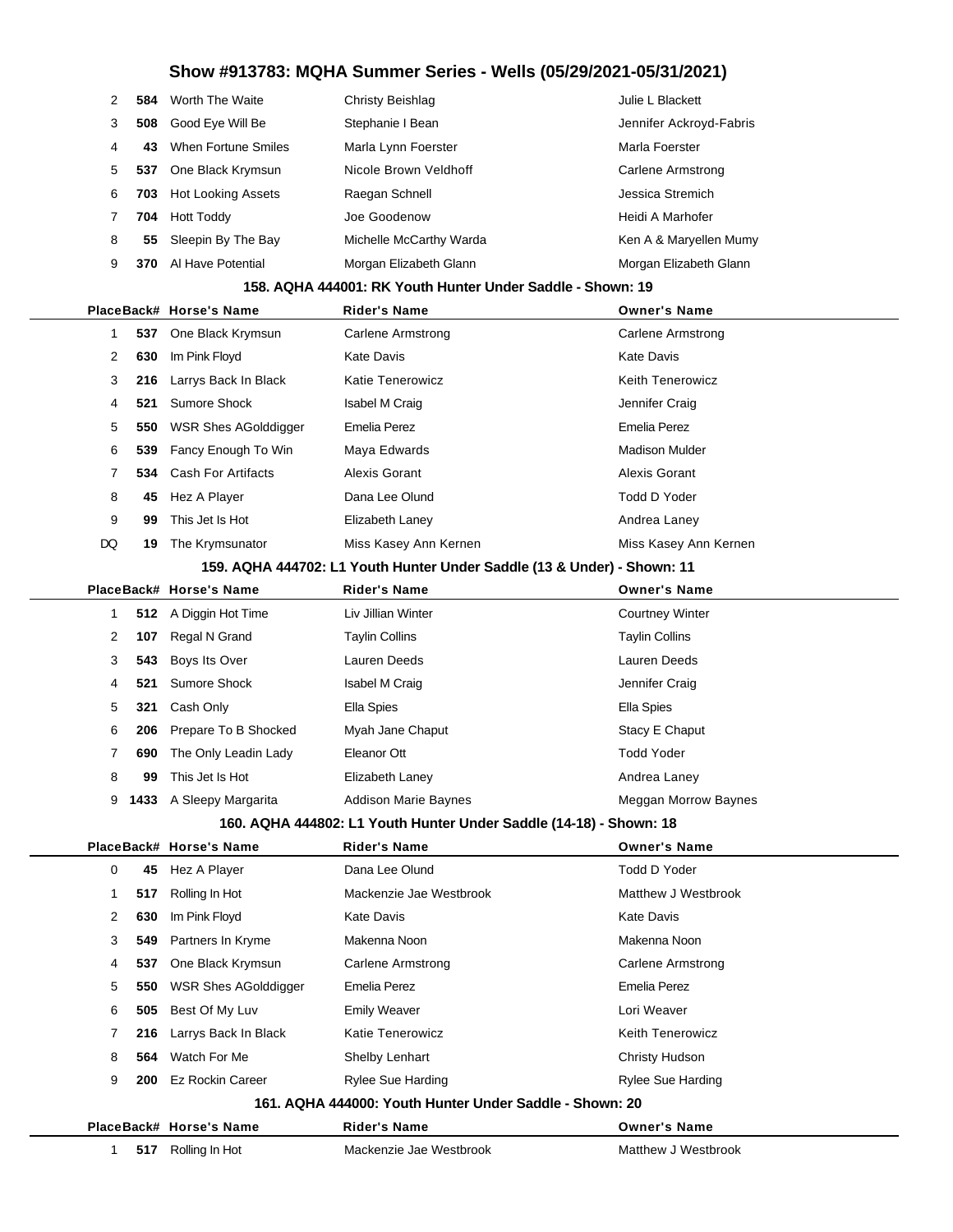| 2              | 560    | Zippin Past The Best         | Carli Kerns                                               | Carli Kerns              |
|----------------|--------|------------------------------|-----------------------------------------------------------|--------------------------|
| 3              | 17     | Crimson Martini              | Rylee Jeanne Zobl                                         | Joleen O'Boyle Zobl      |
| 4              | 370    | Al Have Potential            | Morgan Elizabeth Glann                                    | Morgan Elizabeth Glann   |
| 5              | 549    | Partners In Kryme            | Makenna Noon                                              | Makenna Noon             |
| 6              | 537    | One Black Krymsun            | <b>Carlene Armstrong</b>                                  | <b>Carlene Armstrong</b> |
| 7              | 259    | Chevrolatte                  | Elizabeth West                                            | <b>Christine West</b>    |
| 8              | 512    | A Diggin Hot Time            | Liv Jillian Winter                                        | <b>Courtney Winter</b>   |
| 9              | 334    | Hot Look N Dream             | Olivia Hill                                               | Olivia Hill              |
|                |        |                              | 162. AQHA 144200: Senior Hunter Under Saddle - Shown: 18  |                          |
|                |        | PlaceBack# Horse's Name      | <b>Rider's Name</b>                                       | <b>Owner's Name</b>      |
| 1              | 263    | <b>Finely Asleep</b>         | Morgan Jennings                                           | Morgan McCarthy Warda    |
| $\overline{2}$ | 50     | Buzzzzn Bout Me              | Michelle McCarthy Warda                                   | Ken Mumy                 |
| 3              | 517    | Rolling In Hot               | Mackenzie Jae Westbrook                                   | Matthew J Westbrook      |
| 4              | 211    | Hes Hott                     | Linda K Moody                                             | Diana Midgley            |
| 5              | 594    | Lotsa Hot Potential          | Abigail R Kasper                                          | Abigail R Kasper         |
| 6              | 541    | Details In The Sky           | Pam Specht                                                | Rena Kay Johnson         |
| 7              | 395    | <b>Kruzin For Cowgirls</b>   | Tessa M Dalton                                            | Laura Stillman           |
| 8              | 70     | True Blue I Will Be          | Kay Stanek                                                | Kay Stanek               |
| 9              | 505    | Best Of My Luv               | <b>Emily Weaver</b>                                       | Lori Weaver              |
|                |        |                              | 163. MQHA 905: Small Fry HUS - Shown: 5                   |                          |
|                |        | PlaceBack# Horse's Name      | <b>Rider's Name</b>                                       | <b>Owner's Name</b>      |
| 1              | 1031   | <b>Fabulous Assets</b>       | Marley Ann Smith                                          | Coleen Bull              |
| 2              | 22     | Dont Need A Mirror           | <b>Brylee Lynn Bunting</b>                                | <b>Brenda K Howell</b>   |
| 3              | 52     | The Social Network           | Xandrea Sandusky                                          | <b>Brandy M Pavlik</b>   |
| 4              | 310    | Ima Lopin With Class         | Quinn Bogue                                               | <b>Bogue Family</b>      |
| 5              | 345    | <b>Lukes Last Shine</b>      | Sophia Dong                                               | Katherine Tietz          |
|                |        |                              | 164. MQHA 906: Small Fry Equitation - Shown: 5            |                          |
|                |        | PlaceBack# Horse's Name      | <b>Rider's Name</b>                                       | <b>Owner's Name</b>      |
|                | 1 1031 | <b>Fabulous Assets</b>       | Marley Ann Smith                                          | Coleen Bull              |
| 2              |        | <b>52</b> The Social Network | Xandrea Sandusky                                          | <b>Brandy M Pavlik</b>   |
| 3              | 310    | Ima Lopin With Class         | Quinn Bogue                                               | <b>Bogue Family</b>      |
| 4              | 22     | Dont Need A Mirror           | <b>Brylee Lynn Bunting</b>                                | <b>Brenda K Howell</b>   |
| 5              | 345    | Lukes Last Shine             | Sophia Dong                                               | Katherine Tietz          |
|                |        |                              | 165. AQHA 252001: RK Amt Hunt Seat Equitation - Shown: 13 |                          |
|                |        | PlaceBack# Horse's Name      | <b>Rider's Name</b>                                       | <b>Owner's Name</b>      |
| 1              | 593    | Indeed Shez Lazy             | Lauryn Leuenberger                                        | Lauryn Leuenberger       |
| 2              | 252    | Made Of Candy                | Stephen Erdman                                            | Stephen Erdman           |
| 3              | 525    | Pozitively Hot Diva          | Clare Elisabeth Throop                                    | Clare Elisabeth Throop   |
| 4              | 65     | Got Good                     | Leslie A Howard                                           | Leslie A Howard          |
| 5              | 542    | Chipped With Iron            | Rebecca Burtka                                            | Rebecca Burtka           |
| 6              | 395    | <b>Kruzin For Cowgirls</b>   | Laura Stillman                                            | Laura Stillman           |
| 7              | 804    | Follow Ur Intuition          | Stefanie A Freeland                                       | Stefanie Freeland        |
| 8              | 148    | Heres Your Captive           | Margaret Larobardiere                                     | Lauren Barnes            |
| 9              | 266    | You Said Invitation          | Tammy J Raya                                              | Tammy J Raya             |
|                |        |                              | 166. AQHA 252002: L1 Amt Hunt Seat Equitation - Shown: 19 |                          |

**PlaceBack# Horse's Name Rider's Name Owner's Name**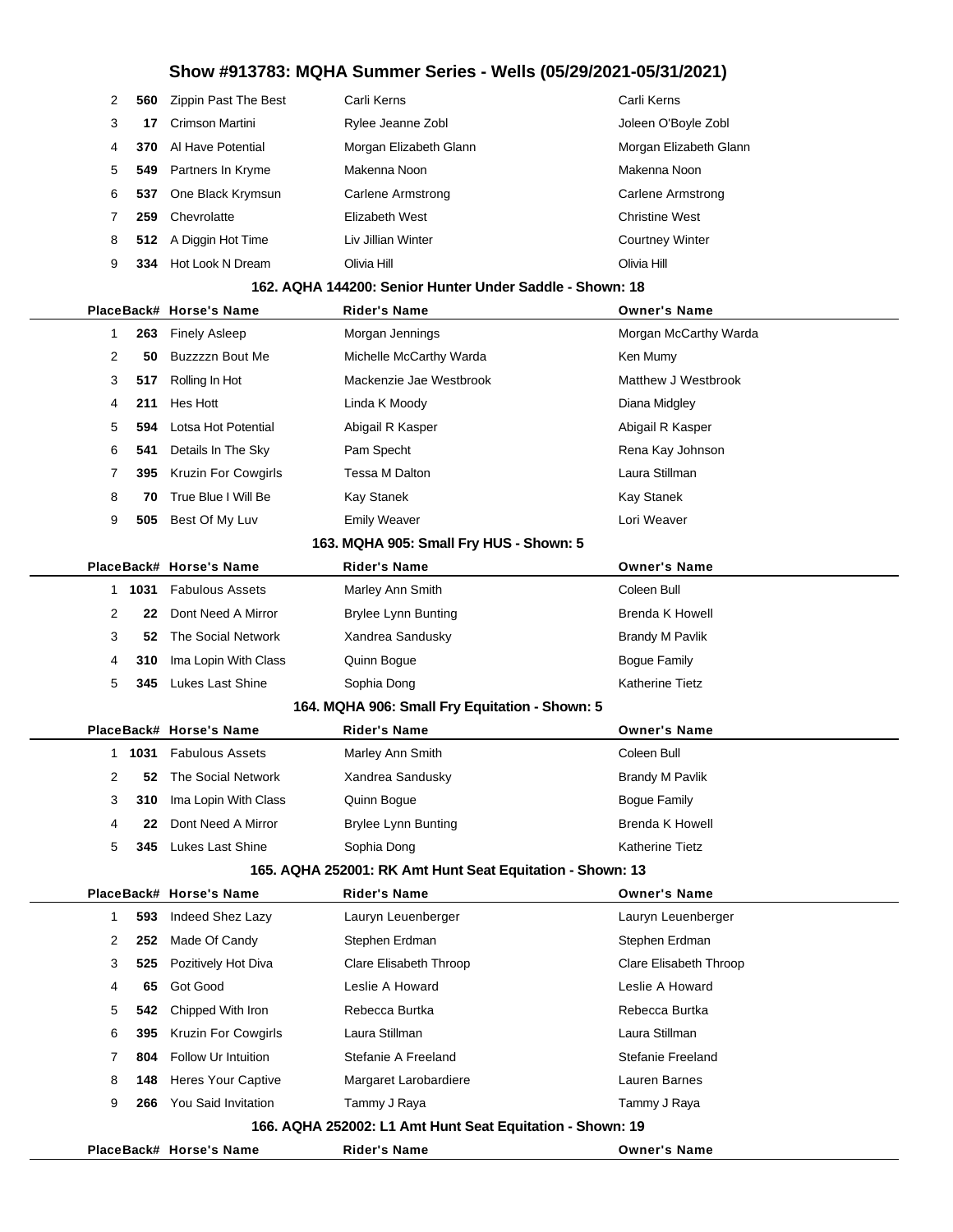|                |      |                            | <u>UUW FUUU. MQLIA UUIIIIIGI UGIIGS - WGIIS (UJIZJIZUZ I-UJIJ IIZUZ I</u> |                          |
|----------------|------|----------------------------|---------------------------------------------------------------------------|--------------------------|
| 1              | 66   | I O You One                | Lisa A Ondersma-Lowetz                                                    | Lisa A Ondersma          |
| 2              | 523  | My Vintage Mercedes        | Delaney Bakker                                                            | Cynthia Bakker           |
| 3              | 544  | Dont Make A Scene          | Lainey Marie Zwerk                                                        | Lainey Marie Zwerk       |
| 4              | 360  | Invy Pit Crew              | Holly M Gordon                                                            | Holly M Gordon           |
| 5              | 395  | <b>Kruzin For Cowgirls</b> | Laura Stillman                                                            | Laura Stillman           |
| 6              | 167  | Hunt In My Saddle          | Charlotte L Ruth-Kasper                                                   | Abigail R Kasper         |
| $\overline{7}$ | 804  | <b>Follow Ur Intuition</b> | Stefanie A Freeland                                                       | Stefanie Freeland        |
| 8              | 52   | The Social Network         | <b>Brandy M Pavlik</b>                                                    | <b>Brandy M Pavlik</b>   |
| 9              | 266  | You Said Invitation        | Tammy J Raya                                                              | Tammy J Raya             |
|                |      |                            | 167. AQHA 252000: Amt Hunt Seat Equitation - Shown: 16                    |                          |
|                |      | PlaceBack# Horse's Name    | <b>Rider's Name</b>                                                       | <b>Owner's Name</b>      |
| 1              | 263  | <b>Finely Asleep</b>       | Morgan Jennings                                                           | Morgan McCarthy Warda    |
| 2              | 504  | UF Parked At The Bar       | Stephanie Rae Morgan                                                      | Stephanie Rae Morgan     |
| 3              | 222  | Ms Mae Flash               | Brandy L Baldwin-Bunting                                                  | Christa L Baldwin        |
| 4              | 9676 | Iron Hot Maiden            | Meggen Morrow Baynes                                                      | Meggen Morrow Baynes     |
| 5              | 512  | A Diggin Hot Time          | <b>Courtney Winter</b>                                                    | <b>Courtney Winter</b>   |
| 6              | 114  | Uf A Boy Named Sue         | Ashton A Ulrich                                                           | Ashton A Ulrich          |
| 7              | 277  | Iron Can Dance             | Kailene Bader-Van Dyke                                                    | Merri Van Dyke           |
| 8              | 554  | <b>Expensive Assets</b>    | Madison Elizabeth Pfahl                                                   | Madison Elizabeth Pfahl  |
| 9              | 66   | I O You One                | Lisa A Ondersma-Lowetz                                                    | Lisa A Ondersma          |
|                |      |                            | 168. AQHA 252800: Amt Select Hunt Seat Equitation - Shown: 9              |                          |
|                |      | PlaceBack# Horse's Name    | <b>Rider's Name</b>                                                       | <b>Owner's Name</b>      |
| 1              | 123  | Rock Legend                | Cynthia R Pyle                                                            | Cynthia Pyle             |
| 2              | 119  | Baylite Jac                | Jeanne Hugo                                                               | Jeanne Hugo              |
| 3              | 22   | Dont Need A Mirror         | Brenda K Howell                                                           | <b>Brenda K Howell</b>   |
| 4              | 150  | Macs Kool Legacy           | Susan M Frank                                                             | Susan M Frank            |
| 5              | 211  | Hes Hott                   | Diana Midgley                                                             | Diana Midgley            |
| 6              | 311  | <b>STELLAS GOTR GROOVE</b> | Kerry Daudlin                                                             | Kerry Daudlin            |
| $\overline{7}$ | 254  | Sheza Chip Off A Pro       | Tricia Meade                                                              | <b>Tricia Meade</b>      |
| 8              | 516  | JZ Limited Liability       | Debbie Barber                                                             | Debbie Barber            |
| 9              | 804  | Follow Ur Intuition        | Stefanie A Freeland                                                       | <b>Stefanie Freeland</b> |
|                |      |                            | 169. AQHA 452001: RK Youth Hunt Seat Equitation - Shown: 20               |                          |
|                |      | PlaceBack# Horse's Name    | <b>Rider's Name</b>                                                       | <b>Owner's Name</b>      |
| $\mathbf{1}$   | 630  | Im Pink Floyd              | <b>Kate Davis</b>                                                         | <b>Kate Davis</b>        |
| 2              | 539  | Fancy Enough To Win        | Maya Edwards                                                              | <b>Madison Mulder</b>    |
| 3              | 216  | Larrys Back In Black       | Katie Tenerowicz                                                          | <b>Keith Tenerowicz</b>  |
| 4              | 334  | Hot Look N Dream           | Olivia Hill                                                               | Olivia Hill              |
| 5              | 386  | No Time To Party           | Rylee Elizabeth Nichols                                                   | Kelly E Dykstra-Nichols  |
| 6              | 690  | The Only Leadin Lady       | Eleanor Ott                                                               | <b>Todd Yoder</b>        |

| 170. AQHA 452702: L1 Youth Hunt Seat Equitation (13 & Under) - Shown: 9 |                           |                             |                             |  |  |
|-------------------------------------------------------------------------|---------------------------|-----------------------------|-----------------------------|--|--|
|                                                                         | PlaceBack# Horse's Name   | <b>Rider's Name</b>         | <b>Owner's Name</b>         |  |  |
| 690                                                                     | The Only Leadin Lady      | Eleanor Ott                 | Todd Yoder                  |  |  |
|                                                                         | 2 1433 A Sleepy Margarita | <b>Addison Marie Baynes</b> | <b>Meggan Morrow Baynes</b> |  |  |

 **207** Kaptain Kaveman Elizabeth Smith Elizabeth Smith **532** Al Be Tall And Tan **Olivia Baugh Clivia Baugh** Olivia Baugh **321** Cash Only **Ella Spies** Ella Spies **Ella Spies** Ella Spies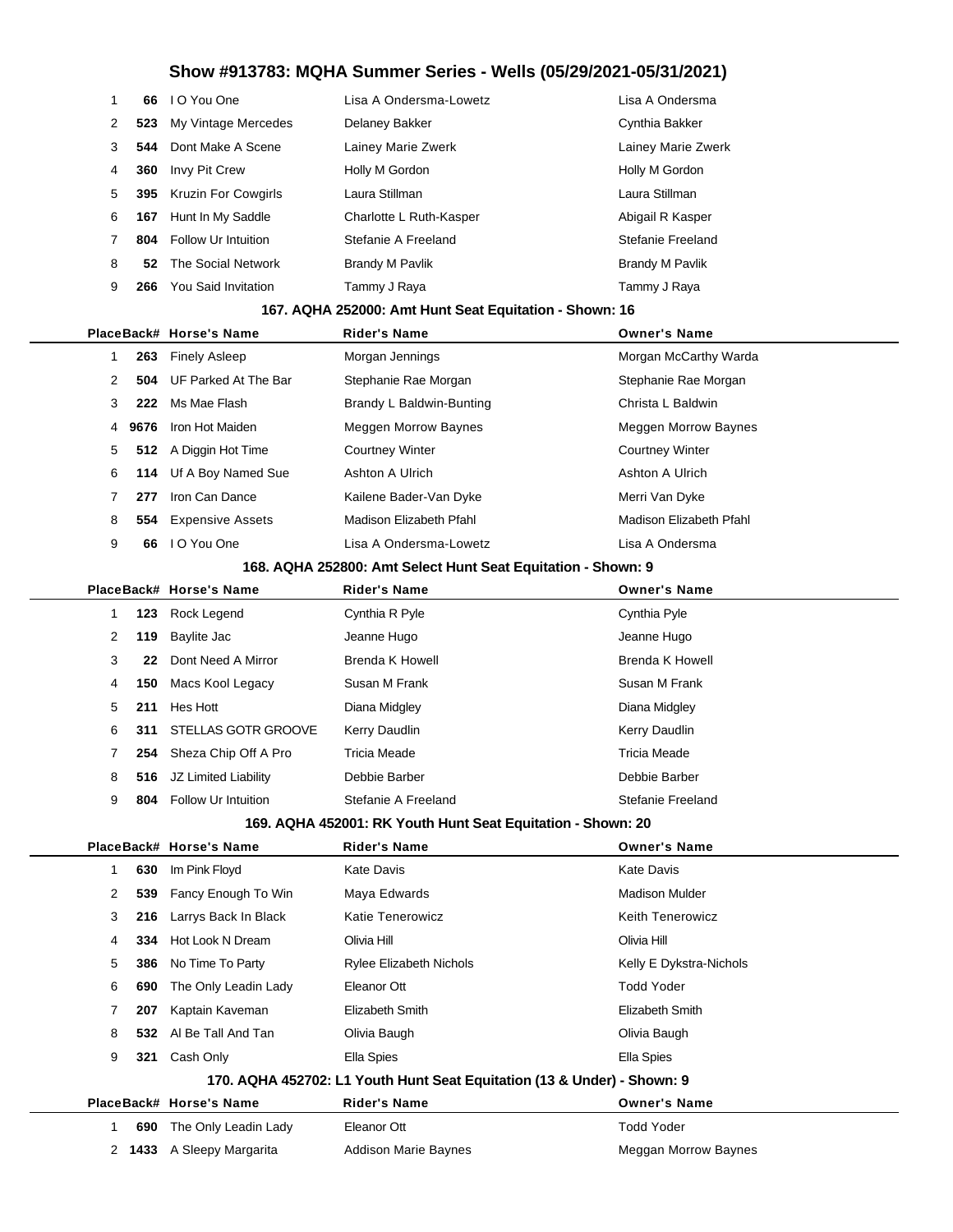| 3            | 529  | Gotta Minute                | Emily J Sell                                                        | Emily J Sell           |
|--------------|------|-----------------------------|---------------------------------------------------------------------|------------------------|
| 4            | 99   | This Jet Is Hot             | Elizabeth Laney                                                     | Andrea Laney           |
| 5            | 512  | A Diggin Hot Time           | Liv Jillian Winter                                                  | <b>Courtney Winter</b> |
| 6            | 521  | <b>Sumore Shock</b>         | Isabel M Craig                                                      | Jennifer Craig         |
| 7            | 206  | Prepare To B Shocked        | Myah Jane Chaput                                                    | Stacy E Chaput         |
| 8            | 107  | Regal N Grand               | <b>Taylin Collins</b>                                               | <b>Taylin Collins</b>  |
| 9            | 321  | Cash Only                   | Ella Spies                                                          | Ella Spies             |
|              |      |                             | 171. AQHA 452802: L1 Youth Hunt Seat Equitation (14-18) - Shown: 19 |                        |
|              |      | PlaceBack# Horse's Name     | <b>Rider's Name</b>                                                 | <b>Owner's Name</b>    |
| 1            | 549  | Partners In Kryme           | Makenna Noon                                                        | Makenna Noon           |
| 2            | 539  | Fancy Enough To Win         | Maya Edwards                                                        | <b>Madison Mulder</b>  |
| 3            | 517  | Rolling In Hot              | Mackenzie Jae Westbrook                                             | Matthew J Westbrook    |
| 4            | 630  | Im Pink Floyd               | Kate Davis                                                          | <b>Kate Davis</b>      |
| 5            | 505  | Best Of My Luv              | <b>Emily Weaver</b>                                                 | Lori Weaver            |
| 6            | 532  | Al Be Tall And Tan          | Olivia Baugh                                                        | Olivia Baugh           |
| 7            | 200  | <b>Ez Rockin Career</b>     | Rylee Sue Harding                                                   | Rylee Sue Harding      |
| 8            | 555  | Gotta Golden Bar            | Alyssa G Bayerski                                                   | Patti Bayerski         |
| 9            | 17   | Crimson Martini             | Rylee Jeanne Zobl                                                   | Joleen O'Boyle Zobl    |
|              |      |                             | 172. AQHA 452000: Youth Hunt Seat Equitation - Shown: 21            |                        |
|              |      | PlaceBack# Horse's Name     | <b>Rider's Name</b>                                                 | <b>Owner's Name</b>    |
| 1            | 235  | Gota B A Hit                | Grace Gasper                                                        | <b>Tammy Gasper</b>    |
| 2            | 259  | Chevrolatte                 | Elizabeth West                                                      | <b>Christine West</b>  |
| 3            | 24   | Gonna Get Ya Good           | Rilynn K Lindsay                                                    | Rilynn Lindsay         |
| 4            | 512  | A Diggin Hot Time           | Liv Jillian Winter                                                  | <b>Courtney Winter</b> |
| 5            | 1433 | A Sleepy Margarita          | <b>Addison Marie Baynes</b>                                         | Meggan Morrow Baynes   |
| 6            | 284  | Good Luck Charley           | Lauren Deeds                                                        | <b>Gretchen Deeds</b>  |
| 7            | 111  | Dang Near Dun               | Claire Kelp                                                         | Claire Kelp            |
| 8            | 99   | This Jet Is Hot             | Lillian Laney                                                       | Andrea Laney           |
| 9            | 133  | <b>Missin Sleep</b>         | Audrey L Barnes                                                     | Audrey L Barnes        |
|              |      |                             | 173. AQHA 138004: L1 Trail - Shown: 9                               |                        |
|              |      | PlaceBack# Horse's Name     | Rider's Name                                                        | <b>Owner's Name</b>    |
| $\mathbf{1}$ | 504  | UF Parked At The Bar        | Colton E Smith                                                      | Stephanie Rae Morgan   |
| 2            | 536  | Ima Savvy Investment        | Adam Winter                                                         | Peggy Derby            |
| 3            | 538  | There Must B A Catch        | Adam Winter                                                         | Sheyenne Nelson        |
| 4            | 252  | Made Of Candy               | Christopher R Dalton                                                | Stephen Erdman         |
| 5            | 544  | Dont Make A Scene           | <b>Tiffany Nicole Hooper</b>                                        | Lainey Marie Zwerk     |
| 6            | 530  | <b>Reckless Asset</b>       | Adam Winter                                                         | Spenser Rae VanLente   |
| 7            | 395  | Kruzin For Cowgirls         | Christopher R Dalton                                                | Laura Stillman         |
| 8            | 263  | <b>Finely Asleep</b>        | Morgan Jennings                                                     | Morgan McCarthy Warda  |
| DQ           | 191  | Ella Be Kruzin              | Minae Kroeze                                                        | Merri VanDyke          |
|              |      |                             | 174. AQHA 138000: Trail - Shown: 15                                 |                        |
|              |      | PlaceBack# Horse's Name     | <b>Rider's Name</b>                                                 | <b>Owner's Name</b>    |
| $\mathbf{1}$ | 122  | <b>Invitations Are Good</b> | Lily Ellen Atkinson                                                 | Lily Ellen Atkinson    |
| 2            | 581  | A Certain Revolution        | Colton E Smith                                                      | Kyra N Koester         |
| 3            | 505  | Best Of My Luv              | Austin Lester                                                       | Lori Weaver            |
| 4            | 222  | Ms Mae Flash                | Christa L Baldwin                                                   | Christa L Baldwin      |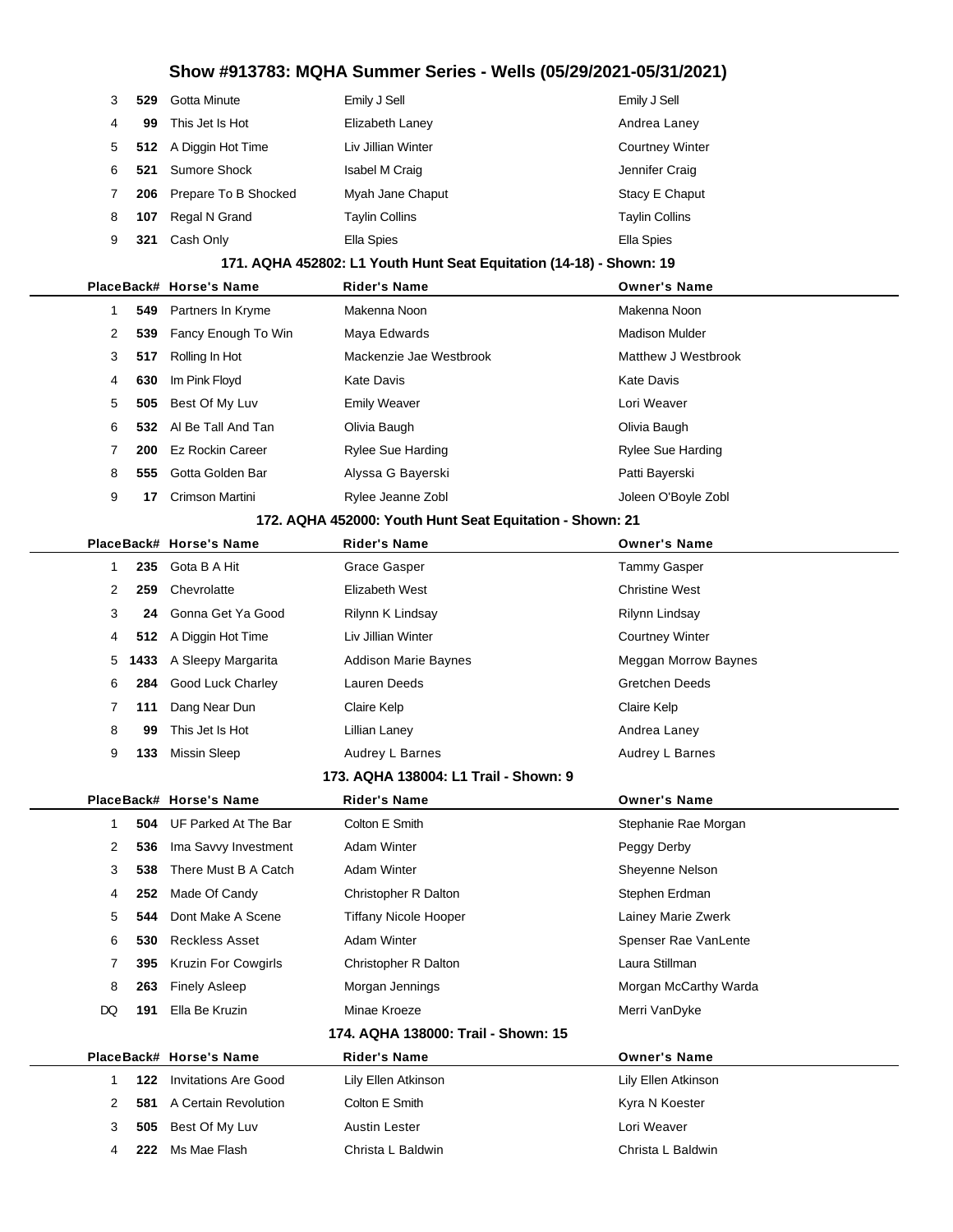| 5  | 517 | Rolling In Hot              | <b>Austin Lester</b>                          | Matthew J Westbrook    |
|----|-----|-----------------------------|-----------------------------------------------|------------------------|
| 6  | 263 | <b>Finely Asleep</b>        | Morgan Jennings                               | Morgan McCarthy Warda  |
| 7  | 191 | Ella Be Kruzin              | Minae Kroeze                                  | Merri VanDyke          |
| 8  | 531 | Lope Lazy Lope              | Elizabeth Lauren Kooistra                     | <b>Bob Sherman</b>     |
| 9  | 123 | Rock Legend                 | Cynthia R Pyle                                | Cynthia Pyle           |
|    |     |                             | 175. AQHA 238001: RK Amt Trail - Shown: 5     |                        |
|    |     | PlaceBack# Horse's Name     | <b>Rider's Name</b>                           | <b>Owner's Name</b>    |
| 1  | 530 | <b>Reckless Asset</b>       | Spenser Rae VanLente                          | Spenser Rae VanLente   |
| 2  | 3   | Pistol Packn Charly         | Mary Beth Hegedus                             | Mary Beth Hegedus      |
| 3  | 744 | Hes A Famous Kisser         | Jacquelyn Oliver                              | Pamela S Hooper        |
| 4  | 523 | My Vintage Mercedes         | Delaney Bakker                                | Cynthia Bakker         |
| 5  | 544 | Dont Make A Scene           | Lainey Marie Zwerk                            | Lainey Marie Zwerk     |
|    |     |                             | 176. AQHA 238800: Amt Select Trail - Shown: 6 |                        |
|    |     | PlaceBack# Horse's Name     | Rider's Name                                  | <b>Owner's Name</b>    |
| 1  | 123 | Rock Legend                 | Cynthia R Pyle                                | Cynthia Pyle           |
| 2  | 254 | Sheza Chip Off A Pro        | <b>Tricia Meade</b>                           | Tricia Meade           |
| 3  | 22  | Dont Need A Mirror          | <b>Brenda K Howell</b>                        | Brenda K Howell        |
| 4  | 335 | One Kool Fool               | Brenda Schrader                               | Brenda Schrader        |
| 5  |     | 232 A Hot Purchase          | Allyson Thompson                              | Allyson Thompson       |
| 6  | 3   | Pistol Packn Charly         | Mary Beth Hegedus                             | Mary Beth Hegedus      |
|    |     |                             | 177. AQHA 238000: Amt Trail - Shown: 6        |                        |
|    |     | PlaceBack# Horse's Name     | Rider's Name                                  | <b>Owner's Name</b>    |
| 1  | 222 | Ms Mae Flash                | Brandy L Baldwin-Bunting                      | Christa L Baldwin      |
| 2  | 531 | Lope Lazy Lope              | Elizabeth Lauren Kooistra                     | <b>Bob Sherman</b>     |
| 3  | 512 | A Diggin Hot Time           | <b>Courtney Winter</b>                        | <b>Courtney Winter</b> |
| 4  | 536 | Ima Savvy Investment        | Sheyenne Nelson                               | Peggy Derby            |
| 5  | 122 | <b>Invitations Are Good</b> | Lily Ellen Atkinson                           | Lily Ellen Atkinson    |
| DQ | 180 | Cowboysainteasytoluv        | Kelsey Rudy                                   | Roxann Guthrie         |
|    |     |                             | 178. MQHA 904: Small Fry Trail - Shown: 7     |                        |
|    |     | PlaceBack# Horse's Name     | <b>Rider's Name</b>                           | <b>Owner's Name</b>    |
| 1  | 222 | Ms Mae Flash                | <b>Brylee Lynn Bunting</b>                    | Christa L Baldwin      |
| 2  | 226 | <b>Art Trouble</b>          | Karly Lewis                                   | Michele Lewis          |
| 3  | 22  | Dont Need A Mirror          | <b>Brylee Lynn Bunting</b>                    | Brenda K Howell        |
| 4  | 310 | Ima Lopin With Class        | Quinn Bogue                                   | Bogue Family           |
| 5  | 243 | Lady Jag Bar None           | Jocelynn Schoenlein                           | Alisa Forton           |
| 6  | 250 | <b>RD Fancy Tradition</b>   | Adam Wilcoxen                                 | Alisa B Forton/Debra   |
| 7  | 345 | Lukes Last Shine            | Sophia Dong                                   | Katherine Tietz        |
|    |     |                             | 179. AQHA 438001: RK Youth Trail - Shown: 6   |                        |
|    |     | PlaceBack# Horse's Name     | <b>Rider's Name</b>                           | <b>Owner's Name</b>    |
| 1  | 107 | Regal N Grand               | <b>Taylin Collins</b>                         | <b>Taylin Collins</b>  |
| 2  | 539 | Fancy Enough To Win         | Maya Edwards                                  | <b>Madison Mulder</b>  |
| 3  | 321 | Cash Only                   | Ella Spies                                    | Ella Spies             |
| 4  | 111 | Dang Near Dun               | Claire Kelp                                   | Claire Kelp            |
| 5  | 19  | The Krymsunator             | Miss Kasey Ann Kernen                         | Miss Kasey Ann Kernen  |
| 6  | 537 | One Black Krymsun           | Carlene Armstrong                             | Carlene Armstrong      |
|    |     |                             | 180. AQHA 438000: Youth Trail - Shown: 10     |                        |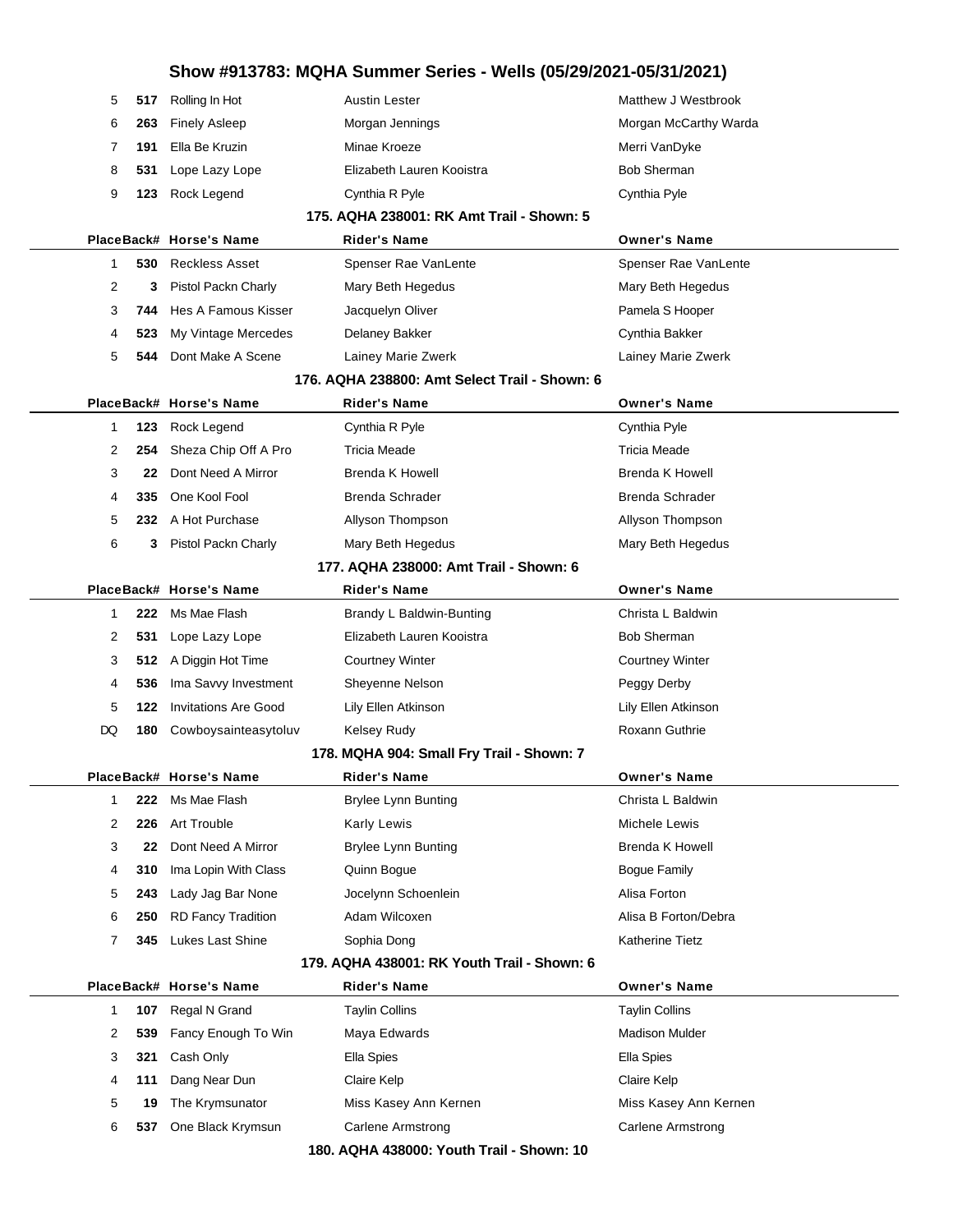|                                                   | PlaceBack# Horse's Name   | <b>Rider's Name</b>                                   | <b>Owner's Name</b>         |  |
|---------------------------------------------------|---------------------------|-------------------------------------------------------|-----------------------------|--|
| 517<br>1                                          | Rolling In Hot            | Mackenzie Jae Westbrook                               | Matthew J Westbrook         |  |
| 2<br>505                                          | Best Of My Luv            | <b>Emily Weaver</b>                                   | Lori Weaver                 |  |
| 3<br>259                                          | Chevrolatte               | Elizabeth West                                        | <b>Christine West</b>       |  |
| 4<br>24                                           | Gonna Get Ya Good         | Rilynn K Lindsay                                      | Rilynn Lindsay              |  |
| 5<br>235                                          | Gota B A Hit              | Grace Gasper                                          | <b>Tammy Gasper</b>         |  |
| 6<br>1433                                         | A Sleepy Margarita        | <b>Addison Marie Baynes</b>                           | Meggan Morrow Baynes        |  |
| 321<br>7                                          | Cash Only                 | Ella Spies                                            | Ella Spies                  |  |
| 8<br>560                                          | Zippin Past The Best      | Carli Kerns                                           | Carli Kerns                 |  |
| 9<br>107                                          | Regal N Grand             | <b>Taylin Collins</b>                                 | <b>Taylin Collins</b>       |  |
|                                                   |                           | 181. AQHA 136004: L1 Western Riding - Shown: 5        |                             |  |
|                                                   | PlaceBack# Horse's Name   | Rider's Name                                          | <b>Owner's Name</b>         |  |
| $\mathbf{1}$<br>527                               | What An Assett            | <b>Adam Winter</b>                                    | Mark And Jodi Surbrook      |  |
| 2<br>124                                          | <b>Madd Money</b>         | Christopher R Dalton                                  | Lauren Lauver               |  |
| 3<br>123                                          | Rock Legend               | Cynthia R Pyle                                        | Cynthia Pyle                |  |
| 4<br>232                                          | A Hot Purchase            | Allyson Thompson                                      | Allyson Thompson            |  |
| DQ<br>544                                         | Dont Make A Scene         | Lainey Marie Zwerk                                    | Lainey Marie Zwerk          |  |
|                                                   |                           | 183. AQHA 236002: L1 Amt Western Riding - Shown: 5    |                             |  |
|                                                   | PlaceBack# Horse's Name   | <b>Rider's Name</b>                                   | <b>Owner's Name</b>         |  |
| 1<br>66                                           | I O You One               | Lisa A Ondersma-Lowetz                                | Lisa A Ondersma             |  |
| 2<br>335                                          | One Kool Fool             | Brenda Schrader                                       | Brenda Schrader             |  |
| 3<br>523                                          | My Vintage Mercedes       | <b>Delaney Bakker</b>                                 | Cynthia Bakker              |  |
| 4<br>544                                          | Dont Make A Scene         | Lainey Marie Zwerk                                    | Lainey Marie Zwerk          |  |
| 5<br>232                                          | A Hot Purchase            | Allyson Thompson                                      | Allyson Thompson            |  |
|                                                   |                           | 184. AQHA 236000: Amt Western Riding - Shown: 3       |                             |  |
|                                                   | PlaceBack# Horse's Name   | <b>Rider's Name</b>                                   | <b>Owner's Name</b>         |  |
| 1<br>66                                           | I O You One               | Lisa A Ondersma-Lowetz                                | Lisa A Ondersma             |  |
| 2<br>523                                          | My Vintage Mercedes       | <b>Delaney Bakker</b>                                 | Cynthia Bakker              |  |
| 3<br>123                                          | Rock Legend               | Cynthia R Pyle                                        | Cynthia Pyle                |  |
|                                                   |                           | 186. AQHA 436002: L1 Youth Western Riding - Shown: 2  |                             |  |
|                                                   | PlaceBack# Horse's Name   | <b>Rider's Name</b>                                   | <b>Owner's Name</b>         |  |
| 1 1433                                            | A Sleepy Margarita        | <b>Addison Marie Baynes</b>                           | <b>Meggan Morrow Baynes</b> |  |
| DQ<br>111                                         | Dang Near Dun             | Claire Kelp                                           | Claire Kelp                 |  |
| 187. AQHA 436000: Youth Western Riding - Shown: 1 |                           |                                                       |                             |  |
|                                                   | PlaceBack# Horse's Name   | <b>Rider's Name</b>                                   | <b>Owner's Name</b>         |  |
|                                                   | 1 1433 A Sleepy Margarita | <b>Addison Marie Baynes</b>                           | Meggan Morrow Baynes        |  |
|                                                   |                           | 188. AQHA 142100: Junior Western Pleasure - Shown: 7  |                             |  |
|                                                   | PlaceBack# Horse's Name   | Rider's Name                                          | <b>Owner's Name</b>         |  |
| $\mathbf{1}$<br>322                               | Too LazyToSpeak           | Dwayne Pickard                                        | Megan Hirschman             |  |
| 2<br>572                                          | Sarahenade                | <b>Adam Winter</b>                                    | Jane Elsa Damaske           |  |
| 3<br>124                                          | <b>Madd Money</b>         | Christopher R Dalton                                  | Lauren Lauver               |  |
| 765<br>4                                          | Lopen Lucifer             | Pamela K Davis                                        | Pamela K Davis              |  |
| 5<br>504                                          | UF Parked At The Bar      | Colton E Smith                                        | Stephanie Rae Morgan        |  |
| 6<br>143                                          | Barry Barry Good          | Gordon Wadds                                          | Cynthia Dore-Graves         |  |
| DQ<br>224                                         | Red N White Machine       | Mr Ryan C Lindsay                                     | Ryan C Lindsay              |  |
|                                                   |                           | 189. AQHA 242001: RK Amt Western Pleasure - Shown: 10 |                             |  |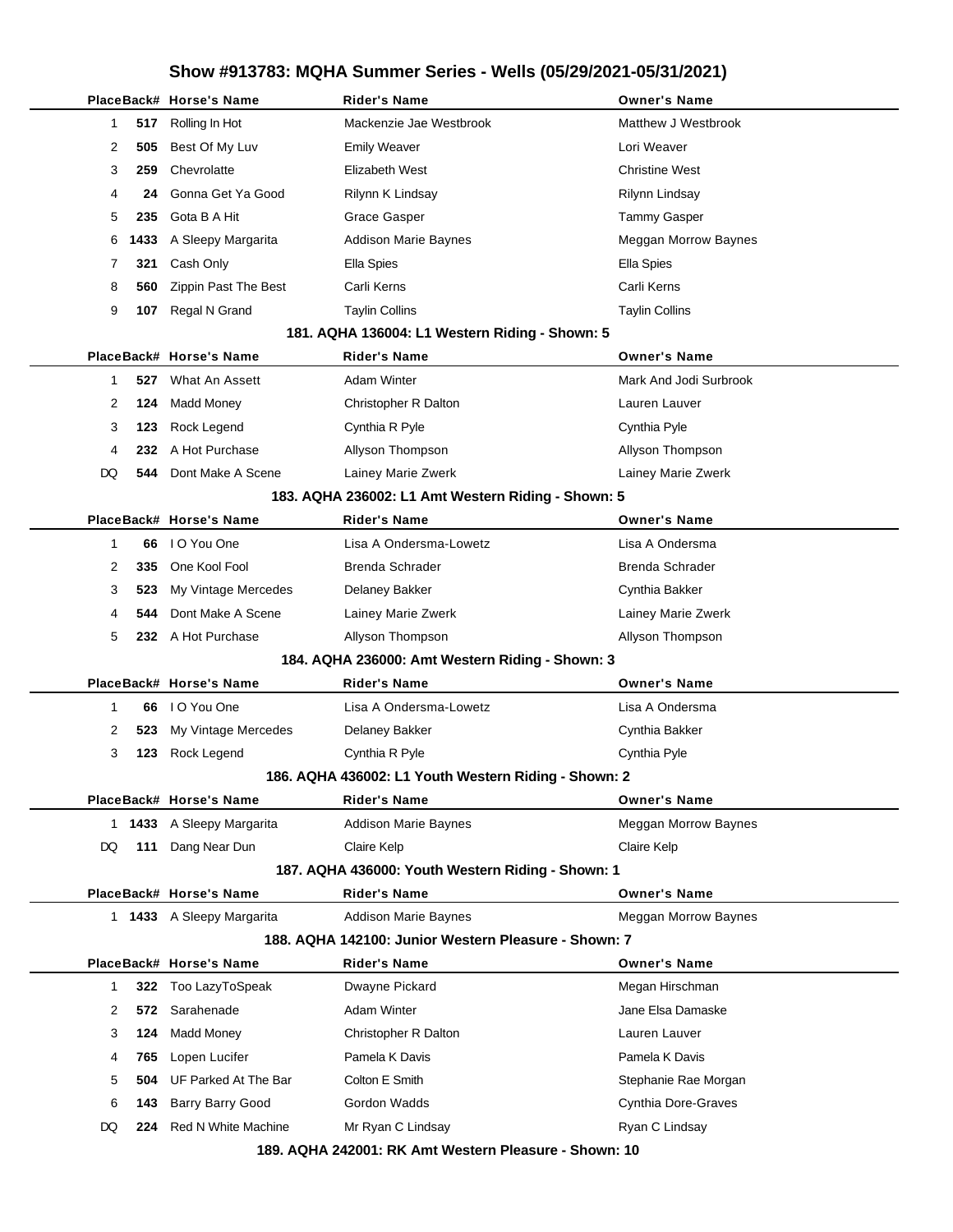|   |          | PlaceBack# Horse's Name     | <b>Rider's Name</b>                                       | <b>Owner's Name</b>    |
|---|----------|-----------------------------|-----------------------------------------------------------|------------------------|
|   | 1<br>577 | Winnie Take A Look          | Alison Chimner                                            | Alison Chimner         |
| 2 | 25       | Johnny Diesel               | Morgan L Letzkus                                          | James Letzkus          |
| 3 | 595      | <b>Potentially Dun</b>      | Amy Jo Moyer                                              | Amy Moyer              |
|   | 4<br>542 | Chipped With Iron           | Rebecca Burtka                                            | Rebecca Burtka         |
| 5 | 254      | Sheza Chip Off A Pro        | Tricia Meade                                              | <b>Tricia Meade</b>    |
| 6 | 523      | My Vintage Mercedes         | Delaney Bakker                                            | Cynthia Bakker         |
| 7 | 744      | Hes A Famous Kisser         | Jacquelyn Oliver                                          | Pamela S Hooper        |
| 8 | 804      | <b>Follow Ur Intuition</b>  | Stefanie A Freeland                                       | Stefanie Freeland      |
| 9 | 544      | Dont Make A Scene           | Lainey Marie Zwerk                                        | Lainey Marie Zwerk     |
|   |          |                             | 190. AQHA 242002: L1 Amt Western Pleasure - Shown: 12     |                        |
|   |          | PlaceBack# Horse's Name     | <b>Rider's Name</b>                                       | <b>Owner's Name</b>    |
| 1 | 81       | One Code Of Red             | Mr Ronald L. Matthews                                     | Francesca M Wierda     |
| 2 | 565      | Only Happens                | Lee Heighton                                              | Angie Heighton         |
| 3 | 507      | Mechanism                   | Mackenzie J Kastl                                         | Mackenzie J Kastl      |
|   | 4<br>316 | <b>Remington Steal</b>      | Debbie Wadds                                              | Debbie Wadds           |
| 5 | 511      | <b>Blazing Potential</b>    | Katie Elizabeth Main                                      | Katie Elizabeth Main   |
| 6 | 130      | <b>SST Starstruck</b>       | Katie Rae Krueger                                         | Katie Rae Krueger      |
| 7 | 744      | Hes A Famous Kisser         | Jacquelyn Oliver                                          | Pamela S Hooper        |
| 8 | 143      | <b>Barry Barry Good</b>     | Cynthia Dore-Graves                                       | Cynthia Dore-Graves    |
| 9 | 590      | Born N Style                | Maureen S Kirkpatrick                                     | Maureen Kirkpatrick    |
|   |          |                             | 191. AQHA 242000: Amt Western Pleasure - Shown: 10        |                        |
|   |          | PlaceBack# Horse's Name     | <b>Rider's Name</b>                                       | <b>Owner's Name</b>    |
| 1 | 263      | <b>Finely Asleep</b>        | Morgan Jennings                                           | Morgan McCarthy Warda  |
|   | 2<br>222 | Ms Mae Flash                | Brandy L Baldwin-Bunting                                  | Christa L Baldwin      |
| 3 | 565      | Only Happens                | Angie Heighton                                            | Angie Heighton         |
| 4 | 322      | Too LazyToSpeak             | Megan Hirschman                                           | Megan Hirschman        |
| 5 | 122      | <b>Invitations Are Good</b> | Lily Ellen Atkinson                                       | Lily Ellen Atkinson    |
| 6 | 507      | Mechanism                   | Mackenzie J Kastl                                         | Mackenzie J Kastl      |
| 7 | 383      | The Red Foxx                | Adam Johnson                                              | Adam Johnson           |
| 8 | 568      | You Batt Im Fancy           | Robert D Kirkpatrick                                      | Robert D Kirkpatrick   |
| 9 | 252      | Made Of Candy               | Stephen Erdman                                            | Stephen Erdman         |
|   |          |                             | 192. AQHA 242800: Amt Select Western Pleasure - Shown: 10 |                        |
|   |          | PlaceBack# Horse's Name     | <b>Rider's Name</b>                                       | <b>Owner's Name</b>    |
| 1 | 81       | One Code Of Red             | Mr Ronald L. Matthews                                     | Francesca M Wierda     |
| 2 | 22       | Dont Need A Mirror          | <b>Brenda K Howell</b>                                    | Brenda K Howell        |
|   | 3<br>527 | What An Assett              | Jodi Surbrook                                             | Mark And Jodi Surbrook |
| 4 | 262      | Time Is Lopin By            | Jacquelin Moody                                           | Jacquelin Moody        |
| 5 | 150      | Macs Kool Legacy            | Susan M Frank                                             | Susan M Frank          |
| 6 | 316      | <b>Remington Steal</b>      | Debbie Wadds                                              | Debbie Wadds           |
| 7 | 53       | RR Made By Moonlite         | Mary M Wilkosz                                            | Mary M Wilkosz         |
| 8 | 706      | Mind Ur Roan Bizness        | Michael Tucker                                            | Michael Tucker         |
| 9 | 123      | Rock Legend                 | Cynthia R Pyle                                            | Cynthia Pyle           |
|   |          |                             | 193. AQHA 142004: L1 Western Pleasure - Shown: 16         |                        |
|   |          | PlaceBack# Horse's Name     | <b>Rider's Name</b>                                       | <b>Owner's Name</b>    |
|   | 1        | 383 The Red Foxx            | Christopher R Dalton                                      | Adam Johnson           |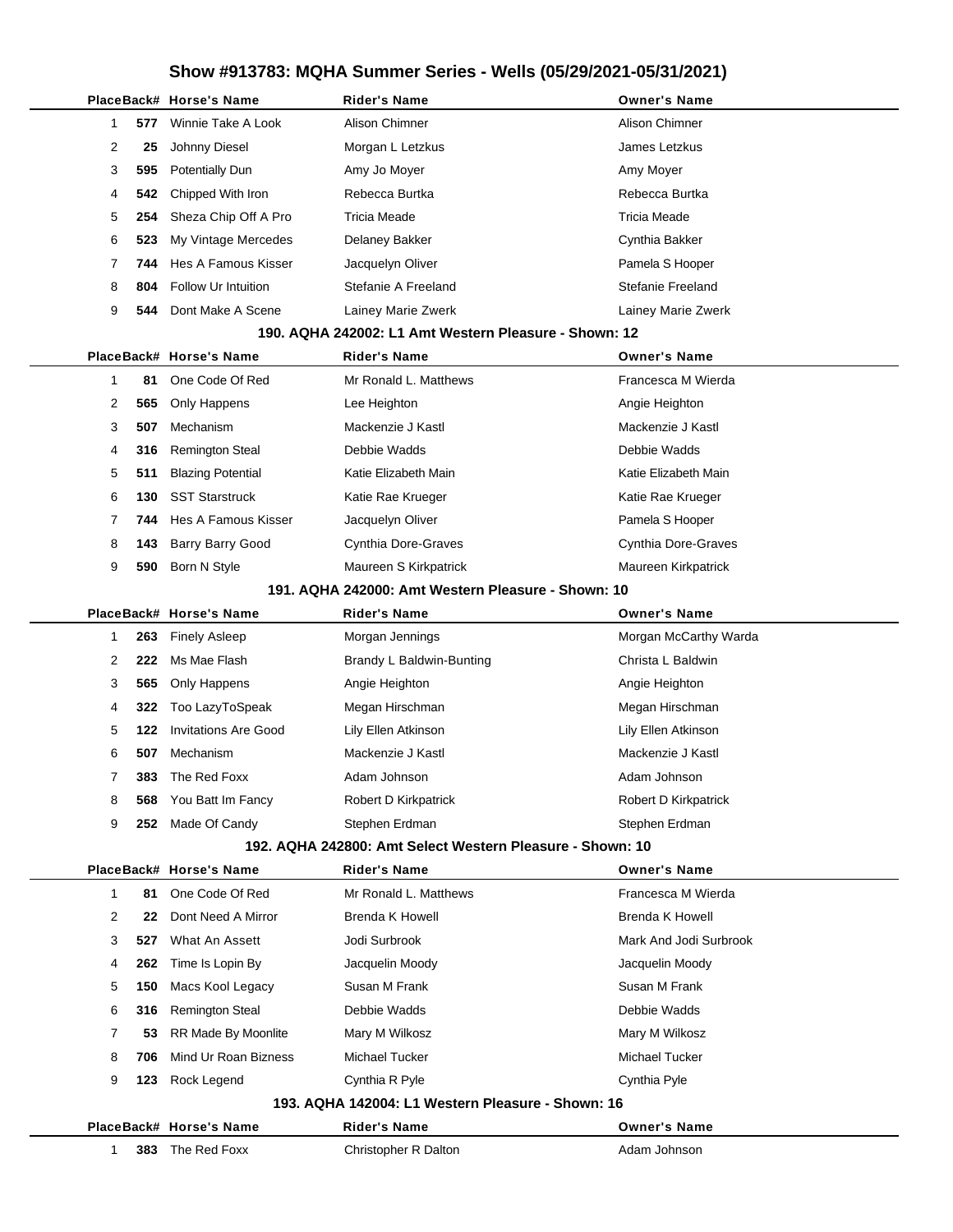| $\mathcal{P}$ |     | 572 Sarahenade                 | Adam Winter                  | Jane Elsa Damaske    |
|---------------|-----|--------------------------------|------------------------------|----------------------|
| 3             | 708 | Hez The Best                   | Dwayne Pickard               | Gina Janke           |
| 4             | 130 | <b>SST Starstruck</b>          | <b>Tiffany Nicole Hooper</b> | Katie Rae Krueger    |
| 5             |     | <b>524</b> KM A Special Invite | Colton E Smith               | Kyra N Koester       |
| 6             | 559 | Made My Investment             | Joe Goodenow                 | <b>Heather Pelon</b> |
|               |     | 710 Truely The Best            | Jennifer Lee Bluhm           | Gina Janke           |
| 8             |     | 12 Southern Eyes On Me         | Karen C Holden               | Nancy Fullerton      |
| 9             | 577 | Winnie Take A Look             | Jeff S Moody                 | Alison Chimner       |
|               |     |                                |                              |                      |

#### **194. AQHA 442001: RK Youth Western Pleasure - Shown: 14**

|              |      | PlaceBack# Horse's Name | <b>Rider's Name</b>                                                 | <b>Owner's Name</b>      |
|--------------|------|-------------------------|---------------------------------------------------------------------|--------------------------|
| 1            | 506  | Bling On The Nite       | Ava Holman                                                          | Ava Holman               |
| 2            | 321  | Cash Only               | Ella Spies                                                          | Ella Spies               |
| 3            | 124  | <b>Madd Money</b>       | Lauren E Lauver                                                     | Lauren Lauver            |
| 4            | 207  | Kaptain Kaveman         | Elizabeth Smith                                                     | <b>Elizabeth Smith</b>   |
| 5            | 521  | Sumore Shock            | Isabel M Craig                                                      | Jennifer Craig           |
| 6            | 537  | One Black Krymsun       | <b>Carlene Armstrong</b>                                            | <b>Carlene Armstrong</b> |
| 7            | 334  | Hot Look N Dream        | Olivia Hill                                                         | Olivia Hill              |
| 8            | 539  | Fancy Enough To Win     | Maya Edwards                                                        | <b>Madison Mulder</b>    |
| 9            | 1854 | Hes Good To Go          | <b>Isabelle Freeland</b>                                            | <b>Isabelle Freeland</b> |
|              |      |                         | 195. AQHA 442702: L1 Youth Western Pleasure (13 & Under) - Shown: 6 |                          |
|              |      | PlaceBack# Horse's Name | <b>Rider's Name</b>                                                 | <b>Owner's Name</b>      |
| 1            | 690  | The Only Leadin Lady    | Eleanor Ott                                                         | Todd Yoder               |
| 2            | 107  | Regal N Grand           | <b>Taylin Collins</b>                                               | <b>Taylin Collins</b>    |
| 3            | 222  | Ms Mae Flash            | <b>Braelyn R Bunting</b>                                            | Christa L Baldwin        |
| 4            | 321  | Cash Only               | Ella Spies                                                          | Ella Spies               |
| 5            | 206  | Prepare To B Shocked    | Myah Jane Chaput                                                    | Stacy E Chaput           |
| 6            | 521  | Sumore Shock            | Isabel M Craig                                                      | Jennifer Craig           |
|              |      |                         | 196. AQHA 442802: L1 Youth Western Pleasure (14-18) - Shown: 10     |                          |
|              |      | PlaceBack# Horse's Name | <b>Rider's Name</b>                                                 | <b>Owner's Name</b>      |
| $\mathbf{1}$ | 517  | Rolling In Hot          | Mackenzie Jae Westbrook                                             | Matthew J Westbrook      |
| 2            | 157  | Why Dont U Kiss This    | <b>Katherine Tietz</b>                                              | MI Independent L/MI      |
| 3            | 506  | Bling On The Nite       | Ava Holman                                                          | Ava Holman               |
| 4            | 17   | <b>Crimson Martini</b>  | Rylee Jeanne Zobl                                                   | Joleen O'Boyle Zobl      |
| 5            | 1854 | Hes Good To Go          | <b>Isabelle Freeland</b>                                            | <b>Isabelle Freeland</b> |
| 6            | 539  | Fancy Enough To Win     | Maya Edwards                                                        | <b>Madison Mulder</b>    |
| 7            | 537  | One Black Krymsun       | Carlene Armstrong                                                   | Carlene Armstrong        |

#### **197. AQHA 442000: Youth Western Pleasure - Shown: 10**

**386** No Time To Party **Rylee Elizabeth Nichols Reading Section** Kelly E Dykstra-Nichols

**630** Im Pink Floyd **Kate Davis** Kate Davis **Kate Davis** Kate Davis

|   |     | PlaceBack# Horse's Name | <b>Rider's Name</b>     | <b>Owner's Name</b>   |
|---|-----|-------------------------|-------------------------|-----------------------|
|   | 517 | Rolling In Hot          | Mackenzie Jae Westbrook | Matthew J Westbrook   |
|   | 107 | Regal N Grand           | <b>Taylin Collins</b>   | <b>Taylin Collins</b> |
| 3 | 690 | The Only Leadin Lady    | Eleanor Ott             | <b>Todd Yoder</b>     |
| 4 | 157 | Why Dont U Kiss This    | <b>Katherine Tietz</b>  | MI Independent L/MI   |
| 5 | 560 | Zippin Past The Best    | Carli Kerns             | Carli Kerns           |
| 6 | 124 | Madd Money              | Lauren E Lauver         | Lauren Lauver         |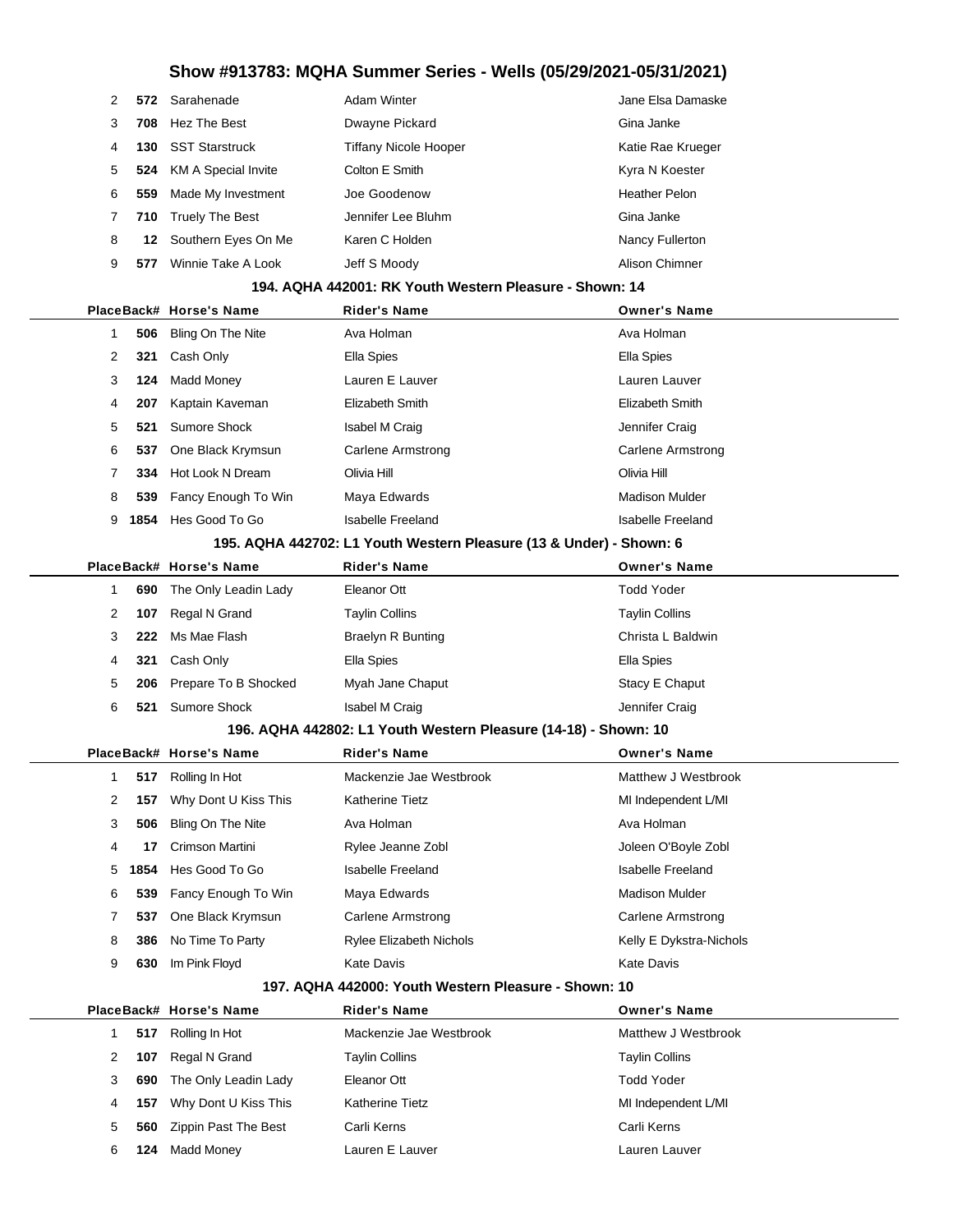|     | Grace Gasper                                                                               | Tammy Gasper          |
|-----|--------------------------------------------------------------------------------------------|-----------------------|
|     | Ava Holman                                                                                 | Ava Holman            |
| 259 | Elizabeth West                                                                             | <b>Christine West</b> |
|     | Dana Moody                                                                                 | Linda K Moody         |
|     | 235 Gota B A Hit<br>506 Bling On The Nite<br>Chevrolatte<br><b>308</b> The Next Drew Berry |                       |

#### **198. AQHA 142200: Senior Western Pleasure - Shown: 9**

|   |      | PlaceBack# Horse's Name                           | <b>Rider's Name</b>                                       | <b>Owner's Name</b>      |
|---|------|---------------------------------------------------|-----------------------------------------------------------|--------------------------|
| 1 | 527  | What An Assett                                    | <b>Adam Winter</b>                                        | Mark And Jodi Surbrook   |
| 2 | 262  | Time Is Lopin By                                  | Jeff S Moody                                              | Jacquelin Moody          |
| 3 | 565  | Only Happens                                      | Michelle McCarthy Warda                                   | Angie Heighton           |
| 4 | 77   | Too Cold To Sleep                                 | <b>Monty Montgomery</b>                                   | Corlinda Huffman         |
| 5 | 517  | Rolling In Hot                                    | Mackenzie Jae Westbrook                                   | Matthew J Westbrook      |
| 6 | 505  | Best Of My Luv                                    | <b>Austin Lester</b>                                      | Lori Weaver              |
| 7 | 263  | <b>Finely Asleep</b>                              | Morgan Jennings                                           | Morgan McCarthy Warda    |
| 8 | 710  | <b>Truely The Best</b>                            | Jennifer Lee Bluhm                                        | Gina Janke               |
| 9 | 157  | Why Dont U Kiss This                              | Gordon Wadds                                              | MI Independent L/MI      |
|   |      |                                                   | 199. MQHA 910: MQHA Lead Line - Shown: 2                  |                          |
|   |      | PlaceBack# Horse's Name                           | Rider's Name                                              | <b>Owner's Name</b>      |
| 1 | 212  | Zip N The Dreams                                  | Ainslee Sophiea                                           | Ainslee Sophiea          |
| 2 |      | 242 U No It Gets Better                           | Caston Sophiea                                            | Annelise N Sophiea       |
|   |      |                                                   | 200. MQHA 902: Small Fry Western Pleasure - Shown: 12     |                          |
|   |      | PlaceBack# Horse's Name                           | <b>Rider's Name</b>                                       | <b>Owner's Name</b>      |
| 1 | 22   | Dont Need A Mirror                                | <b>Brylee Lynn Bunting</b>                                | <b>Brenda K Howell</b>   |
| 2 | 592  | <b>KM Movin The Best</b>                          | Addaley Hudson                                            | Allison Hudson           |
| 3 | 226  | Art Trouble                                       | Karly Lewis                                               | Michele Lewis            |
| 4 | 1031 | <b>Fabulous Assets</b>                            | Marley Ann Smith                                          | Coleen Bull              |
| 5 | 310  | Ima Lopin With Class                              | Quinn Bogue                                               | Bogue Family             |
| 6 | 52   | The Social Network                                | Xandrea Sandusky                                          | <b>Brandy M Pavlik</b>   |
| 7 | 242. | U No It Gets Better                               | Isabella Sophiea                                          | Annelise N Sophiea       |
| 8 | 707  | Heza One Hot Skip                                 | Kelsey Goodenow                                           | Earl And Phyllis Buchett |
| 9 | 588  | <b>Sweet Talkin Charlie</b>                       | Adalyn Gilbert                                            | <b>Adalyn Gilbert</b>    |
|   |      | 201. MQHA 903: Small Fry Horsemanship - Shown: 12 |                                                           |                          |
|   |      | PlaceBack# Horse's Name                           | Rider's Name                                              | <b>Owner's Name</b>      |
| 1 | 592  | <b>KM Movin The Best</b>                          | Addaley Hudson                                            | Allison Hudson           |
| 2 | 1031 | <b>Fabulous Assets</b>                            | Marley Ann Smith                                          | Coleen Bull              |
| 3 | 22   | Dont Need A Mirror                                | <b>Brylee Lynn Bunting</b>                                | <b>Brenda K Howell</b>   |
| 4 | 310  | Ima Lopin With Class                              | Quinn Bogue                                               | <b>Bogue Family</b>      |
| 5 | 588  | Sweet Talkin Charlie                              | Adalyn Gilbert                                            | Adalyn Gilbert           |
| 6 | 226  | Art Trouble                                       | Karly Lewis                                               | Michele Lewis            |
| 7 | 707  | Heza One Hot Skip                                 | Kelsey Goodenow                                           | Earl And Phyllis Buchett |
| 8 | 242  | U No It Gets Better                               | Isabella Sophiea                                          | Annelise N Sophiea       |
| 9 | 566  | Shes All Diamonds N Lace                          | Laeken Blank                                              | Dustin Boehmer           |
|   |      |                                                   | 202. AQHA 240001: RK Amt Western Horsemanship - Shown: 11 |                          |
|   |      | PlaceBack# Horse's Name                           | <b>Rider's Name</b>                                       | <b>Owner's Name</b>      |
| 1 | 521  | Sumore Shock                                      | Jennifer Craig                                            | Jennifer Craig           |
| 2 | 565  | Only Happens                                      | Angie Heighton                                            | Angie Heighton           |
| 3 | 148  | <b>Heres Your Captive</b>                         | Margaret Larobardiere                                     | Lauren Barnes            |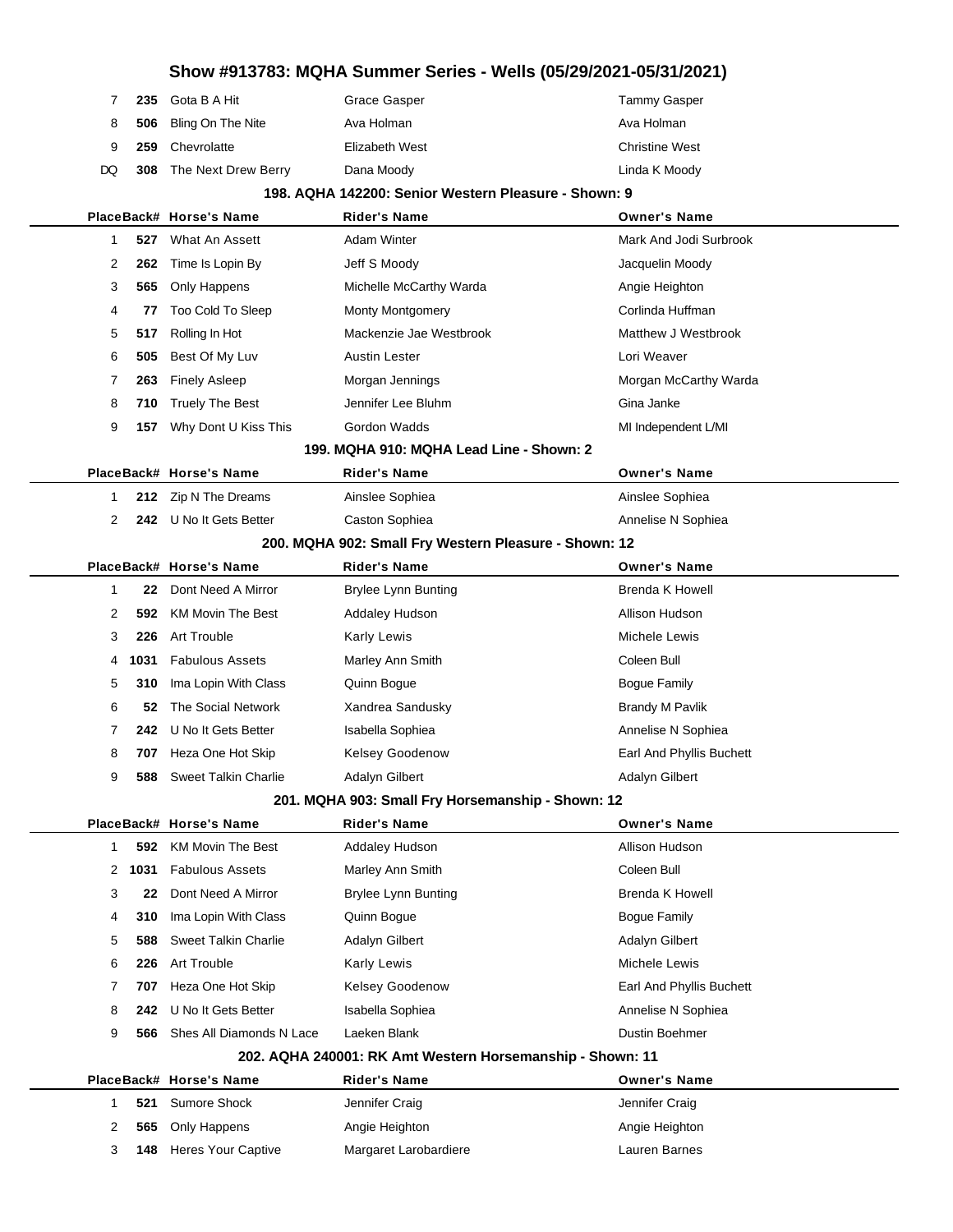| 4           |     | <b>804</b> Follow Ur Intuition | Stefanie A Freeland | Stefanie Freeland      |
|-------------|-----|--------------------------------|---------------------|------------------------|
| 5           | 65  | Got Good                       | Leslie A Howard     | Leslie A Howard        |
| 6           |     | 542 Chipped With Iron          | Rebecca Burtka      | Rebecca Burtka         |
| $7^{\circ}$ |     | 744 Hes A Famous Kisser        | Jacquelyn Oliver    | Pamela S Hooper        |
| 8           | 266 | You Said Invitation            | Tammy J Raya        | Tammy J Raya           |
| 9           | 600 | Didya Hear The Rumor           | Kimberly Wagner     | <b>Kimberly Wagner</b> |

#### **203. AQHA 240002: L1 Amt Western Horsemanship - Shown: 21**

|   |     | PlaceBack# Horse's Name         | <b>Rider's Name</b>    | <b>Owner's Name</b>  |  |
|---|-----|---------------------------------|------------------------|----------------------|--|
|   |     | 545 Impulsive Deck              | Fawn Healy             | Fawn Healy           |  |
| 2 |     | <b>504</b> UF Parked At The Bar | Stephanie Rae Morgan   | Stephanie Rae Morgan |  |
| 3 | 66  | I O You One                     | Lisa A Ondersma-Lowetz | Lisa A Ondersma      |  |
| 4 |     | 114 Uf A Boy Named Sue          | Ashton A Ulrich        | Ashton A Ulrich      |  |
| 5 | 544 | Dont Make A Scene               | Lainey Marie Zwerk     | Lainey Marie Zwerk   |  |
| 6 |     | <b>542</b> Chipped With Iron    | Rebecca Burtka         | Rebecca Burtka       |  |
|   | 322 | Too LazyToSpeak                 | Megan Hirschman        | Megan Hirschman      |  |
| 8 |     | 523 My Vintage Mercedes         | Delaney Bakker         | Cynthia Bakker       |  |
| 9 | 130 | <b>SST Starstruck</b>           | Katie Rae Krueger      | Katie Rae Krueger    |  |
|   |     |                                 |                        |                      |  |

#### **204. AQHA 240000: Amt Western Horsemanship - Shown: 20**

|   |        | PlaceBack# Horse's Name  | <b>Rider's Name</b>      | <b>Owner's Name</b>         |
|---|--------|--------------------------|--------------------------|-----------------------------|
|   | 590    | Born N Style             | Robert D Kirkpatrick     | Maureen Kirkpatrick         |
| 2 | 222    | Ms Mae Flash             | Brandy L Baldwin-Bunting | Christa L Baldwin           |
| 3 | 263    | <b>Finely Asleep</b>     | Morgan Jennings          | Morgan McCarthy Warda       |
| 4 |        | 512 A Diggin Hot Time    | <b>Courtney Winter</b>   | <b>Courtney Winter</b>      |
|   | 5 9676 | Iron Hot Maiden          | Meggen Morrow Baynes     | <b>Meggen Morrow Baynes</b> |
| 6 | 536    | Ima Savvy Investment     | Sheyenne Nelson          | Peggy Derby                 |
|   | 383    | The Red Foxx             | Adam Johnson             | Adam Johnson                |
| 8 | 511    | <b>Blazing Potential</b> | Katie Elizabeth Main     | Katie Elizabeth Main        |
| 9 | 504    | UF Parked At The Bar     | Stephanie Rae Morgan     | Stephanie Rae Morgan        |
|   |        |                          |                          |                             |

#### **205. AQHA 240800: Amt Select Western Horsemanship - Shown: 11**

|   |     | PlaceBack# Horse's Name    | <b>Rider's Name</b>    | <b>Owner's Name</b>    |
|---|-----|----------------------------|------------------------|------------------------|
|   | 22  | Dont Need A Mirror         | Brenda K Howell        | Brenda K Howell        |
| 2 | 335 | One Kool Fool              | <b>Brenda Schrader</b> | Brenda Schrader        |
| 3 | 119 | Baylite Jac                | Jeanne Hugo            | Jeanne Hugo            |
| 4 | 527 | What An Assett             | Jodi Surbrook          | Mark And Jodi Surbrook |
| 5 | 254 | Sheza Chip Off A Pro       | Tricia Meade           | Tricia Meade           |
| 6 | 150 | Macs Kool Legacy           | Susan M Frank          | Susan M Frank          |
|   | 804 | <b>Follow Ur Intuition</b> | Stefanie A Freeland    | Stefanie Freeland      |
| 8 | 123 | Rock Legend                | Cynthia R Pyle         | Cynthia Pyle           |
| 9 | 316 | <b>Remington Steal</b>     | Debbie Wadds           | Debbie Wadds           |

#### **206. AQHA 440001: RK Youth Western Horsemanship - Shown: 14**

|   |        | PlaceBack# Horse's Name | <b>Rider's Name</b>     | <b>Owner's Name</b>    |
|---|--------|-------------------------|-------------------------|------------------------|
|   | 630    | Im Pink Floyd           | Kate Davis              | Kate Davis             |
|   | 555    | Gotta Golden Bar        | Alyssa G Bayerski       | Patti Bayerski         |
| 3 | 164    | Red Deeified            | Karina R Bader-Van Dyke | Kailene Bader Van Dyke |
|   | 4 1854 | Hes Good To Go          | Isabelle Freeland       | Isabelle Freeland      |
| 5 | 537    | One Black Krymsun       | Carlene Armstrong       | Carlene Armstrong      |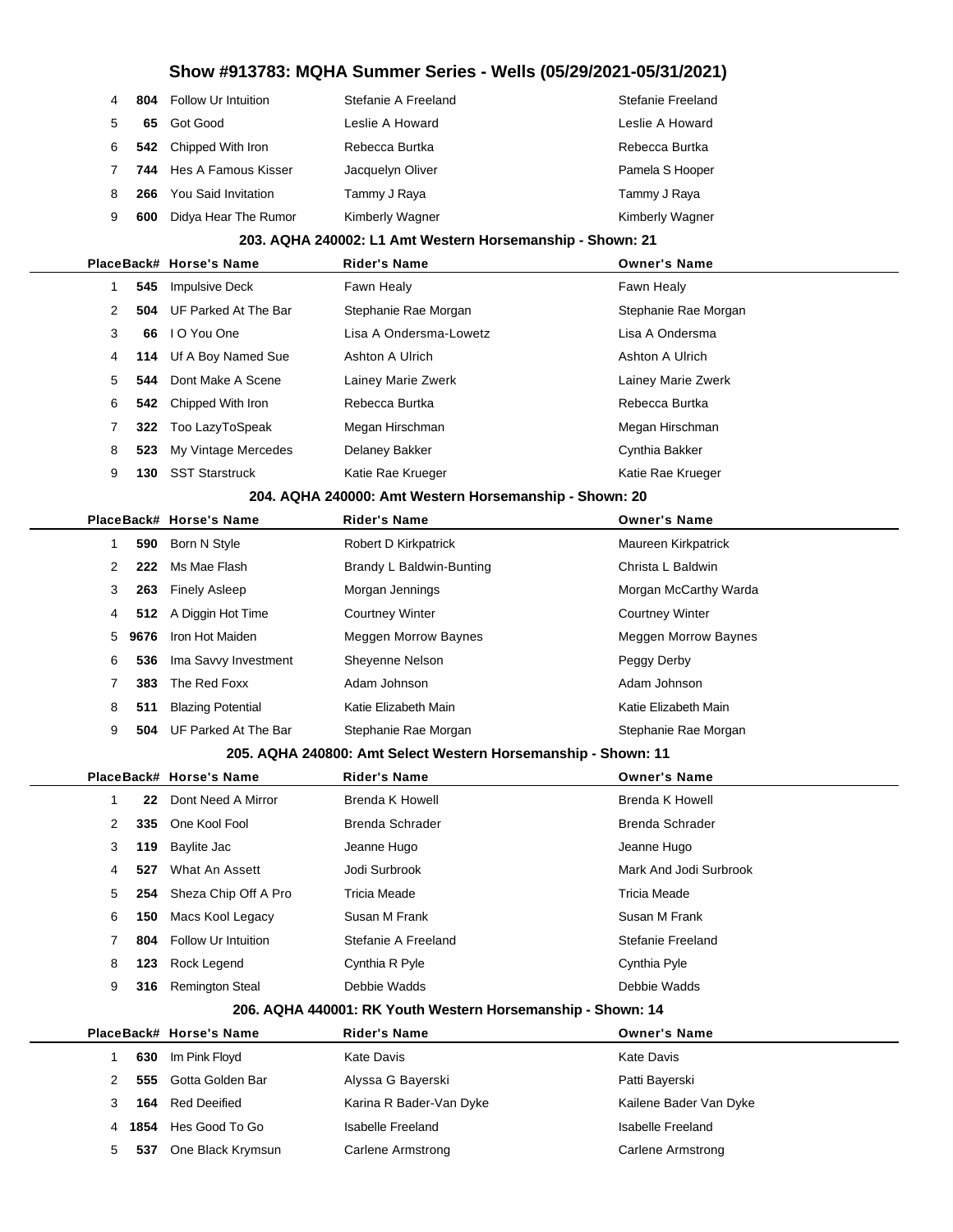|   |      |                                                          | Show #913783: MQHA Summer Series - Wells (05/29/2021-05/31/2021)      |                          |
|---|------|----------------------------------------------------------|-----------------------------------------------------------------------|--------------------------|
| 6 | 386  | No Time To Party                                         | Rylee Elizabeth Nichols                                               | Kelly E Dykstra-Nichols  |
| 7 | 334  | Hot Look N Dream                                         | Olivia Hill                                                           | Olivia Hill              |
| 8 | 17   | Crimson Martini                                          | Rylee Jeanne Zobl                                                     | Joleen O'Boyle Zobl      |
| 9 | 521  | <b>Sumore Shock</b>                                      | Isabel M Craig                                                        | Jennifer Craig           |
|   |      |                                                          | 207. AQHA 440702: L1 Youth Western Horsemanship 13 & Under - Shown: 9 |                          |
|   |      | PlaceBack# Horse's Name                                  | <b>Rider's Name</b>                                                   | <b>Owner's Name</b>      |
| 1 |      | 512 A Diggin Hot Time                                    | Liv Jillian Winter                                                    | <b>Courtney Winter</b>   |
| 2 | 284  | Good Luck Charley                                        | Lauren Deeds                                                          | <b>Gretchen Deeds</b>    |
| 3 | 690  | The Only Leadin Lady                                     | Eleanor Ott                                                           | <b>Todd Yoder</b>        |
| 4 | 107  | Regal N Grand                                            | <b>Taylin Collins</b>                                                 | <b>Taylin Collins</b>    |
| 5 | 1433 | A Sleepy Margarita                                       | <b>Addison Marie Baynes</b>                                           | Meggan Morrow Baynes     |
| 6 | 206  | Prepare To B Shocked                                     | Myah Jane Chaput                                                      | Stacy E Chaput           |
| 7 | 521  | <b>Sumore Shock</b>                                      | Isabel M Craig                                                        | Jennifer Craig           |
| 8 | 222  | Ms Mae Flash                                             | <b>Braelyn R Bunting</b>                                              | Christa L Baldwin        |
| 9 | 321  | Cash Only                                                | Ella Spies                                                            | Ella Spies               |
|   |      |                                                          | 208. AQHA 440802: L1 Youth Western Horsemanship 14 - 18 - Shown: 11   |                          |
|   |      | PlaceBack# Horse's Name                                  | <b>Rider's Name</b>                                                   | <b>Owner's Name</b>      |
| 1 | 539  | Fancy Enough To Win                                      | Maya Edwards                                                          | <b>Madison Mulder</b>    |
| 2 | 505  | Best Of My Luv                                           | <b>Emily Weaver</b>                                                   | Lori Weaver              |
| 3 | 537  | One Black Krymsun                                        | Carlene Armstrong                                                     | Carlene Armstrong        |
| 4 | 630  | Im Pink Floyd                                            | <b>Kate Davis</b>                                                     | <b>Kate Davis</b>        |
| 5 | 1854 | Hes Good To Go                                           | <b>Isabelle Freeland</b>                                              | <b>Isabelle Freeland</b> |
| 6 | 386  | No Time To Party                                         | <b>Rylee Elizabeth Nichols</b>                                        | Kelly E Dykstra-Nichols  |
| 7 | 111  | Dang Near Dun                                            | Claire Kelp                                                           | Claire Kelp              |
| 8 | 164  | <b>Red Deeified</b>                                      | Karina R Bader-Van Dyke                                               | Kailene Bader Van Dyke   |
| 9 | 550  | <b>WSR Shes AGolddigger</b>                              | Emelia Perez                                                          | <b>Emelia Perez</b>      |
|   |      | 209. AQHA 440000: Youth Western Horsemanship - Shown: 17 |                                                                       |                          |
|   |      | PlaceBack# Horse's Name                                  | <b>Rider's Name</b>                                                   | <b>Owner's Name</b>      |
| 1 |      | 560 Zippin Past The Best                                 | Carli Kerns                                                           | Carli Kerns              |
| 2 | 235  | Gota B A Hit                                             | Grace Gasper                                                          | <b>Tammy Gasper</b>      |
| 3 | 24   | Gonna Get Ya Good                                        | Rilynn K Lindsay                                                      | Rilynn Lindsay           |
| 4 | 124  | <b>Madd Money</b>                                        | Lauren E Lauver                                                       | Lauren Lauver            |
| 5 | 538  | There Must B A Catch                                     | Alyvia Dixon                                                          | Sheyenne Nelson          |
| 6 | 259  | Chevrolatte                                              | <b>Elizabeth West</b>                                                 | <b>Christine West</b>    |
| 7 | 284  | Good Luck Charley                                        | Lauren Deeds                                                          | <b>Gretchen Deeds</b>    |
| 8 | 107  | Regal N Grand                                            | <b>Taylin Collins</b>                                                 | <b>Taylin Collins</b>    |
| 9 | 386  | No Time To Party                                         | Rylee Elizabeth Nichols                                               | Kelly E Dykstra-Nichols  |
|   |      |                                                          | 210. AQHA 143000: Ranch Riding - Shown: 8                             |                          |
|   |      | PlaceBack# Horse's Name                                  | <b>Rider's Name</b>                                                   | <b>Owner's Name</b>      |
| 1 | 558  | Chics Love Me                                            | William J Thomas                                                      | Heather C Pelon          |
| 2 | 119  | <b>Baylite Jac</b>                                       | Jeanne Hugo                                                           | Jeanne Hugo              |
| 3 | 66   | I O You One                                              | Lisa A Ondersma-Lowetz                                                | Lisa A Ondersma          |
| 4 | 1433 | A Sleepy Margarita                                       | Addison Marie Baynes                                                  | Meggan Morrow Baynes     |
| 5 | 191  | Ella Be Kruzin                                           | Minae Kroeze                                                          | Merri VanDyke            |
| 6 | 514  | Imgunaletitshine                                         | Alyssa Logan                                                          |                          |
| 7 | 709  | SlideMeAShotOfJuice                                      | William J Thomas                                                      | <b>Tess McCallum</b>     |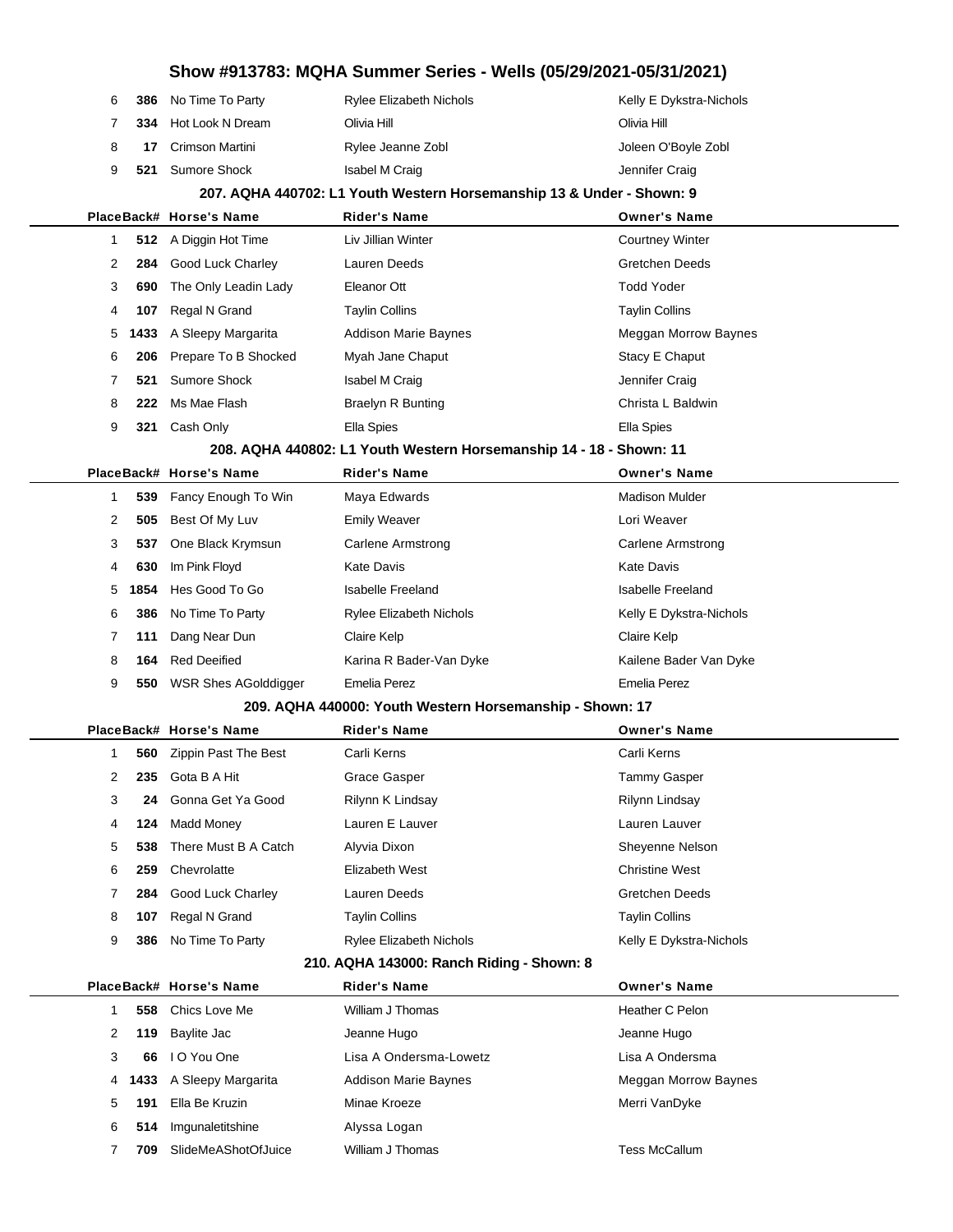|    | Show #913783: MQHA Summer Series - Wells (05/29/2021-05/31/2021) |                               |                                                               |  |                        |  |  |
|----|------------------------------------------------------------------|-------------------------------|---------------------------------------------------------------|--|------------------------|--|--|
| DQ |                                                                  | 111 Dang Near Dun             | Stephanie I Bean                                              |  | Claire Kelp            |  |  |
|    |                                                                  |                               | 211. AQHA 243000: Amt Ranch Riding - Shown: 3                 |  |                        |  |  |
|    |                                                                  | PlaceBack# Horse's Name       | <b>Rider's Name</b>                                           |  | <b>Owner's Name</b>    |  |  |
| 1  | 119                                                              | Baylite Jac                   | Jeanne Hugo                                                   |  | Jeanne Hugo            |  |  |
| 2  | 558                                                              | Chics Love Me                 | Heather C Pelon                                               |  | Heather C Pelon        |  |  |
| 3  | 66                                                               | I O You One                   | Lisa A Ondersma-Lowetz                                        |  | Lisa A Ondersma        |  |  |
|    |                                                                  |                               | 212. AQHA 443000: Youth Ranch Riding - Shown: 2               |  |                        |  |  |
|    |                                                                  | PlaceBack# Horse's Name       | <b>Rider's Name</b>                                           |  | <b>Owner's Name</b>    |  |  |
|    |                                                                  | 1 1433 A Sleepy Margarita     | <b>Addison Marie Baynes</b>                                   |  | Meggan Morrow Baynes   |  |  |
| 2  | 111                                                              | Dang Near Dun                 | Claire Kelp                                                   |  | Claire Kelp            |  |  |
|    |                                                                  |                               | 213. AQHA 134000: Reining - Shown: 3                          |  |                        |  |  |
|    |                                                                  | PlaceBack# Horse's Name       | <b>Rider's Name</b>                                           |  | <b>Owner's Name</b>    |  |  |
| 1  | 558                                                              | Chics Love Me                 | William J Thomas                                              |  | Heather C Pelon        |  |  |
| 2  | 709                                                              | SlideMeAShotOfJuice           | William J Thomas                                              |  | <b>Tess McCallum</b>   |  |  |
| 3  | 298                                                              | Time For The Snap             | Natalie Jean Glann                                            |  | Natalie Jean Glann     |  |  |
|    |                                                                  |                               | 215. AQHA 234000: Amt Reining - Shown: 1                      |  |                        |  |  |
|    |                                                                  | PlaceBack# Horse's Name       | Rider's Name                                                  |  | <b>Owner's Name</b>    |  |  |
| 1  | 119                                                              | <b>Baylite Jac</b>            | Jeanne Hugo                                                   |  | Jeanne Hugo            |  |  |
|    |                                                                  |                               | 216. AQHA 434000: Youth Reining - Shown: 1                    |  |                        |  |  |
|    |                                                                  | PlaceBack# Horse's Name       | <b>Rider's Name</b>                                           |  | <b>Owner's Name</b>    |  |  |
| 1  |                                                                  | 298 Time For The Snap         | Natalie Jean Glann                                            |  | Natalie Jean Glann     |  |  |
|    |                                                                  |                               | 1380. AQHA 450002: L1 Youth Working Hunter - Shown: 3         |  |                        |  |  |
|    |                                                                  | PlaceBack# Horse's Name       | <b>Rider's Name</b>                                           |  | <b>Owner's Name</b>    |  |  |
| 1  |                                                                  | <b>534</b> Cash For Artifacts | Alexis Gorant                                                 |  | Alexis Gorant          |  |  |
| 2  | 529                                                              | Gotta Minute                  | Emily J Sell                                                  |  | Emily J Sell           |  |  |
| 3  |                                                                  | 532 Al Be Tall And Tan        | Olivia Baugh                                                  |  | Olivia Baugh           |  |  |
|    |                                                                  |                               | 1420. AQHA 453002: L1 Youth Equitation Over Fences - Shown: 3 |  |                        |  |  |
|    |                                                                  | PlaceBack# Horse's Name       | <b>Rider's Name</b>                                           |  | <b>Owner's Name</b>    |  |  |
| 1  |                                                                  | 534 Cash For Artifacts        | Alexis Gorant                                                 |  | Alexis Gorant          |  |  |
| 2  | 529                                                              | Gotta Minute                  | Emily J Sell                                                  |  | Emily J Sell           |  |  |
| 3  | 532                                                              | Al Be Tall And Tan            | Olivia Baugh                                                  |  | Olivia Baugh           |  |  |
|    | 1470, AQHA 451002: L1 Youth Hunter Hack - Shown: 3               |                               |                                                               |  |                        |  |  |
|    |                                                                  | PlaceBack# Horse's Name       | <b>Rider's Name</b>                                           |  | <b>Owner's Name</b>    |  |  |
| 1  | 534                                                              | Cash For Artifacts            | Alexis Gorant                                                 |  | Alexis Gorant          |  |  |
| 2  | 532                                                              | Al Be Tall And Tan            | Olivia Baugh                                                  |  | Olivia Baugh           |  |  |
| 3  | 529                                                              | Gotta Minute                  | Emily J Sell                                                  |  | Emily J Sell           |  |  |
|    | 1750. AQHA 238002: L1 Amt Trail - Shown: 12                      |                               |                                                               |  |                        |  |  |
|    |                                                                  | PlaceBack# Horse's Name       | <b>Rider's Name</b>                                           |  | <b>Owner's Name</b>    |  |  |
| 1  | 531                                                              | Lope Lazy Lope                | Elizabeth Lauren Kooistra                                     |  | <b>Bob Sherman</b>     |  |  |
| 2  | 512                                                              | A Diggin Hot Time             | <b>Courtney Winter</b>                                        |  | <b>Courtney Winter</b> |  |  |
| 3  | 180                                                              | Cowboysainteasytoluv          | <b>Kelsey Rudy</b>                                            |  | Roxann Guthrie         |  |  |
| 4  | 530                                                              | <b>Reckless Asset</b>         | Spenser Rae VanLente                                          |  | Spenser Rae VanLente   |  |  |
| 5  | 3                                                                | Pistol Packn Charly           | Mary Beth Hegedus                                             |  | Mary Beth Hegedus      |  |  |
| 6  | 744                                                              | Hes A Famous Kisser           | Jacquelyn Oliver                                              |  | Pamela S Hooper        |  |  |
| 7  | 254                                                              | Sheza Chip Off A Pro          | Tricia Meade                                                  |  | <b>Tricia Meade</b>    |  |  |
| 8  | 167                                                              | Hunt In My Saddle             | Charlotte L Ruth-Kasper                                       |  | Abigail R Kasper       |  |  |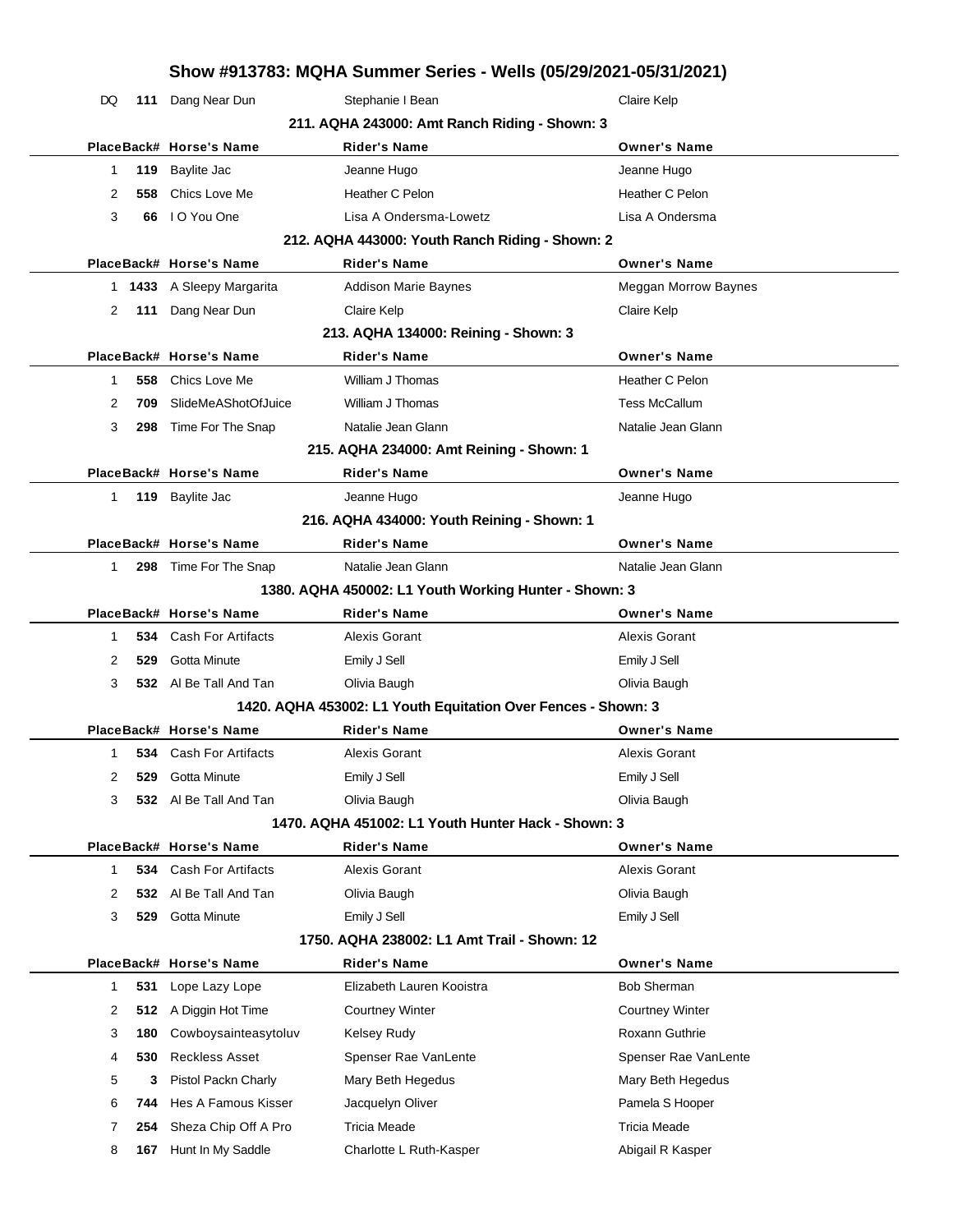9 **252** Made Of Candy Stephen Erdman Stephen Erdman Stephen Erdman

| PlaceBack# Horse's Name<br><b>Rider's Name</b><br><b>Owner's Name</b><br>Sumore Shock<br><b>Isabel M Craig</b><br>Jennifer Craig<br>0<br>521 |  |  |  |  |
|----------------------------------------------------------------------------------------------------------------------------------------------|--|--|--|--|
|                                                                                                                                              |  |  |  |  |
|                                                                                                                                              |  |  |  |  |
| Ms Mae Flash<br>Christa L Baldwin<br>222<br><b>Braelyn R Bunting</b><br>-1                                                                   |  |  |  |  |
| Best Of My Luv<br><b>Emily Weaver</b><br>Lori Weaver<br>2<br>505                                                                             |  |  |  |  |
| <b>Addison Marie Baynes</b><br>A Sleepy Margarita<br>Meggan Morrow Baynes<br>3<br>1433                                                       |  |  |  |  |
| Good Luck Charley<br>Lauren Deeds<br>Gretchen Deeds<br>284<br>4                                                                              |  |  |  |  |
| <b>Taylin Collins</b><br>5<br>107<br>Regal N Grand<br><b>Taylin Collins</b>                                                                  |  |  |  |  |
| Fancy Enough To Win<br>Maya Edwards<br><b>Madison Mulder</b><br>6<br>539                                                                     |  |  |  |  |
| 7<br>321<br>Cash Only<br>Ella Spies<br>Ella Spies                                                                                            |  |  |  |  |
| Dang Near Dun<br>Claire Kelp<br>Claire Kelp<br>8<br>111                                                                                      |  |  |  |  |
| 9<br>Miss Kasey Ann Kernen<br>The Krymsunator<br>Miss Kasey Ann Kernen<br>19                                                                 |  |  |  |  |
| 5181. NSBA 240100: NSBA Level 1 Western Riding - Shown: 2                                                                                    |  |  |  |  |
| PlaceBack# Horse's Name<br><b>Rider's Name</b><br><b>Owner's Name</b>                                                                        |  |  |  |  |
| <b>Madd Money</b><br>Lauren Lauver<br>124<br>Christopher R Dalton<br>1                                                                       |  |  |  |  |
| 2<br>123<br>Rock Legend<br>Cynthia R Pyle<br>Cynthia Pyle                                                                                    |  |  |  |  |
| 5183. NSBA 245400: NSBA Level 1 Amateur Western Riding - Shown: 1                                                                            |  |  |  |  |
| PlaceBack# Horse's Name<br><b>Rider's Name</b><br><b>Owner's Name</b>                                                                        |  |  |  |  |
| 335 One Kool Fool<br>Brenda Schrader<br><b>Brenda Schrader</b><br>$\mathbf{1}$                                                               |  |  |  |  |
| 5184. NSBA 245600: NSBA Amateur Western Riding - Shown: 1                                                                                    |  |  |  |  |
| PlaceBack# Horse's Name<br><b>Rider's Name</b><br><b>Owner's Name</b>                                                                        |  |  |  |  |
| Cynthia Pyle<br>$\mathbf{1}$<br>123 Rock Legend<br>Cynthia R Pyle                                                                            |  |  |  |  |
| 5188. NSBA 210301: NSBA Junior Western Pleasure - Shown: 3                                                                                   |  |  |  |  |
| PlaceBack# Horse's Name<br><b>Rider's Name</b><br><b>Owner's Name</b>                                                                        |  |  |  |  |
| Dwayne Pickard<br>Megan Hirschman<br>Too LazyToSpeak<br>-1<br>322                                                                            |  |  |  |  |
| Sarahenade<br><b>Adam Winter</b><br>Jane Elsa Damaske<br>2<br>572                                                                            |  |  |  |  |
| Lauren Lauver<br>3<br>124<br><b>Madd Money</b><br>Christopher R Dalton                                                                       |  |  |  |  |
| 5189. NSBA 315410: NSBA Rookie Amateur Western Pleasure - Shown: 2                                                                           |  |  |  |  |
| PlaceBack# Horse's Name<br><b>Rider's Name</b><br><b>Owner's Name</b>                                                                        |  |  |  |  |
| 25 Johnny Diesel<br>Morgan L Letzkus<br>James Letzkus<br>1                                                                                   |  |  |  |  |
| 5190. NSBA 215408: NSBA Level 1 Amateur Western Pleasure - Shown: 3                                                                          |  |  |  |  |
|                                                                                                                                              |  |  |  |  |
| PlaceBack# Horse's Name<br><b>Rider's Name</b><br><b>Owner's Name</b>                                                                        |  |  |  |  |
| Mechanism<br>Mackenzie J Kastl<br>Mackenzie J Kastl<br>507<br>1                                                                              |  |  |  |  |
| 316 Remington Steal<br>Debbie Wadds<br>Debbie Wadds<br>2                                                                                     |  |  |  |  |
| 5191. NSBA 215600: NSBA Amateur Western Pleasure - Shown: 3                                                                                  |  |  |  |  |
| PlaceBack# Horse's Name<br><b>Rider's Name</b><br><b>Owner's Name</b>                                                                        |  |  |  |  |
| Too LazyToSpeak<br>Megan Hirschman<br>Megan Hirschman<br>322<br>1                                                                            |  |  |  |  |
| Mechanism<br>Mackenzie J Kastl<br>Mackenzie J Kastl<br>2<br>507                                                                              |  |  |  |  |
| Made Of Candy<br>Stephen Erdman<br>Stephen Erdman<br>3<br>252                                                                                |  |  |  |  |
| 5192. NSBA 216606: NSBA Select Amateur Western Pleasure - Shown: 2                                                                           |  |  |  |  |
| PlaceBack# Horse's Name<br><b>Rider's Name</b><br><b>Owner's Name</b>                                                                        |  |  |  |  |
| Debbie Wadds<br>Debbie Wadds<br>316<br><b>Remington Steal</b><br>1                                                                           |  |  |  |  |
| Rock Legend<br>2<br>123<br>Cynthia R Pyle<br>Cynthia Pyle                                                                                    |  |  |  |  |
| 5193. NSBA 210100: NSBA Level 1 Western Pleasure - Shown: 6                                                                                  |  |  |  |  |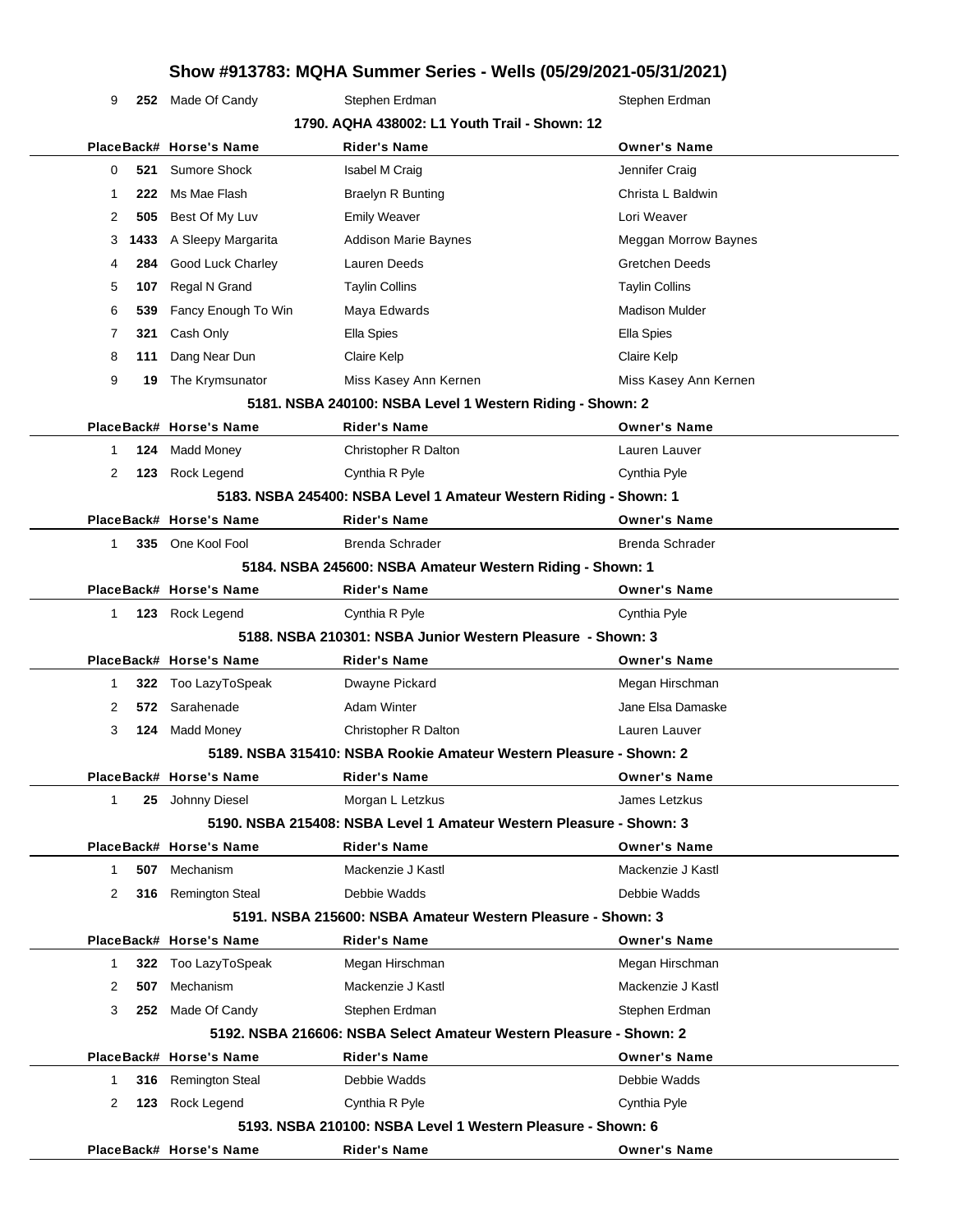| Show #913783: MQHA Summer Series - Wells (05/29/2021-05/31/2021)       |     |                                 |                                                                         |                                                                                  |  |
|------------------------------------------------------------------------|-----|---------------------------------|-------------------------------------------------------------------------|----------------------------------------------------------------------------------|--|
| 1                                                                      | 383 | The Red Foxx                    | Christopher R Dalton                                                    | Adam Johnson                                                                     |  |
| 2                                                                      | 572 | Sarahenade                      | <b>Adam Winter</b>                                                      | Jane Elsa Damaske                                                                |  |
| 3                                                                      |     | 710 Truely The Best             | Jennifer Lee Bluhm                                                      | Gina Janke                                                                       |  |
|                                                                        |     |                                 |                                                                         | 5194. NSBA 317710: NSBA Rookie Youth Western Pleasure - Shown: 4                 |  |
|                                                                        |     | PlaceBack# Horse's Name         | <b>Rider's Name</b>                                                     | <b>Owner's Name</b>                                                              |  |
| 1                                                                      | 321 | Cash Only                       | Ella Spies                                                              | Ella Spies                                                                       |  |
| 2                                                                      | 124 | <b>Madd Money</b>               | Lauren E Lauver                                                         | Lauren Lauver                                                                    |  |
| 3                                                                      | 207 | Kaptain Kaveman                 | Elizabeth Smith                                                         | Elizabeth Smith                                                                  |  |
|                                                                        |     |                                 |                                                                         | 5195. NSBA 217102: NSBA Level 1 Youth Western Pleasure 13 & Under - Shown: 4     |  |
|                                                                        |     | PlaceBack# Horse's Name         | <b>Rider's Name</b>                                                     | <b>Owner's Name</b>                                                              |  |
| 1                                                                      | 690 | The Only Leadin Lady            | Eleanor Ott                                                             | <b>Todd Yoder</b>                                                                |  |
| 2                                                                      | 107 | Regal N Grand                   | <b>Taylin Collins</b>                                                   | <b>Taylin Collins</b>                                                            |  |
| 3                                                                      | 321 | Cash Only                       | Ella Spies                                                              | Ella Spies                                                                       |  |
| 4                                                                      | 206 | Prepare To B Shocked            | Myah Jane Chaput                                                        | Stacy E Chaput                                                                   |  |
|                                                                        |     |                                 | 5196. NSBA 217103: NSBA Level 1 Youth Western Pleasure 14-18 - Shown: 1 |                                                                                  |  |
|                                                                        |     | PlaceBack# Horse's Name         | <b>Rider's Name</b>                                                     | <b>Owner's Name</b>                                                              |  |
| $\mathbf 1$                                                            |     | 157 Why Dont U Kiss This        | <b>Katherine Tietz</b>                                                  | MI Independent L/MI                                                              |  |
|                                                                        |     |                                 |                                                                         | 5197. NSBA 217300: NSBA Youth Western Pleasure - All Age - Shown: 5              |  |
|                                                                        |     | PlaceBack# Horse's Name         | <b>Rider's Name</b>                                                     | <b>Owner's Name</b>                                                              |  |
| 1                                                                      | 107 | Regal N Grand                   | <b>Taylin Collins</b>                                                   | <b>Taylin Collins</b>                                                            |  |
| 2                                                                      | 690 | The Only Leadin Lady            | Eleanor Ott                                                             | <b>Todd Yoder</b>                                                                |  |
| 3                                                                      | 157 | Why Dont U Kiss This            | Katherine Tietz                                                         | MI Independent L/MI                                                              |  |
| 4                                                                      | 235 | Gota B A Hit                    | Grace Gasper                                                            | <b>Tammy Gasper</b>                                                              |  |
| DQ                                                                     | 308 | The Next Drew Berry             | Dana Moody                                                              | Linda K Moody                                                                    |  |
|                                                                        |     |                                 | 5198. NSBA 210302: NSBA Senior Western Pleasure - Shown: 2              |                                                                                  |  |
|                                                                        |     | PlaceBack# Horse's Name         | <b>Rider's Name</b>                                                     | <b>Owner's Name</b>                                                              |  |
| 1                                                                      | 710 | <b>Truely The Best</b>          | Jennifer Lee Bluhm                                                      | Gina Janke                                                                       |  |
| 2                                                                      | 157 | Why Dont U Kiss This            | Gordon Wadds                                                            | MI Independent L/MI                                                              |  |
|                                                                        |     |                                 |                                                                         | 5204. NSBA 255600: NSBA Amateur Western Horsemanship - Shown: 5                  |  |
|                                                                        |     | PlaceBack# Horse's Name         | <b>Rider's Name</b>                                                     | Owner's Name                                                                     |  |
| 1                                                                      |     | 512 A Diggin Hot Time           | <b>Courtney Winter</b>                                                  | <b>Courtney Winter</b>                                                           |  |
| 2                                                                      |     | <b>504</b> UF Parked At The Bar | Stephanie Rae Morgan                                                    | Stephanie Rae Morgan                                                             |  |
| 5205. NSBA 256606: NSBA Select Amateur Western Horsemanship - Shown: 4 |     |                                 |                                                                         |                                                                                  |  |
|                                                                        |     | PlaceBack# Horse's Name         | <b>Rider's Name</b>                                                     | <b>Owner's Name</b>                                                              |  |
| $\mathbf{1}$                                                           | 335 | One Kool Fool                   | Brenda Schrader                                                         | <b>Brenda Schrader</b>                                                           |  |
| 2                                                                      | 123 | Rock Legend                     | Cynthia R Pyle                                                          | Cynthia Pyle                                                                     |  |
| 3                                                                      | 316 | <b>Remington Steal</b>          | Debbie Wadds                                                            | Debbie Wadds                                                                     |  |
| 5206. NSBA 357710: NSBA Rookie Youth Horsemanship - Shown: 2           |     |                                 |                                                                         |                                                                                  |  |
|                                                                        |     | PlaceBack# Horse's Name         | <b>Rider's Name</b>                                                     | <b>Owner's Name</b>                                                              |  |
| $\mathbf{1}$                                                           |     | 386 No Time To Party            | <b>Rylee Elizabeth Nichols</b>                                          | Kelly E Dykstra-Nichols                                                          |  |
|                                                                        |     |                                 |                                                                         | 5207. NSBA 257102: NSBA Level 1 Youth Western Horsemanship 13 & Under - Shown: 5 |  |
|                                                                        |     | PlaceBack# Horse's Name         | <b>Rider's Name</b>                                                     | <b>Owner's Name</b>                                                              |  |
| $\mathbf{1}$                                                           | 512 | A Diggin Hot Time               | Liv Jillian Winter                                                      | <b>Courtney Winter</b>                                                           |  |
| 2                                                                      | 690 | The Only Leadin Lady            | Eleanor Ott                                                             | <b>Todd Yoder</b>                                                                |  |
| 3                                                                      | 107 | Regal N Grand                   | <b>Taylin Collins</b>                                                   | <b>Taylin Collins</b>                                                            |  |
| 4                                                                      | 206 | Prepare To B Shocked            | Myah Jane Chaput                                                        | Stacy E Chaput                                                                   |  |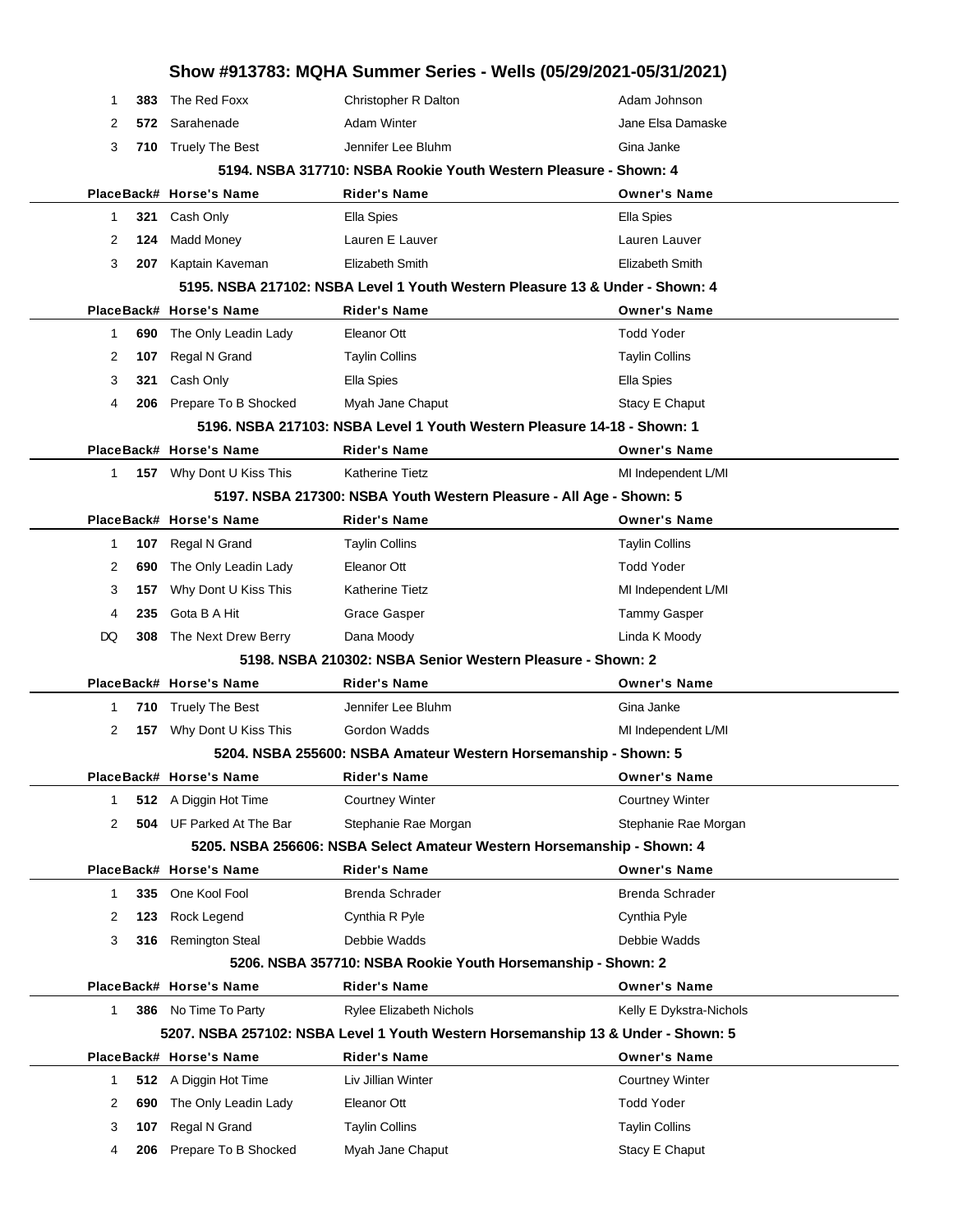|                                                       | Show #913783: MQHA Summer Series - Wells (05/29/2021-05/31/2021)            |     |                             |                                                                         |                         |
|-------------------------------------------------------|-----------------------------------------------------------------------------|-----|-----------------------------|-------------------------------------------------------------------------|-------------------------|
|                                                       | 5                                                                           |     | 321 Cash Only               | <b>Ella Spies</b>                                                       | <b>Ella Spies</b>       |
|                                                       | 5208. NSBA 257103: NSBA Level 1 Youth Western Horsemanship 14-18 - Shown: 1 |     |                             |                                                                         |                         |
|                                                       |                                                                             |     | PlaceBack# Horse's Name     | <b>Rider's Name</b>                                                     | <b>Owner's Name</b>     |
|                                                       | 1                                                                           |     | 386 No Time To Party        | <b>Rylee Elizabeth Nichols</b>                                          | Kelly E Dykstra-Nichols |
|                                                       |                                                                             |     |                             | 5209. NSBA 257300: NSBA Youth Western Horsemanship - All Age - Shown: 9 |                         |
|                                                       |                                                                             |     | PlaceBack# Horse's Name     | <b>Rider's Name</b>                                                     | <b>Owner's Name</b>     |
|                                                       | 1                                                                           |     | 235 Gota B A Hit            | Grace Gasper                                                            | <b>Tammy Gasper</b>     |
|                                                       | 2                                                                           |     | 24 Gonna Get Ya Good        | Rilynn K Lindsay                                                        | Rilynn Lindsay          |
|                                                       | 3                                                                           | 124 | Madd Money                  | Lauren E Lauver                                                         | Lauren Lauver           |
|                                                       | 4                                                                           | 284 | <b>Good Luck Charley</b>    | Lauren Deeds                                                            | <b>Gretchen Deeds</b>   |
|                                                       | 5                                                                           | 107 | Regal N Grand               | <b>Taylin Collins</b>                                                   | <b>Taylin Collins</b>   |
|                                                       | 6                                                                           |     | 386 No Time To Party        | <b>Rylee Elizabeth Nichols</b>                                          | Kelly E Dykstra-Nichols |
|                                                       |                                                                             |     |                             | 9000. AQHA 101000: Grand Champion Stallions - Shown: 2                  |                         |
|                                                       |                                                                             |     | PlaceBack# Horse's Name     | <b>Rider's Name</b>                                                     | <b>Owner's Name</b>     |
|                                                       | $\mathbf{1}$                                                                |     | 727 Romeiro                 | Tom Robertson                                                           | Dan E Fox               |
|                                                       |                                                                             |     |                             | 9001. AQHA 101100: Reserve Champion Stallions - Shown: 3                |                         |
|                                                       |                                                                             |     | PlaceBack# Horse's Name     | <b>Rider's Name</b>                                                     | <b>Owner's Name</b>     |
|                                                       | 1                                                                           |     | 582 Cute Little Guy         | Gordon Wadds                                                            | Kathy Jo Schwartz, DVM  |
|                                                       |                                                                             |     |                             | 9004. AQHA 101200: Grand Champion Mares - Shown: 5                      |                         |
|                                                       |                                                                             |     | PlaceBack# Horse's Name     | <b>Rider's Name</b>                                                     | <b>Owner's Name</b>     |
|                                                       | $\mathbf{1}$                                                                |     | 249 Apleezing               | Tom Robertson                                                           | <b>Christine West</b>   |
|                                                       |                                                                             |     |                             | 9005. AQHA 101300: Reserve Champion Mare - Shown: 10                    |                         |
|                                                       |                                                                             |     | PlaceBack# Horse's Name     | <b>Rider's Name</b>                                                     | <b>Owner's Name</b>     |
|                                                       | 1                                                                           |     | 591 Intrigueing             | Tom Robertson                                                           | Carli Kerns             |
|                                                       |                                                                             |     |                             | 9006. AQHA 201200: Amt Grand Champion Mares - Shown: 4                  |                         |
|                                                       |                                                                             |     | PlaceBack# Horse's Name     | <b>Rider's Name</b>                                                     | <b>Owner's Name</b>     |
|                                                       | 1                                                                           |     | 249 Apleezing               | <b>Christine West</b>                                                   | <b>Christine West</b>   |
|                                                       |                                                                             |     |                             | 9007. AQHA 201300: Amt Reserve Champion Mare - Shown: 8                 |                         |
|                                                       |                                                                             |     | PlaceBack# Horse's Name     | <b>Rider's Name</b>                                                     | <b>Owner's Name</b>     |
|                                                       | 1                                                                           |     | 574 Baewatch                | Warren E English Jr                                                     | Warren E English Jr     |
|                                                       |                                                                             |     |                             | 9008. AQHA 401200: Youth Grand Champion Mares - Shown: 4                |                         |
|                                                       |                                                                             |     | PlaceBack# Horse's Name     | <b>Rider's Name</b>                                                     | <b>Owner's Name</b>     |
|                                                       | $\mathbf{1}$                                                                |     | 591 Intrigueing             | Carli Kerns                                                             | Carli Kerns             |
|                                                       |                                                                             |     |                             | 9009. AQHA 401300: Youth Reserve Champion Mares - Shown: 7              |                         |
|                                                       |                                                                             |     | PlaceBack# Horse's Name     | <b>Rider's Name</b>                                                     | <b>Owner's Name</b>     |
|                                                       | $\mathbf{1}$                                                                |     | 249 Apleezing               | Katherine West                                                          | <b>Christine West</b>   |
| 9010. AQHA 101400: Grand Champion Geldings - Shown: 5 |                                                                             |     |                             |                                                                         |                         |
|                                                       |                                                                             |     | PlaceBack# Horse's Name     | <b>Rider's Name</b>                                                     | <b>Owner's Name</b>     |
|                                                       | $\mathbf{1}$                                                                |     | 509 Elusive Pick            | Beverly Sue Koke                                                        | <b>Beverly Sue Koke</b> |
|                                                       | 9011. AQHA 101500: Reserve Champion Gelding - Shown: 9                      |     |                             |                                                                         |                         |
|                                                       |                                                                             |     | PlaceBack# Horse's Name     | <b>Rider's Name</b>                                                     | <b>Owner's Name</b>     |
|                                                       | 1.                                                                          |     | <b>159</b> Mister Over Easy | Tom Robertson                                                           | <b>Christine West</b>   |
|                                                       | 9012. AQHA 201400: Amt Grand Champion Gelding - Shown: 6                    |     |                             |                                                                         |                         |
|                                                       |                                                                             |     | PlaceBack# Horse's Name     | <b>Rider's Name</b>                                                     | <b>Owner's Name</b>     |
|                                                       | 1                                                                           |     | <b>509</b> Elusive Pick     | <b>Beverly Sue Koke</b>                                                 | <b>Beverly Sue Koke</b> |
|                                                       |                                                                             |     |                             |                                                                         |                         |

**9013. AQHA 201500: Amt Reserve Champion Gelding - Shown: 9**